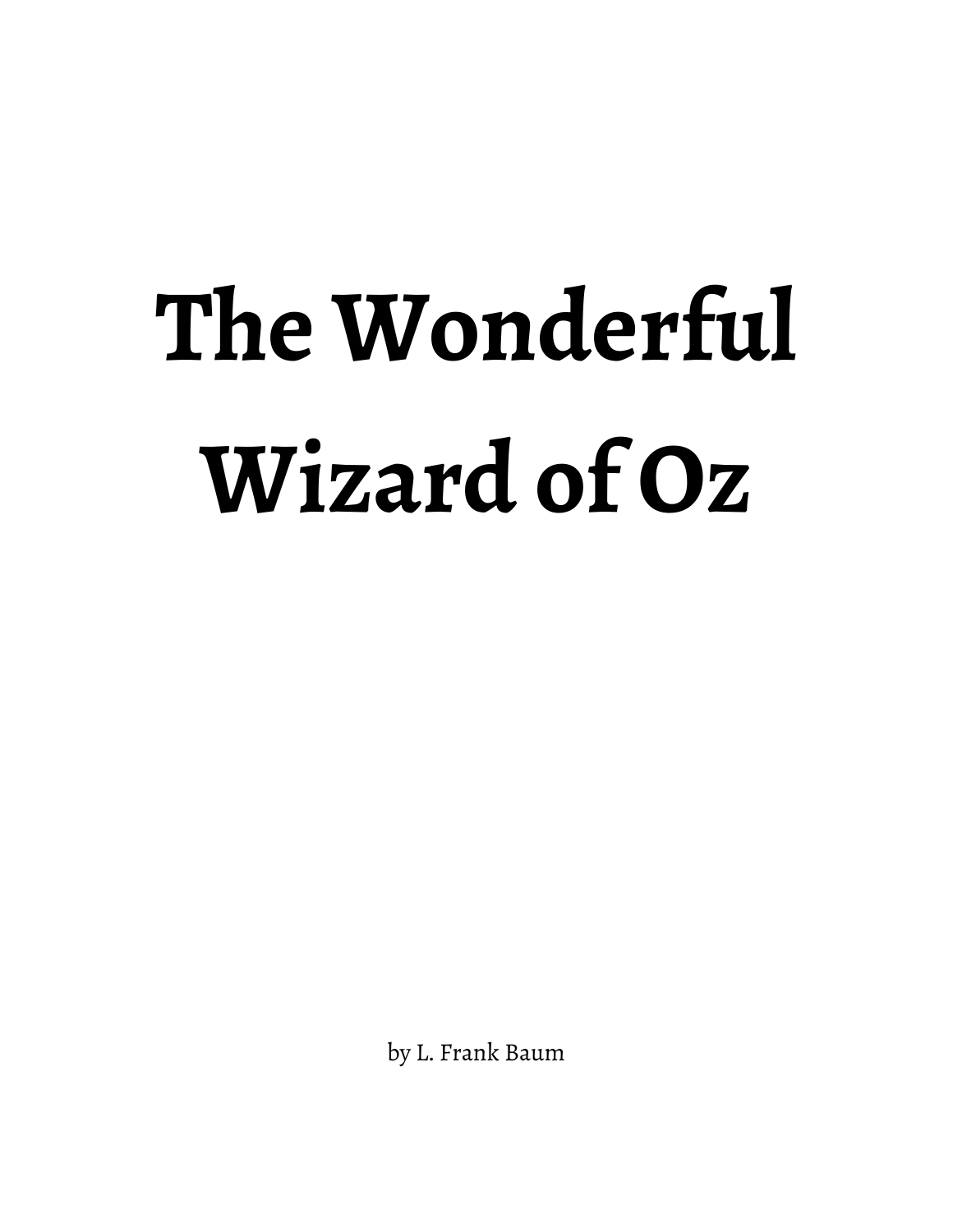### **Contents**

| 23. Glinda The Good Witch Grants Dorothy's Wish  157 |  |
|------------------------------------------------------|--|
|                                                      |  |
|                                                      |  |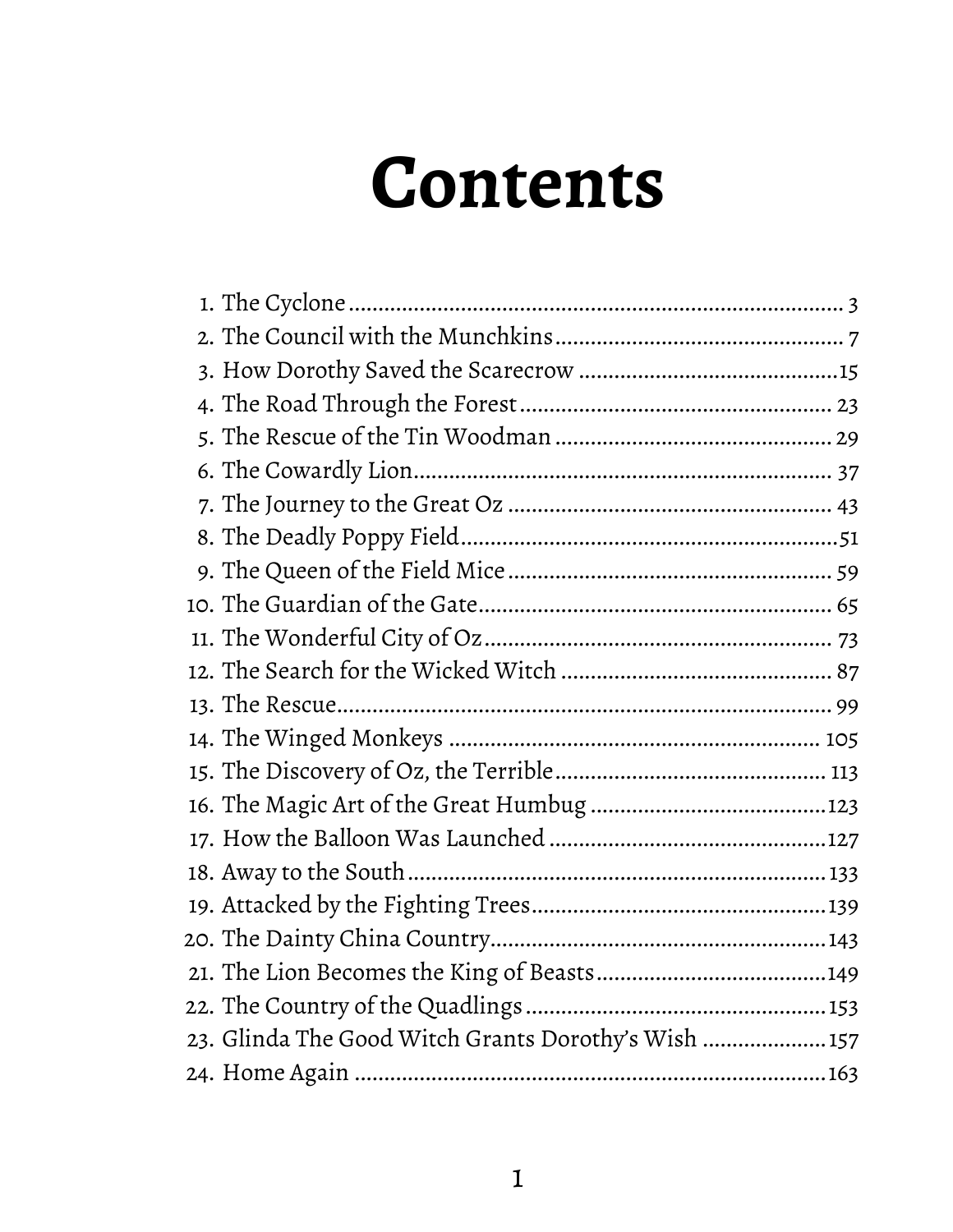## **Introduction**

de de de de de de la partie de la partie de la partie de la partie de la partie de la partie de la partie de la partie de la partie de la partie de la partie de la partie de la partie de la partie de la partie de la partie olklore, legends, myths and fairy tales have followed childhood through the ages, for every healthy youngster has a wholesome and instinctive love for stories fantastic, marvelous and manifestly unreal. The winged fairies of Grimm and Andersen have brought more happiness to childish hearts than all other human creations.

Yet the old time fairy tale, having served for generations, may now be classed as "historical" in the children's library; for the time has come for a series of newer "wonder tales" in which the stereotyped genie, dwarf and fairy are eliminated, together with all the horrible and blood‐curdling incidents devised by their authors to point a fearsome moral to each tale. Modern education includes morality; therefore the modern child seeks only entertainment in its wonder tales and gladly dispenses with all disagreeable incident.

Having this thought in mind, the story of "The Wonderful Wizard of Oz" was written solely to please children of today. It aspires to being a modernized fairy tale, in which the wonderment and joy are retained and the heartaches and nightmares are left out.

L. Frank Baum Chicago, April, 1900.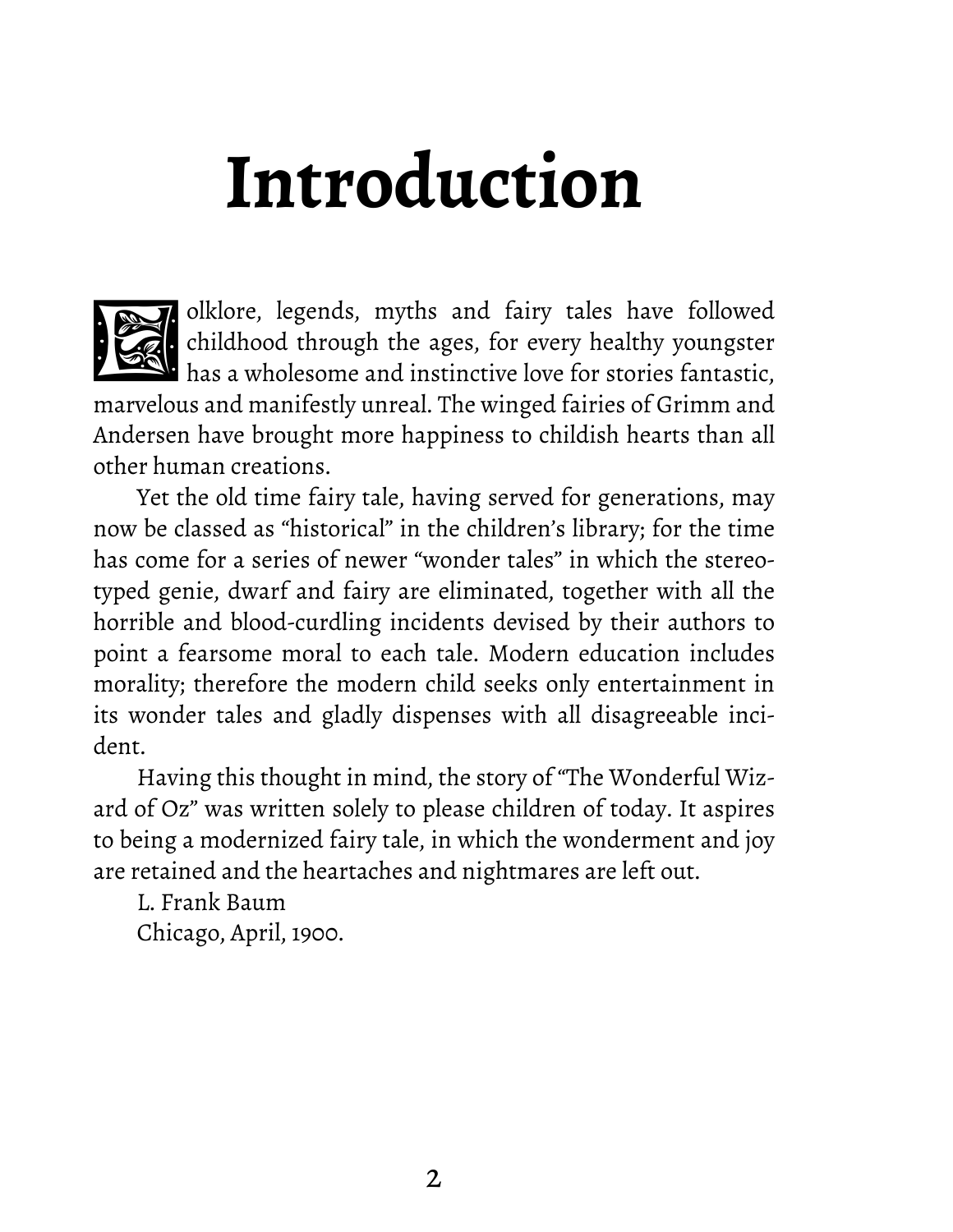#### Chapter One

# <span id="page-3-0"></span>**The Cyclone**

Orothy lived in the midst of the great Kansas prairies, with<br>Uncle Henry, who was a farmer, and Aunt Em, who was<br>the farmer's wife. Their house was small, for the lumber to orothy lived in the midst of the great Kansas prairies, with Uncle Henry, who was a farmer, and Aunt Em, who was build it had to be carried by wagon many miles. There were four walls, a floor and a roof, which made one room; and this room contained a rusty looking cookstove, a cupboard for the dishes, a table, three or four chairs, and the beds. Uncle Henry and Aunt Em had a big bed in one corner, and Dorothy a little bed in another corner. There was no garret at all, and no cellar—except a small hole dug in the ground, called a cyclone cellar, where the family could go in case one of those great whirlwinds arose, mighty enough to crush any building in its path. It was reached by a trap door in the middle of the floor, from which a ladder led down into the small, dark hole.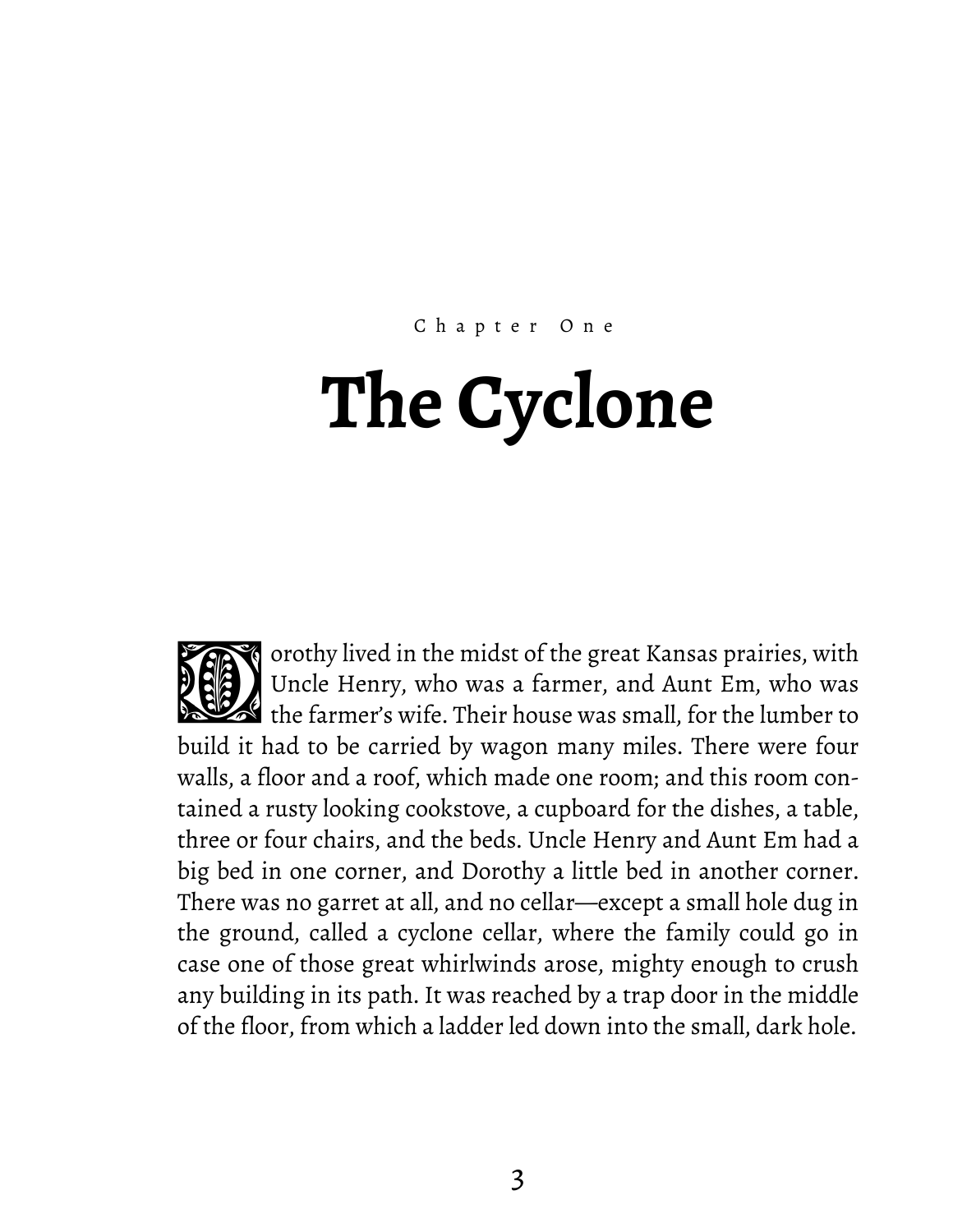When Dorothy stood in the doorway and looked around, she could see nothing but the great gray prairie on every side. Not a tree nor a house broke the broad sweep of flat country that reached to the edge of the sky in all directions. The sun had baked the plowed land into a gray mass, with little cracks running through it. Even the grass was not green, for the sun had burned the tops of the long blades until they were the same gray color to be seen everywhere. Once the house had been painted, but the sun blistered the paint and the rains washed it away, and now the house was as dull and gray as everything else.

When Aunt Em came there to live she was a young, pretty wife. The sun and wind had changed her, too. They had taken the sparkle from her eyes and left them a sober gray; they had taken the red from her cheeks and lips, and they were gray also. She was thin and gaunt, and never smiled now. When Dorothy, who was an orphan, first came to her, Aunt Em had been so startled by the child's laughter that she would scream and press her hand upon her heart whenever Dorothy's merry voice reached her ears; and she still looked at the little girl with wonder that she could find anything to laugh at.

Uncle Henry never laughed. He worked hard from morning till night and did not know what joy was. He was gray also, from his long beard to his rough boots, and he looked stern and solemn, and rarely spoke.

It was Toto that made Dorothy laugh, and saved her from growing as gray as her other surroundings. Toto was not gray; he was a little black dog, with long silky hair and small black eyes that twinkled merrily on either side of his funny, wee nose. Toto played all day long, and Dorothy played with him, and loved him dearly.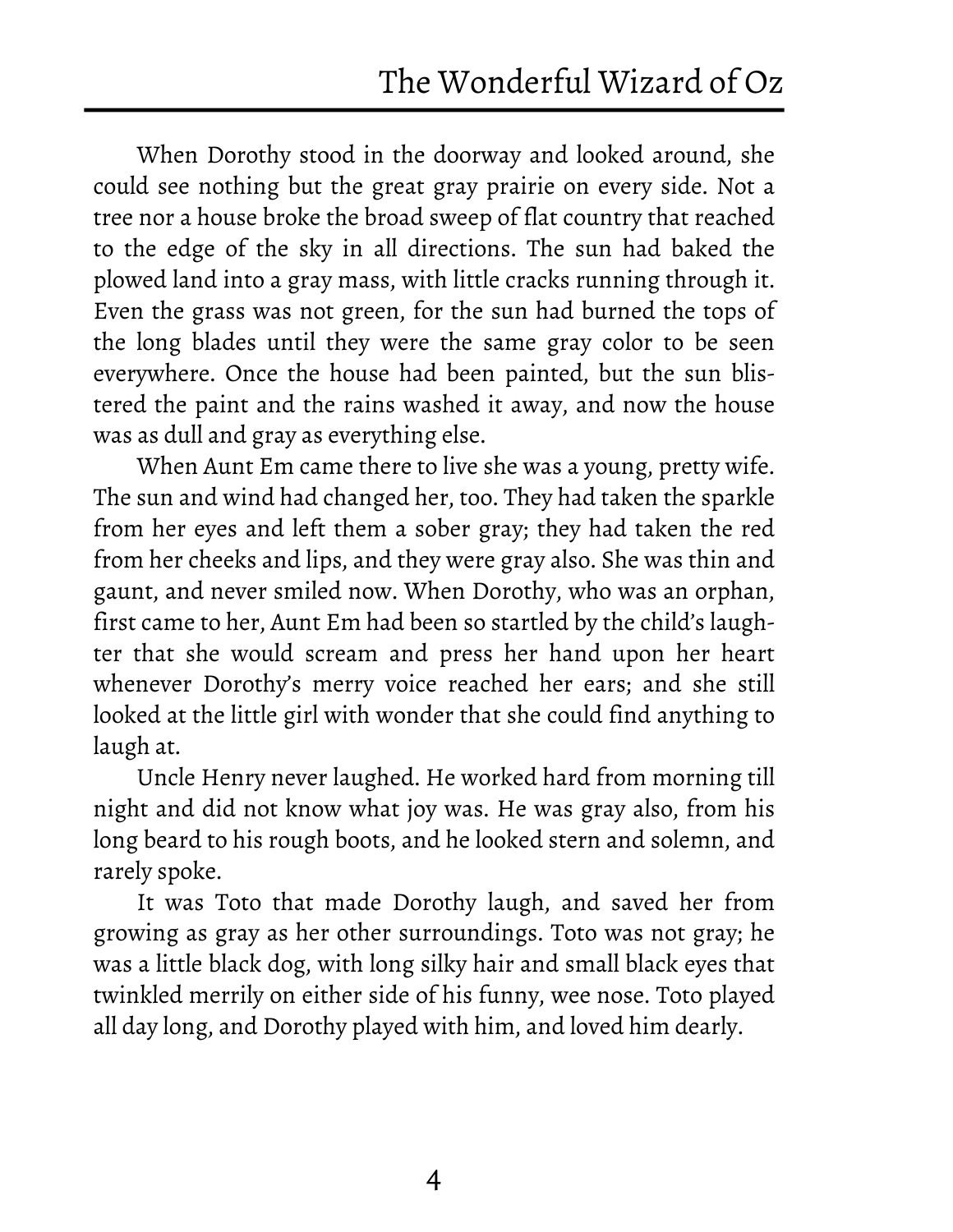Today, however, they were not playing. Uncle Henry sat upon the doorstep and looked anxiously at the sky, which was even grayer than usual. Dorothy stood in the door with Toto in her arms, and looked at the sky too. Aunt Em was washing the dishes.

From the far north they heard a low wail of the wind, and Uncle Henry and Dorothy could see where the long grass bowed in waves before the coming storm. There now came a sharp whistling in the air from the south, and as they turned their eyes that way they saw ripples in the grass coming from that direction also.

Suddenly Uncle Henry stood up.

"There's a cyclone coming, Em," he called to his wife. "I'll go look after the stock." Then he ran toward the sheds where the cows and horses were kept.

Aunt Em dropped her work and came to the door. One glance told her of the danger close at hand.

"Quick, Dorothy!" she screamed. "Run for the cellar!"

Toto jumped out of Dorothy's arms and hid under the bed, and the girl started to get him. Aunt Em, badly frightened, threw open the trap door in the floor and climbed down the ladder into the small, dark hole. Dorothy caught Toto at last and started to follow her aunt. When she was halfway across the room there came a great shriek from the wind, and the house shook so hard that she lost her footing and sat down suddenly upon the floor.

Then a strange thing happened.

The house whirled around two or three times and rose slowly through the air. Dorothy felt as if she were going up in a balloon.

The north and south winds met where the house stood, and made it the exact center of the cyclone. In the middle of a cyclone the air is generally still, but the great pressure of the wind on every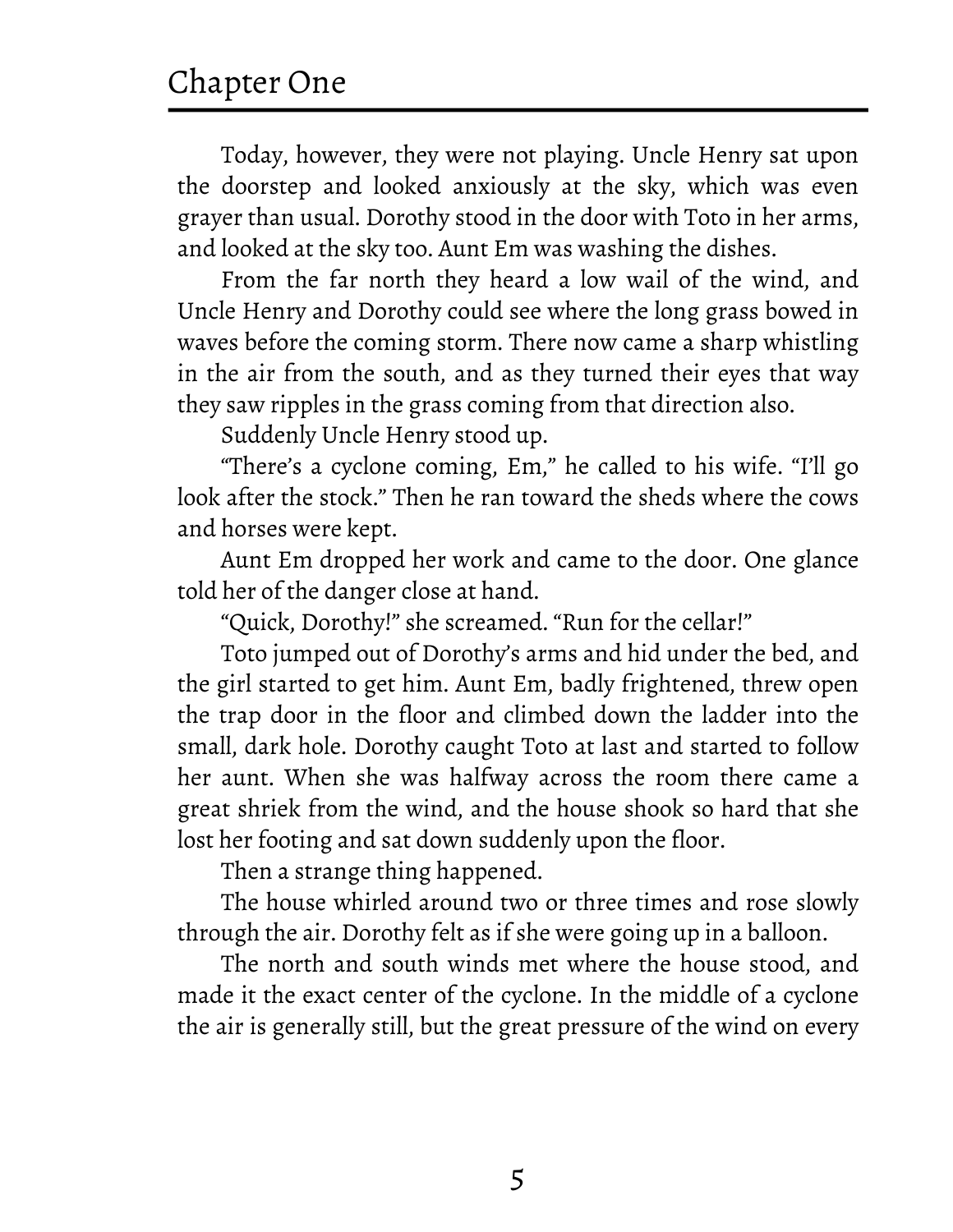side of the house raised it up higher and higher, until it was at the very top of the cyclone; and there it remained and was carried miles and miles away as easily as you could carry a feather.

It was very dark, and the wind howled horribly around her, but Dorothy found she was riding quite easily. After the first few whirls around, and one other time when the house tipped badly, she felt as if she were being rocked gently, like a baby in a cradle.

Toto did not like it. He ran about the room, now here, now there, barking loudly; but Dorothy sat quite still on the floor and waited to see what would happen.

Once Toto got too near the open trap door, and fell in; and at first the little girl thought she had lost him. But soon she saw one of his ears sticking up through the hole, for the strong pressure of the air was keeping him up so that he could not fall. She crept to the hole, caught Toto by the ear, and dragged him into the room again, afterward closing the trap door so that no more accidents could happen.

Hour after hour passed away, and slowly Dorothy got over her fright; but she felt quite lonely, and the wind shrieked so loudly all about her that she nearly became deaf. At first she had wondered if she would be dashed to pieces when the house fell again; but as the hours passed and nothing terrible happened, she stopped worrying and resolved to wait calmly and see what the future would bring. At last she crawled over the swaying floor to her bed, and lay down upon it; and Toto followed and lay down beside her.

In spite of the swaying of the house and the wailing of the wind, Dorothy soon closed her eyes and fell fast asleep.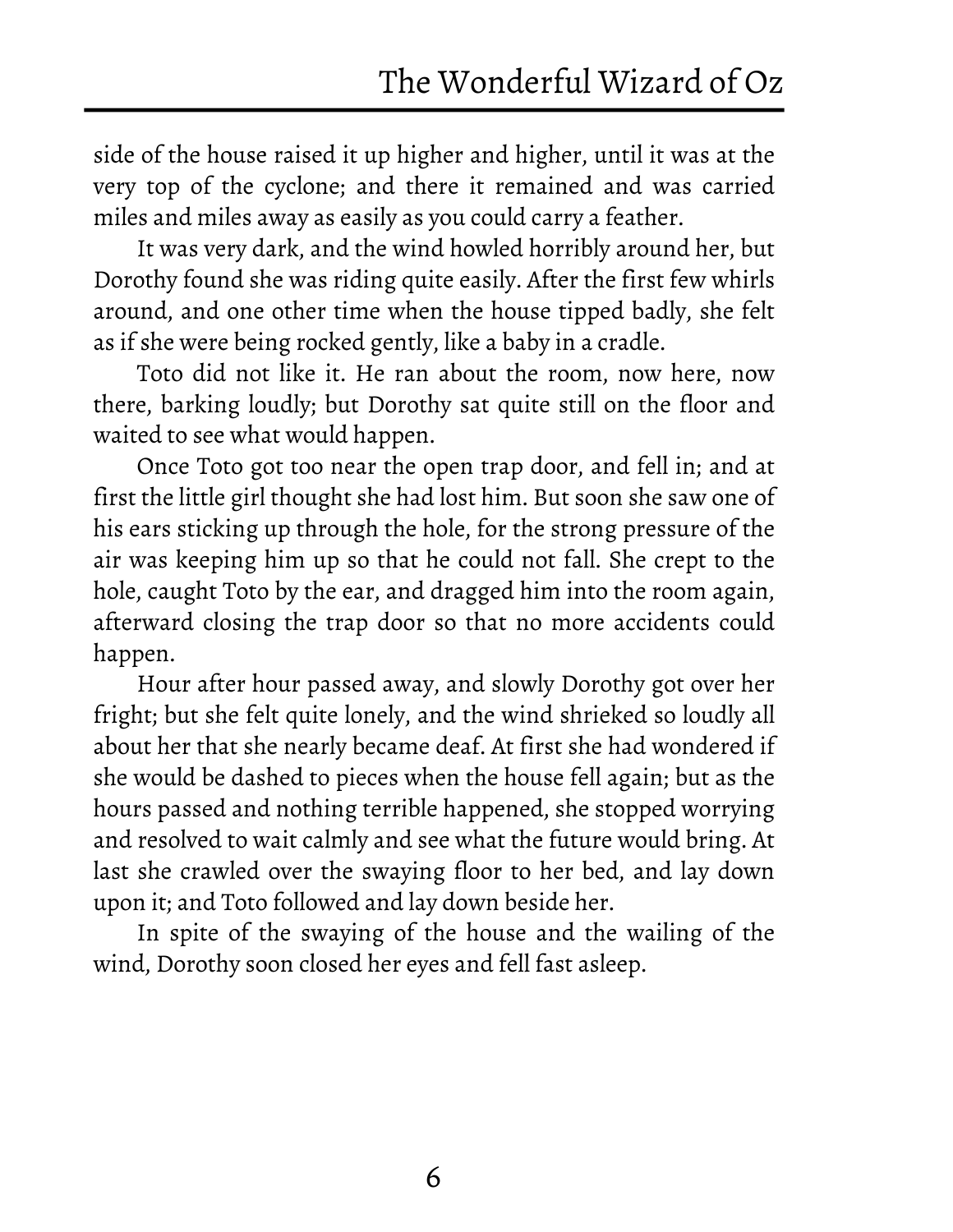#### Chapter Two

## <span id="page-7-0"></span>**The Council with the Munchkins**

he was awakened by a shock, so sudden and severe that if<br>Dorothy had not been lying on the soft bed she might<br>have been hurt. As it was, the jar made her catch her the was awakened by a shock, so sudden and severe that if Dorothy had not been lying on the soft bed she might breath and wonder what had happened; and Toto put his cold little nose into her face and whined dismally. Dorothy sat up and noticed that the house was not moving; nor was it dark, for the bright sunshine came in at the window, flooding the little room. She sprang from her bed and with Toto at her heels ran and opened the door.

The little girl gave a cry of amazement and looked about her, her eyes growing bigger and bigger at the wonderful sights she saw.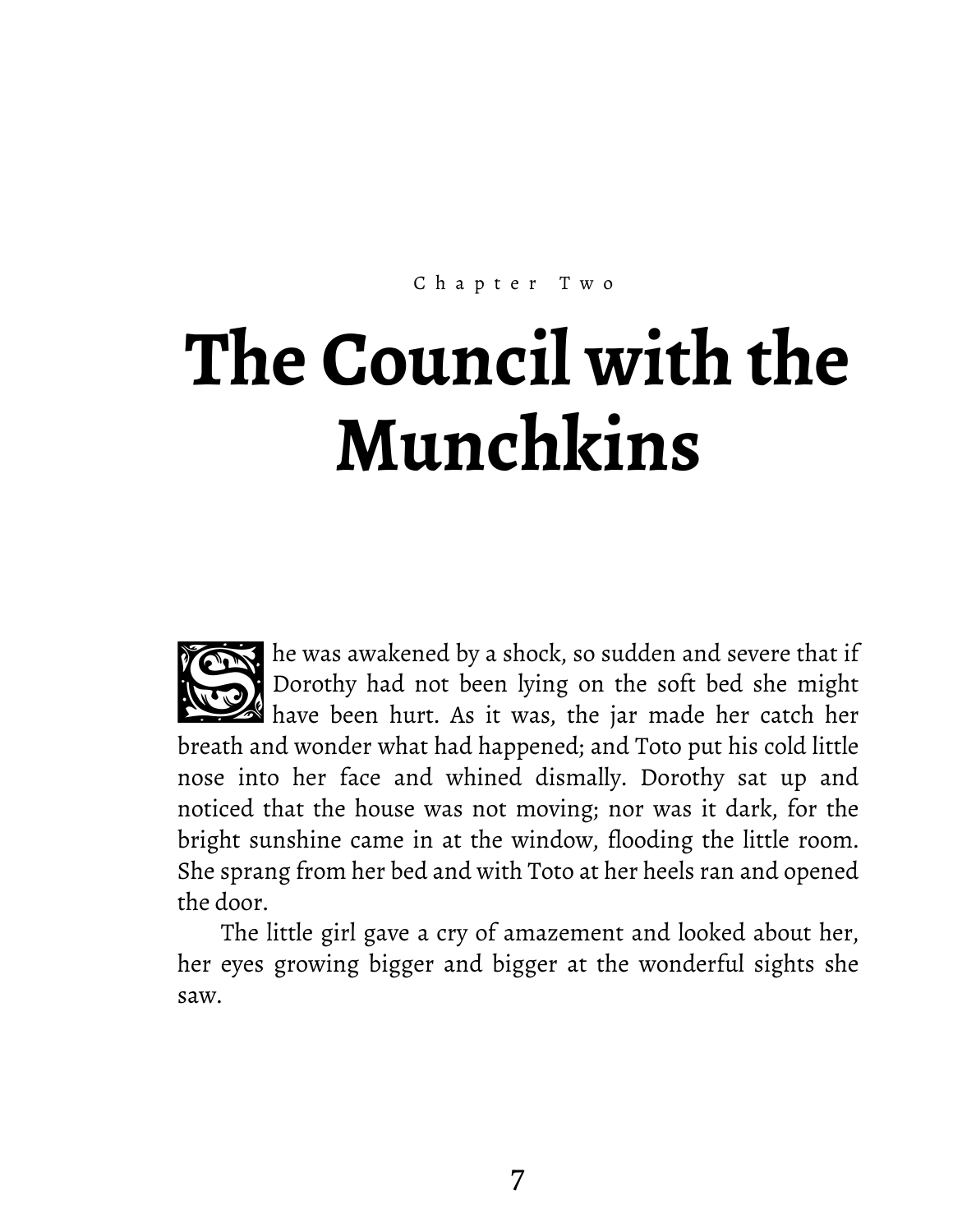The cyclone had set the house down very gently—for a cyclone —in the midst of a country of marvelous beauty. There were lovely patches of greensward all about, with stately trees bearing rich and luscious fruits. Banks of gorgeous flowers were on every hand, and birds with rare and brilliant plumage sang and fluttered in the trees and bushes. A little way off was a small brook, rushing and sparkling along between green banks, and murmuring in a voice very grateful to a little girl who had lived so long on the dry, gray prairies.

While she stood looking eagerly at the strange and beautiful sights, she noticed coming toward her a group of the queerest people she had ever seen. They were not as big as the grown folk she had always been used to; but neither were they very small. In fact, they seemed about as tall as Dorothy, who was a well‐grown child for her age, although they were, so far as looks go, many years older.

Three were men and one a woman, and all were oddly dressed. They wore round hats that rose to a small point a foot above their heads, with little bells around the brims that tinkled sweetly as they moved. The hats of the men were blue; the little woman's hat was white, and she wore a white gown that hung in pleats from her shoulders. Over it were sprinkled little stars that glistened in the sun like diamonds. The men were dressed in blue, of the same shade as their hats, and wore well‐polished boots with a deep roll of blue at the tops. The men, Dorothy thought, were about as old as Uncle Henry, for two of them had beards. But the little woman was doubtless much older. Her face was covered with wrinkles, her hair was nearly white, and she walked rather stiffly.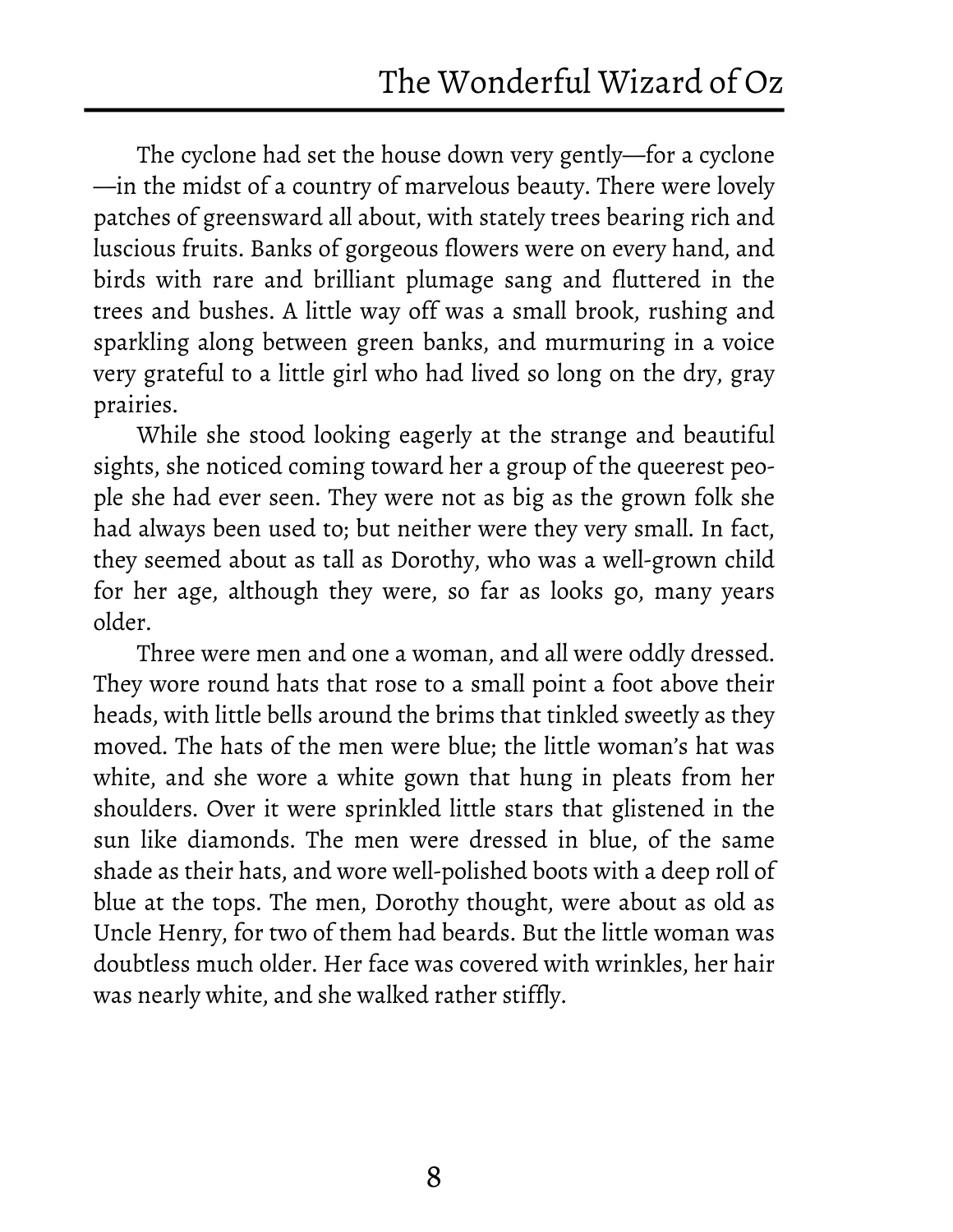When these people drew near the house where Dorothy was standing in the doorway, they paused and whispered among themselves, as if afraid to come farther. But the little old woman walked up to Dorothy, made a low bow and said, in a sweet voice:

"You are welcome, most noble Sorceress, to the land of the Munchkins. We are so grateful to you for having killed the Wicked Witch of the East, and for setting our people free from bondage."

Dorothy listened to this speech with wonder. What could the little woman possibly mean by calling her a sorceress, and saying she had killed the Wicked Witch of the East? Dorothy was an innocent, harmless little girl, who had been carried by a cyclone many miles from home; and she had never killed anything in all her life.

But the little woman evidently expected her to answer; so Dorothy said, with hesitation, "You are very kind, but there must be some mistake. I have not killed anything."

"Your house did, anyway," replied the little old woman, with a laugh, "and that is the same thing. See!" she continued, pointing to the corner of the house. "There are her two feet, still sticking out from under a block of wood."

Dorothy looked, and gave a little cry of fright. There, indeed, just under the corner of the great beam the house rested on, two feet were sticking out, shod in silver shoes with pointed toes.

"Oh, dear! Oh, dear!" cried Dorothy, clasping her hands together in dismay. "The house must have fallen on her. Whatever shall we do?"

"There is nothing to be done," said the little woman calmly.

"But who was she?" asked Dorothy.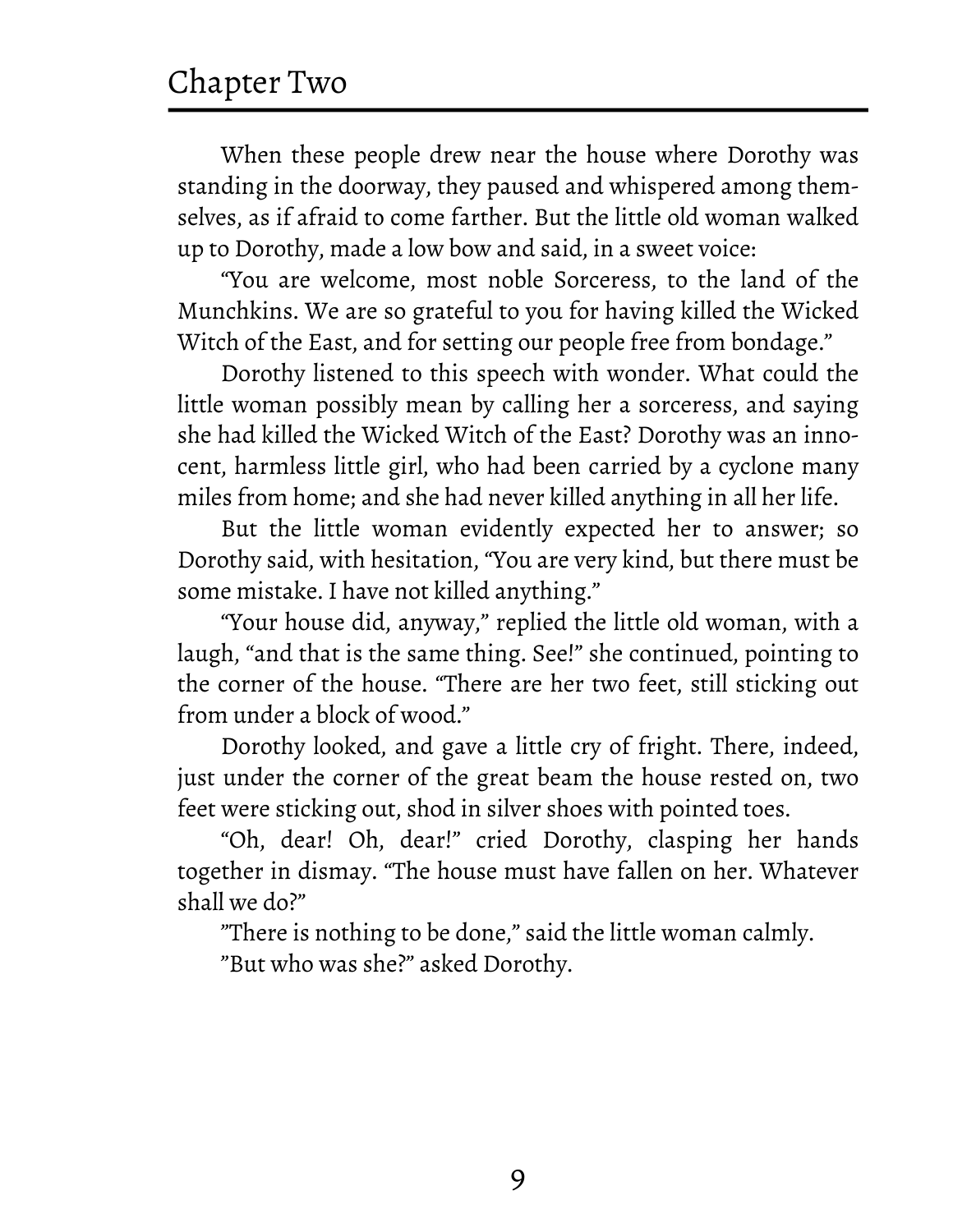"She was the Wicked Witch of the East, as I said," answered the little woman. "She has held all the Munchkins in bondage for many years, making them slave for her night and day. Now they are all set free, and are grateful to you for the favor."

"Who are the Munchkins?" inquired Dorothy.

"They are the people who live in this land of the East where the Wicked Witch ruled."

"Are you a Munchkin?" asked Dorothy.

"No, but I am their friend, although I live in the land of the North. When they saw the Witch of the East was dead the Munchkins sent a swift messenger to me, and I came at once. I am the Witch of the North."

"Oh, gracious!" cried Dorothy. "Are you a real witch?"

"Yes, indeed," answered the little woman. "But I am a good witch, and the people love me. I am not as powerful as the Wicked Witch was who ruled here, or I should have set the people free myself."

"But I thought all witches were wicked," said the girl, who was half frightened at facing a real witch. "Oh, no, that is a great mistake. There were only four witches in all the Land of Oz, and two of them, those who live in the North and the South, are good witches. I know this is true, for I am one of them myself, and cannot be mistaken. Those who dwelt in the East and the West were, indeed, wicked witches; but now that you have killed one of them, there is but one Wicked Witch in all the Land of Oz—the one who lives in the West."

"But," said Dorothy, after a moment's thought, "Aunt Em has told me that the witches were all dead—years and years ago."

"Who is Aunt Em?" inquired the little old woman.

"She is my aunt who lives in Kansas, where I came from."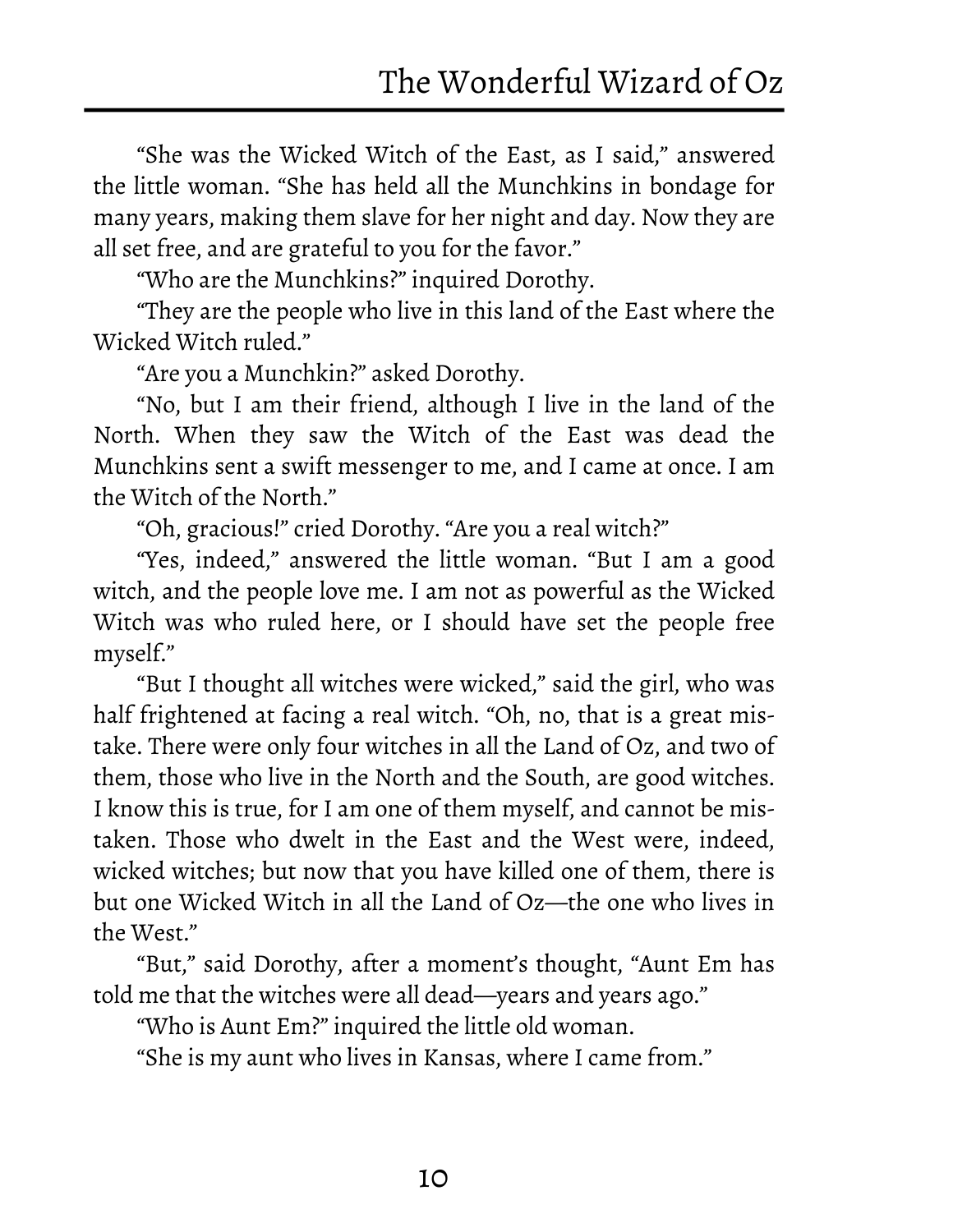The Witch of the North seemed to think for a time, with her head bowed and her eyes upon the ground. Then she looked up and said, "I do not know where Kansas is, for I have never heard that country mentioned before. But tell me, is it a civilized country?"

"Oh, yes," replied Dorothy.

"Then that accounts for it. In the civilized countries I believe there are no witches left, nor wizards, nor sorceresses, nor magicians. But, you see, the Land of Oz has never been civilized, for we are cut off from all the rest of the world. Therefore we still have witches and wizards amongst us."

"Who are the wizards?" asked Dorothy.

"Oz himself is the Great Wizard," answered the Witch, sinking her voice to a whisper. "He is more powerful than all the rest of us together. He lives in the City of Emeralds."

Dorothy was going to ask another question, but just then the Munchkins, who had been standing silently by, gave a loud shout and pointed to the corner of the house where the Wicked Witch had been lying.

"What is it?" asked the little old woman, and looked, and began to laugh. The feet of the dead Witch had disappeared entirely, and nothing was left but the silver shoes.

"She was so old," explained the Witch of the North, "that she dried up quickly in the sun. That is the end of her. But the silver shoes are yours, and you shall have them to wear." She reached down and picked up the shoes, and after shaking the dust out of them handed them to Dorothy.

"The Witch of the East was proud of those silver shoes," said one of the Munchkins, "and there is some charm connected with them; but what it is we never knew."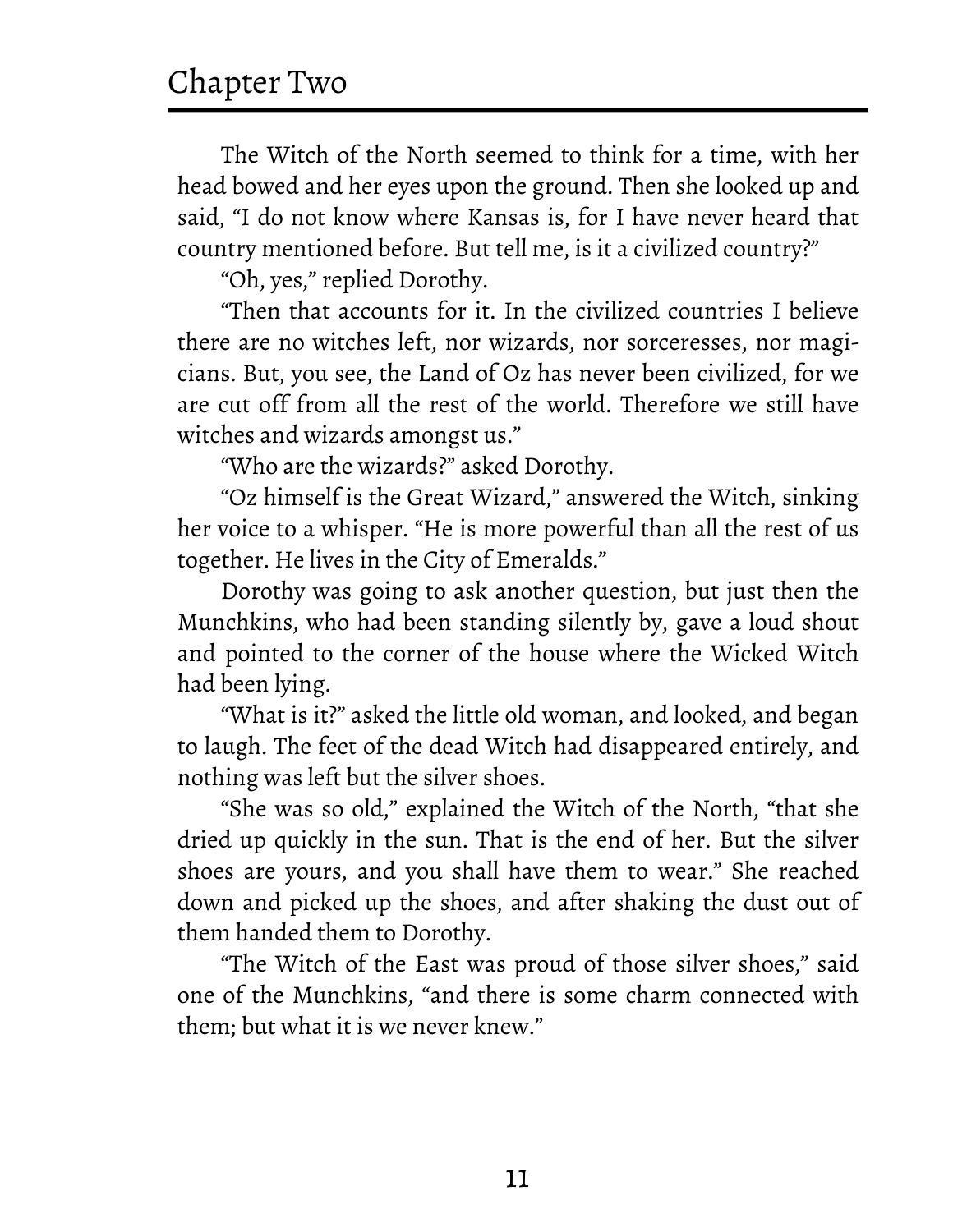Dorothy carried the shoes into the house and placed them on the table. Then she came out again to the Munchkins and said:

"I am anxious to get back to my aunt and uncle, for I am sure they will worry about me. Can you help me find my way?"

The Munchkins and the Witch first looked at one another, and then at Dorothy, and then shook their heads.

"At the East, not far from here," said one, "there is a great desert, and none could live to cross it."

"It is the same at the South," said another, "for I have been there and seen it. The South is the country of the Quadlings."

"I am told," said the third man, "that it is the same at the West. And that country, where the Winkies live, is ruled by the Wicked Witch of the West, who would make you her slave if you passed her way."

"The North is my home," said the old lady, "and at its edge is the same great desert that surrounds this Land of Oz. I'm afraid, my dear, you will have to live with us."

Dorothy began to sob at this, for she felt lonely among all these strange people. Her tears seemed to grieve the kind‐hearted Munchkins, for they immediately took out their handkerchiefs and began to weep also. As for the little old woman, she took off her cap and balanced the point on the end of her nose, while she counted "One, two, three" in a solemn voice. At once the cap changed to a slate, on which was written in big, white chalk marks:

"LET DOROTHY GO TO THE CITY OF EMERALDS"

The little old woman took the slate from her nose, and having read the words on it, asked, "Is your name Dorothy, my dear?"

"Yes," answered the child, looking up and drying her tears.

"Then you must go to the City of Emeralds. Perhaps Oz will help you."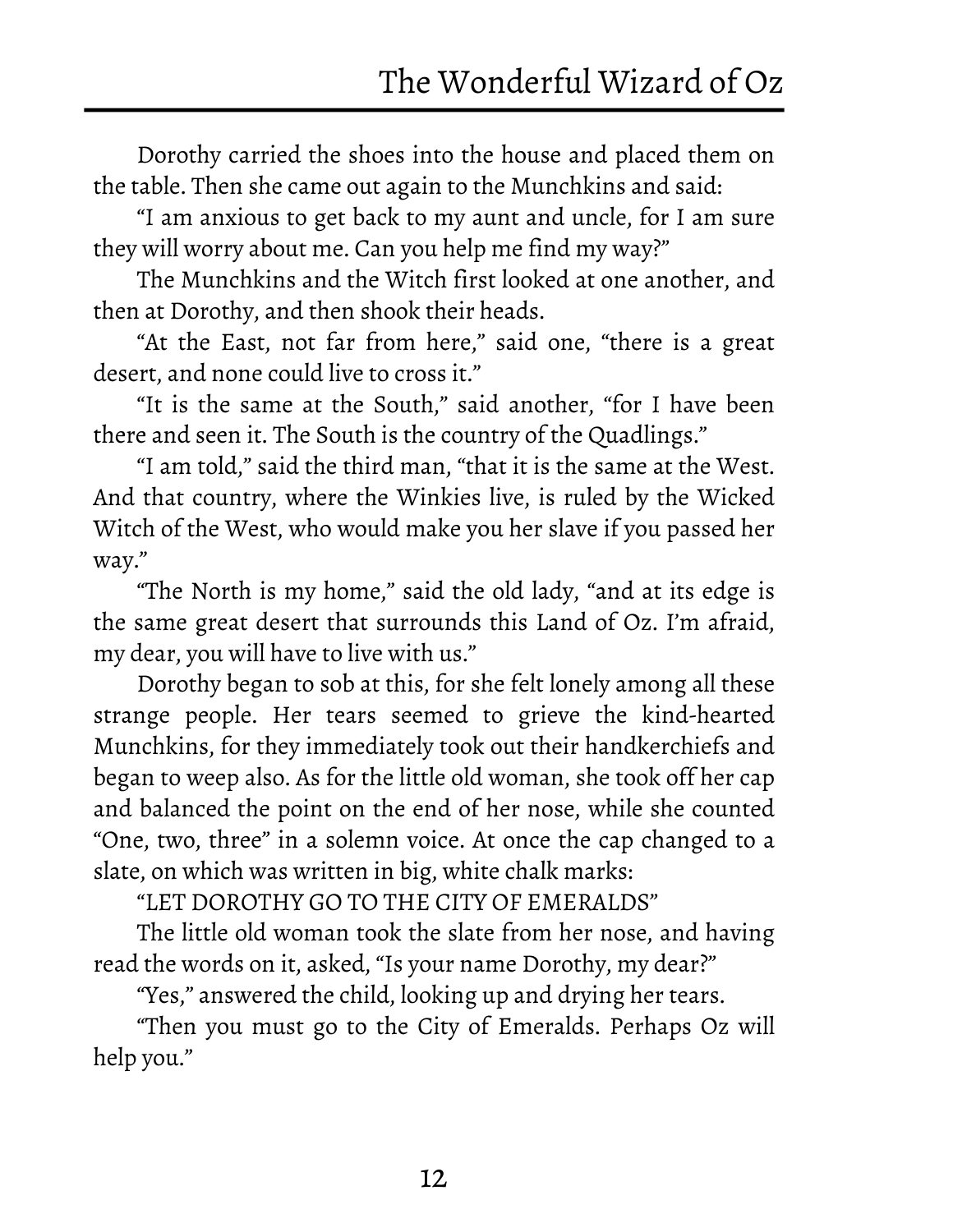"Where is this city?" asked Dorothy.

"It is exactly in the center of the country, and is ruled by Oz, the Great Wizard I told you of."

"Is he a good man?" inquired the girl anxiously.

"He is a good Wizard. Whether he is a man or not I cannot tell, for I have never seen him."

"How can I get there?" asked Dorothy.

"You must walk. It is a long journey, through a country that is sometimes pleasant and sometimes dark and terrible. However, I will use all the magic arts I know of to keep you from harm."

"Won't you go with me?" pleaded the girl, who had begun to look upon the little old woman as her only friend.

"No, I cannot do that," she replied, "but I will give you my kiss, and no one will dare injure a person who has been kissed by the Witch of the North."

She came close to Dorothy and kissed her gently on the forehead. Where her lips touched the girl they left a round, shining mark, as Dorothy found out soon after.

"The road to the City of Emeralds is paved with yellow brick," said the Witch, "so you cannot miss it. When you get to Oz do not be afraid of him, but tell your story and ask him to help you. Good‐ bye, my dear."

The three Munchkins bowed low to her and wished her a pleasant journey, after which they walked away through the trees. The Witch gave Dorothy a friendly little nod, whirled around on her left heel three times, and straightway disappeared, much to the surprise of little Toto, who barked after her loudly enough when she had gone, because he had been afraid even to growl while she stood by.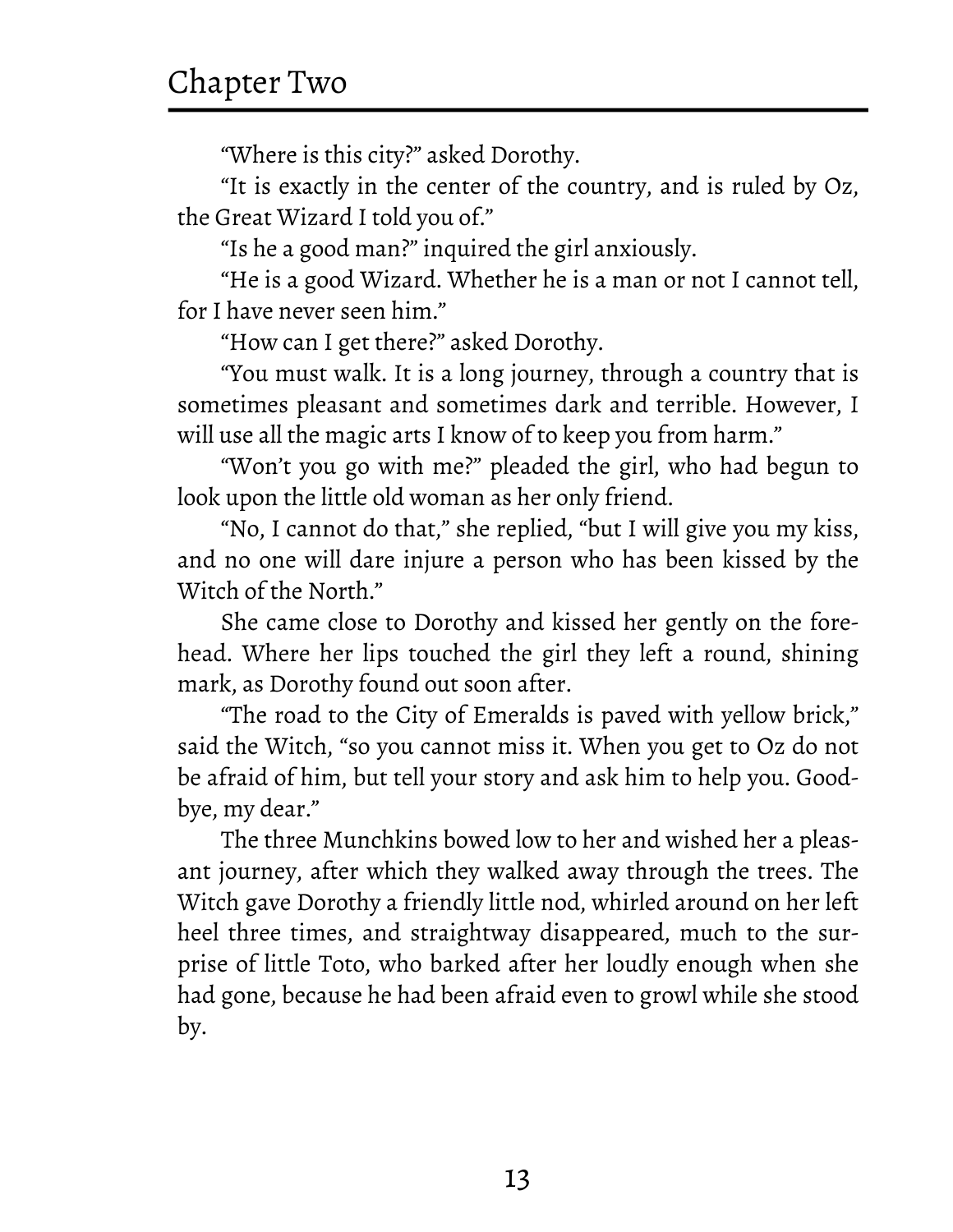But Dorothy, knowing her to be a witch, had expected her to disappear in just that way, and was not surprised in the least.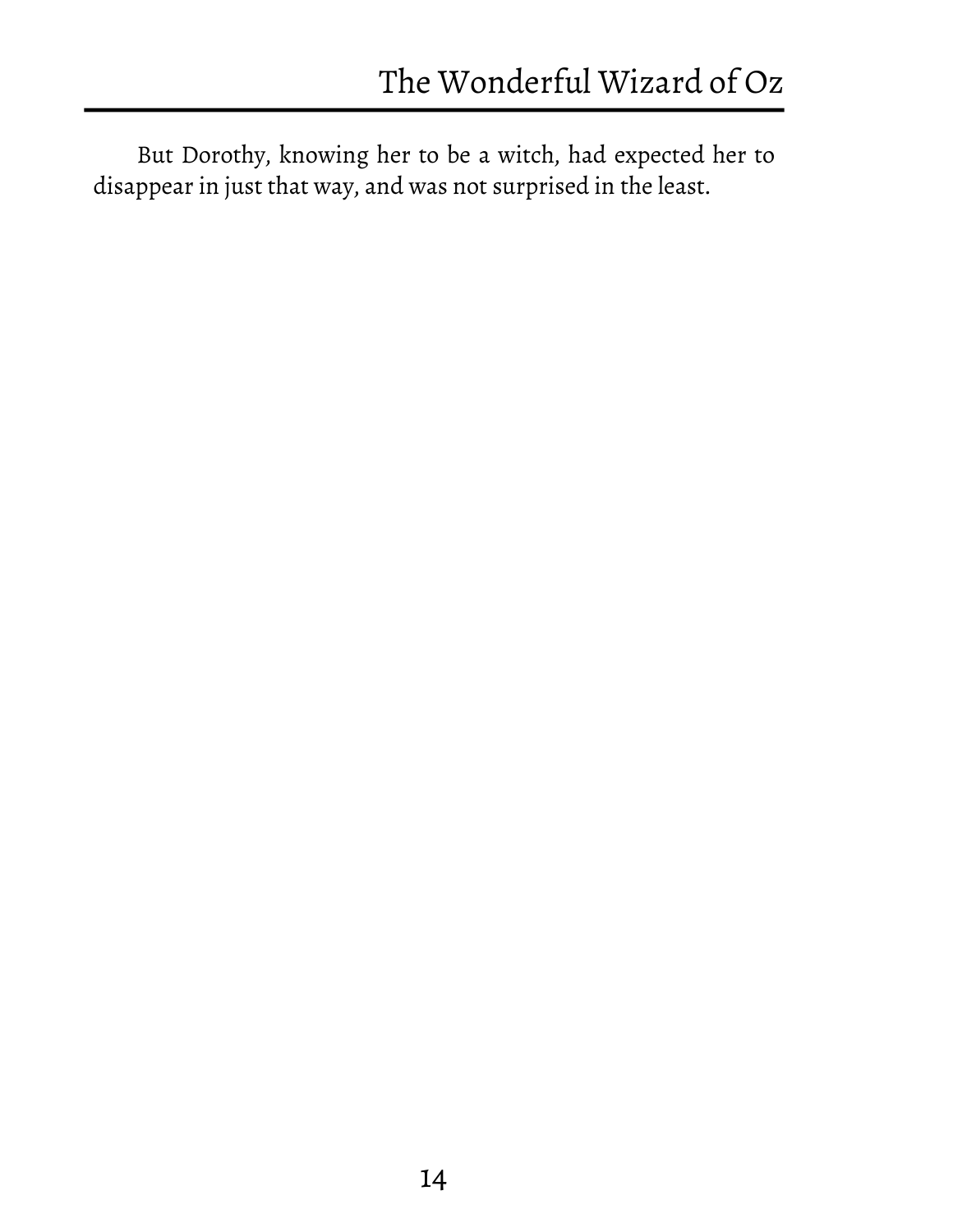#### Chapter Three

### <span id="page-15-0"></span>**How Dorothy Saved the Scarecrow**

Then Dorothy was left alone she began to feel hungry. So<br>which she spread with butter. She gave some to Toto, and hen Dorothy was left alone she began to feel hungry. So she went to the cupboard and cut herself some bread, taking a pail from the shelf she carried it down to the little brook and filled it with clear, sparkling water. Toto ran over to the trees and began to bark at the birds sitting there. Dorothy went to get him, and saw such delicious fruit hanging from the branches that she gathered some of it, finding it just what she wanted to help out her breakfast.

Then she went back to the house, and having helped herself and Toto to a good drink of the cool, clear water, she set about making ready for the journey to the City of Emeralds.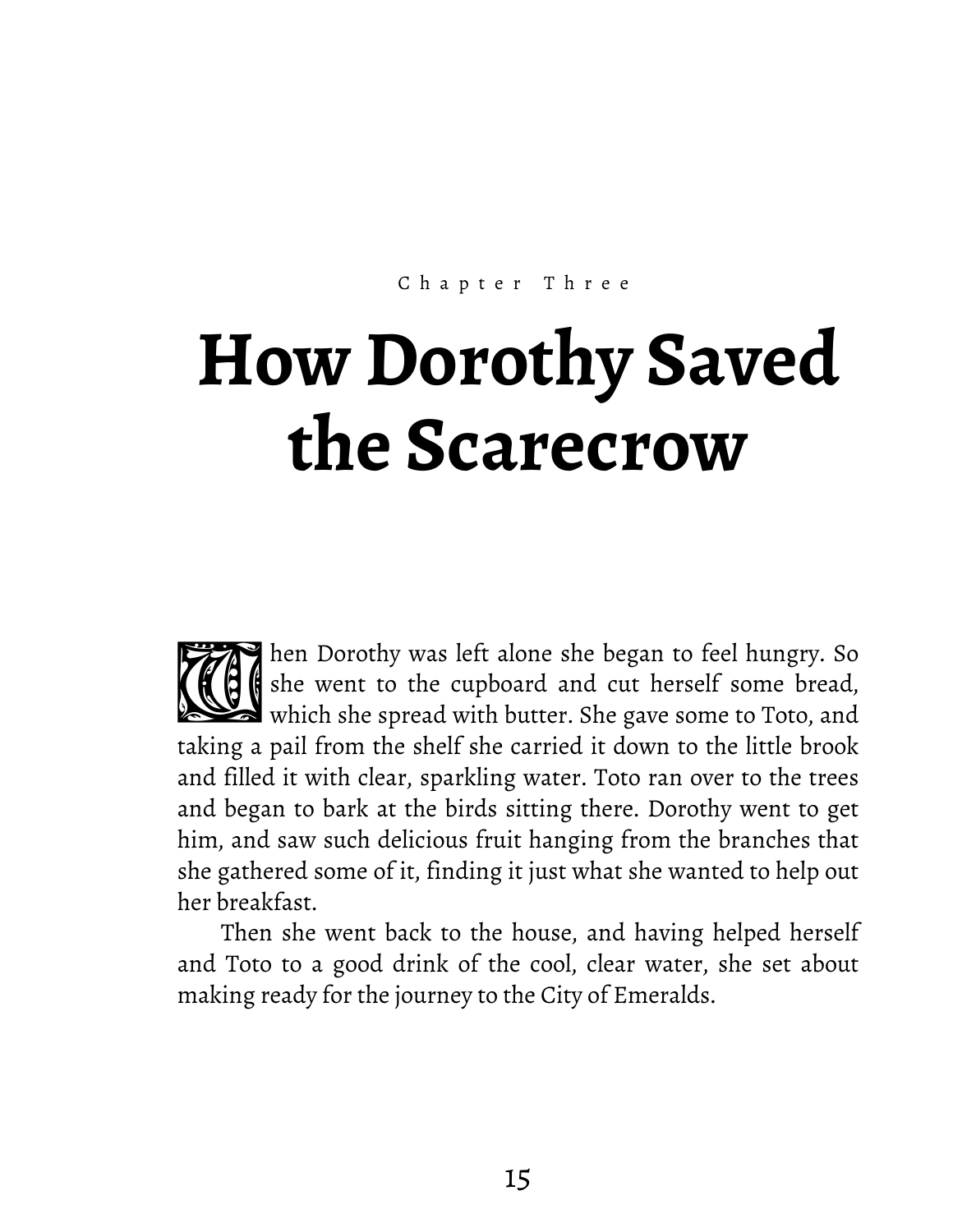Dorothy had only one other dress, but that happened to be clean and was hanging on a peg beside her bed. It was gingham, with checks of white and blue; and although the blue was somewhat faded with many washings, it was still a pretty frock. The girl washed herself carefully, dressed herself in the clean gingham, and tied her pink sunbonnet on her head. She took a little basket and filled it with bread from the cupboard, laying a white cloth over the top. Then she looked down at her feet and noticed how old and worn her shoes were.

"They surely will never do for a long journey, Toto," she said. And Toto looked up into her face with his little black eyes and wagged his tail to show he knew what she meant.

At that moment Dorothy saw lying on the table the silver shoes that had belonged to the Witch of the East.

"I wonder if they will fit me," she said to Toto. "They would be just the thing to take a long walk in, for they could not wear out."

She took off her old leather shoes and tried on the silver ones, which fitted her as well as if they had been made for her.

Finally she picked up her basket.

"Come along, Toto," she said. "We will go to the Emerald City and ask the Great Oz how to get back to Kansas again."

She closed the door, locked it, and put the key carefully in the pocket of her dress. And so, with Toto trotting along soberly behind her, she started on her journey.

There were several roads near by, but it did not take her long to find the one paved with yellow bricks. Within a short time she was walking briskly toward the Emerald City, her silver shoes tinkling merrily on the hard, yellow road‐bed. The sun shone bright and the birds sang sweetly, and Dorothy did not feel nearly so bad as you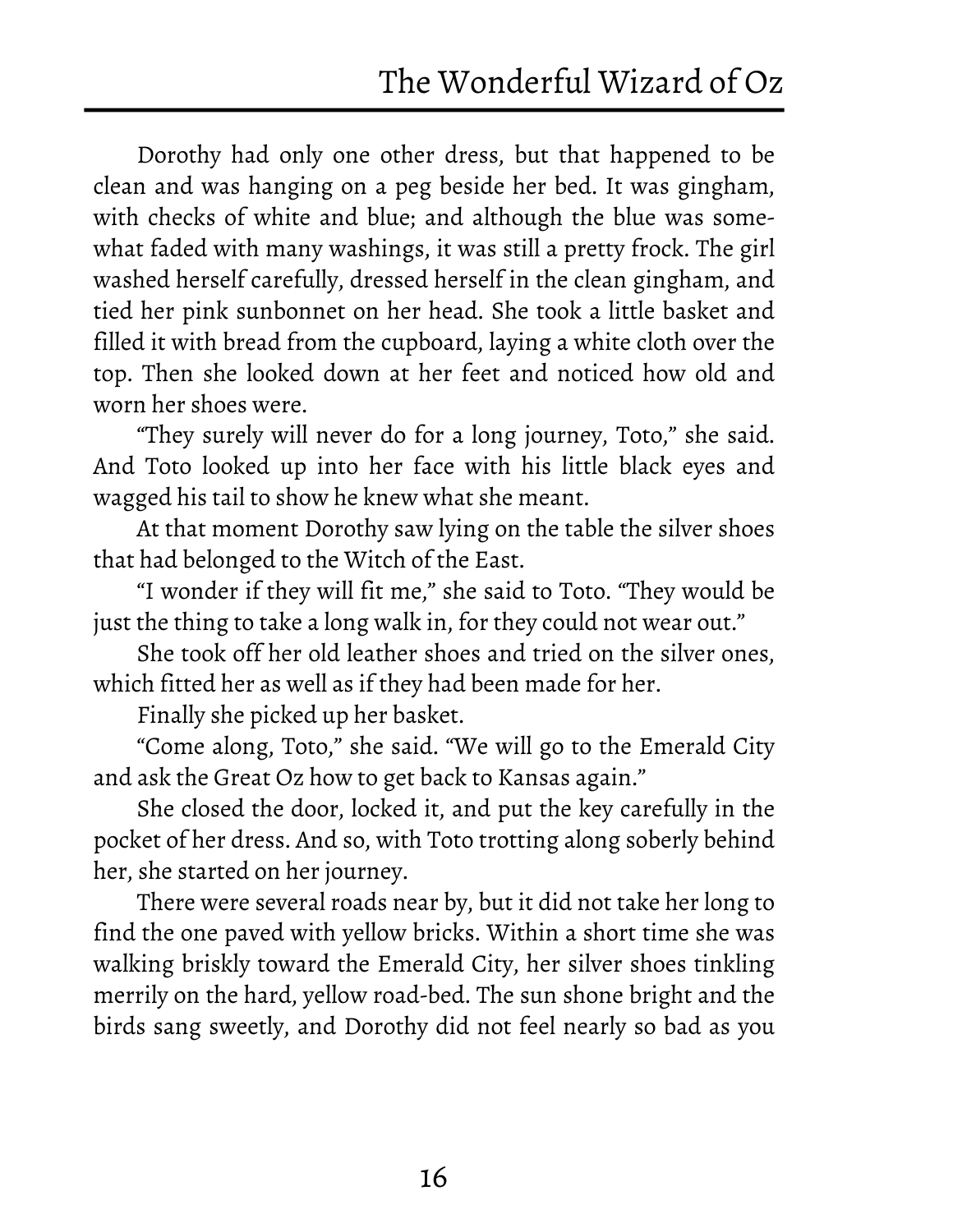might think a little girl would who had been suddenly whisked away from her own country and set down in the midst of a strange land.

She was surprised, as she walked along, to see how pretty the country was about her. There were neat fences at the sides of the road, painted a dainty blue color, and beyond them were fields of grain and vegetables in abundance. Evidently the Munchkins were good farmers and able to raise large crops. Once in a while she would pass a house, and the people came out to look at her and bow low as she went by; for everyone knew she had been the means of destroying the Wicked Witch and setting them free from bondage. The houses of the Munchkins were odd‐looking dwellings, for each was round, with a big dome for a roof. All were painted blue, for in this country of the East blue was the favorite color.

Toward evening, when Dorothy was tired with her long walk and began to wonder where she should pass the night, she came to a house rather larger than the rest. On the green lawn before it many men and women were dancing. Five little fiddlers played as loudly as possible, and the people were laughing and singing, while a big table near by was loaded with delicious fruits and nuts, pies and cakes, and many other good things to eat.

The people greeted Dorothy kindly, and invited her to supper and to pass the night with them; for this was the home of one of the richest Munchkins in the land, and his friends were gathered with him to celebrate their freedom from the bondage of the Wicked Witch.

Dorothy ate a hearty supper and was waited upon by the rich Munchkin himself, whose name was Boq. Then she sat upon a settee and watched the people dance.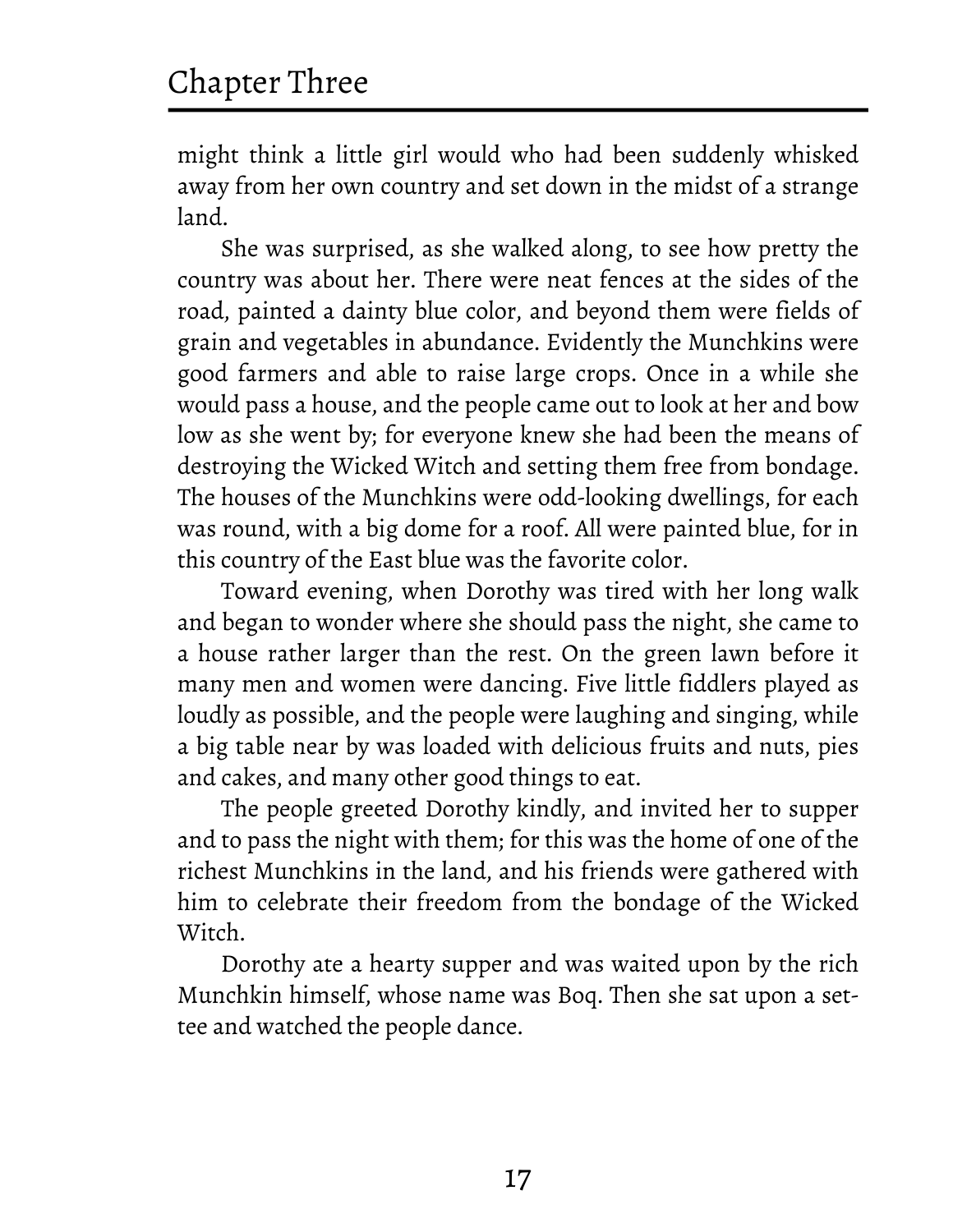When Boq saw her silver shoes he said, "You must be a great sorceress."

"Why?" asked the girl.

"Because you wear silver shoes and have killed the Wicked Witch. Besides, you have white in your frock, and only witches and sorceresses wear white."

"My dress is blue and white checked," said Dorothy, smoothing out the wrinkles in it.

"It is kind of you to wear that," said Boq. "Blue is the color of the Munchkins, and white is the witch color. So we know you are a friendly witch."

Dorothy did not know what to say to this, for all the people seemed to think her a witch, and she knew very well she was only an ordinary little girl who had come by the chance of a cyclone into a strange land.

When she had tired watching the dancing, Boq led her into the house, where he gave her a room with a pretty bed in it. The sheets were made of blue cloth, and Dorothy slept soundly in them till morning, with Toto curled up on the blue rug beside her.

She ate a hearty breakfast, and watched a wee Munchkin baby, who played with Toto and pulled his tail and crowed and laughed in a way that greatly amused Dorothy. Toto was a fine curiosity to all the people, for they had never seen a dog before.

"How far is it to the Emerald City?" the girl asked.

"I do not know," answered Boq gravely, "for I have never been there. It is better for people to keep away from Oz, unless they have business with him. But it is a long way to the Emerald City, and it will take you many days. The country here is rich and pleasant, but you must pass through rough and dangerous places before you reach the end of your journey."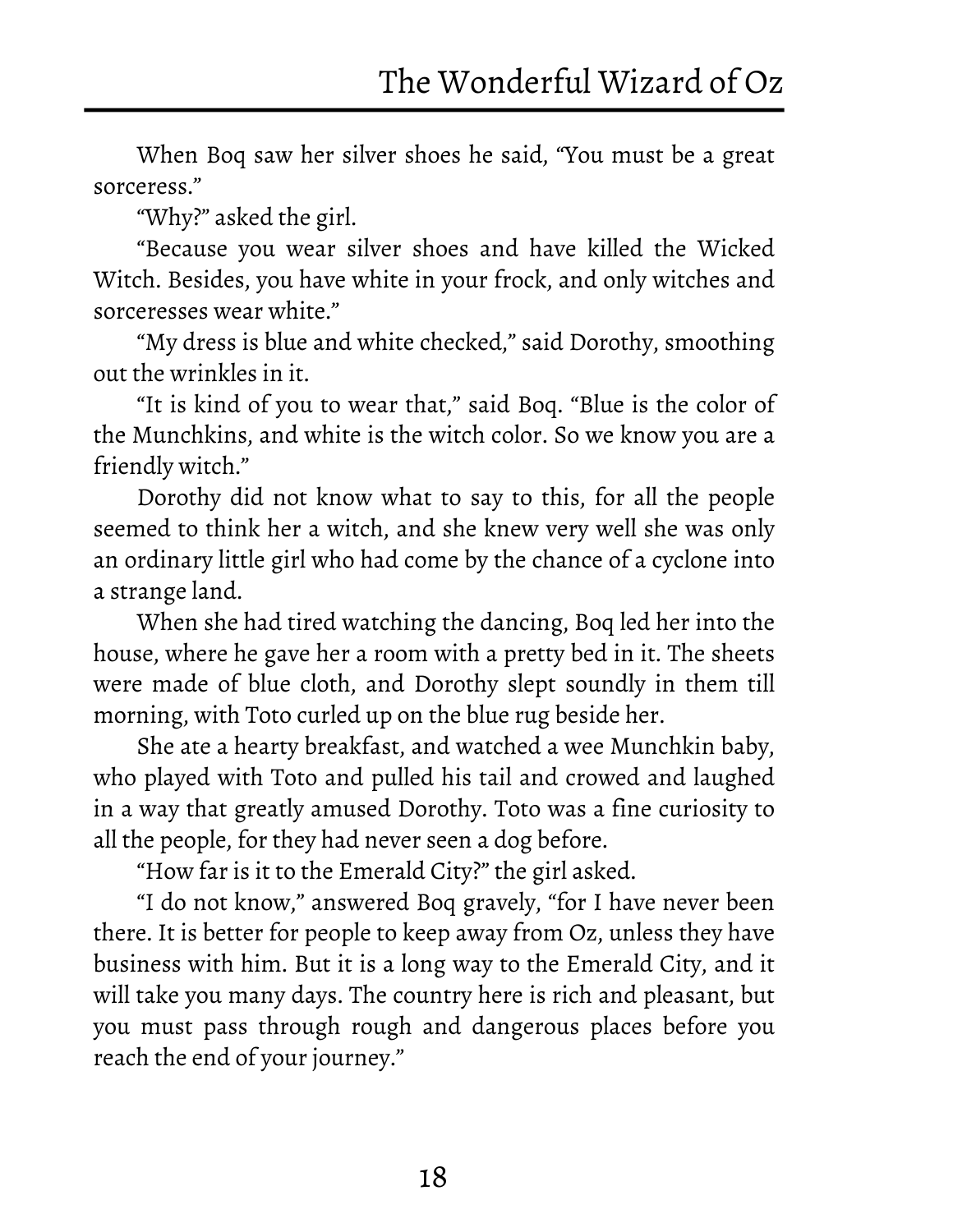This worried Dorothy a little, but she knew that only the Great Oz could help her get to Kansas again, so she bravely resolved not to turn back.

She bade her friends good‐bye, and again started along the road of yellow brick. When she had gone several miles she thought she would stop to rest, and so climbed to the top of the fence beside the road and sat down. There was a great cornfield beyond the fence, and not far away she saw a Scarecrow, placed high on a pole to keep the birds from the ripe corn.

Dorothy leaned her chin upon her hand and gazed thoughtfully at the Scarecrow. Its head was a small sack stuffed with straw, with eyes, nose, and mouth painted on it to represent a face. An old, pointed blue hat, that had belonged to some Munchkin, was perched on his head, and the rest of the figure was a blue suit of clothes, worn and faded, which had also been stuffed with straw. On the feet were some old boots with blue tops, such as every man wore in this country, and the figure was raised above the stalks of corn by means of the pole stuck up its back.

While Dorothy was looking earnestly into the queer, painted face of the Scarecrow, she was surprised to see one of the eyes slowly wink at her. She thought she must have been mistaken at first, for none of the scarecrows in Kansas ever wink; but presently the figure nodded its head to her in a friendly way. Then she climbed down from the fence and walked up to it, while Toto ran around the pole and barked.

"Good day," said the Scarecrow, in a rather husky voice.

"Did you speak?" asked the girl, in wonder.

"Certainly," answered the Scarecrow. "How do you do?"

"I'm pretty well, thank you," replied Dorothy politely. "How do you do?"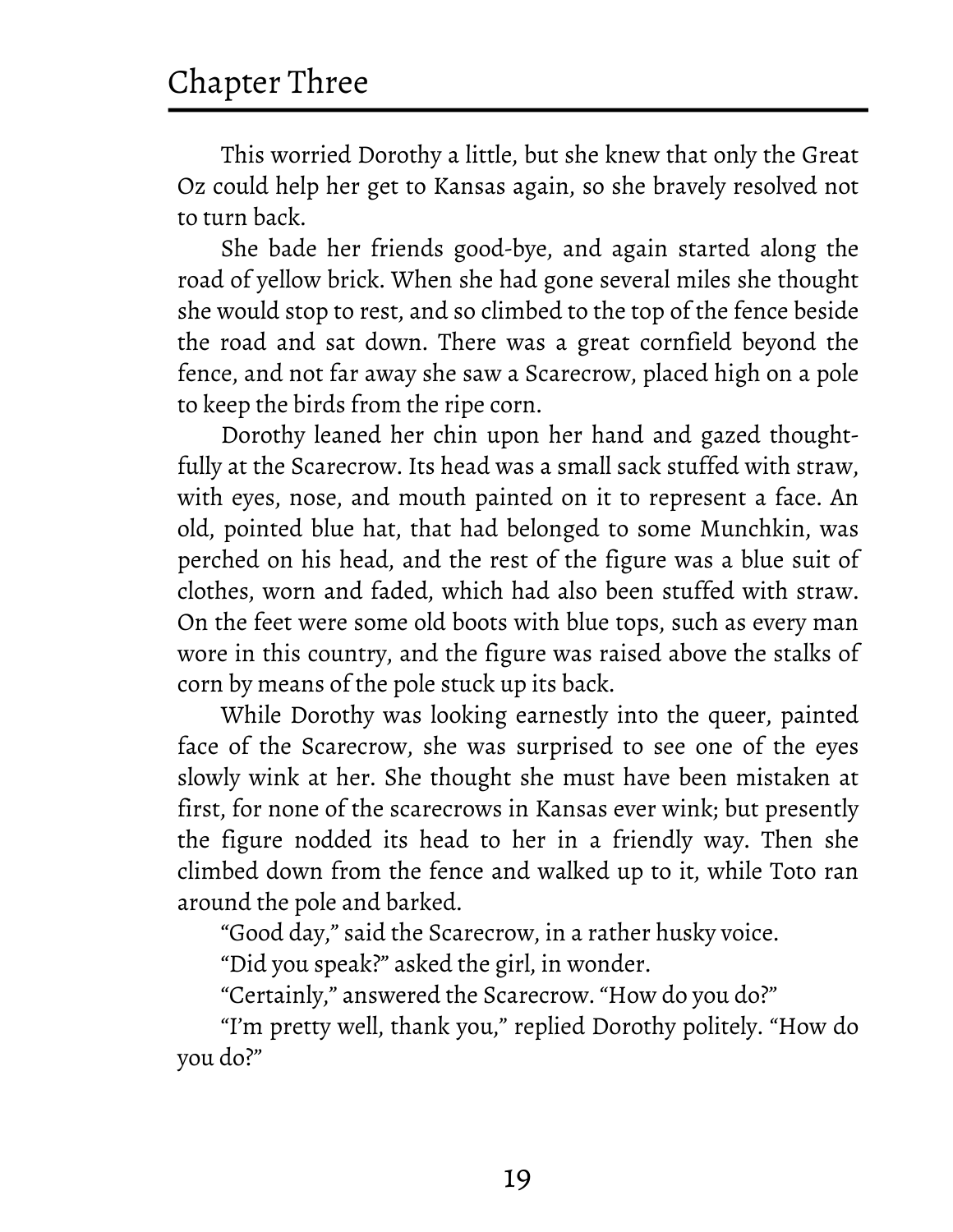"I'm not feeling well," said the Scarecrow, with a smile, "for it is very tedious being perched up here night and day to scare away crows."

"Can't you get down?" asked Dorothy.

"No, for this pole is stuck up my back. If you will please take away the pole I shall be greatly obliged to you."

Dorothy reached up both arms and lifted the figure off the pole, for, being stuffed with straw, it was quite light.

"Thank you very much," said the Scarecrow, when he had been set down on the ground. "I feel like a new man."

Dorothy was puzzled at this, for it sounded queer to hear a stuffed man speak, and to see him bow and walk along beside her.

"Who are you?" asked the Scarecrow when he had stretched himself and yawned. "And where are you going?"

"My name is Dorothy," said the girl, "and I am going to the Emerald City, to ask the Great Oz to send me back to Kansas."

"Where is the Emerald City?" he inquired. "And who is Oz?" "Why, don't you know?" she returned, in surprise.

"No, indeed. I don't know anything. You see, I am stuffed, so I have no brains at all," he answered sadly.

"Oh," said Dorothy, "I'm awfully sorry for you."

"Do you think," he asked, "if I go to the Emerald City with you, that Oz would give me some brains?"

"I cannot tell," she returned, "but you may come with me, if you like. If Oz will not give you any brains you will be no worse off than you are now."

"That is true," said the Scarecrow. "You see," he continued confidentially, "I don't mind my legs and arms and body being stuffed, because I cannot get hurt. If anyone treads on my toes or sticks a pin into me, it doesn't matter, for I can't feel it. But I do not want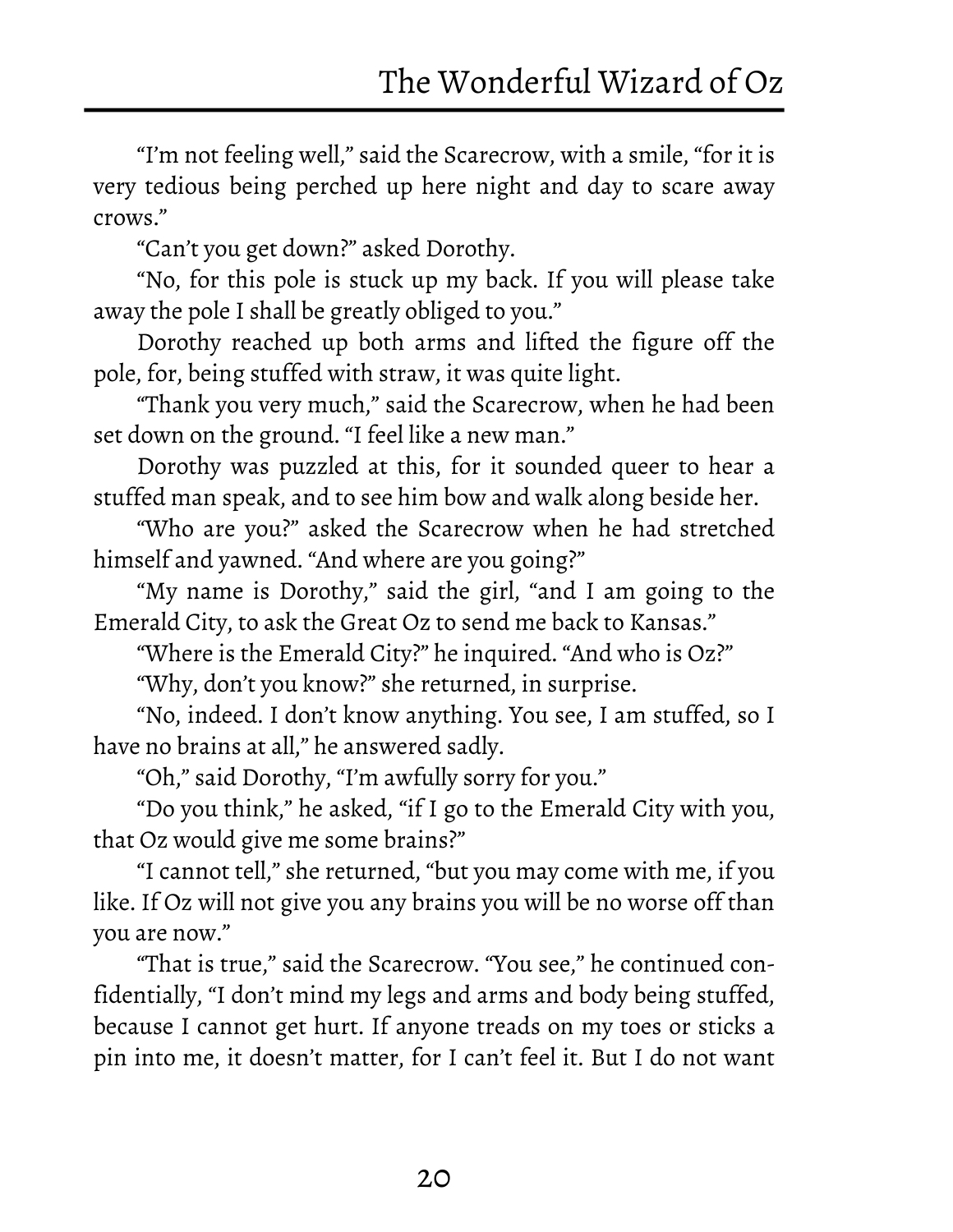people to call me a fool, and if my head stays stuffed with straw instead of with brains, as yours is, how am I ever to know anything?"

"I understand how you feel," said the little girl, who was truly sorry for him. "If you will come with me I'll ask Oz to do all he can for you."

"Thank you," he answered gratefully.

They walked back to the road. Dorothy helped him over the fence, and they started along the path of yellow brick for the Emerald City.

Toto did not like this addition to the party at first. He smelled around the stuffed man as if he suspected there might be a nest of rats in the straw, and he often growled in an unfriendly way at the Scarecrow.

"Don't mind Toto," said Dorothy to her new friend. "He never bites."

"Oh, I'm not afraid," replied the Scarecrow. "He can't hurt the straw. Do let me carry that basket for you. I shall not mind it, for I can't get tired. I'll tell you a secret," he continued, as he walked along. "There is only one thing in the world I am afraid of."

"What is that?" asked Dorothy; "the Munchkin farmer who made you?"

"No," answered the Scarecrow; "it's a lighted match."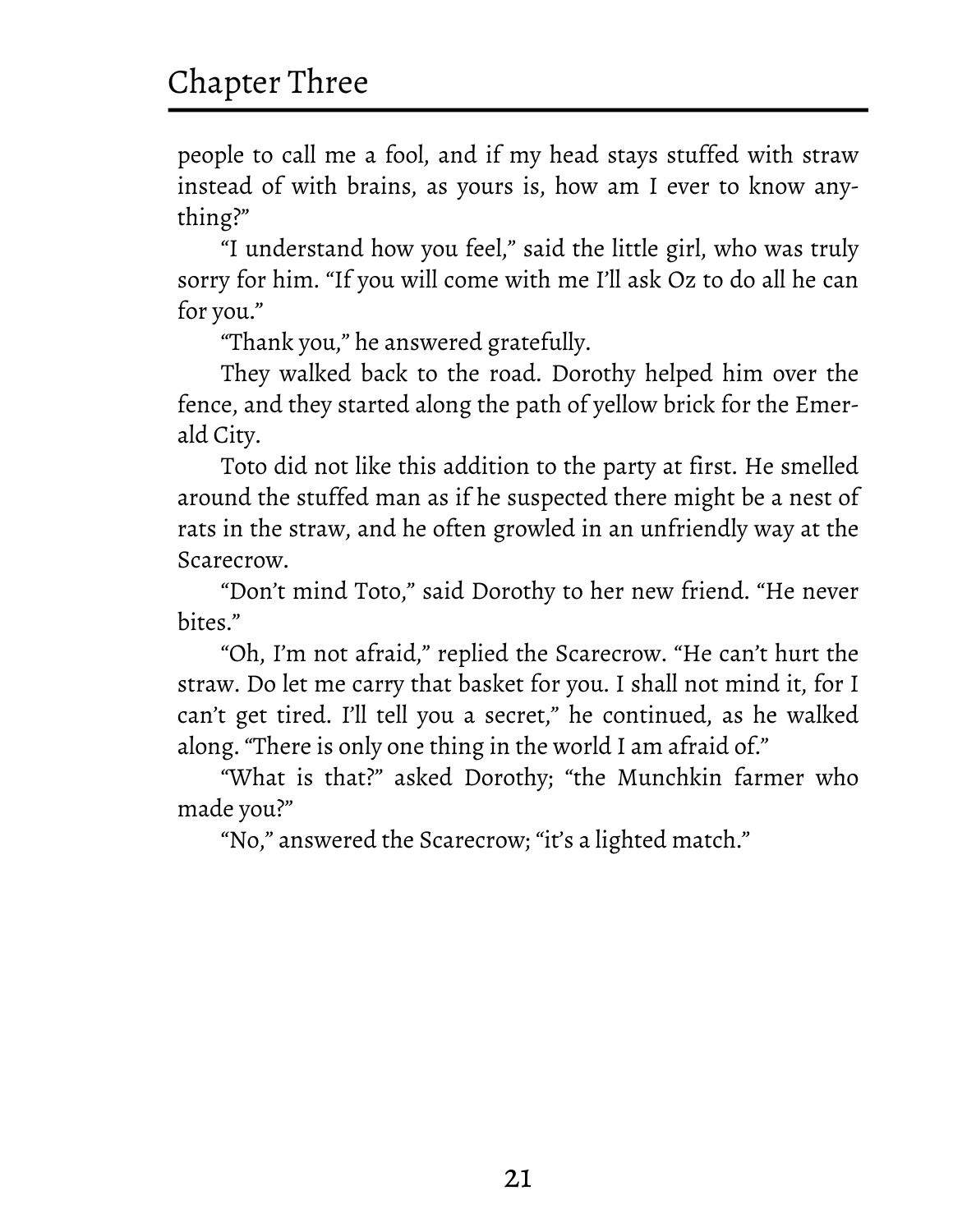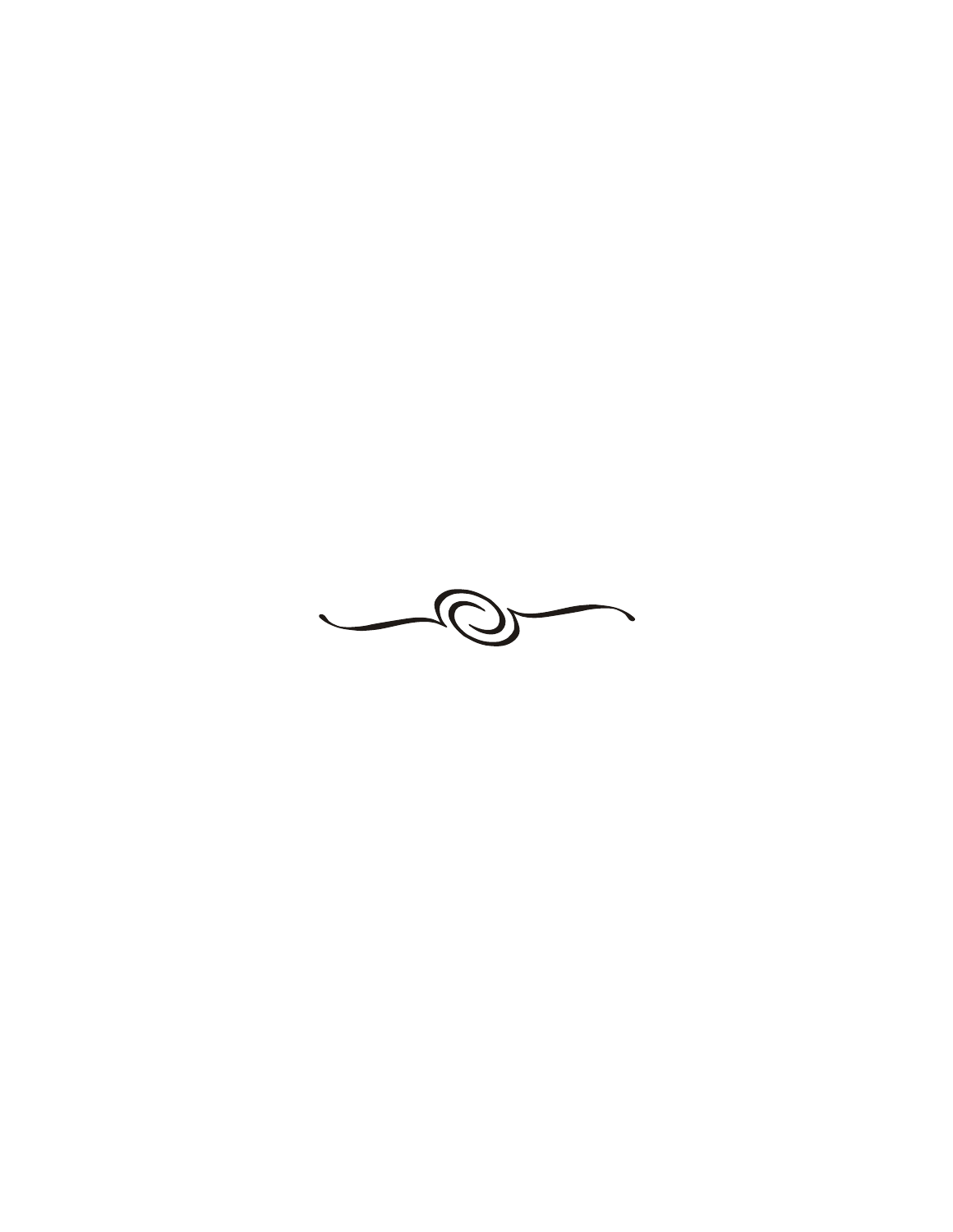#### Chapter Four

## <span id="page-23-0"></span>**The Road Through the Forest**

fter a few hours the road began to be rough, and the walk-<br>ing grew so difficult that the Scarecrow often stumbled<br>over the yellow bricks, which were here very uneven. ing grew so difficult that the Scarecrow often stumbled **IEG** over the yellow bricks, which were here very uneven. Sometimes, indeed, they were broken or missing altogether, leaving holes that Toto jumped across and Dorothy walked around. As for the Scarecrow, having no brains, he walked straight ahead, and so stepped into the holes and fell at full length on the hard bricks. It never hurt him, however, and Dorothy would pick him up and set him upon his feet again, while he joined her in laughing merrily at his own mishap.

The farms were not nearly so well cared for here as they were farther back. There were fewer houses and fewer fruit trees, and the farther they went the more dismal and lonesome the country became.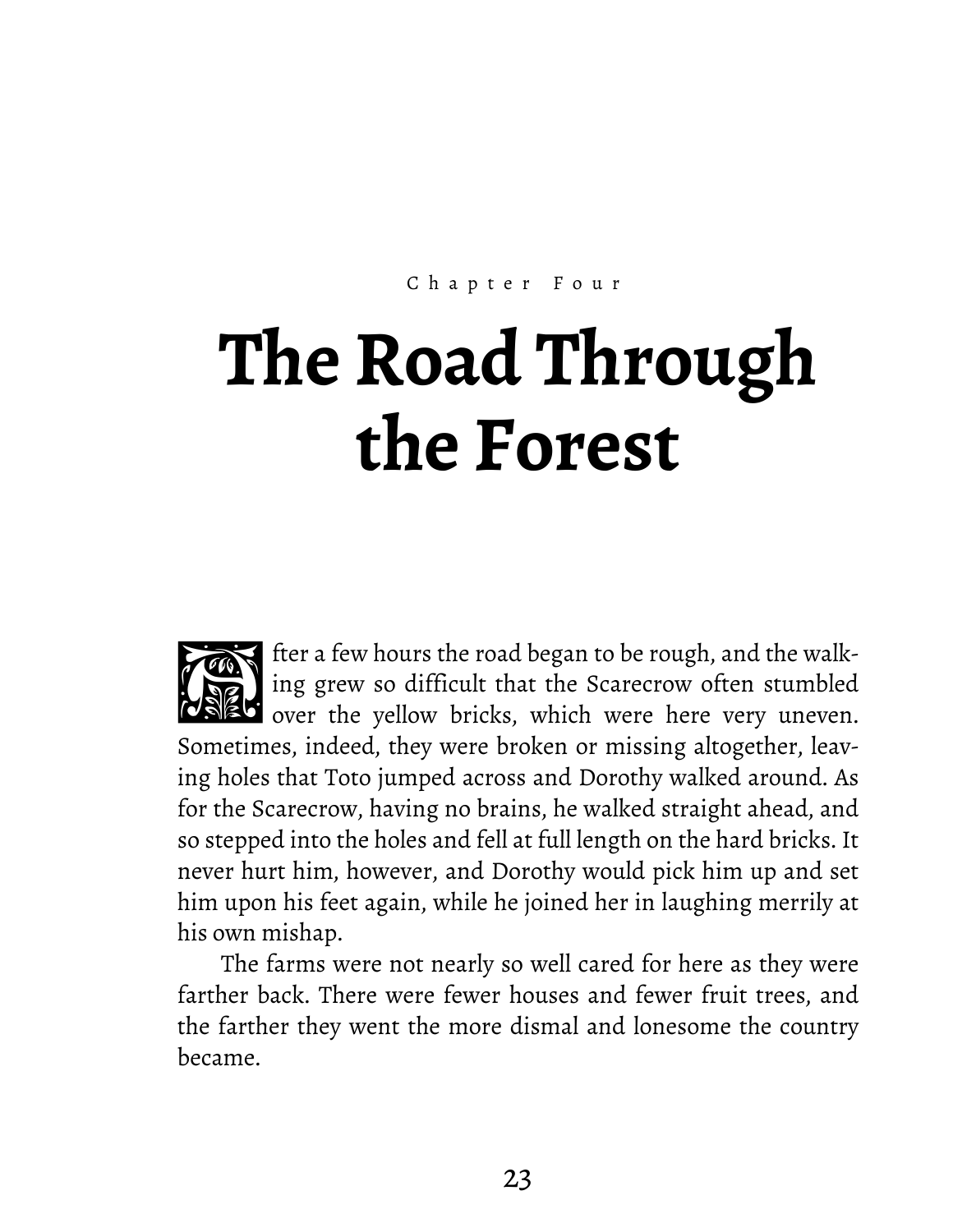At noon they sat down by the roadside, near a little brook, and Dorothy opened her basket and got out some bread. She offered a piece to the Scarecrow, but he refused.

"I am never hungry," he said, "and it is a lucky thing I am not, for my mouth is only painted, and if I should cut a hole in it so I could eat, the straw I am stuffed with would come out, and that would spoil the shape of my head."

Dorothy saw at once that this was true, so she only nodded and went on eating her bread.

"Tell me something about yourself and the country you came from," said the Scarecrow, when she had finished her dinner. So she told him all about Kansas, and how gray everything was there, and how the cyclone had carried her to this queer Land of Oz.

The Scarecrow listened carefully, and said, "I cannot understand why you should wish to leave this beautiful country and go back to the dry, gray place you call Kansas."

"That is because you have no brains" answered the girl. "No matter how dreary and gray our homes are, we people of flesh and blood would rather live there than in any other country, be it ever so beautiful. There is no place like home."

The Scarecrow sighed.

"Of course I cannot understand it," he said. "If your heads were stuffed with straw, like mine, you would probably all live in the beautiful places, and then Kansas would have no people at all. It is fortunate for Kansas that you have brains."

"Won't you tell me a story, while we are resting?" asked the child.

The Scarecrow looked at her reproachfully, and answered: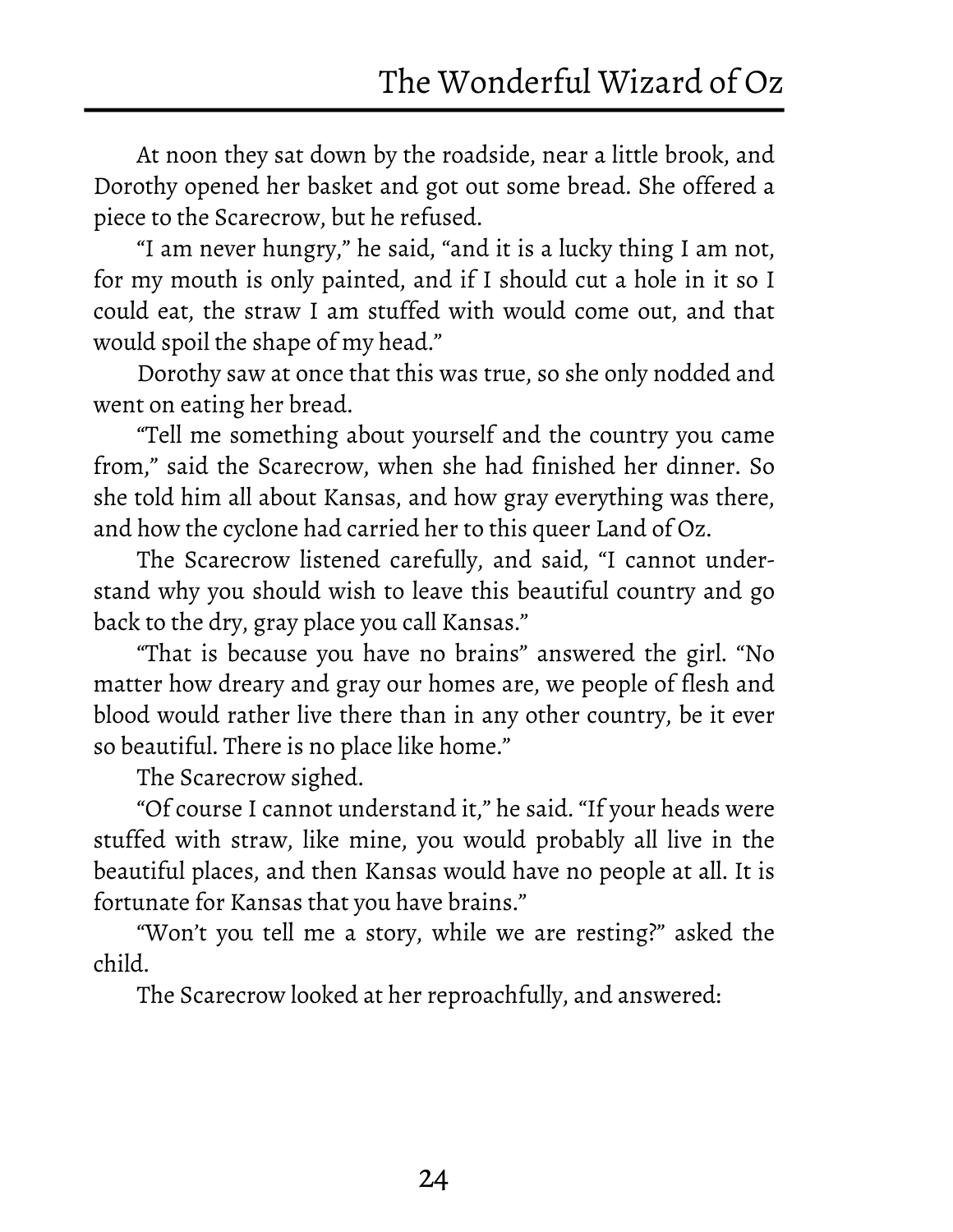#### Chapter Four

"My life has been so short that I really know nothing whatever. I was only made day before yesterday. What happened in the world before that time is all unknown to me. Luckily, when the farmer made my head, one of the first things he did was to paint my ears, so that I heard what was going on. There was another Munchkin with him, and the first thing I heard was the farmer saying, 'How do you like those ears?'

"'They aren't straight,'" answered the other.

"'Never mind,'" said the farmer. "'They are ears just the same,'" which was true enough.

"'Now I'll make the eyes,'" said the farmer. So he painted my right eye, and as soon as it was finished I found myself looking at him and at everything around me with a great deal of curiosity, for this was my first glimpse of the world.

"'That's a rather pretty eye,'" remarked the Munchkin who was watching the farmer. "'Blue paint is just the color for eyes.'

"'I think I'll make the other a little bigger,'" said the farmer. And when the second eye was done I could see much better than before. Then he made my nose and my mouth. But I did not speak, because at that time I didn't know what a mouth was for. I had the fun of watching them make my body and my arms and legs; and when they fastened on my head, at last, I felt very proud, for I thought I was just as good a man as anyone.

"'This fellow will scare the crows fast enough,' said the farmer. 'He looks just like a man.'

"'Why, he is a man,' said the other, and I quite agreed with him. The farmer carried me under his arm to the cornfield, and set me up on a tall stick, where you found me. He and his friend soon after walked away and left me alone.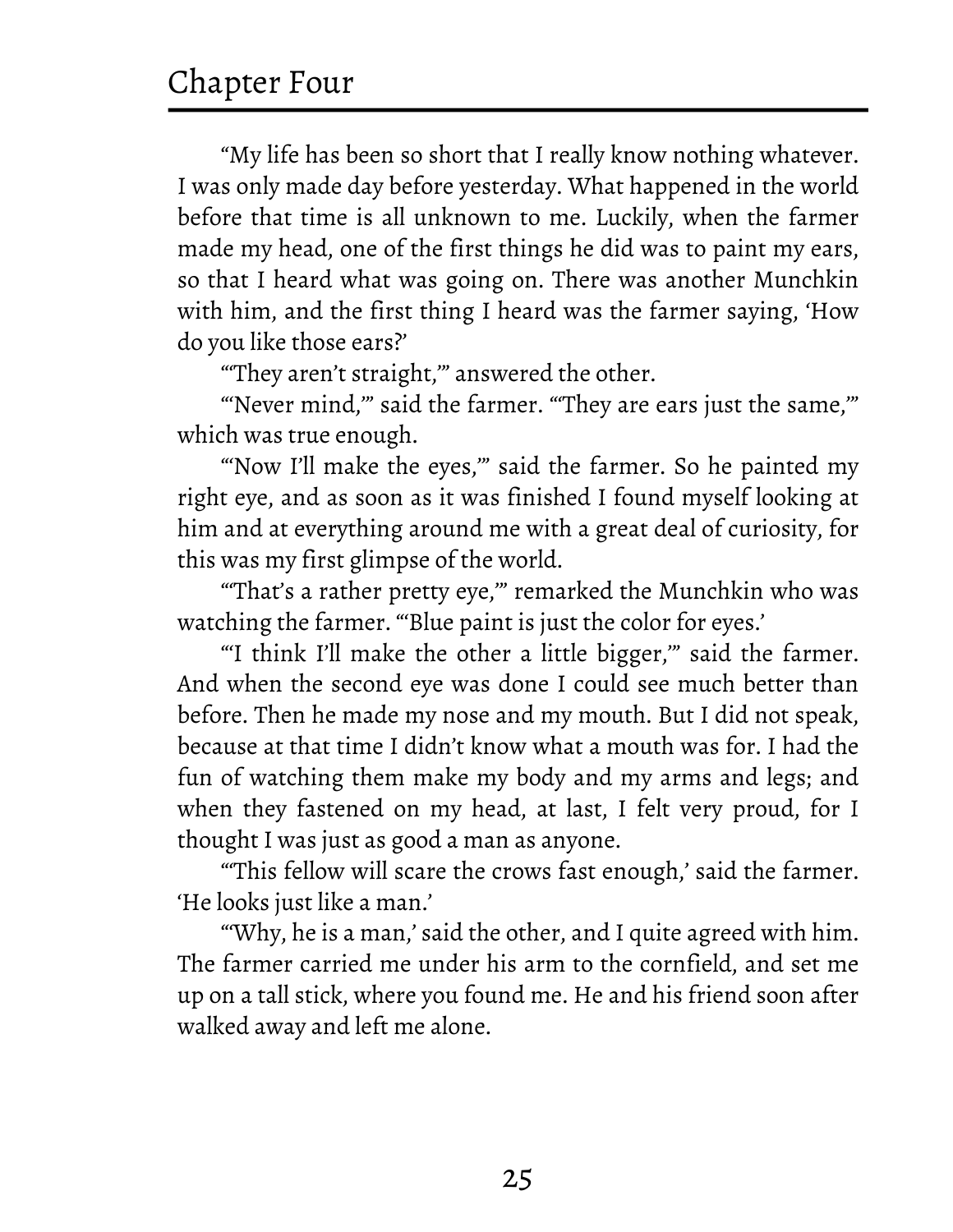"I did not like to be deserted this way. So I tried to walk after them. But my feet would not touch the ground, and I was forced to stay on that pole. It was a lonely life to lead, for I had nothing to think of, having been made such a little while before. Many crows and other birds flew into the cornfield, but as soon as they saw me they flew away again, thinking I was a Munchkin; and this pleased me and made me feel that I was quite an important person. By and by an old crow flew near me, and after looking at me carefully he perched upon my shoulder and said:

"'I wonder if that farmer thought to fool me in this clumsy manner. Any crow of sense could see that you are only stuffed with straw.' Then he hopped down at my feet and ate all the corn he wanted. The other birds, seeing he was not harmed by me, came to eat the corn too, so in a short time there was a great flock of them about me.

"I felt sad at this, for it showed I was not such a good Scarecrow after all; but the old crow comforted me, saying, 'If you only had brains in your head you would be as good a man as any of them, and a better man than some of them. Brains are the only things worth having in this world, no matter whether one is a crow or a man.'

"After the crows had gone I thought this over, and decided I would try hard to get some brains. By good luck you came along and pulled me off the stake, and from what you say I am sure the Great Oz will give me brains as soon as we get to the Emerald City."

"I hope so," said Dorothy earnestly, "since you seem anxious to have them."

"Oh, yes; I am anxious," returned the Scarecrow. "It is such an uncomfortable feeling to know one is a fool."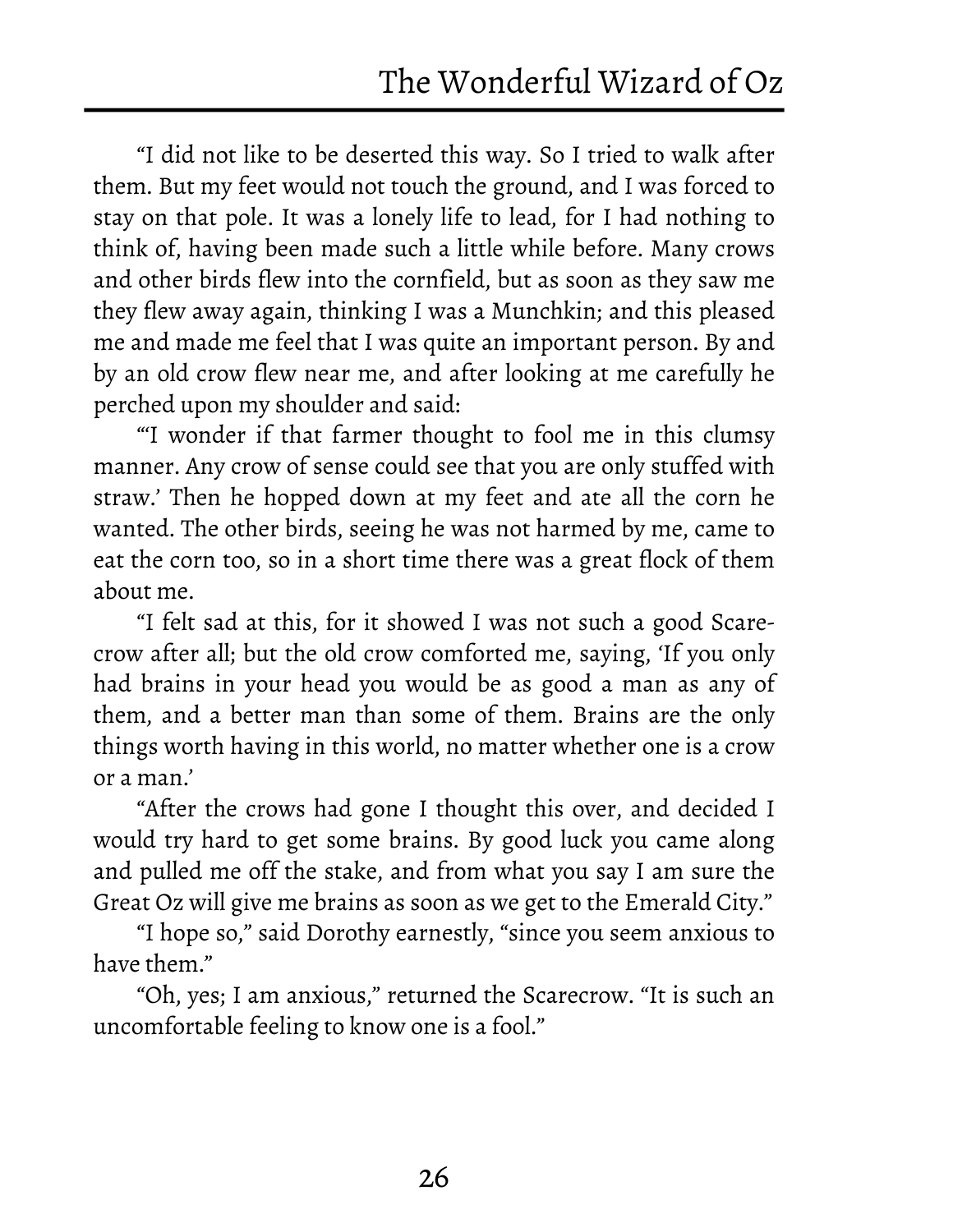"Well," said the girl, "let us go." And she handed the basket to the Scarecrow.

There were no fences at all by the roadside now, and the land was rough and untilled. Toward evening they came to a great forest, where the trees grew so big and close together that their branches met over the road of yellow brick. It was almost dark under the trees, for the branches shut out the daylight; but the travelers did not stop, and went on into the forest.

"If this road goes in, it must come out," said the Scarecrow, "and as the Emerald City is at the other end of the road, we must go wherever it leads us."

"Anyone would know that," said Dorothy.

"Certainly; that is why I know it," returned the Scarecrow. "If it required brains to figure it out, I never should have said it."

After an hour or so the light faded away, and they found themselves stumbling along in the darkness. Dorothy could not see at all, but Toto could, for some dogs see very well in the dark; and the Scarecrow declared he could see as well as by day. So she took hold of his arm and managed to get along fairly well.

"If you see any house, or any place where we can pass the night," she said, "you must tell me; for it is very uncomfortable walking in the dark."

Soon after the Scarecrow stopped.

"I see a little cottage at the right of us," he said, "built of logs and branches. Shall we go there?"

"Yes, indeed," answered the child. "I am all tired out."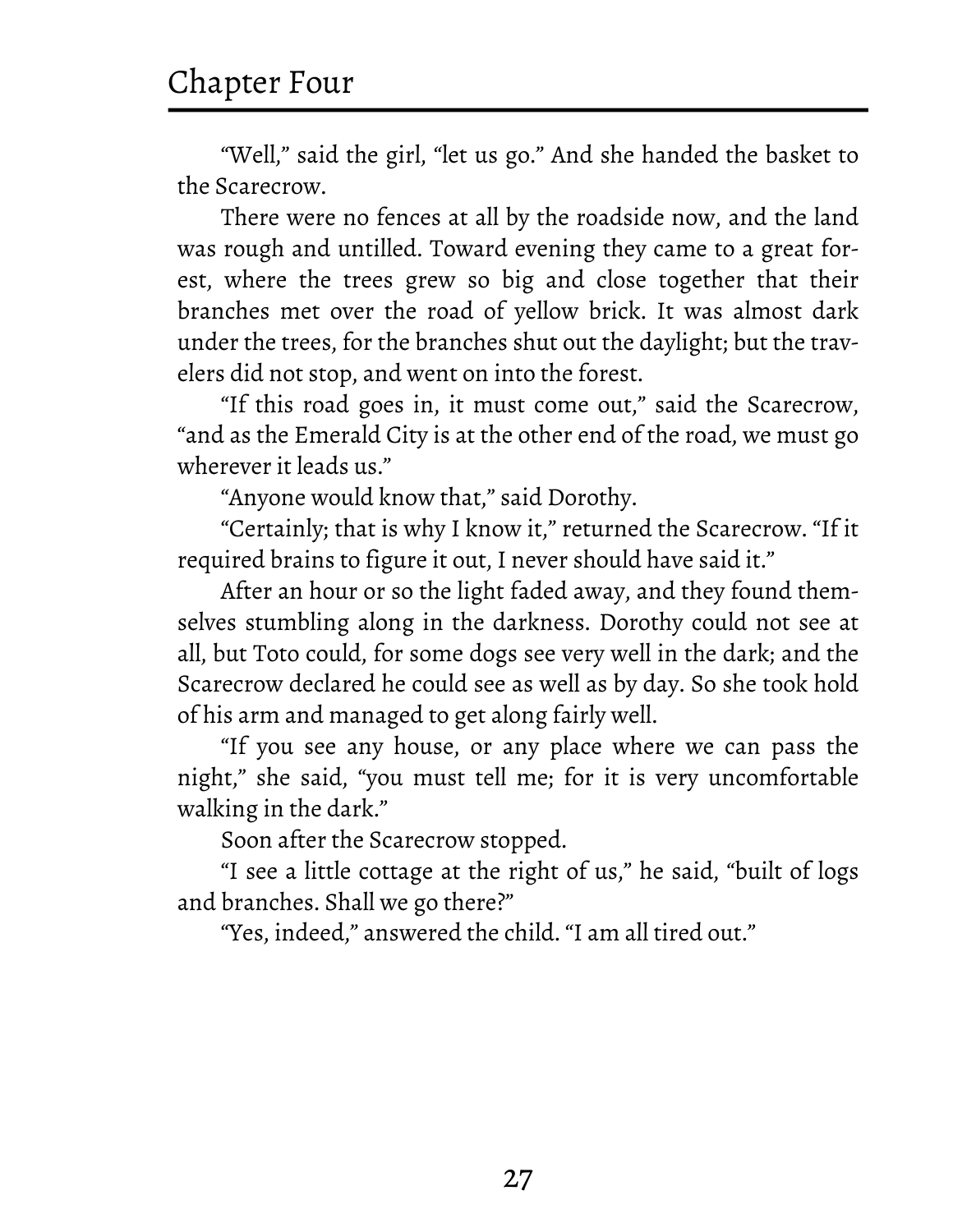So the Scarecrow led her through the trees until they reached the cottage, and Dorothy entered and found a bed of dried leaves in one corner. She lay down at once, and with Toto beside her soon fell into a sound sleep. The Scarecrow, who was never tired, stood up in another corner and waited patiently until morning came.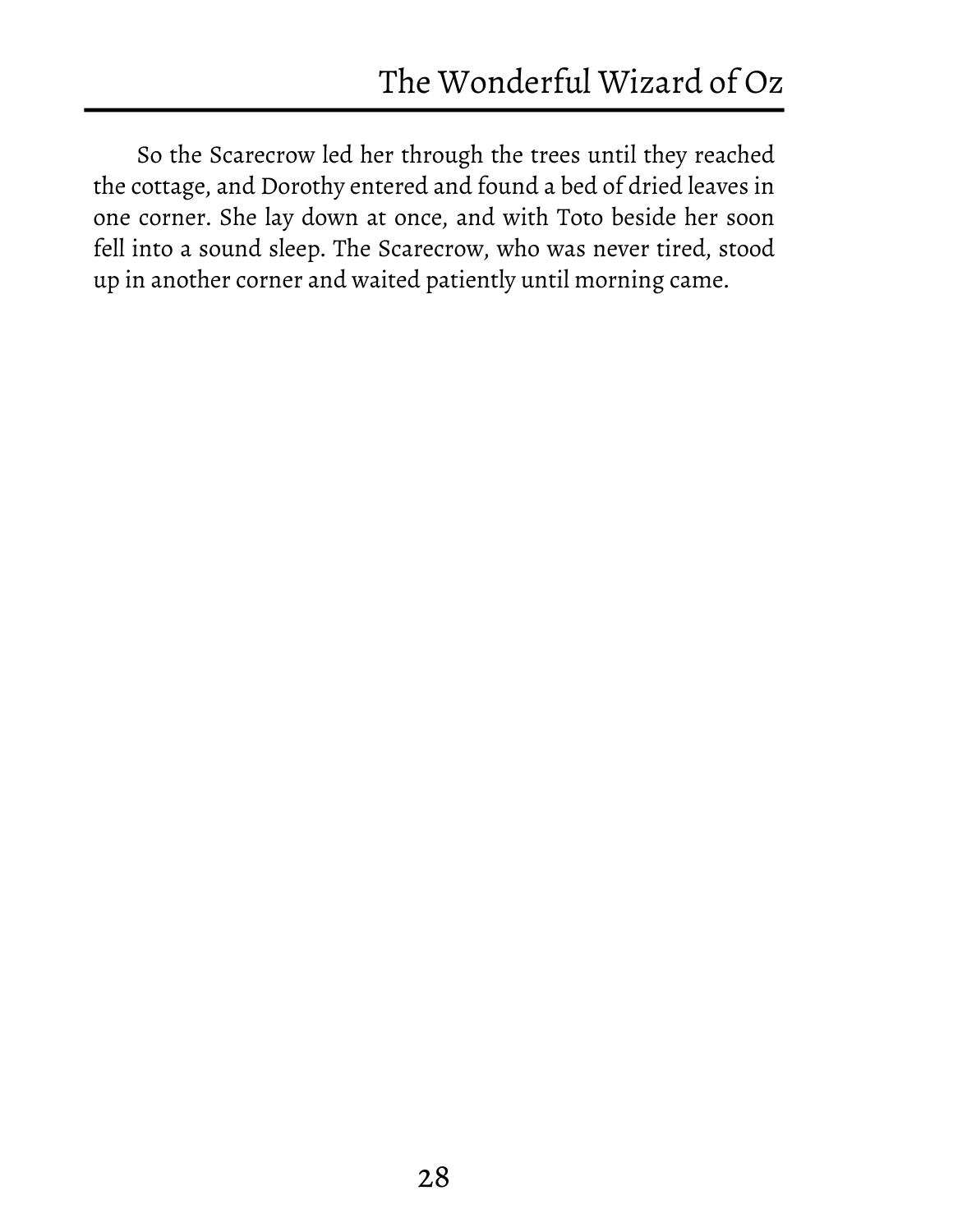#### Chapter Five

### <span id="page-29-0"></span>**The Rescue of the Tin Woodman**

Then Dorothy awoke the sun was shining through the trees<br>and Toto had long been out chasing birds around him and<br>squirrels. She sat up and looked around her. Scarecrow, hen Dorothy awoke the sun was shining through the trees and Toto had long been out chasing birds around him and still standing patiently in his corner, waiting for her.

"We must go and search for water," she said to him.

"Why do you want water?" he asked.

"To wash my face clean after the dust of the road, and to drink, so the dry bread will not stick in my throat."

"It must be inconvenient to be made of flesh," said the Scarecrow thoughtfully, "for you must sleep, and eat and drink. However, you have brains, and it is worth a lot of bother to be able to think properly."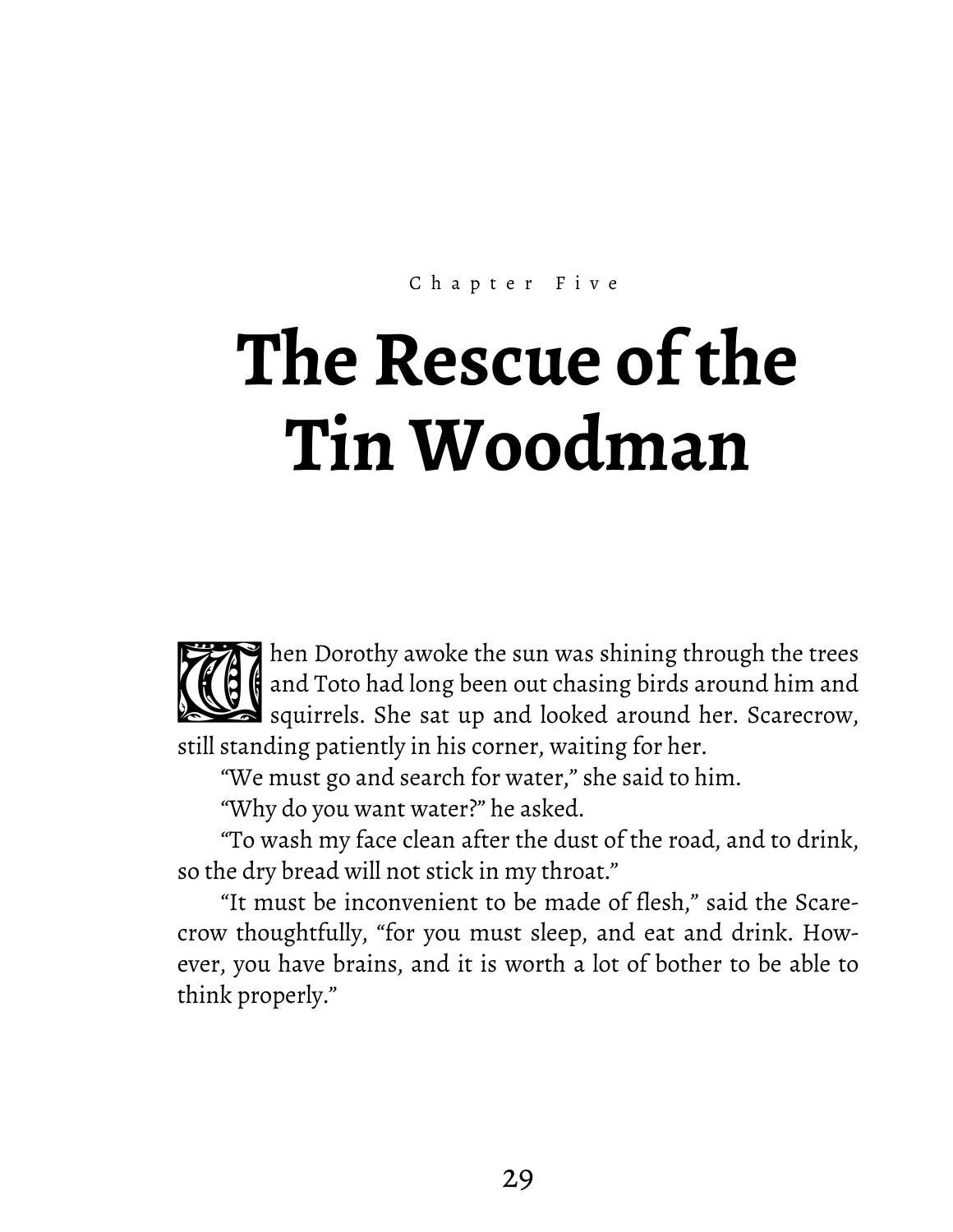They left the cottage and walked through the trees until they found a little spring of clear water, where Dorothy drank and bathed and ate her breakfast. She saw there was not much bread left in the basket, and the girl was thankful the Scarecrow did not have to eat anything, for there was scarcely enough for herself and Toto for the day.

When she had finished her meal, and was about to go back to the road of yellow brick, she was startled to hear a deep groan near by.

"What was that?" she asked timidly.

"I cannot imagine," replied the Scarecrow; "but we can go and see."

Just then another groan reached their ears, and the sound seemed to come from behind them. They turned and walked through the forest a few steps, when Dorothy discovered something shining in a ray of sunshine that fell between the trees. She ran to the place and then stopped short, with a little cry of surprise.

One of the big trees had been partly chopped through, and standing beside it, with an uplifted axe in his hands, was a man made entirely of tin. His head and arms and legs were jointed upon his body, but he stood perfectly motionless, as if he could not stir at all.

Dorothy looked at him in amazement, and so did the Scarecrow, while Toto barked sharply and made a snap at the tin legs, which hurt his teeth.

"Did you groan?" asked Dorothy.

"Yes," answered the tin man, "I did. I've been groaning for more than a year, and no one has ever heard me before or come to help me."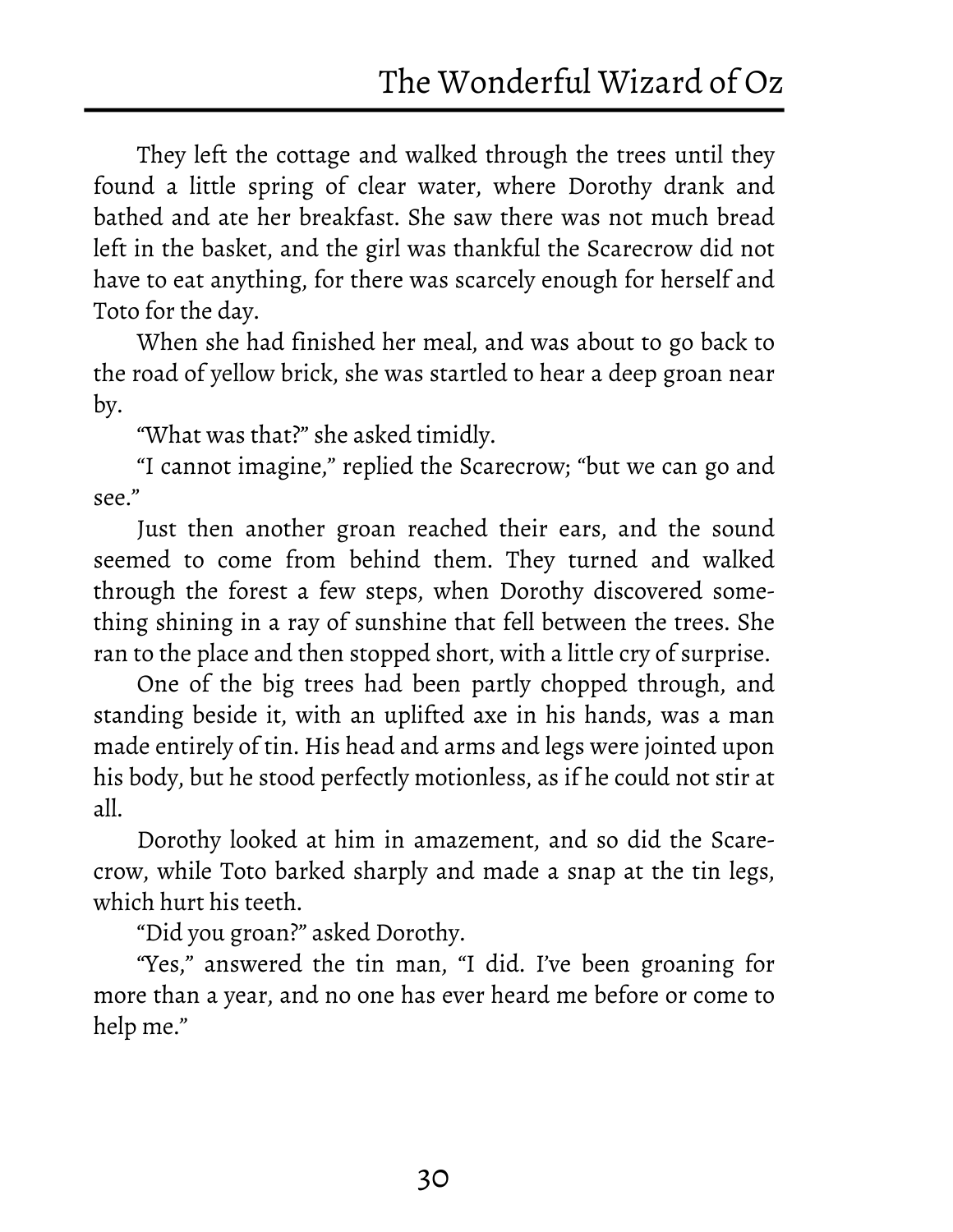"What can I do for you?" she inquired softly, for she was moved by the sad voice in which the man spoke.

"Get an oil‐can and oil my joints," he answered. "They are rusted so badly that I cannot move them at all; if I am well oiled I shall soon be all right again. You will find an oil‐can on a shelf in my cottage."

Dorothy at once ran back to the cottage and found the oil‐can, and then she returned and asked anxiously, "Where are your joints?"

"Oil my neck, first," replied the Tin Woodman. So she oiled it, and as it was quite badly rusted the Scarecrow took hold of the tin head and moved it gently from side to side until it worked freely, and then the man could turn it himself.

"Now oil the joints in my arms," he said. And Dorothy oiled them and the Scarecrow bent them carefully until they were quite free from rust and as good as new.

The Tin Woodman gave a sigh of satisfaction and lowered his axe, which he leaned against the tree.

"This is a great comfort," he said. "I have been holding that axe in the air ever since I rusted, and I'm glad to be able to put it down at last. Now, if you will oil the joints of my legs, I shall be all right once more."

So they oiled his legs until he could move them freely; and he thanked them again and again for his release, for he seemed a very polite creature, and very grateful.

"I might have stood there always if you had not come along," he said; "so you have certainly saved my life. How did you happen to be here?"

"We are on our way to the Emerald City to see the Great Oz," she answered, "and we stopped at your cottage to pass the night."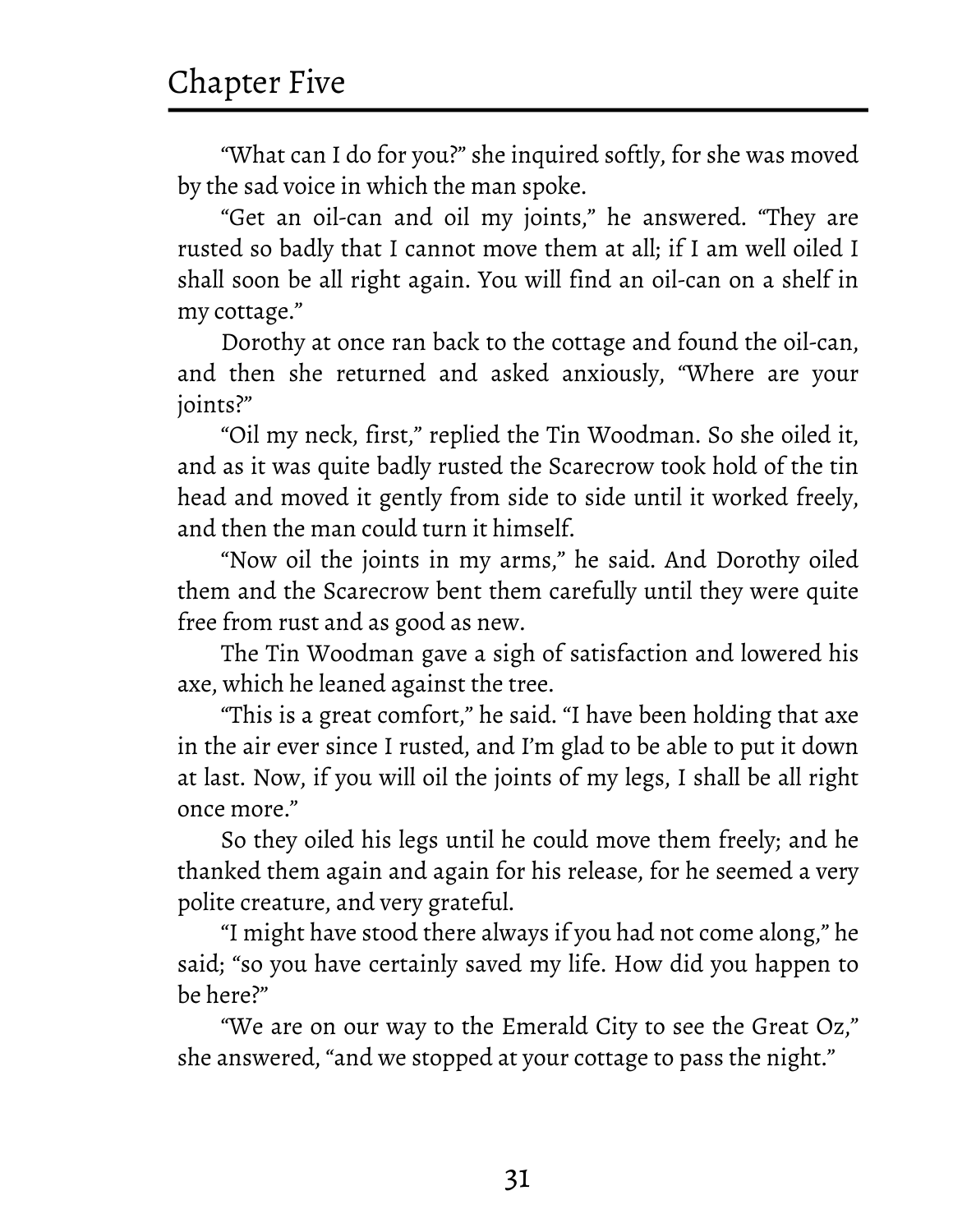"Why do you wish to see Oz?" he asked.

"I want him to send me back to Kansas, and the Scarecrow wants him to put a few brains into his head," she replied.

The Tin Woodman appeared to think deeply for a moment. Then he said:

"Do you suppose Oz could give me a heart?"

"Why, I guess so," Dorothy answered. "It would be as easy as to give the Scarecrow brains."

"True," the Tin Woodman returned. "So, if you will allow me to join your party, I will also go to the Emerald City and ask Oz to help me."

"Come along," said the Scarecrow heartily, and Dorothy added that she would be pleased to have his company. So the Tin Woodman shouldered his axe and they all passed through the forest until they came to the road that was paved with yellow brick.

The Tin Woodman had asked Dorothy to put the oil‐can in her basket. "For," he said, "if I should get caught in the rain, and rust again, I would need the oil‐can badly."

It was a bit of good luck to have their new comrade join the party, for soon after they had begun their journey again they came to a place where the trees and branches grew so thick over the road that the travelers could not pass. But the Tin Woodman set to work with his axe and chopped so well that soon he cleared a passage for the entire party.

Dorothy was thinking so earnestly as they walked along that she did not notice when the Scarecrow stumbled into a hole and rolled over to the side of the road. Indeed he was obliged to call to her to help him up again.

"Why didn't you walk around the hole?" asked the Tin Woodman.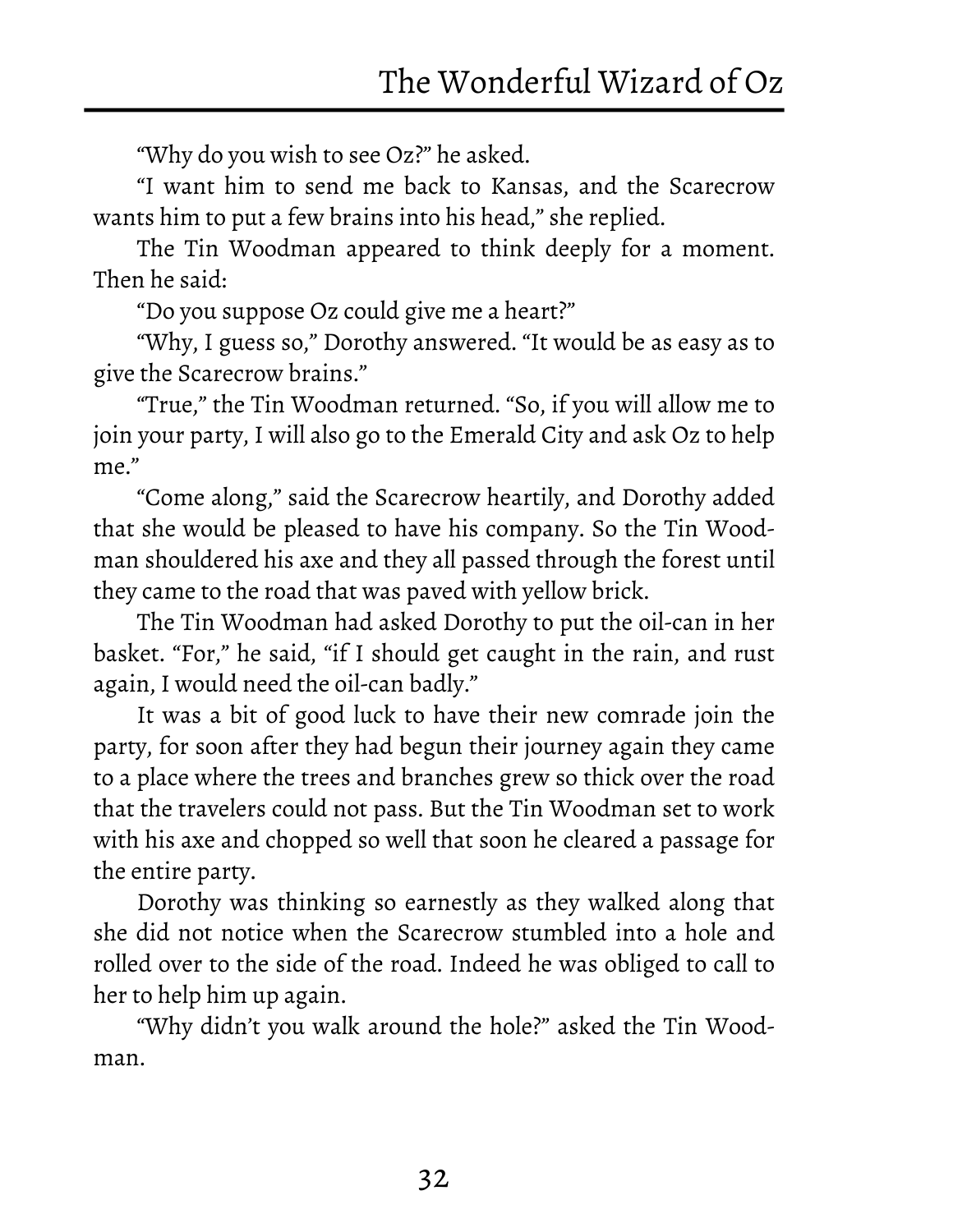"I don't know enough," replied the Scarecrow cheerfully. "My head is stuffed with straw, you know, and that is why I am going to Oz to ask him for some brains."

"Oh, I see," said the Tin Woodman. "But, after all, brains are not the best things in the world."

"Have you any?" inquired the Scarecrow.

"No, my head is quite empty," answered the Woodman. "But once I had brains, and a heart also; so, having tried them both, I should much rather have a heart."

"And why is that?" asked the Scarecrow.

"I will tell you my story, and then you will know."

So, while they were walking through the forest, the Tin Woodman told the following story:

"I was born the son of a woodman who chopped down trees in the forest and sold the wood for a living. When I grew up, I too became a woodchopper, and after my father died I took care of my old mother as long as she lived. Then I made up my mind that instead of living alone I would marry, so that I might not become lonely.

"There was one of the Munchkin girls who was so beautiful that I soon grew to love her with all my heart. She, on her part, promised to marry me as soon as I could earn enough money to build a better house for her; so I set to work harder than ever. But the girl lived with an old woman who did not want her to marry anyone, for she was so lazy she wished the girl to remain with her and do the cooking and the housework. So the old woman went to the Wicked Witch of the East, and promised her two sheep and a cow if she would prevent the marriage. Thereupon the Wicked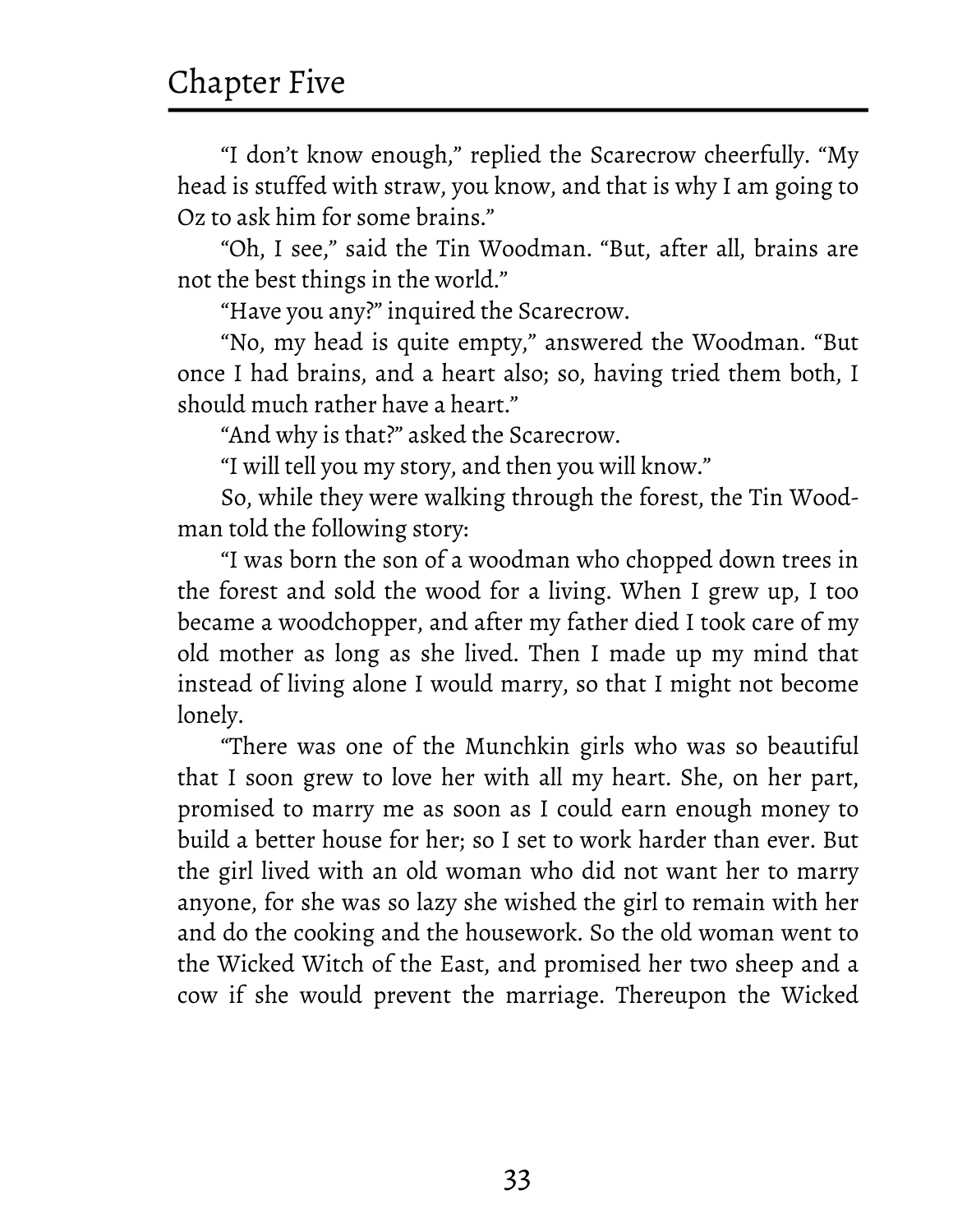Witch enchanted my axe, and when I was chopping away at my best one day, for I was anxious to get the new house and my wife as soon as possible, the axe slipped all at once and cut off my left leg.

"This at first seemed a great misfortune, for I knew a one‐ legged man could not do very well as a wood‐chopper. So I went to a tinsmith and had him make me a new leg out of tin. The leg worked very well, once I was used to it. But my action angered the Wicked Witch of the East, for she had promised the old woman I should not marry the pretty Munchkin girl. When I began chopping again, my axe slipped and cut off my right leg. Again I went to the tinsmith, and again he made me a leg out of tin. After this the enchanted axe cut off my arms, one after the other; but, nothing daunted, I had them replaced with tin ones. The Wicked Witch then made the axe slip and cut off my head, and at first I thought that was the end of me. But the tinsmith happened to come along, and he made me a new head out of tin.

"I thought I had beaten the Wicked Witch then, and I worked harder than ever; but I little knew how cruel my enemy could be. She thought of a new way to kill my love for the beautiful Munchkin maiden, and made my axe slip again, so that it cut right through my body, splitting me into two halves. Once more the tinsmith came to my help and made me a body of tin, fastening my tin arms and legs and head to it, by means of joints, so that I could move around as well as ever. But, alas! I had now no heart, so that I lost all my love for the Munchkin girl, and did not care whether I married her or not. I suppose she is still living with the old woman, waiting for me to come after her.

"My body shone so brightly in the sun that I felt very proud of it and it did not matter now if my axe slipped, for it could not cut me. There was only one danger—that my joints would rust; but I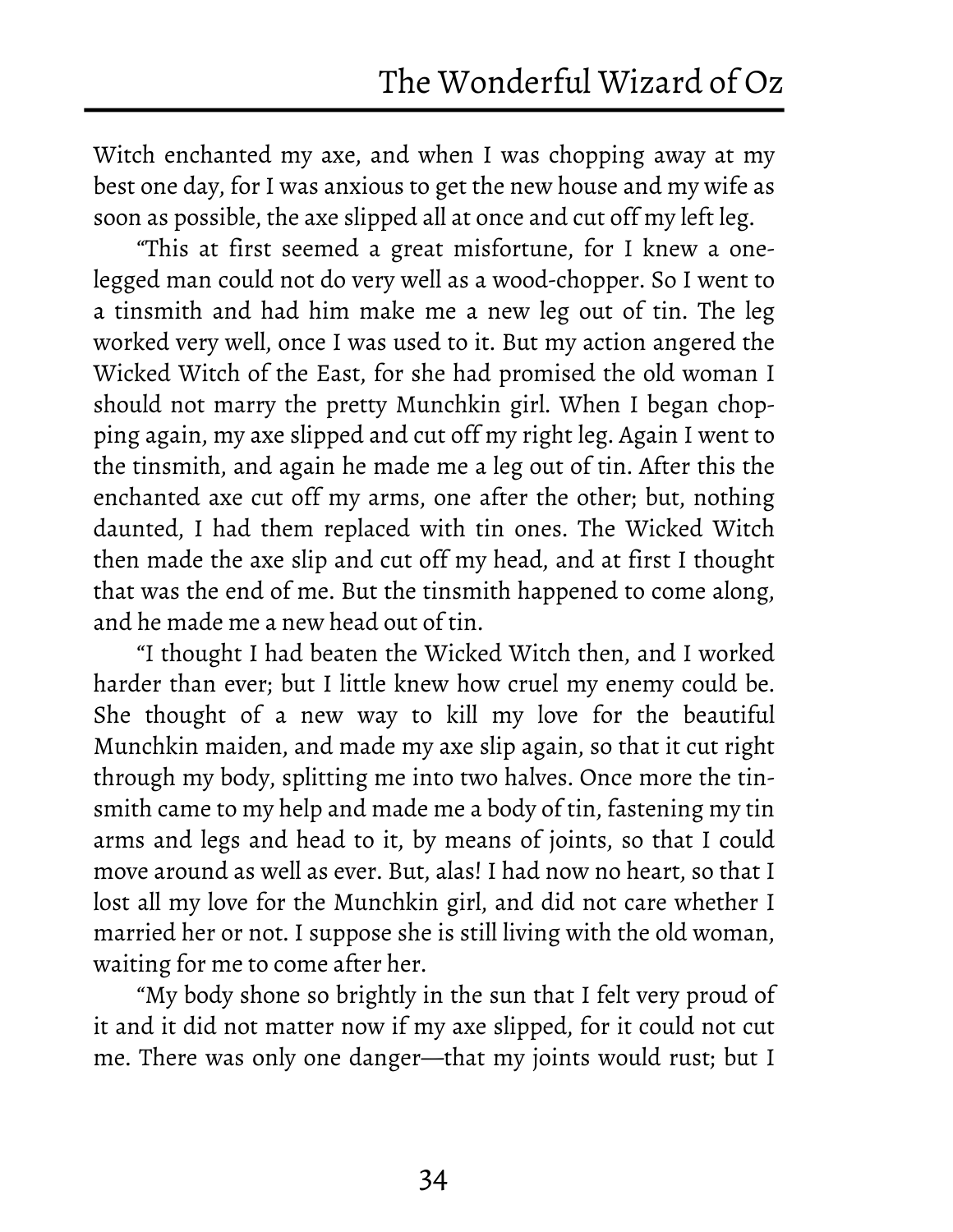#### Chapter Five

kept an oil‐can in my cottage and took care to oil myself whenever I needed it. However, there came a day when I forgot to do this, and, being caught in a rainstorm, before I thought of the danger my joints had rusted, and I was left to stand in the woods until you came to help me. It was a terrible thing to undergo, but during the year I stood there I had time to think that the greatest loss I had known was the loss of my heart. While I was in love I was the happiest man on earth; but no one can love who has not a heart, and so I am resolved to ask Oz to give me one. If he does, I will go back to the Munchkin maiden and marry her."

Both Dorothy and the Scarecrow had been greatly interested in the story of the Tin Woodman, and now they knew why he was so anxious to get a new heart.

"All the same," said the Scarecrow, "I shall ask for brains instead of a heart; for a fool would not know what to do with a heart if he had one."

"I shall take the heart," returned the Tin Woodman; "for brains do not make one happy, and happiness is the best thing in the world."

Dorothy did not say anything, for she was puzzled to know which of her two friends was right, and she decided if she could only get back to Kansas and Aunt Em, it did not matter so much whether the Woodman had no brains and the Scarecrow no heart, or each got what he wanted.

What worried her most was that the bread was nearly gone, and another meal for herself and Toto would empty the basket. To be sure neither the Woodman nor the Scarecrow ever ate anything, but she was not made of tin nor straw, and could not live unless she was fed.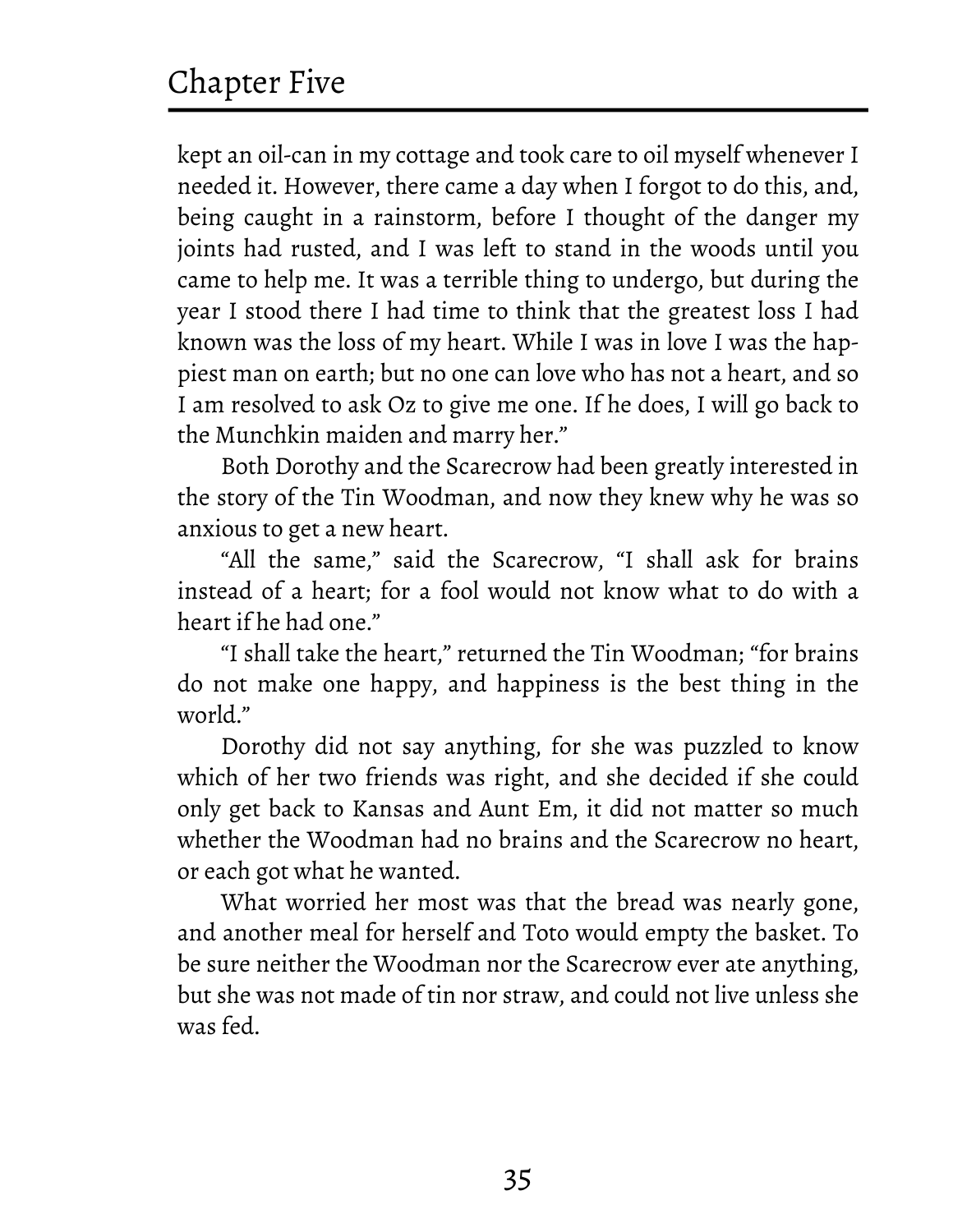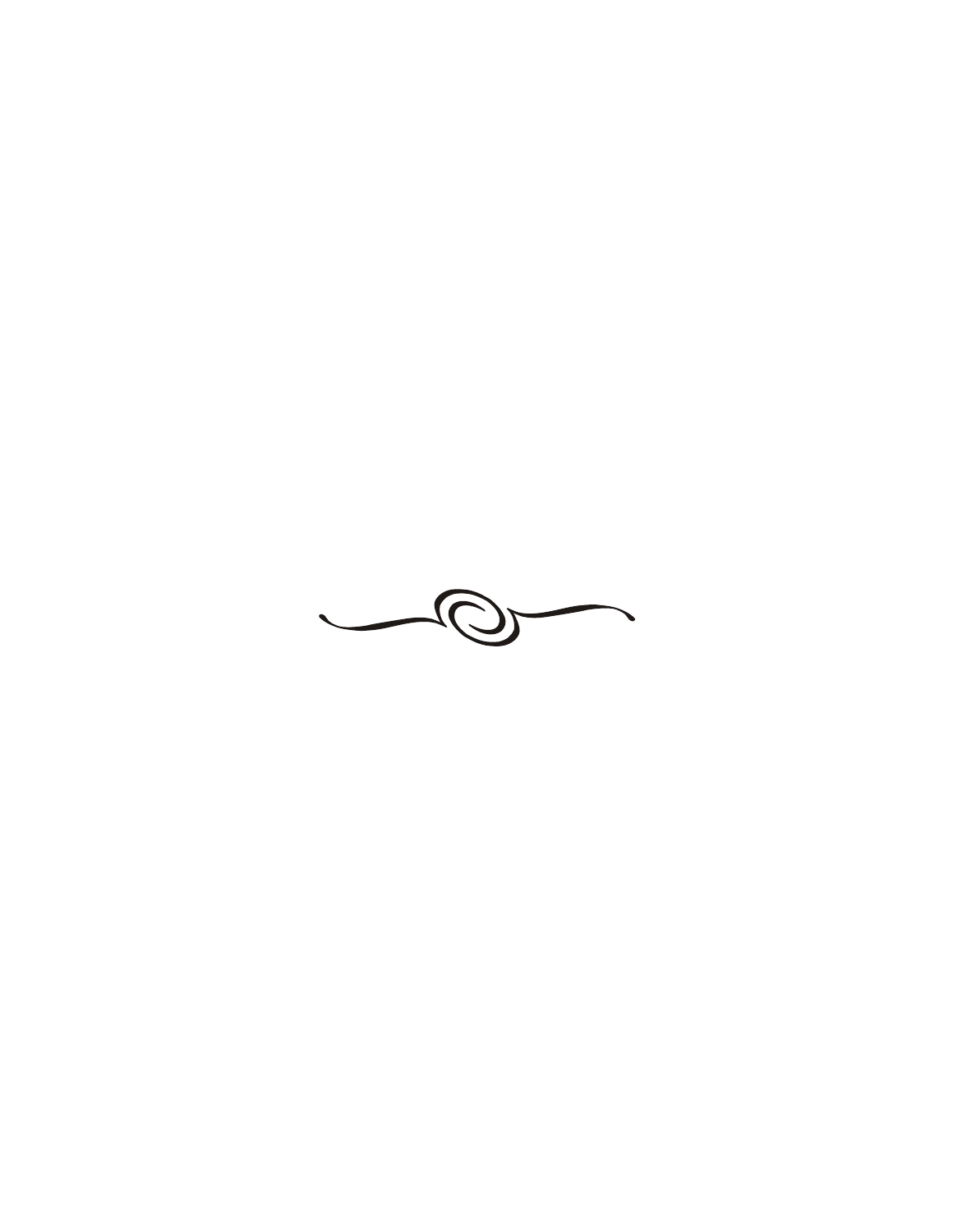### Chapter Six

# **The Cowardly Lion**

Il this time Dorothy and her companions had been walking through the thick woods. The road was still paved with yellow brick, but these were much covered by dried ll this time Dorothy and her companions had been walking through the thick woods. The road was still paved branches and dead leaves from the trees, and the walking was not at all good.

There were few birds in this part of the forest, for birds love the open country where there is plenty of sunshine. But now and then there came a deep growl from some wild animal hidden among the trees. These sounds made the little girl's heart beat fast, for she did not know what made them; but Toto knew, and he walked close to Dorothy's side, and did not even bark in return.

"How long will it be," the child asked of the Tin Woodman, "before we are out of the forest?"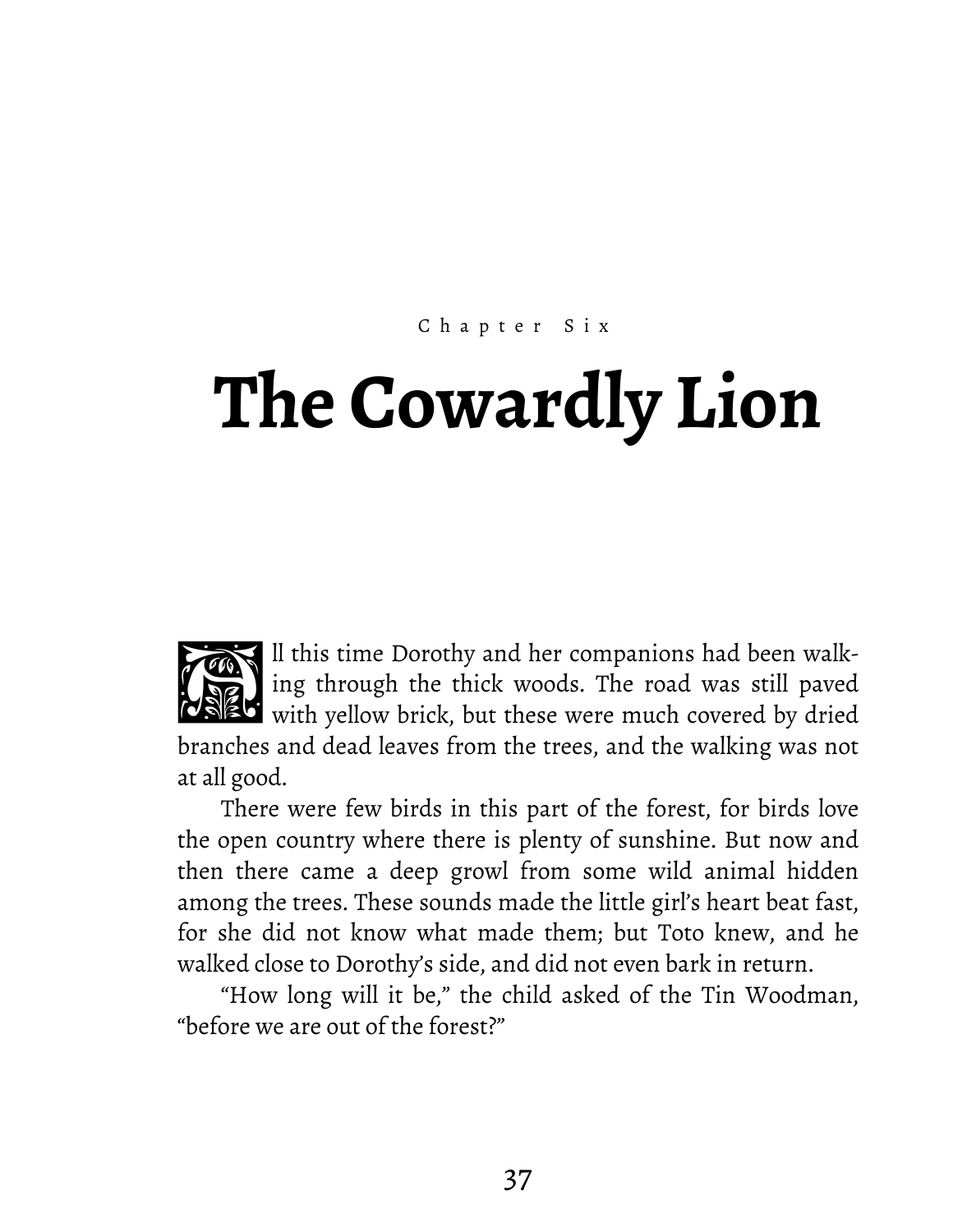"I cannot tell," was the answer, "for I have never been to the Emerald City. But my father went there once, when I was a boy, and he said it was a long journey through a dangerous country, although nearer to the city where Oz dwells the country is beautiful. But I am not afraid so long as I have my oil‐can, and nothing can hurt the Scarecrow, while you bear upon your forehead the mark of the Good Witch's kiss, and that will protect you from harm."

"But Toto!" said the girl anxiously. "What will protect him?"

"We must protect him ourselves if he is in danger," replied the Tin Woodman.

Just as he spoke there came from the forest a terrible roar, and the next moment a great Lion bounded into the road. With one blow of his paw he sent the Scarecrow spinning over and over to the edge of the road, and then he struck at the Tin Woodman with his sharp claws. But, to the Lion's surprise, he could make no impression on the tin, although the Woodman fell over in the road and lay still.

Little Toto, now that he had an enemy to face, ran barking toward the Lion, and the great beast had opened his mouth to bite the dog, when Dorothy, fearing Toto would be killed, and heedless of danger, rushed forward and slapped the Lion upon his nose as hard as she could, while she cried out:

"Don't you dare to bite Toto! You ought to be ashamed of yourself, a big beast like you, to bite a poor little dog!"

"I didn't bite him," said the Lion, as he rubbed his nose with his paw where Dorothy had hit it.

"No, but you tried to," she retorted. "You are nothing but a big coward."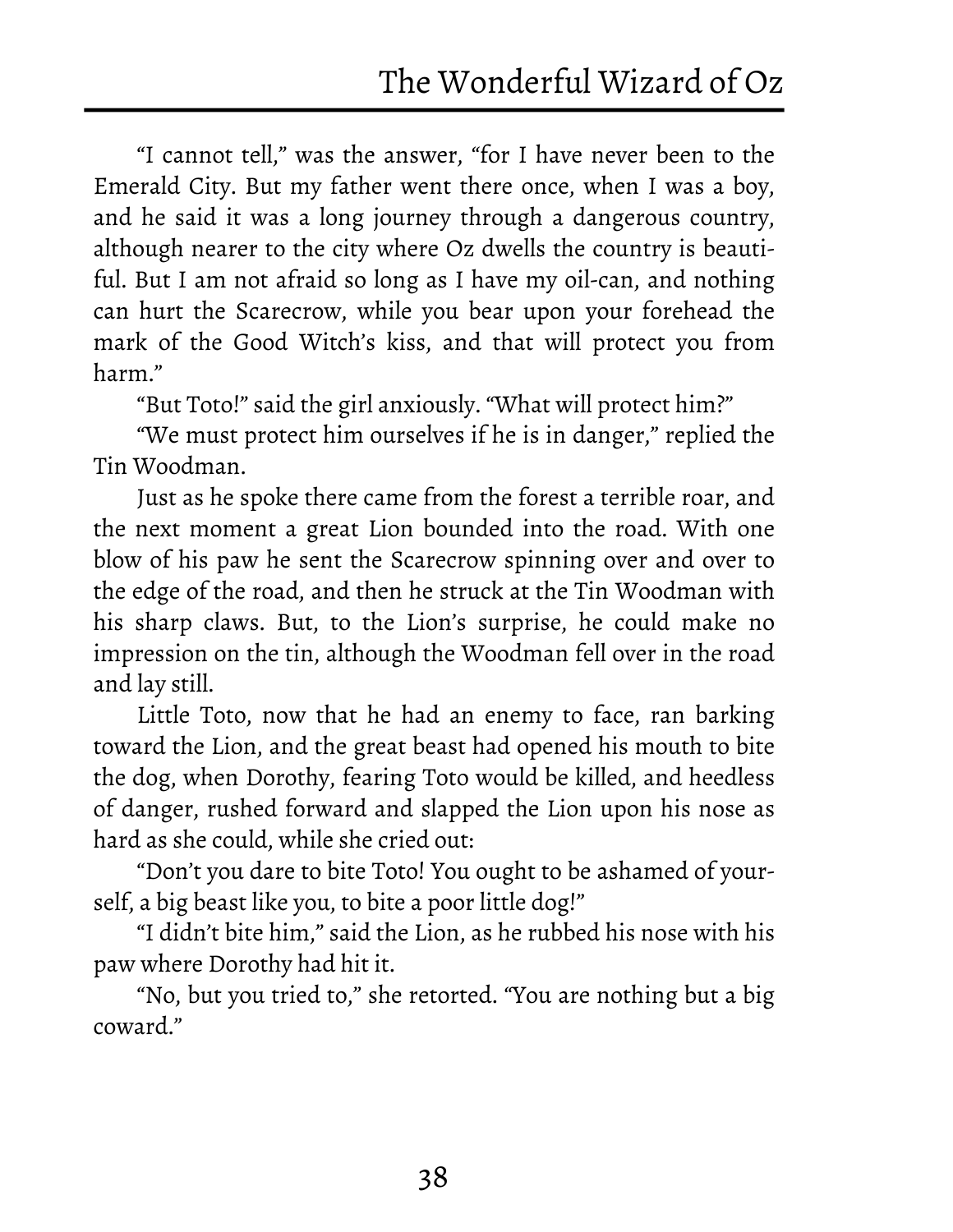"I know it," said the Lion, hanging his head in shame. "I've always known it. But how can I help it?"

"I don't know, I'm sure. To think of your striking a stuffed man, like the poor Scarecrow!"

"Is he stuffed?" asked the Lion in surprise, as he watched her pick up the Scarecrow and set him upon his feet, while she patted him into shape again.

"Of course he's stuffed," replied Dorothy, who was still angry.

"That's why he went over so easily," remarked the Lion. "It astonished me to see him whirl around so. Is the other one stuffed also?"

"No," said Dorothy, "he's made of tin." And she helped the Woodman up again.

"That's why he nearly blunted my claws," said the Lion. "When they scratched against the tin it made a cold shiver run down my back. What is that little animal you are so tender of?"

"He is my dog, Toto," answered Dorothy.

"Is he made of tin, or stuffed?" asked the Lion.

"Neither. He's a—a—a meat dog," said the girl.

"Oh! He's a curious animal and seems remarkably small, now that I look at him. No one would think of biting such a little thing, except a coward like me," continued the Lion sadly.

"What makes you a coward?" asked Dorothy, looking at the great beast in wonder, for he was as big as a small horse.

"It's a mystery," replied the Lion. "I suppose I was born that way. All the other animals in the forest naturally expect me to be brave, for the Lion is everywhere thought to be the King of Beasts. I learned that if I roared very loudly every living thing was frightened and got out of my way. Whenever I've met a man I've been awfully scared; but I just roared at him, and he has always run away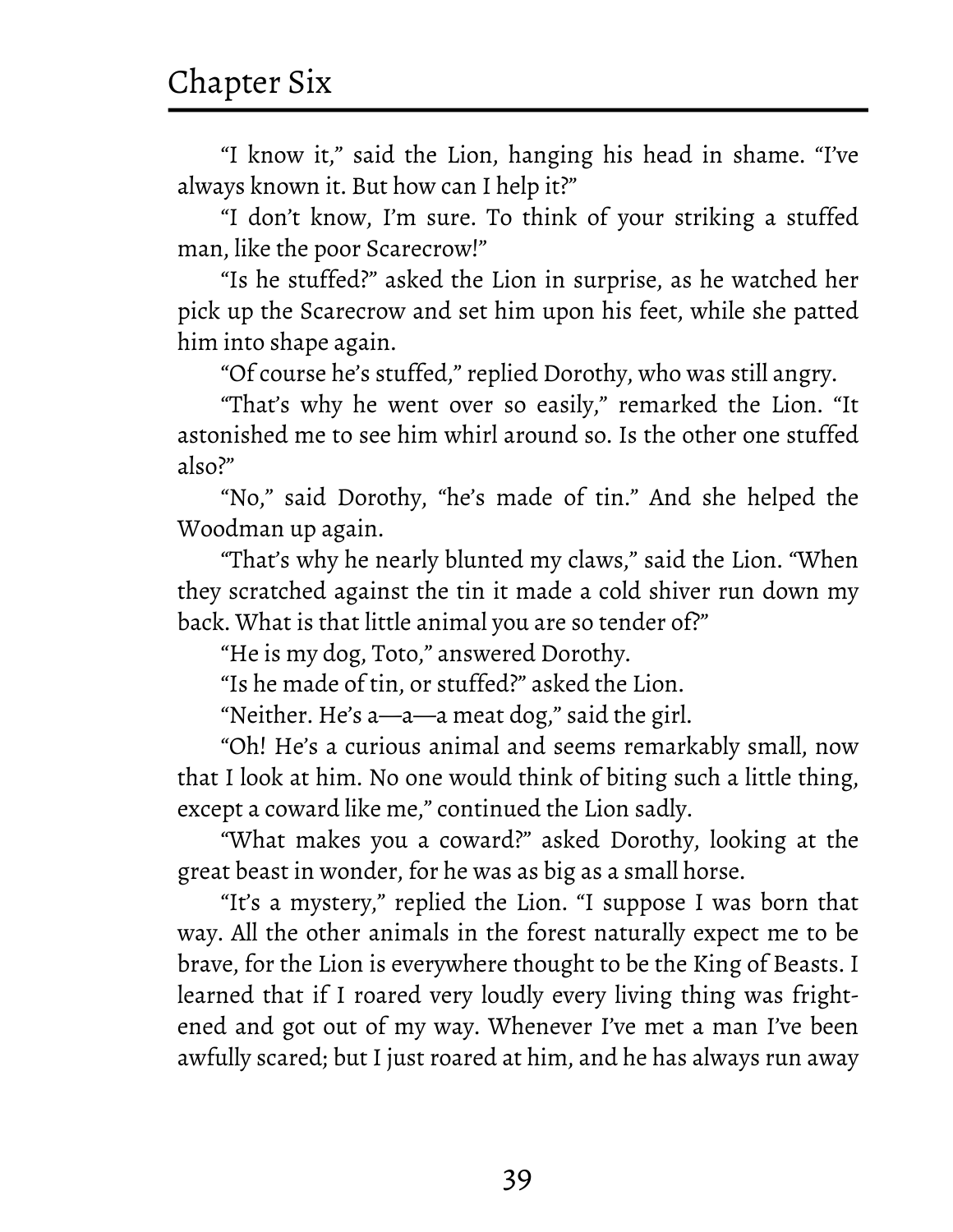as fast as he could go. If the elephants and the tigers and the bears had ever tried to fight me, I should have run myself—I'm such a coward; but just as soon as they hear me roar they all try to get away from me, and of course I let them go."

"But that isn't right. The King of Beasts shouldn't be a coward," said the Scarecrow.

"I know it," returned the Lion, wiping a tear from his eye with the tip of his tail. "It is my great sorrow, and makes my life very unhappy. But whenever there is danger, my heart begins to beat fast."

"Perhaps you have heart disease," said the Tin Woodman.

"It may be," said the Lion.

"If you have," continued the Tin Woodman, "you ought to be glad, for it proves you have a heart. For my part, I have no heart; so I cannot have heart disease."

"Perhaps," said the Lion thoughtfully, "if I had no heart I should not be a coward."

"Have you brains?" asked the Scarecrow.

"I suppose so. I've never looked to see," replied the Lion.

"I am going to the Great Oz to ask him to give me some," remarked the Scarecrow, "for my head is stuffed with straw."

"And I am going to ask him to give me a heart," said the Woodman.

"And I am going to ask him to send Toto and me back to Kansas," added Dorothy.

"Do you think Oz could give me courage?" asked the Cowardly Lion.

"Just as easily as he could give me brains," said the Scarecrow.

"Or give me a heart," said the Tin Woodman.

"Or send me back to Kansas," said Dorothy.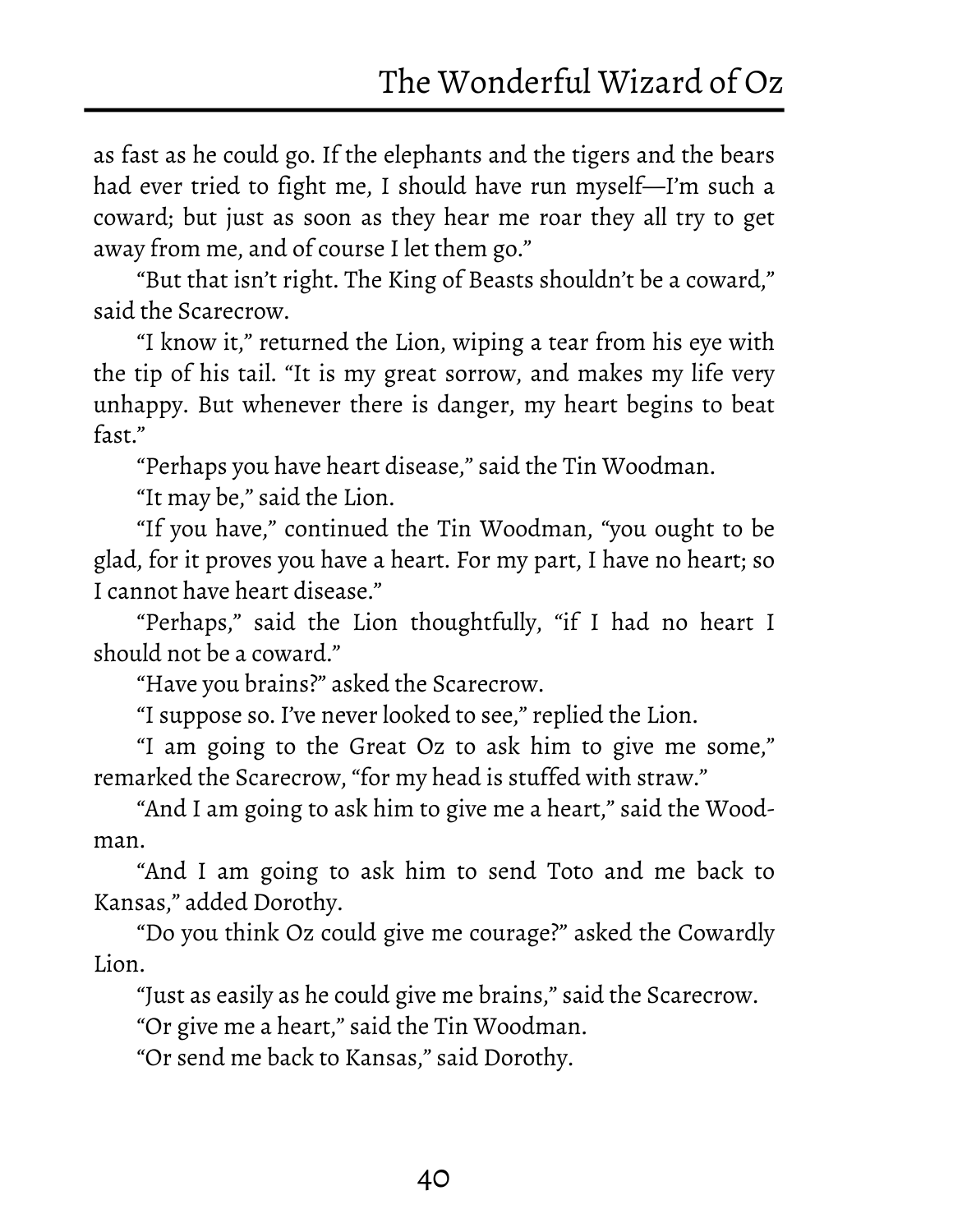"Then, if you don't mind, I'll go with you," said the Lion, "for my life is simply unbearable without a bit of courage."

"You will be very welcome," answered Dorothy, "for you will help to keep away the other wild beasts. It seems to me they must be more cowardly than you are if they allow you to scare them so easily."

"They really are," said the Lion, "but that doesn't make me any braver, and as long as I know myself to be a coward I shall be unhappy."

So once more the little company set off upon the journey, the Lion walking with stately strides at Dorothy's side. Toto did not approve this new comrade at first, for he could not forget how nearly he had been crushed between the Lion's great jaws. But after a time he became more at ease, and presently Toto and the Cowardly Lion had grown to be good friends.

During the rest of that day there was no other adventure to mar the peace of their journey. Once, indeed, the Tin Woodman stepped upon a beetle that was crawling along the road, and killed the poor little thing. This made the Tin Woodman very unhappy, for he was always careful not to hurt any living creature; and as he walked along he wept several tears of sorrow and regret. These tears ran slowly down his face and over the hinges of his jaw, and there they rusted. When Dorothy presently asked him a question the Tin Woodman could not open his mouth, for his jaws were tightly rusted together. He became greatly frightened at this and made many motions to Dorothy to relieve him, but she could not understand. The Lion was also puzzled to know what was wrong. But the Scarecrow seized the oil‐can from Dorothy's basket and oiled the Woodman's jaws, so that after a few moments he could talk as well as before.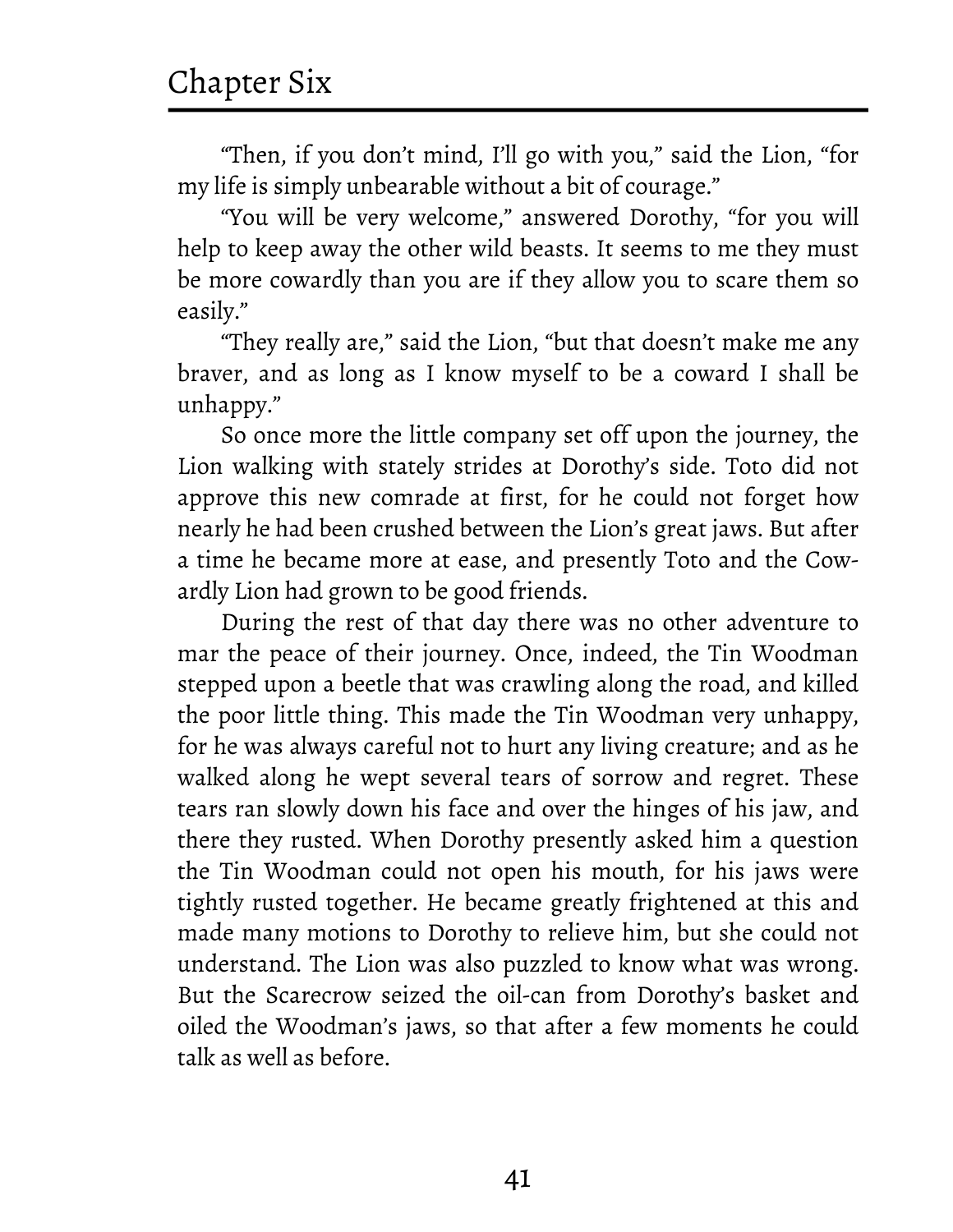"This will serve me a lesson," said he, "to look where I step. For if I should kill another bug or beetle I should surely cry again, and crying rusts my jaws so that I cannot speak."

Thereafter he walked very carefully, with his eyes on the road, and when he saw a tiny ant toiling by he would step over it, so as not to harm it. The Tin Woodman knew very well he had no heart, and therefore he took great care never to be cruel or unkind to anything.

"You people with hearts," he said, "have something to guide you, and need never do wrong; but I have no heart, and so I must be very careful. When Oz gives me a heart of course I needn't mind so much."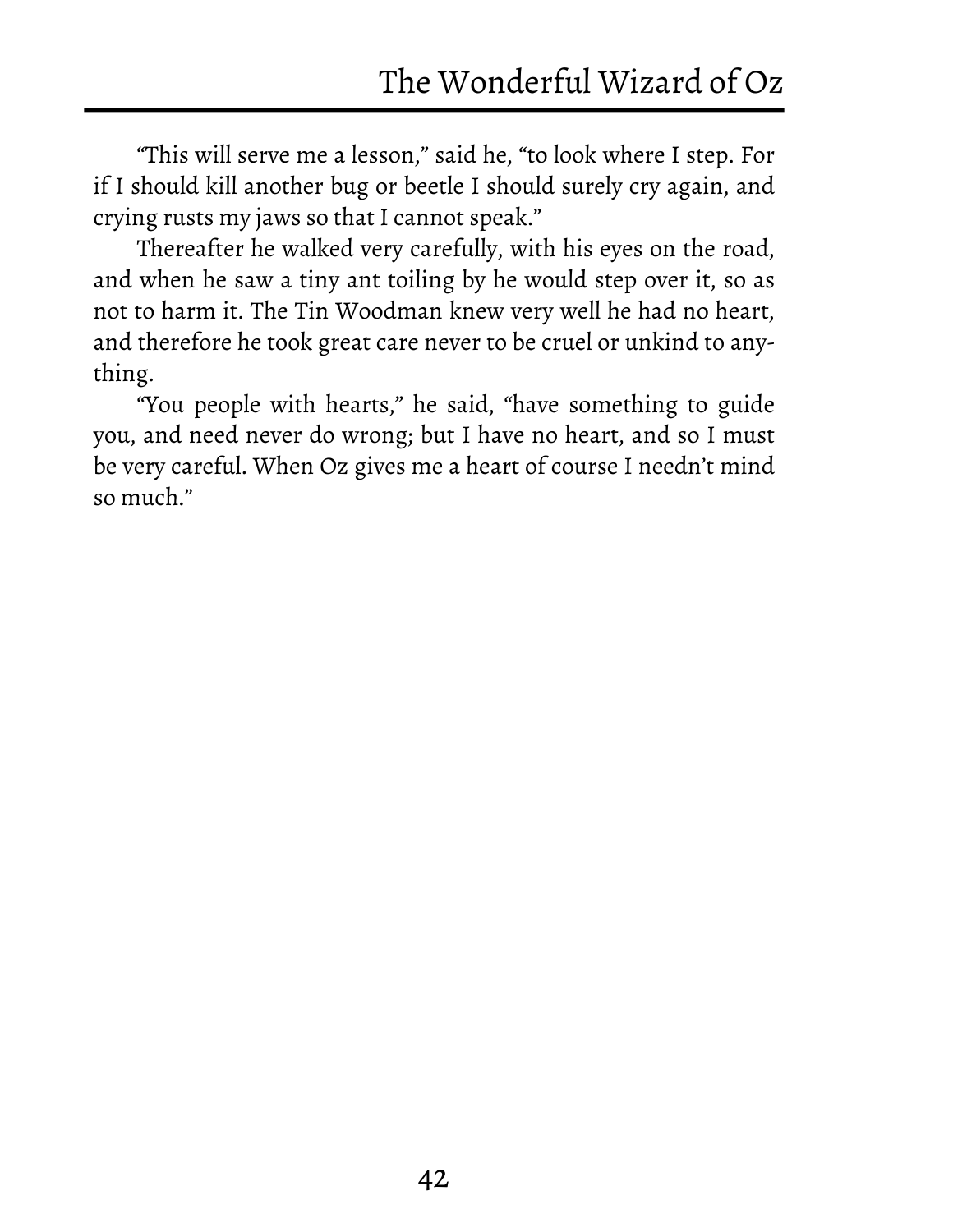### Chapter Seven

## **The Journey to the Great Oz**

the strategy here hey were obliged to camp out that night under a large tree in the forest, for there were no houses near. The tree  $\blacktriangleright$  made a good, thick covering to protect them from the dew, and the Tin Woodman chopped a great pile of wood with his axe and Dorothy built a splendid fire that warmed her and made her feel less lonely. She and Toto ate the last of their bread, and now she did not know what they would do for breakfast.

"If you wish," said the Lion, "I will go into the forest and kill a deer for you. You can roast it by the fire, since your tastes are so peculiar that you prefer cooked food, and then you will have a very good breakfast."

"Don't! Please don't," begged the Tin Woodman. "I should certainly weep if you killed a poor deer, and then my jaws would rust again."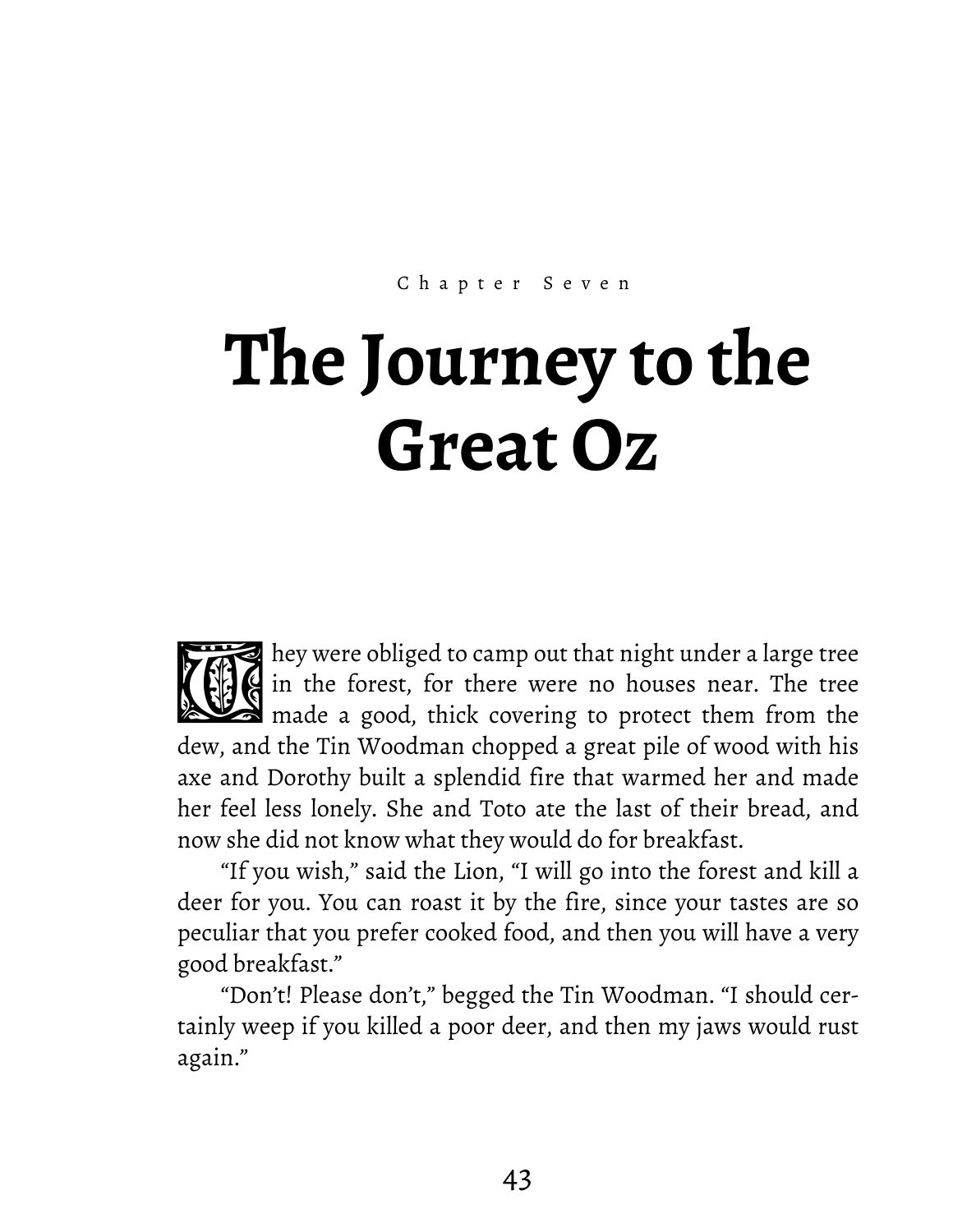But the Lion went away into the forest and found his own supper, and no one ever knew what it was, for he didn't mention it. And the Scarecrow found a tree full of nuts and filled Dorothy's basket with them, so that she would not be hungry for a long time. She thought this was very kind and thoughtful of the Scarecrow, but she laughed heartily at the awkward way in which the poor creature picked up the nuts. His padded hands were so clumsy and the nuts were so small that he dropped almost as many as he put in the basket. But the Scarecrow did not mind how long it took him to fill the basket, for it enabled him to keep away from the fire, as he feared a spark might get into his straw and burn him up. So he kept a good distance away from the flames, and only came near to cover Dorothy with dry leaves when she lay down to sleep. These kept her very snug and warm, and she slept soundly until morning.

When it was daylight, the girl bathed her face in a little rippling brook, and soon after they all started toward the Emerald City.

This was to be an eventful day for the travelers. They had hardly been walking an hour when they saw before them a great ditch that crossed the road and divided the forest as far as they could see on either side. It was a very wide ditch, and when they crept up to the edge and looked into it they could see it was also very deep, and there were many big, jagged rocks at the bottom. The sides were so steep that none of them could climb down, and for a moment it seemed that their journey must end.

"What shall we do?" asked Dorothy despairingly.

"I haven't the faintest idea," said the Tin Woodman, and the Lion shook his shaggy mane and looked thoughtful.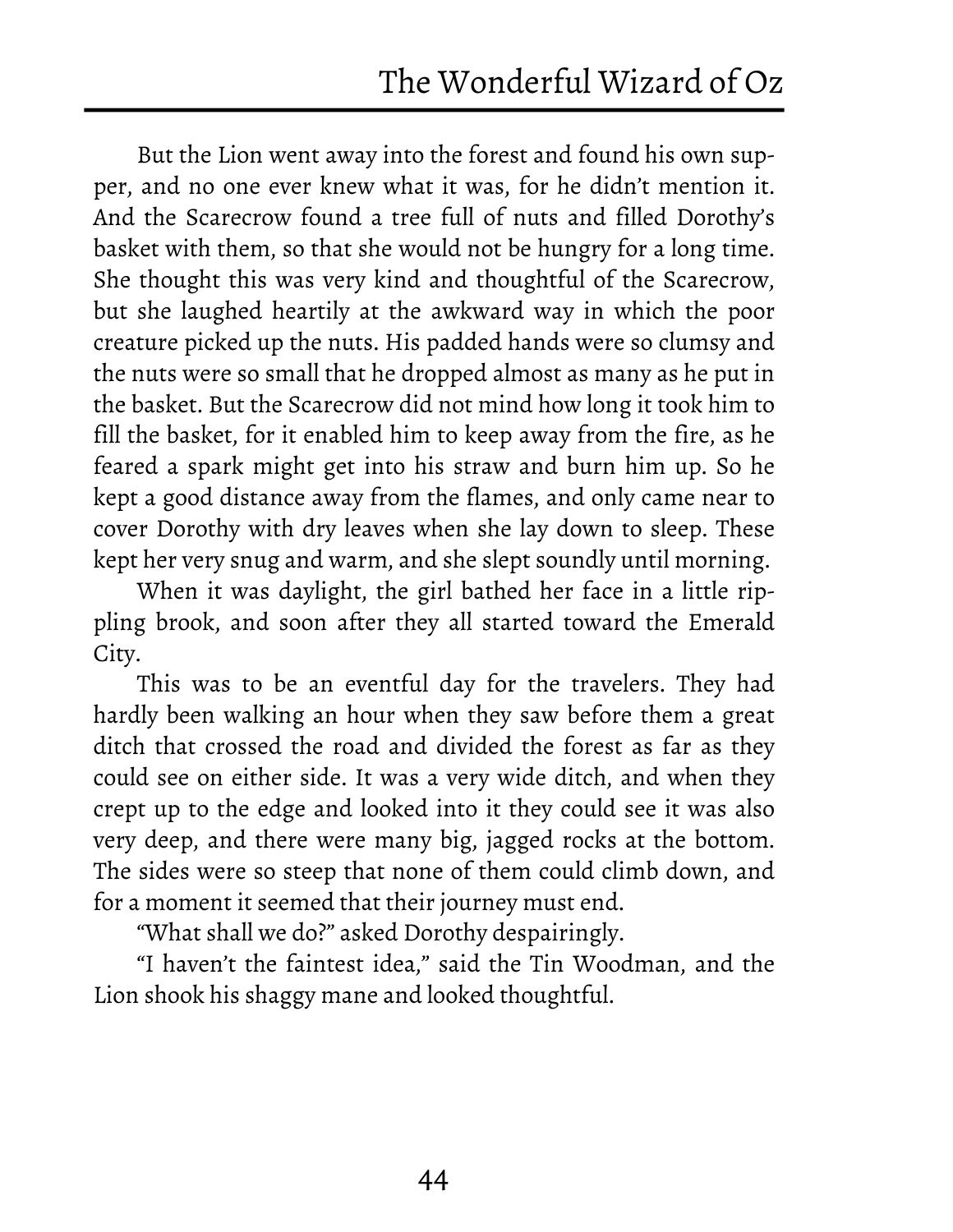But the Scarecrow said, "We cannot fly, that is certain. Neither can we climb down into this great ditch. Therefore, if we cannot jump over it, we must stop where we are."

"I think I could jump over it," said the Cowardly Lion, after measuring the distance carefully in his mind.

"Then we are all right," answered the Scarecrow, "for you can carry us all over on your back, one at a time."

"Well, I'll try it," said the Lion. "Who will go first?"

"I will," declared the Scarecrow, "for, if you found that you could not jump over the gulf, Dorothy would be killed, or the Tin Woodman badly dented on the rocks below. But if I am on your back it will not matter so much, for the fall would not hurt me at all."

"I am terribly afraid of falling, myself," said the Cowardly Lion, "but I suppose there is nothing to do but try it. So get on my back and we will make the attempt."

The Scarecrow sat upon the Lion's back, and the big beast walked to the edge of the gulf and crouched down.

"Why don't you run and jump?" asked the Scarecrow.

"Because that isn't the way we Lions do these things," he replied. Then giving a great spring, he shot through the air and landed safely on the other side. They were all greatly pleased to see how easily he did it, and after the Scarecrow had got down from his back the Lion sprang across the ditch again.

Dorothy thought she would go next; so she took Toto in her arms and climbed on the Lion's back, holding tightly to his mane with one hand. The next moment it seemed as if she were flying through the air; and then, before she had time to think about it, she was safe on the other side. The Lion went back a third time and got the Tin Woodman, and then they all sat down for a few moments to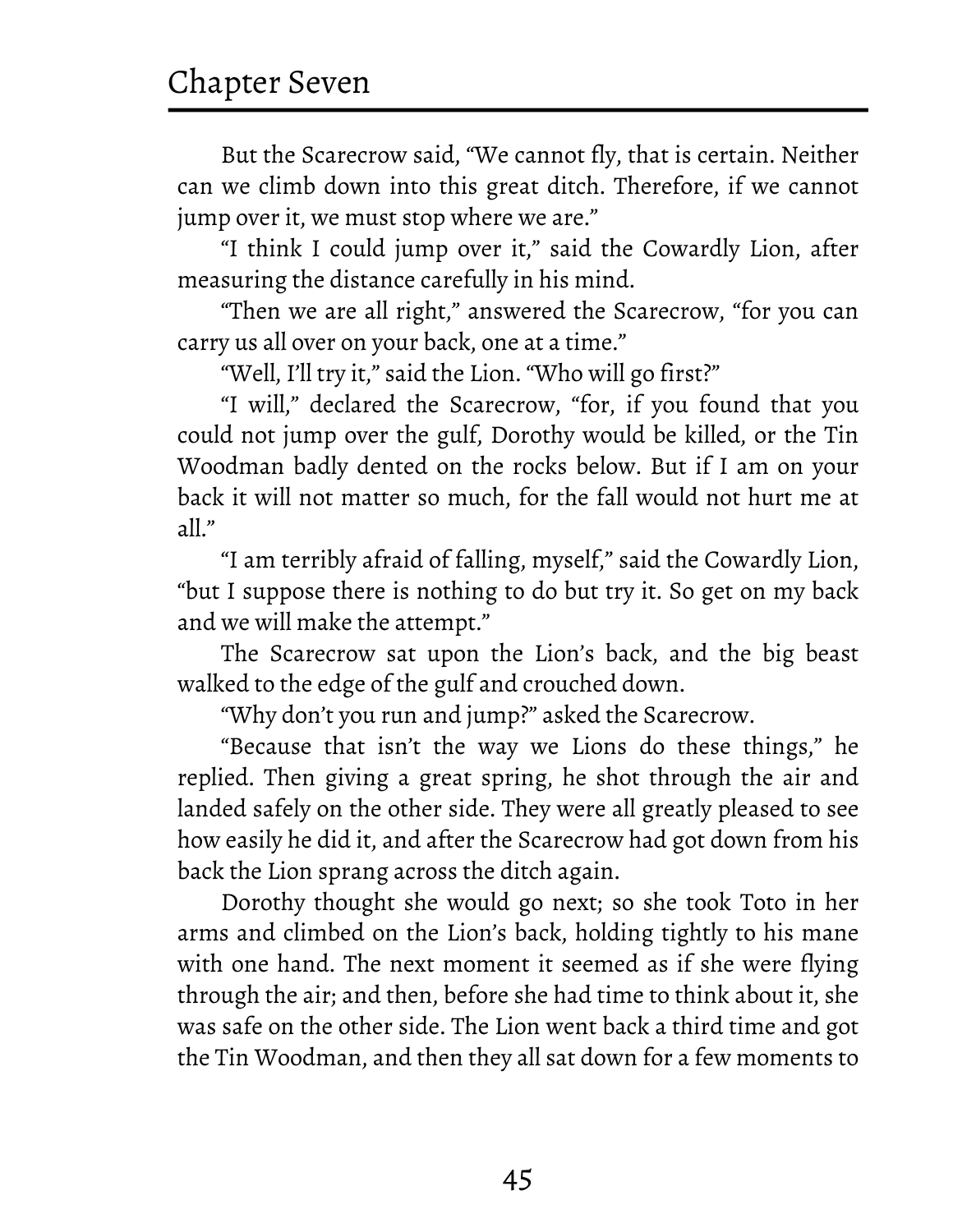give the beast a chance to rest, for his great leaps had made his breath short, and he panted like a big dog that has been running too long.

They found the forest very thick on this side, and it looked dark and gloomy. After the Lion had rested they started along the road of yellow brick, silently wondering, each in his own mind, if ever they would come to the end of the woods and reach the bright sunshine again. To add to their discomfort, they soon heard strange noises in the depths of the forest, and the Lion whispered to them that it was in this part of the country that the Kalidahs lived.

"What are the Kalidahs?" asked the girl.

"They are monstrous beasts with bodies like bears and heads like tigers," replied the Lion, "and with claws so long and sharp that they could tear me in two as easily as I could kill Toto. I'm terribly afraid of the Kalidahs."

"I'm not surprised that you are," returned Dorothy. "They must be dreadful beasts."

The Lion was about to reply when suddenly they came to another gulf across the road. But this one was so broad and deep that the Lion knew at once he could not leap across it.

So they sat down to consider what they should do, and after serious thought the Scarecrow said:

"Here is a great tree, standing close to the ditch. If the Tin Woodman can chop it down, so that it will fall to the other side, we can walk across it easily."

"That is a first‐rate idea," said the Lion. "One would almost suspect you had brains in your head, instead of straw."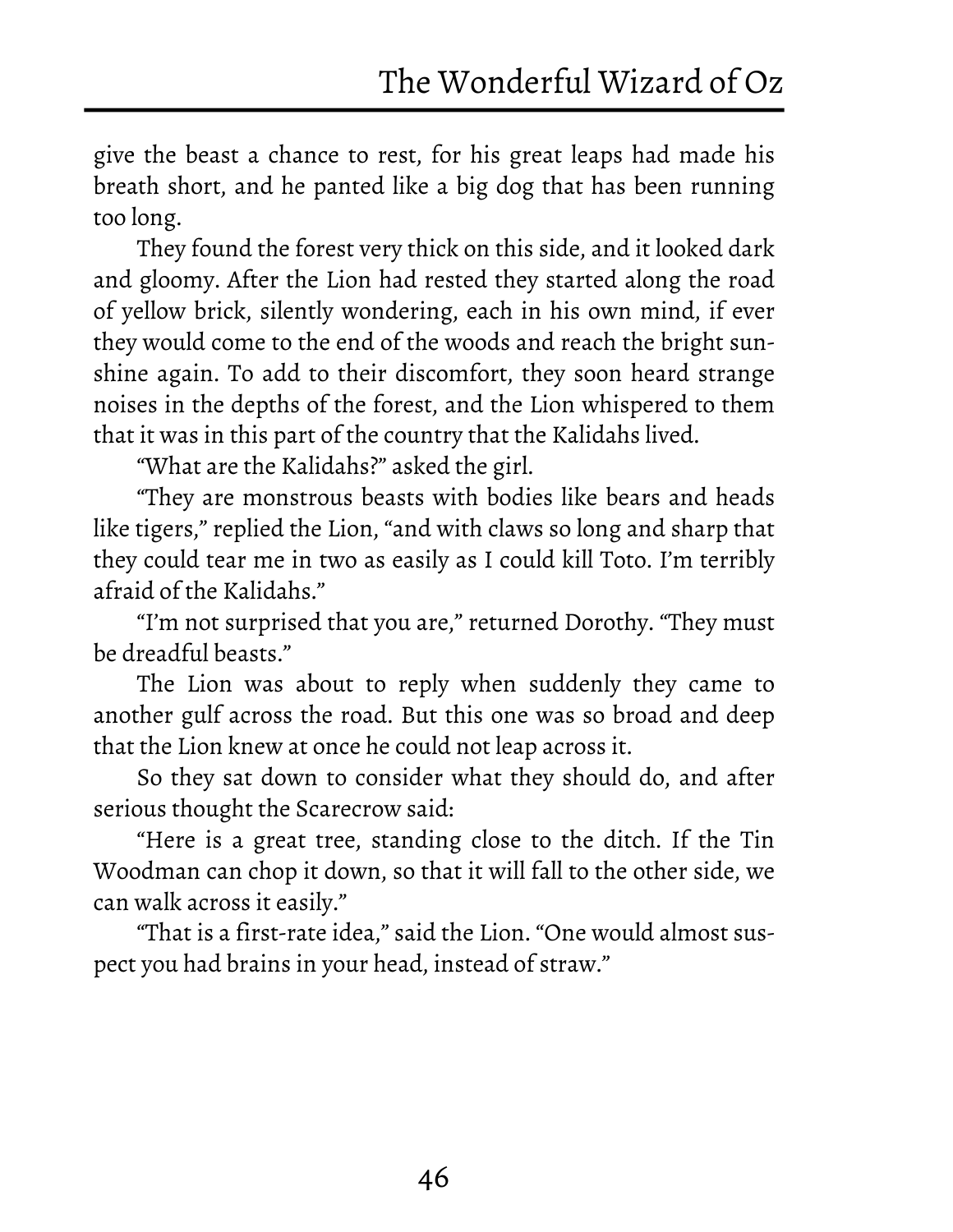The Woodman set to work at once, and so sharp was his axe that the tree was soon chopped nearly through. Then the Lion put his strong front legs against the tree and pushed with all his might, and slowly the big tree tipped and fell with a crash across the ditch, with its top branches on the other side.

They had just started to cross this queer bridge when a sharp growl made them all look up, and to their horror they saw running toward them two great beasts with bodies like bears and heads like tigers.

"They are the Kalidahs!" said the Cowardly Lion, beginning to tremble.

"Quick!" cried the Scarecrow. "Let us cross over."

So Dorothy went first, holding Toto in her arms, the Tin Woodman followed, and the Scarecrow came next. The Lion, although he was certainly afraid, turned to face the Kalidahs, and then he gave so loud and terrible a roar that Dorothy screamed and the Scarecrow fell over backward, while even the fierce beasts stopped short and looked at him in surprise.

But, seeing they were bigger than the Lion, and remembering that there were two of them and only one of him, the Kalidahs again rushed forward, and the Lion crossed over the tree and turned to see what they would do next. Without stopping an instant the fierce beasts also began to cross the tree. And the Lion said to Dorothy:

"We are lost, for they will surely tear us to pieces with their sharp claws. But stand close behind me, and I will fight them as long as I am alive."

"Wait a minute!" called the Scarecrow. He had been thinking what was best to be done, and now he asked the Woodman to chop away the end of the tree that rested on their side of the ditch. The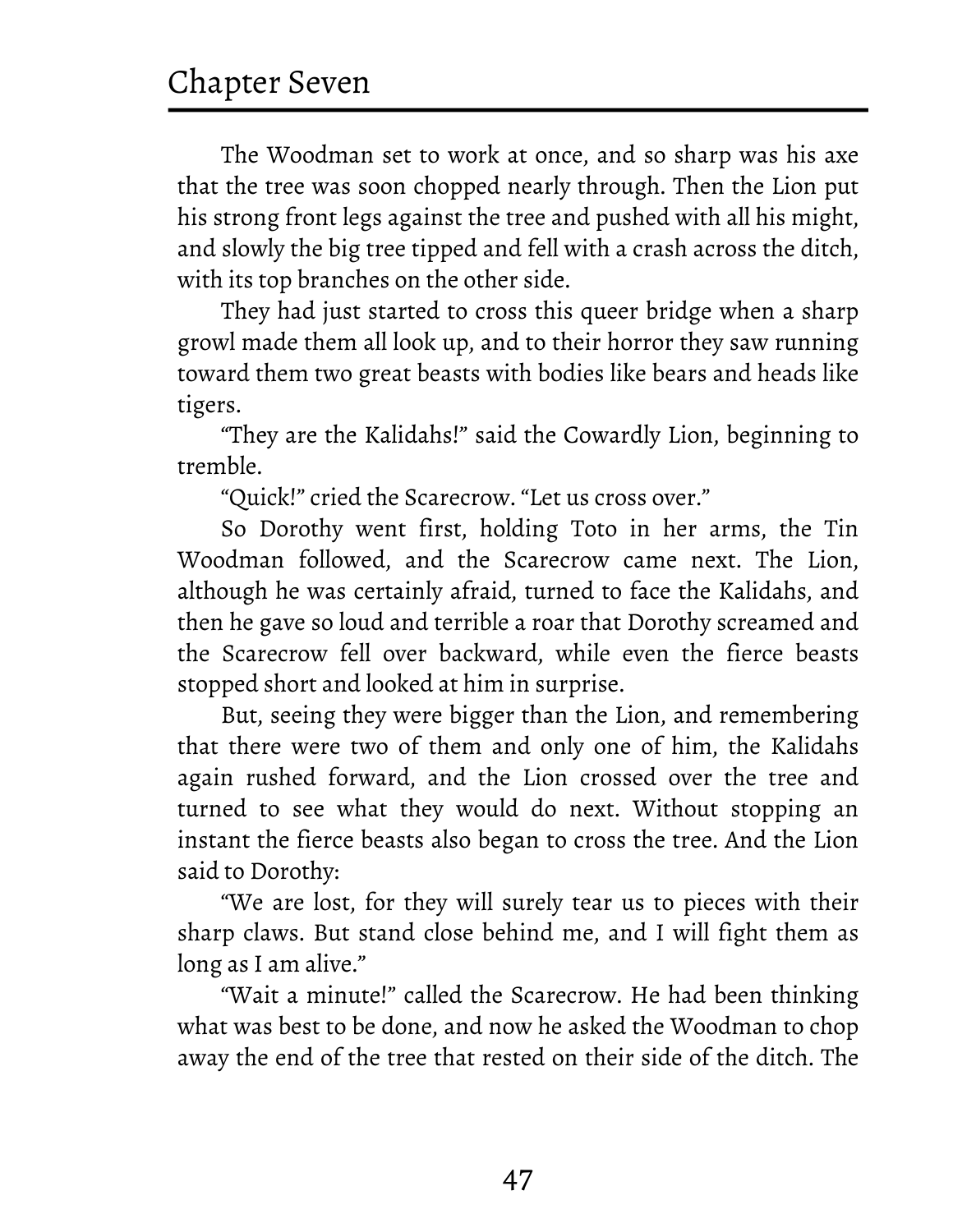Tin Woodman began to use his axe at once, and, just as the two Kalidahs were nearly across, the tree fell with a crash into the gulf, carrying the ugly, snarling brutes with it, and both were dashed to pieces on the sharp rocks at the bottom.

"Well," said the Cowardly Lion, drawing a long breath of relief, "I see we are going to live a little while longer, and I am glad of it, for it must be a very uncomfortable thing not to be alive. Those creatures frightened me so badly that my heart is beating yet."

"Ah," said the Tin Woodman sadly, "I wish I had a heart to beat."

This adventure made the travelers more anxious than ever to get out of the forest, and they walked so fast that Dorothy became tired, and had to ride on the Lion's back. To their great joy the trees became thinner the farther they advanced, and in the afternoon they suddenly came upon a broad river, flowing swiftly just before them. On the other side of the water they could see the road of yellow brick running through a beautiful country, with green meadows dotted with bright flowers and all the road bordered with trees hanging full of delicious fruits. They were greatly pleased to see this delightful country before them.

"How shall we cross the river?" asked Dorothy.

"That is easily done," replied the Scarecrow. "The Tin Woodman must build us a raft, so we can float to the other side."

So the Woodman took his axe and began to chop down small trees to make a raft, and while he was busy at this the Scarecrow found on the riverbank a tree full of fine fruit. This pleased Dorothy, who had eaten nothing but nuts all day, and she made a hearty meal of the ripe fruit.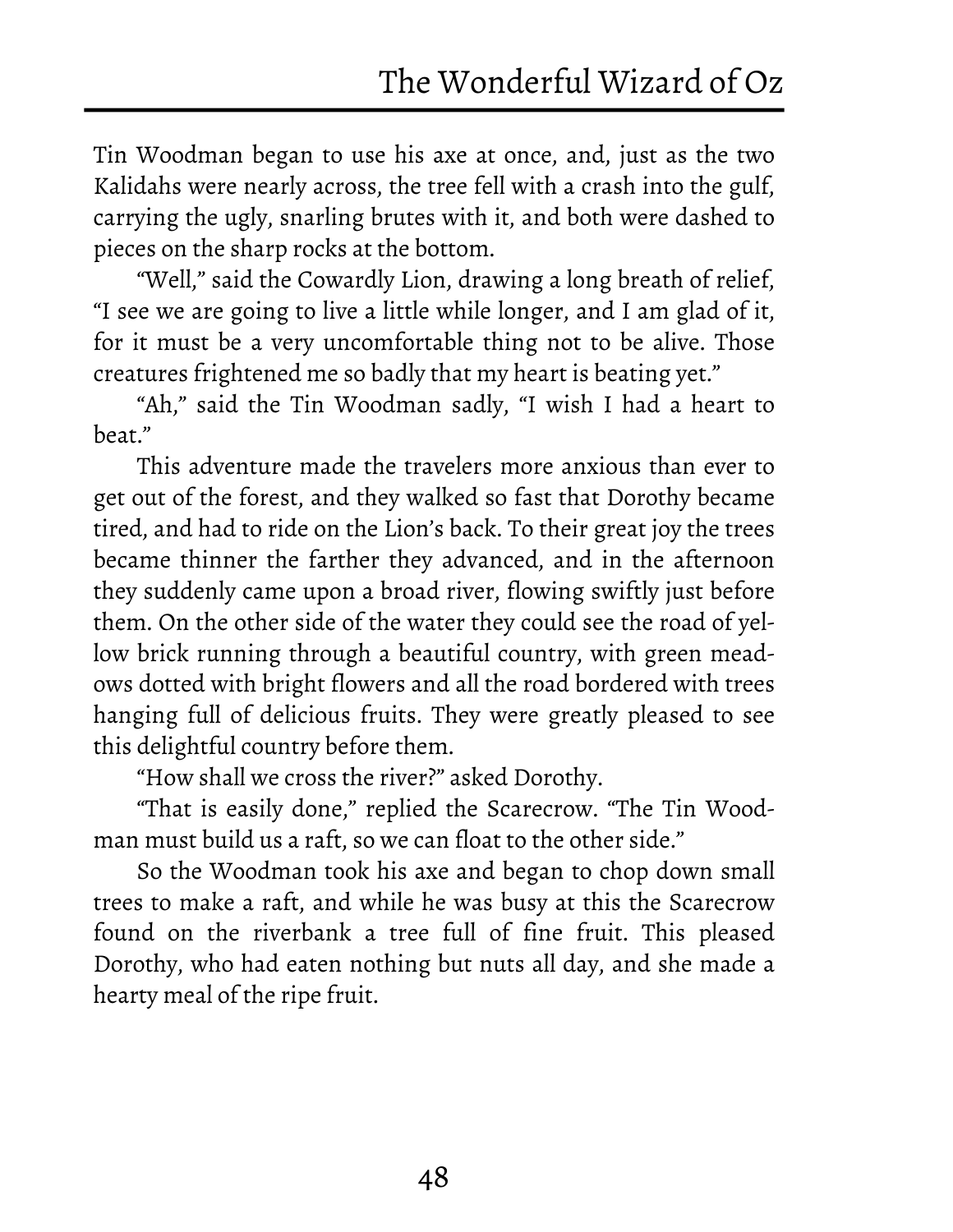But it takes time to make a raft, even when one is as industrious and untiring as the Tin Woodman, and when night came the work was not done. So they found a cozy place under the trees where they slept well until the morning; and Dorothy dreamed of the Emerald City, and of the good Wizard Oz, who would soon send her back to her own home again.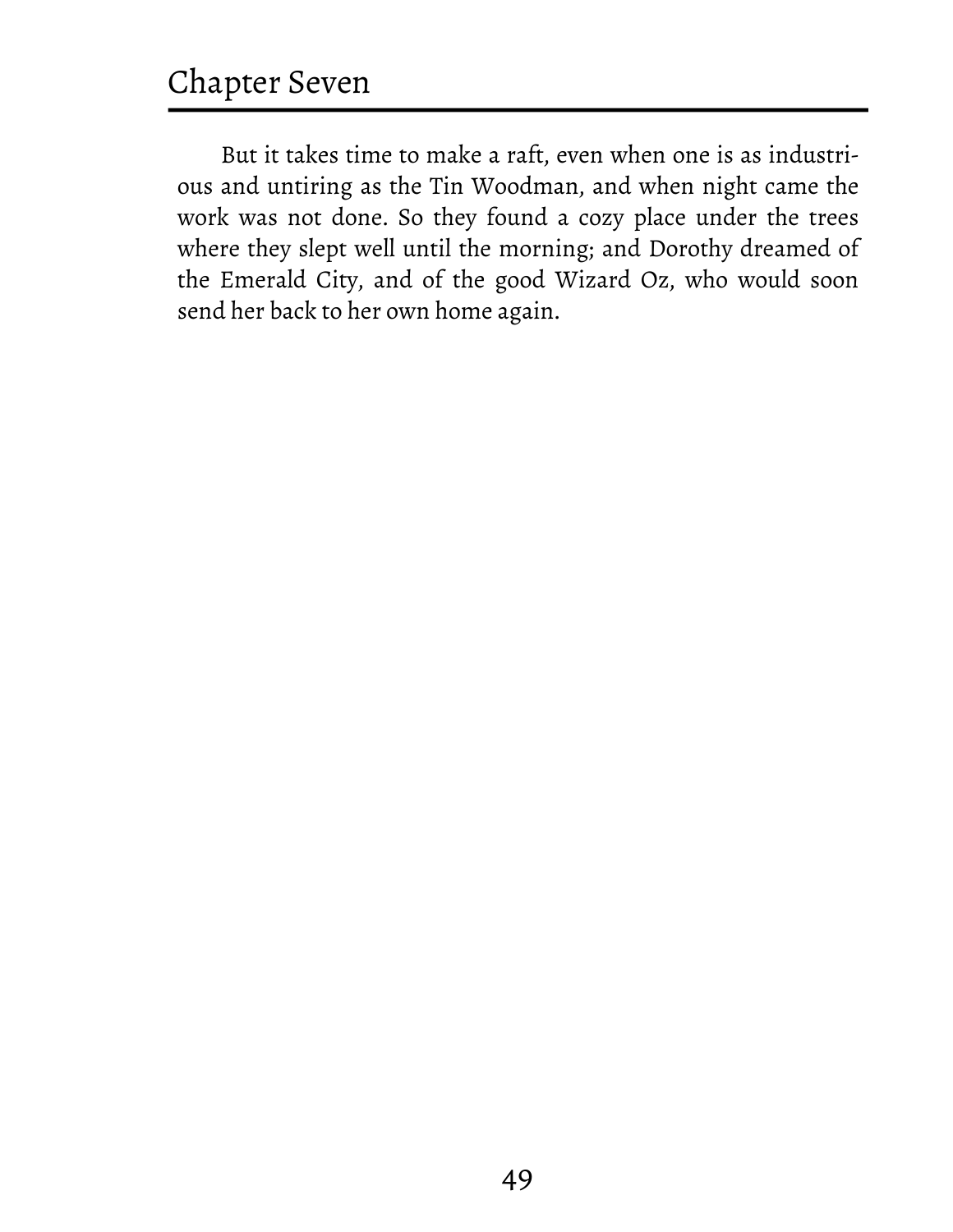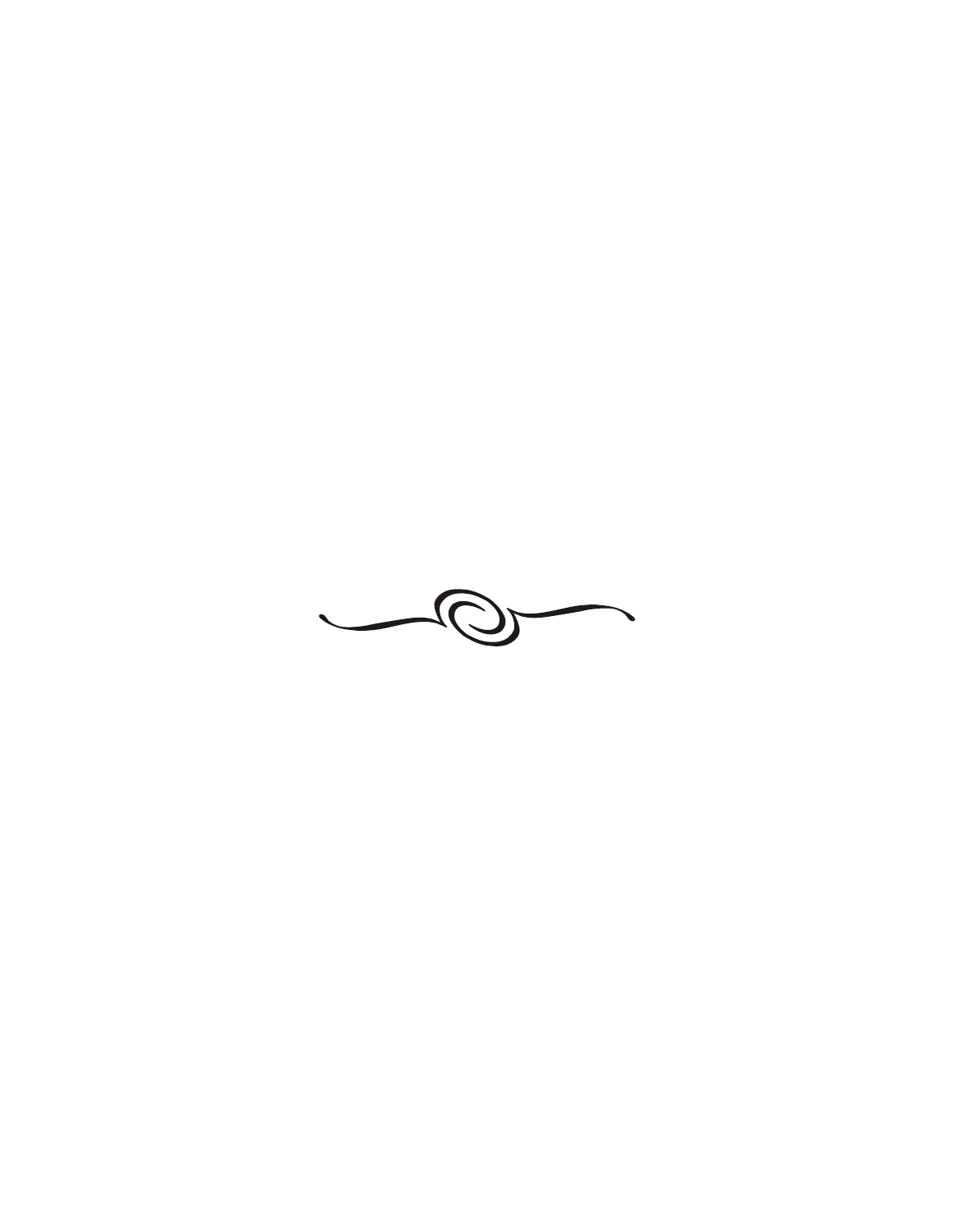### Chapter Eight

## **The Deadly Poppy Field**

I ur little party of travelers awakened the next morning<br>refreshed and full of hope, and Dorothy breakfasted like a<br>princess off peaches and plums from the trees beside the ur little party of travelers awakened the next morning refreshed and full of hope, and Dorothy breakfasted like a river. Behind them was the dark forest they had passed safely through, although they had suffered many discouragements; but before them was a lovely, sunny country that seemed to beckon them on to the Emerald City.

To be sure, the broad river now cut them off from this beautiful land. But the raft was nearly done, and after the Tin Woodman had cut a few more logs and fastened them together with wooden pins, they were ready to start. Dorothy sat down in the middle of the raft and held Toto in her arms. When the Cowardly Lion stepped upon the raft it tipped badly, for he was big and heavy; but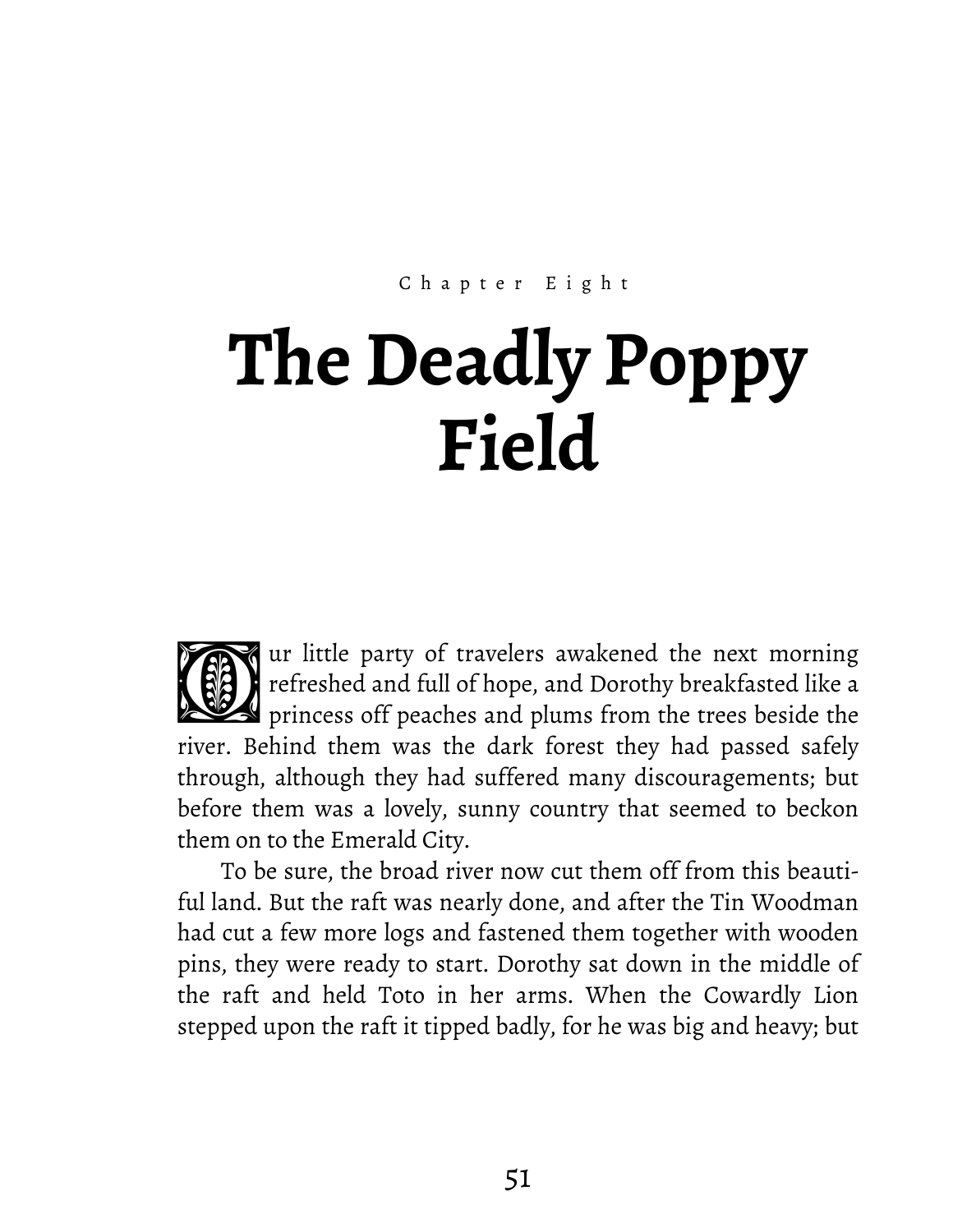the Scarecrow and the Tin Woodman stood upon the other end to steady it, and they had long poles in their hands to push the raft through the water.

They got along quite well at first, but when they reached the middle of the river the swift current swept the raft downstream, farther and farther away from the road of yellow brick. And the water grew so deep that the long poles would not touch the bottom.

"This is bad," said the Tin Woodman, "for if we cannot get to the land we shall be carried into the country of the Wicked Witch of the West, and she will enchant us and make us her slaves."

"And then I should get no brains," said the Scarecrow.

"And I should get no courage," said the Cowardly Lion.

"And I should get no heart," said the Tin Woodman.

"And I should never get back to Kansas," said Dorothy.

"We must certainly get to the Emerald City if we can," the Scarecrow continued, and he pushed so hard on his long pole that it stuck fast in the mud at the bottom of the river. Then, before he could pull it out again—or let go—the raft was swept away, and the poor Scarecrow left clinging to the pole in the middle of the river.

"Good‐bye!" he called after them, and they were very sorry to leave him. Indeed, the Tin Woodman began to cry, but fortunately remembered that he might rust, and so dried his tears on Dorothy's apron.

Of course this was a bad thing for the Scarecrow.

"I am now worse off than when I first met Dorothy," he thought. "Then, I was stuck on a pole in a cornfield, where I could make‐believe scare the crows, at any rate. But surely there is no use for a Scarecrow stuck on a pole in the middle of a river. I am afraid I shall never have any brains, after all!"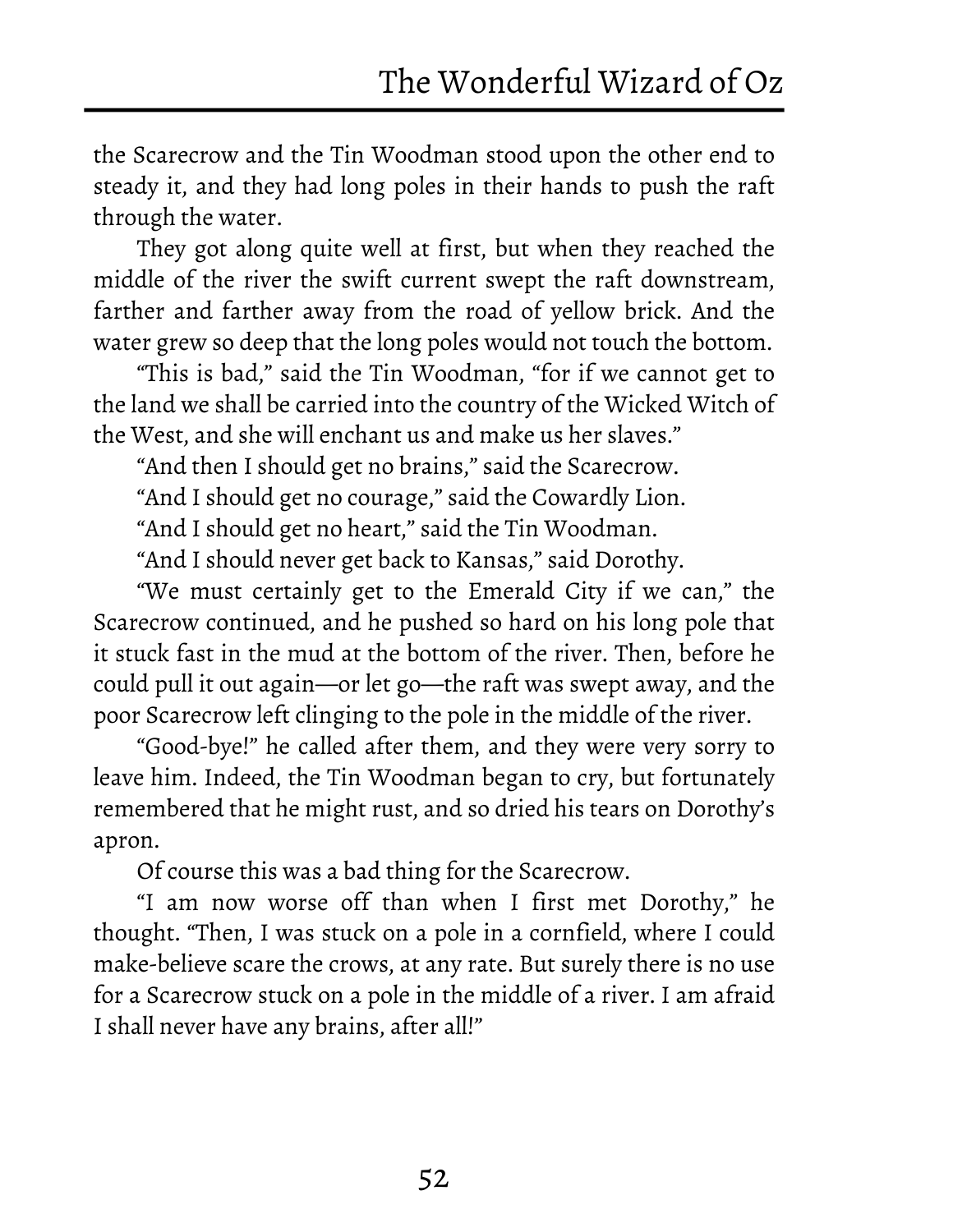Down the stream the raft floated, and the poor Scarecrow was left far behind. Then the Lion said:

"Something must be done to save us. I think I can swim to the shore and pull the raft after me, if you will only hold fast to the tip of my tail."

So he sprang into the water, and the Tin Woodman caught fast hold of his tail. Then the Lion began to swim with all his might toward the shore. It was hard work, although he was so big; but by and by they were drawn out of the current, and then Dorothy took the Tin Woodman's long pole and helped push the raft to the land.

They were all tired out when they reached the shore at last and stepped off upon the pretty green grass, and they also knew that the stream had carried them a long way past the road of yellow brick that led to the Emerald City.

"What shall we do now?" asked the Tin Woodman, as the Lion lay down on the grass to let the sun dry him.

"We must get back to the road, in some way," said Dorothy.

"The best plan will be to walk along the riverbank until we come to the road again," remarked the Lion.

So, when they were rested, Dorothy picked up her basket and they started along the grassy bank, to the road from which the river had carried them. It was a lovely country, with plenty of flowers and fruit trees and sunshine to cheer them, and had they not felt so sorry for the poor Scarecrow, they could have been very happy.

They walked along as fast as they could, Dorothy only stopping once to pick a beautiful flower; and after a time the Tin Woodman cried out: "Look!"

Then they all looked at the river and saw the Scarecrow perched upon his pole in the middle of the water, looking very lonely and sad.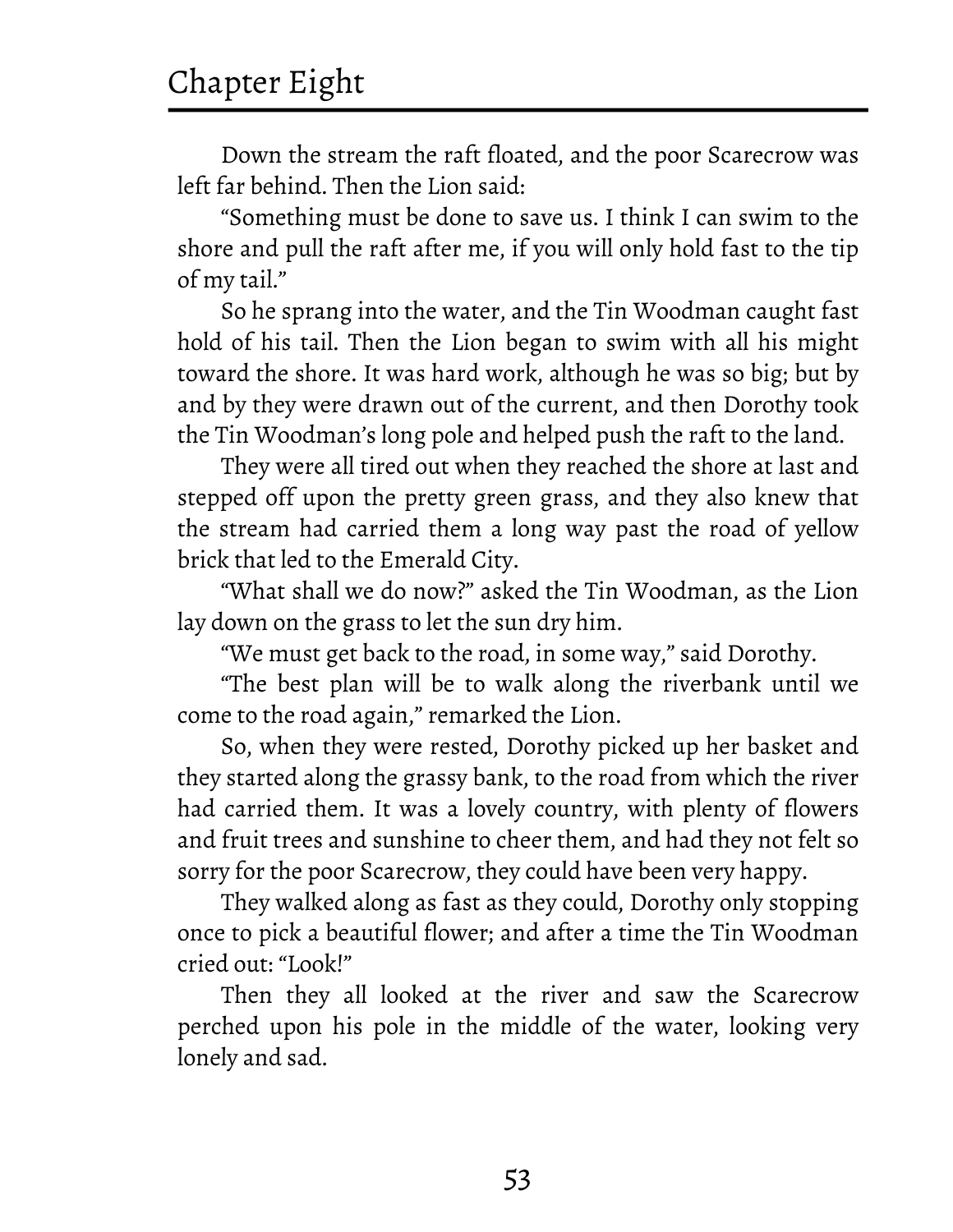"What can we do to save him?" asked Dorothy.

The Lion and the Woodman both shook their heads, for they did not know. So they sat down upon the bank and gazed wistfully at the Scarecrow until a Stork flew by, who, upon seeing them, stopped to rest at the water's edge.

"Who are you and where are you going?" asked the Stork.

"I am Dorothy," answered the girl, "and these are my friends, the Tin Woodman and the Cowardly Lion; and we are going to the Emerald City."

"This isn't the road," said the Stork, as she twisted her long neck and looked sharply at the queer party.

"I know it," returned Dorothy, "but we have lost the Scarecrow, and are wondering how we shall get him again."

"Where is he?" asked the Stork.

"Over there in the river," answered the little girl.

"If he wasn't so big and heavy I would get him for you," remarked the Stork.

"He isn't heavy a bit," said Dorothy eagerly, "for he is stuffed with straw; and if you will bring him back to us, we shall thank you ever and ever so much."

"Well, I'll try," said the Stork, "but if I find he is too heavy to carry I shall have to drop him in the river again."

So the big bird flew into the air and over the water till she came to where the Scarecrow was perched upon his pole. Then the Stork with her great claws grabbed the Scarecrow by the arm and carried him up into the air and back to the bank, where Dorothy and the Lion and the Tin Woodman and Toto were sitting.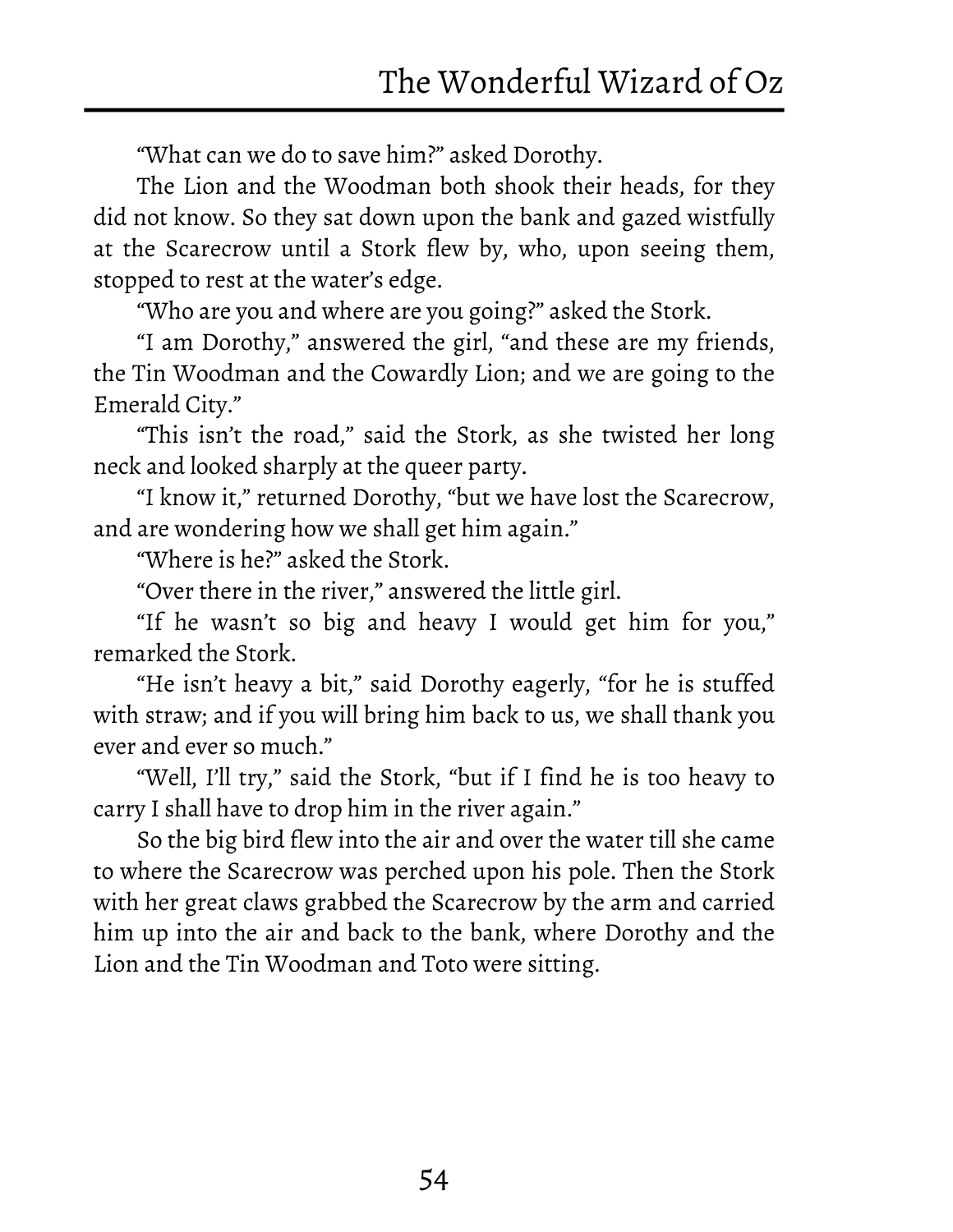When the Scarecrow found himself among his friends again, he was so happy that he hugged them all, even the Lion and Toto; and as they walked along he sang "Tol‐de‐ri‐de‐oh!" at every step, he felt so gay.

"I was afraid I should have to stay in the river forever," he said, "but the kind Stork saved me, and if I ever get any brains I shall find the Stork again and do her some kindness in return."

"That's all right," said the Stork, who was flying along beside them. "I always like to help anyone in trouble. But I must go now, for my babies are waiting in the nest for me. I hope you will find the Emerald City and that Oz will help you."

"Thank you," replied Dorothy, and then the kind Stork flew into the air and was soon out of sight.

They walked along listening to the singing of the brightly colored birds and looking at the lovely flowers which now became so thick that the ground was carpeted with them. There were big yellow and white and blue and purple blossoms, besides great clusters of scarlet poppies, which were so brilliant in color they almost dazzled Dorothy's eyes.

"Aren't they beautiful?" the girl asked, as she breathed in the spicy scent of the bright flowers.

"I suppose so," answered the Scarecrow. "When I have brains, I shall probably like them better."

"If I only had a heart, I should love them," added the Tin Woodman.

"I always did like flowers," said the Lion. "They of seem so helpless and frail. But there are none in the forest so bright as these."

They now came upon more and more of the big scarlet poppies, and fewer and fewer of the other flowers; and soon they found themselves in the midst of a great meadow of poppies. Now it is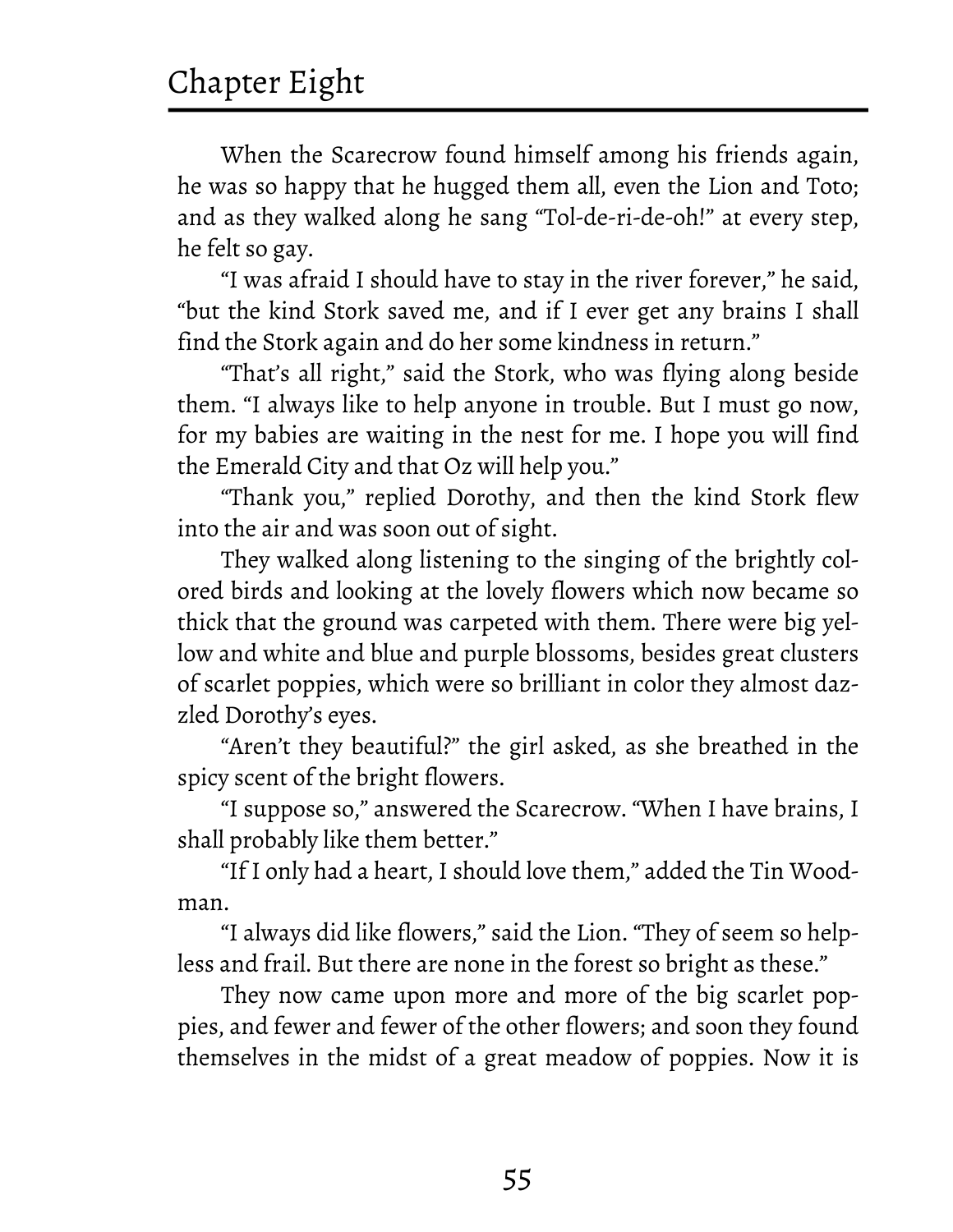well known that when there are many of these flowers together their odor is so powerful that anyone who breathes it falls asleep, and if the sleeper is not carried away from the scent of the flowers, he sleeps on and on forever. But Dorothy did not know this, nor could she get away from the bright red flowers that were everywhere about; so presently her eyes grew heavy and she felt she must sit down to rest and to sleep.

But the Tin Woodman would not let her do this.

"We must hurry and get back to the road of yellow brick before dark," he said; and the Scarecrow agreed with him. So they kept walking until Dorothy could stand no longer. Her eyes closed in spite of herself and she forgot where she was and fell among the poppies, fast asleep.

"What shall we do?" asked the Tin Woodman.

"If we leave her here she will die," said the Lion. "The smell of the flowers is killing us all. I myself can scarcely keep my eyes open, and the dog is asleep already."

It was true; Toto had fallen down beside his little mistress. But the Scarecrow and the Tin Woodman, not being made of flesh, were not troubled by the scent of the flowers.

"Run fast," said the Scarecrow to the Lion, "and get out of this deadly flower bed as soon as you can. We will bring the little girl with us, but if you should fall asleep you are too big to be carried."

So the Lion aroused himself and bounded forward as fast as he could go. In a moment he was out of sight.

"Let us make a chair with our hands and carry her," said the Scarecrow. So they picked up Toto and put the dog in Dorothy's lap, and then they made a chair with their hands for the seat and their arms for the arms and carried the sleeping girl between them through the flowers.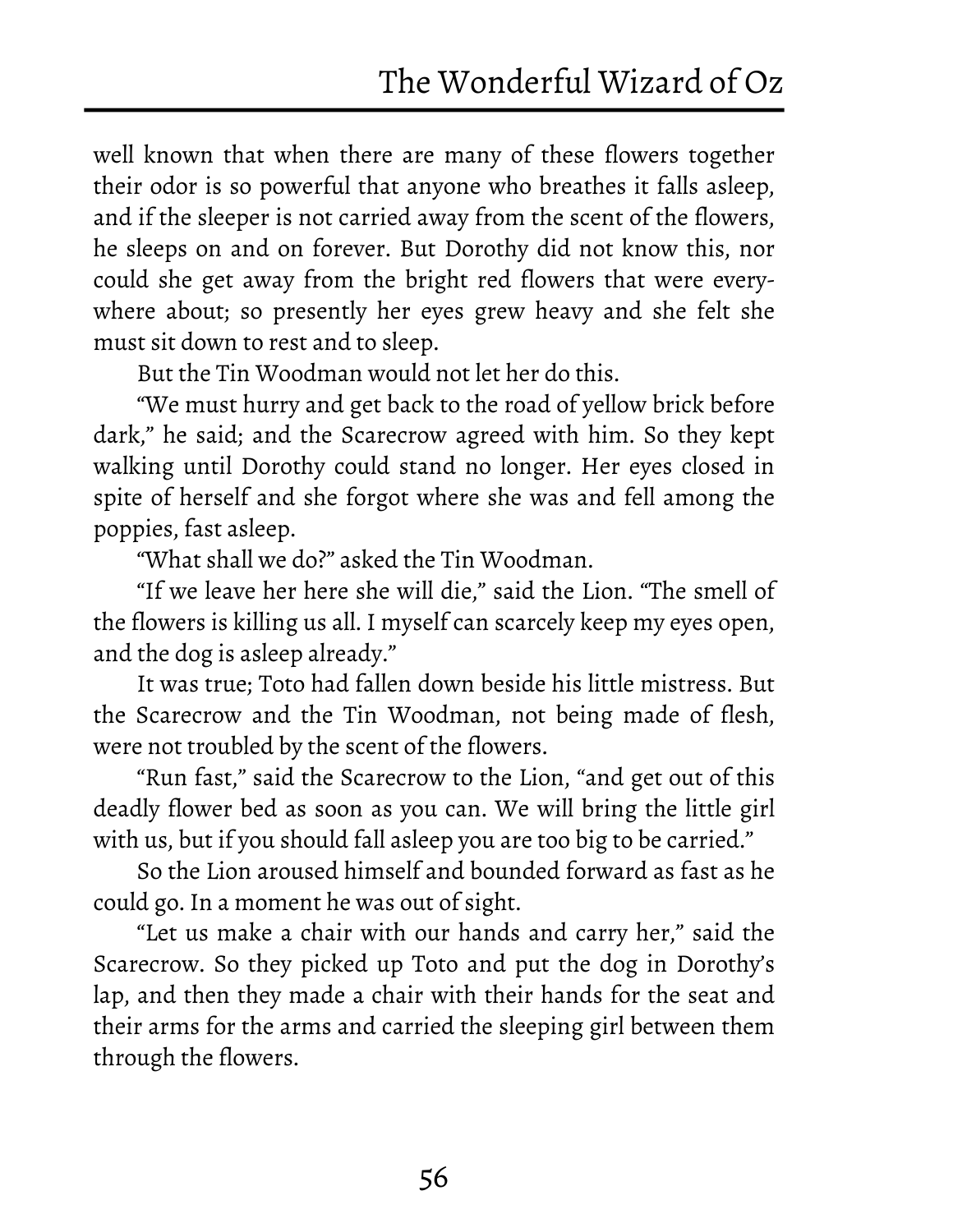## Chapter Eight

On and on they walked, and it seemed that the great carpet of deadly flowers that surrounded them would never end. They followed the bend of the river, and at last came upon their friend the Lion, lying fast asleep among the poppies. The flowers had been too strong for the huge beast and he had given up at last, and fallen only a short distance from the end of the poppy bed, where the sweet grass spread in beautiful green fields before them.

"We can do nothing for him," said the Tin Woodman, sadly; "for he is much too heavy to lift. We must leave him here to sleep on forever, and perhaps he will dream that he has found courage at last."

"I'm sorry," said the Scarecrow. "The Lion was a very good comrade for one so cowardly. But let us go on."

They carried the sleeping girl to a pretty spot beside the river, far enough from the poppy field to prevent her breathing any more of the poison of the flowers, and here they laid her gently on the soft grass and waited for the fresh breeze to waken her.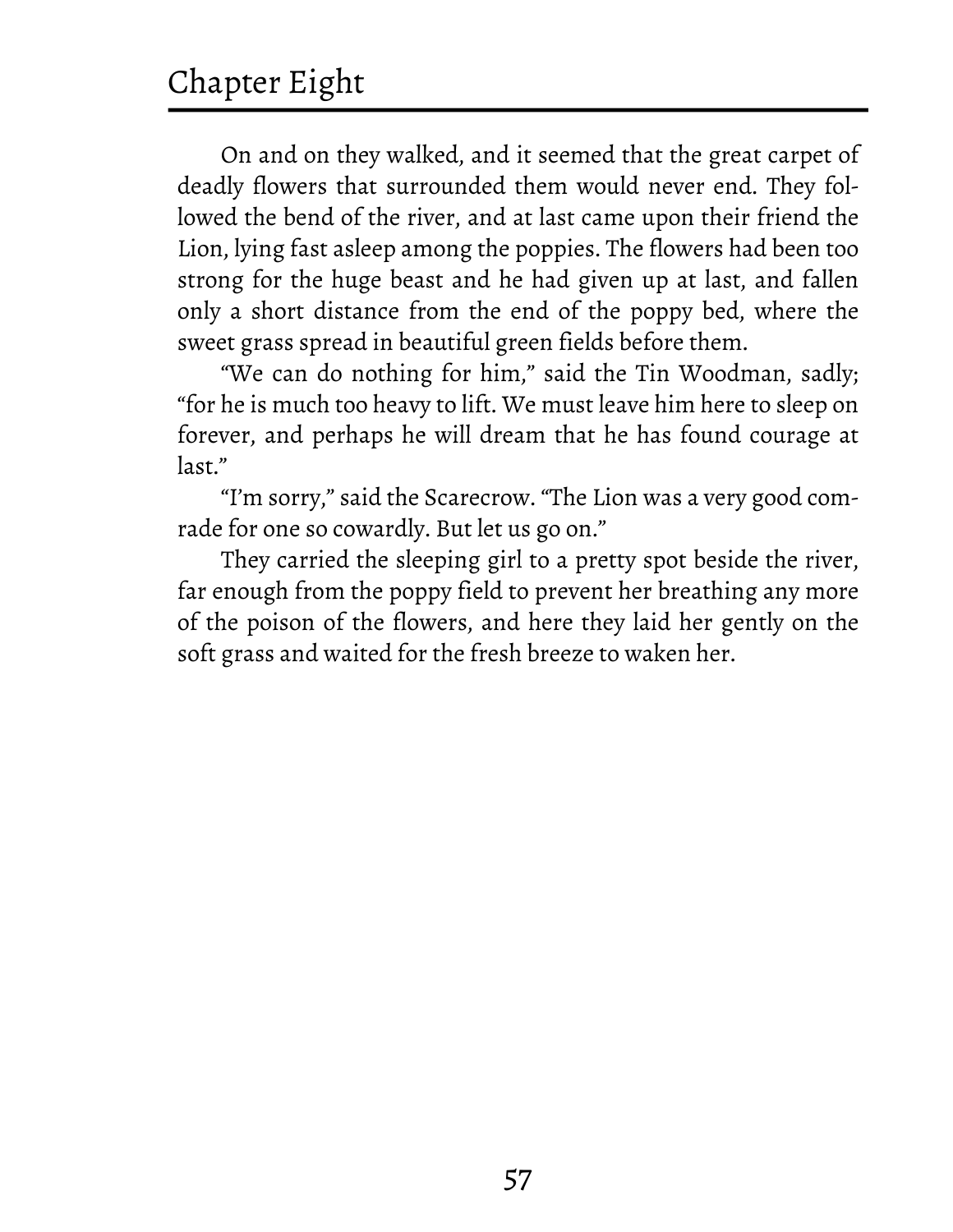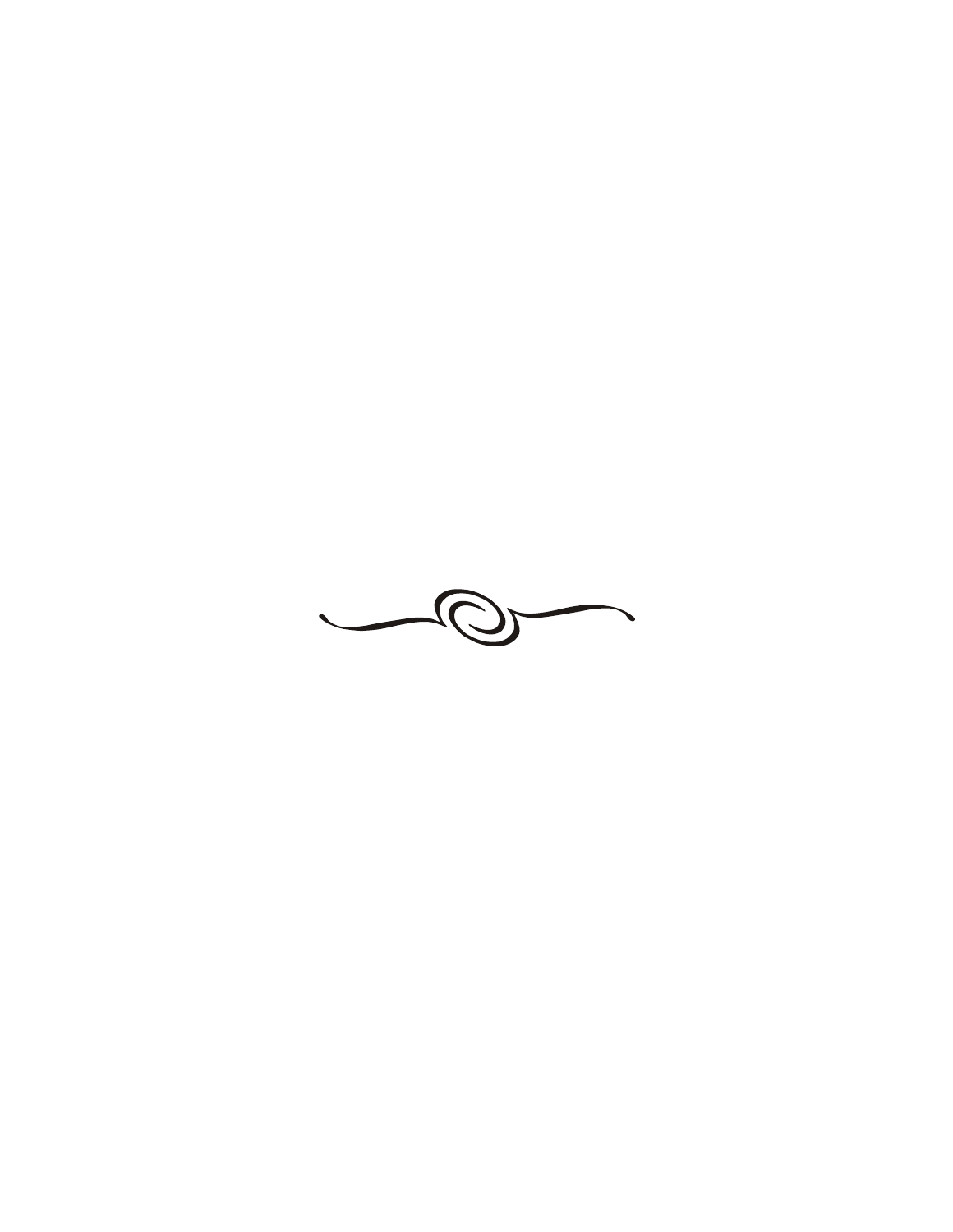### Chapter Nine

## **The Queen of the Field Mice**

e cannot be far from the road of yellow brick, now<br>remarked the Scarecrow, as he stood beside the girl, "f<br>we have come nearly as far as the river carried us away." e cannot be far from the road of yellow brick, now," remarked the Scarecrow, as he stood beside the girl, "for

The Tin Woodman was about to reply when he heard a low growl, and turning his head (which worked beautifully on hinges) he saw a strange beast come bounding over the grass toward them. It was, indeed, a great yellow Wildcat, and the Woodman thought it must be chasing something, for its ears were lying close to its head and its mouth was wide open, showing two rows of ugly teeth, while its red eyes glowed like balls of fire. As it came nearer the Tin Woodman saw that running before the beast was a little gray field mouse, and although he had no heart he knew it was wrong for the Wildcat to try to kill such a pretty, harmless creature.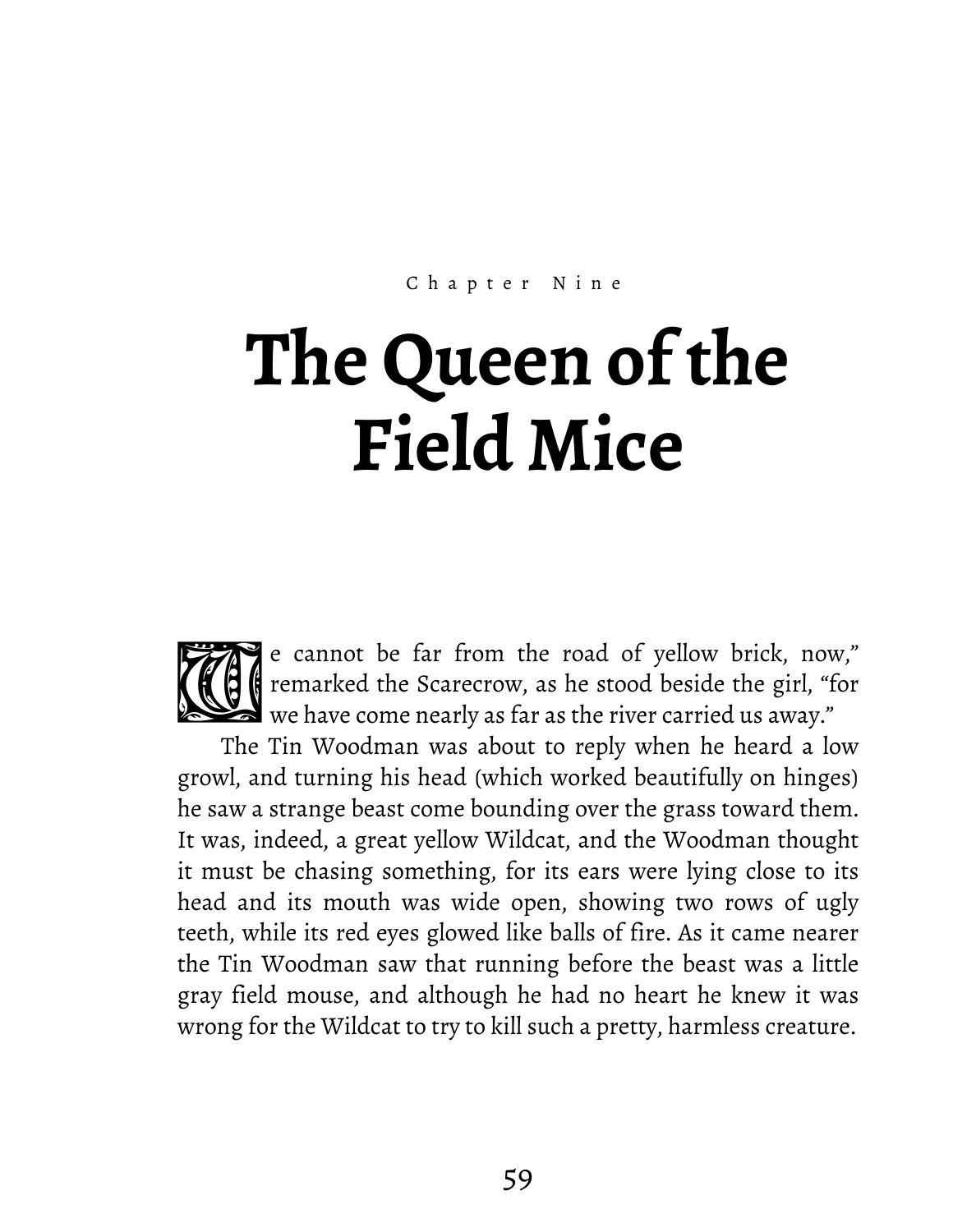So the Woodman raised his axe, and as the Wildcat ran by he gave it a quick blow that cut the beast's head clean off from its body, and it rolled over at his feet in two pieces.

The field mouse, now that it was freed from its enemy, stopped short; and coming slowly up to the Woodman it said, in a squeaky little voice:

"Oh, thank you! Thank you ever so much for saving my life."

"Don't speak of it, I beg of you," replied the Woodman. "I have no heart, you know, so I am careful to help all those who may need a friend, even if it happens to be only a mouse."

"Only a mouse!" cried the little animal, indignantly. "Why, I am a Queen—the Queen of all the Field Mice!"

"Oh, indeed," said the Woodman, making a bow.

"Therefore you have done a great deed, as well as a brave one, in saving my life," added the Queen.

At that moment several mice were seen running up as fast as their little legs could carry them, and when they saw their Queen they exclaimed:

"Oh, your Majesty, we thought you would be killed! How did you manage to escape the great Wildcat?" They all bowed so low to the little Queen that they almost stood upon their heads.

"This funny tin man," she answered, "killed the Wildcat and saved my life. So hereafter you must all serve him, and obey his slightest wish."

"We will!" cried all the mice, in a shrill chorus. And then they scampered in all directions, for Toto had awakened from his sleep, and seeing all these mice around him he gave one bark of delight and jumped right into the middle of the group. Toto had always loved to chase mice when he lived in Kansas, and he saw no harm in it.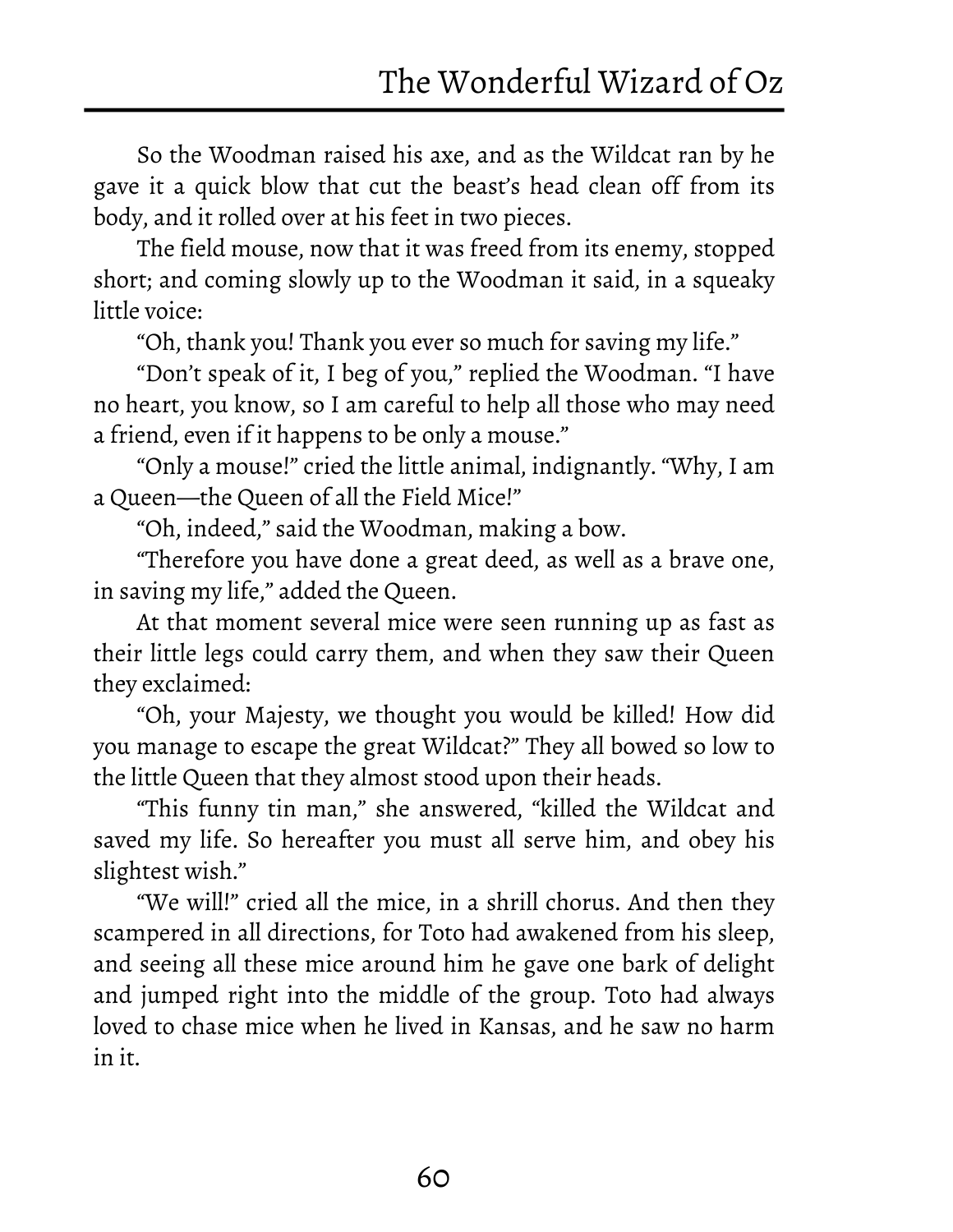But the Tin Woodman caught the dog in his arms and held him tight, while he called to the mice, "Come back! Come back! Toto shall not hurt you."

At this the Queen of the Mice stuck her head out from underneath a clump of grass and asked, in a timid voice, "Are you sure he will not bite us?"

"I will not let him," said the Woodman; "so do not be afraid."

One by one the mice came creeping back, and Toto did not bark again, although he tried to get out of the Woodman's arms, and would have bitten him had he not known very well he was made of tin. Finally one of the biggest mice spoke.

"Is there anything we can do," it asked, "to repay you for saving the life of our Queen?"

"Nothing that I know of," answered the Woodman; but the Scarecrow, who had been trying to think, but could not because his head was stuffed with straw, said, quickly, "Oh, yes; you can save our friend, the Cowardly Lion, who is asleep in the poppy bed."

"A Lion!" cried the little Queen. "Why, he would eat us all up."

"Oh, no," declared the Scarecrow; "this Lion is a coward."

"Really?" asked the Mouse.

"He says so himself," answered the Scarecrow, "and he would never hurt anyone who is our friend. If you will help us to save him I promise that he shall treat you all with kindness."

"Very well," said the Queen, "we trust you. But what shall we do?"

"Are there many of these mice which call you Queen and are willing to obey you?"

"Oh, yes; there are thousands," she replied.

"Then send for them all to come here as soon as possible, and let each one bring a long piece of string."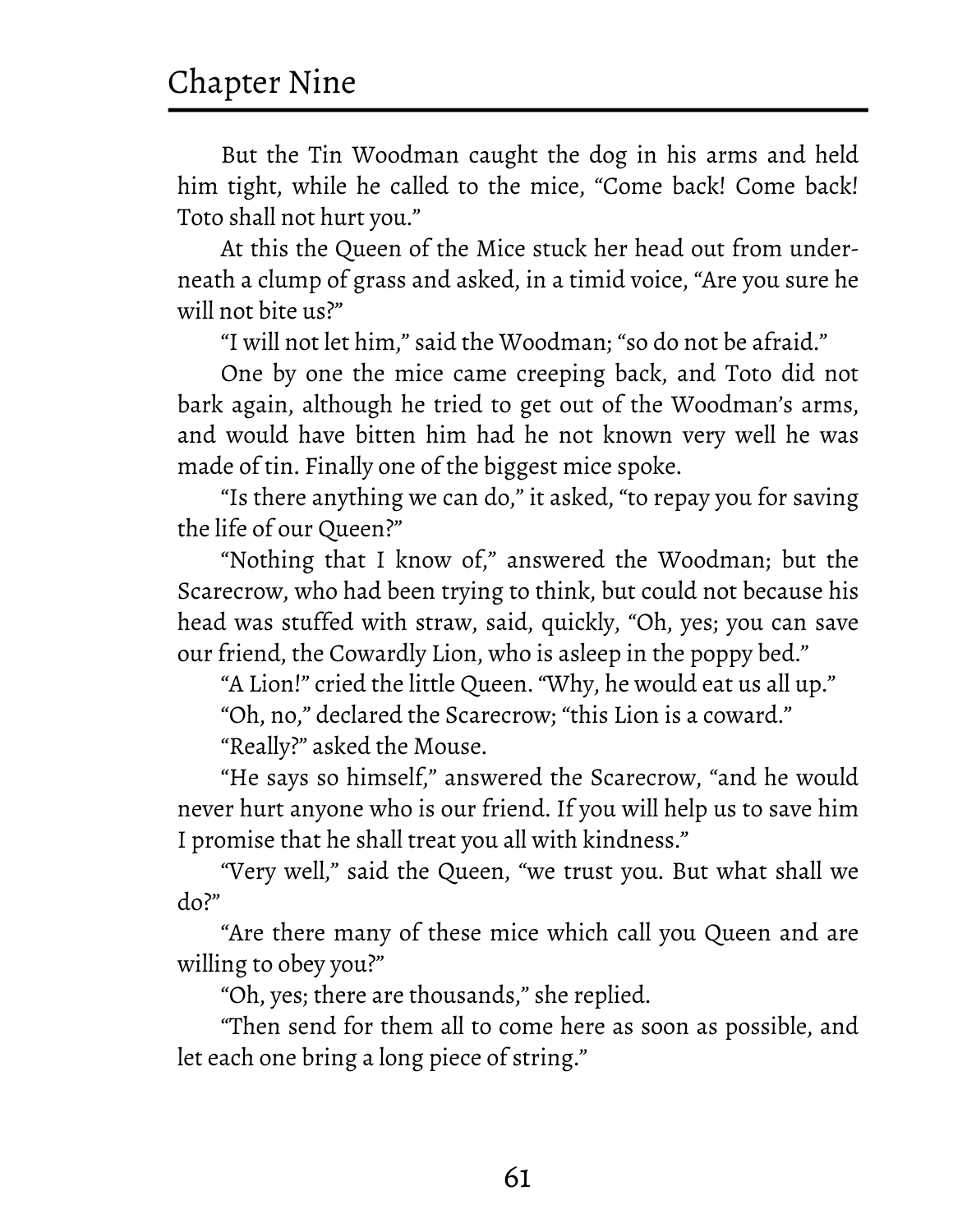The Queen turned to the mice that attended her and told them to go at once and get all her people. As soon as they heard her orders they ran away in every direction as fast as possible.

"Now," said the Scarecrow to the Tin Woodman, "you must go to those trees by the riverside and make a truck that will carry the Lion<sup>"</sup>

So the Woodman went at once to the trees and began to work; and he soon made a truck out of the limbs of trees, from which he chopped away all the leaves and branches. He fastened it together with wooden pegs and made the four wheels out of short pieces of a big tree trunk. So fast and so well did he work that by the time the mice began to arrive the truck was all ready for them.

They came from all directions, and there were thousands of them: big mice and little mice and middle‐sized mice; and each one brought a piece of string in his mouth. It was about this time that Dorothy woke from her long sleep and opened her eyes. She was greatly astonished to find herself lying upon the grass, with thousands of mice standing around and looking at her timidly. But the Scarecrow told her about everything, and turning to the dignified little Mouse, he said:

"Permit me to introduce to you her Majesty, the Queen."

Dorothy nodded gravely and the Queen made a curtsy, after which she became quite friendly with the little girl.

The Scarecrow and the Woodman now began to fasten the mice to the truck, using the strings they had brought. One end of a string was tied around the neck of each mouse and the other end to the truck. Of course the truck was a thousand times bigger than any of the mice who were to draw it; but when all the mice had been harnessed, they were able to pull it quite easily. Even the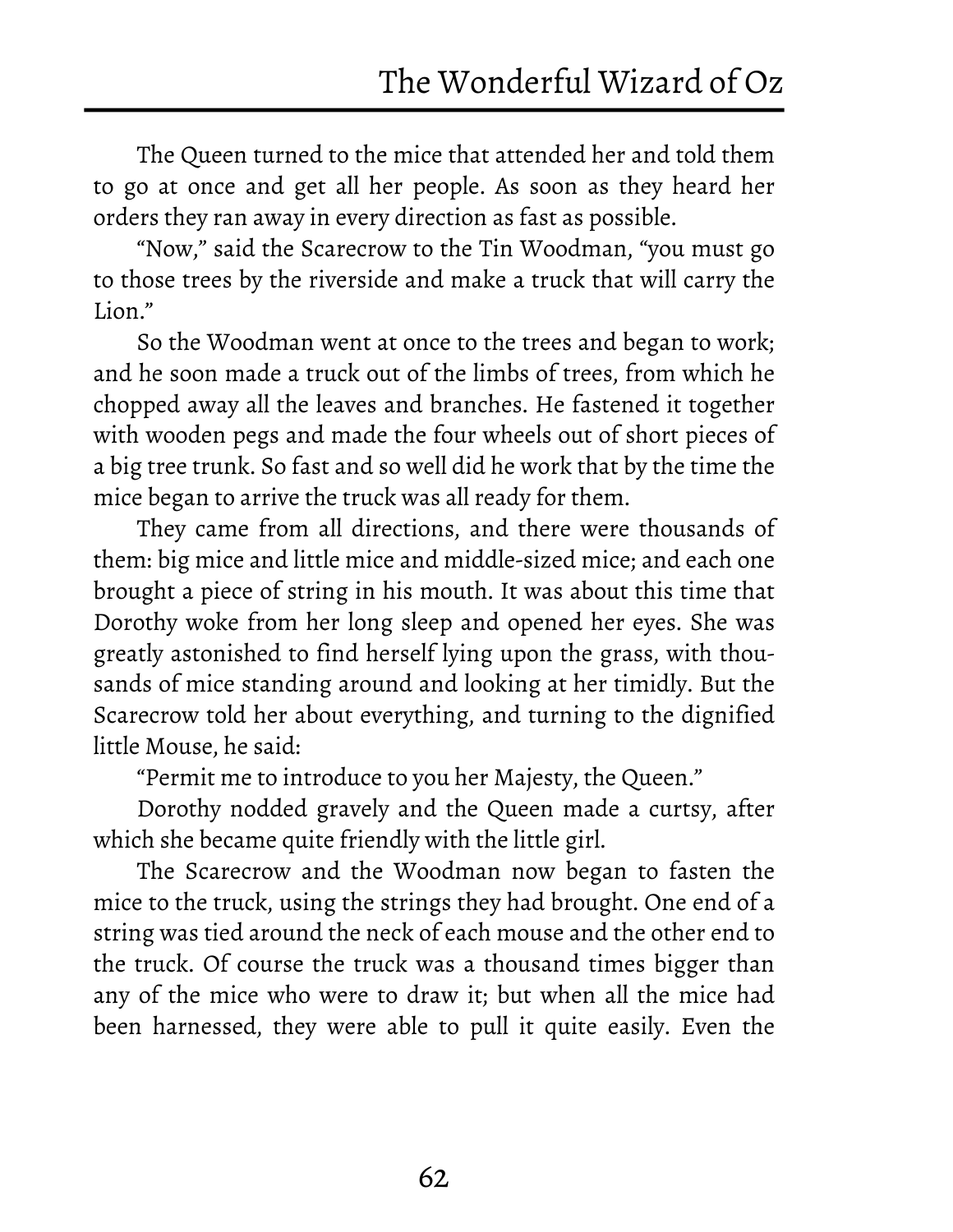Scarecrow and the Tin Woodman could sit on it, and were drawn swiftly by their queer little horses to the place where the Lion lay asleep.

After a great deal of hard work, for the Lion was heavy, they managed to get him up on the truck. Then the Queen hurriedly gave her people the order to start, for she feared if the mice stayed among the poppies too long they also would fall asleep.

At first the little creatures, many though they were, could hardly stir the heavily loaded truck; but the Woodman and the Scarecrow both pushed from behind, and they got along better. Soon they rolled the Lion out of the poppy bed to the green fields, where he could breathe the sweet, fresh air again, instead of the poisonous scent of the flowers.

Dorothy came to meet them and thanked the little mice warmly for saving her companion from death. She had grown so fond of the big Lion she was glad he had been rescued.

Then the mice were unharnessed from the truck and scampered away through the grass to their homes. The Queen of the Mice was the last to leave.

"If ever you need us again," she said, "come out into the field and call, and we shall hear you and come to your assistance. Good‐ bye!"

"Good‐bye!" they all answered, and away the Queen ran, while Dorothy held Toto tightly lest he should run after her and frighten her.

After this they sat down beside the Lion until he should awaken; and the Scarecrow brought Dorothy some fruit from a tree near by, which she ate for her dinner.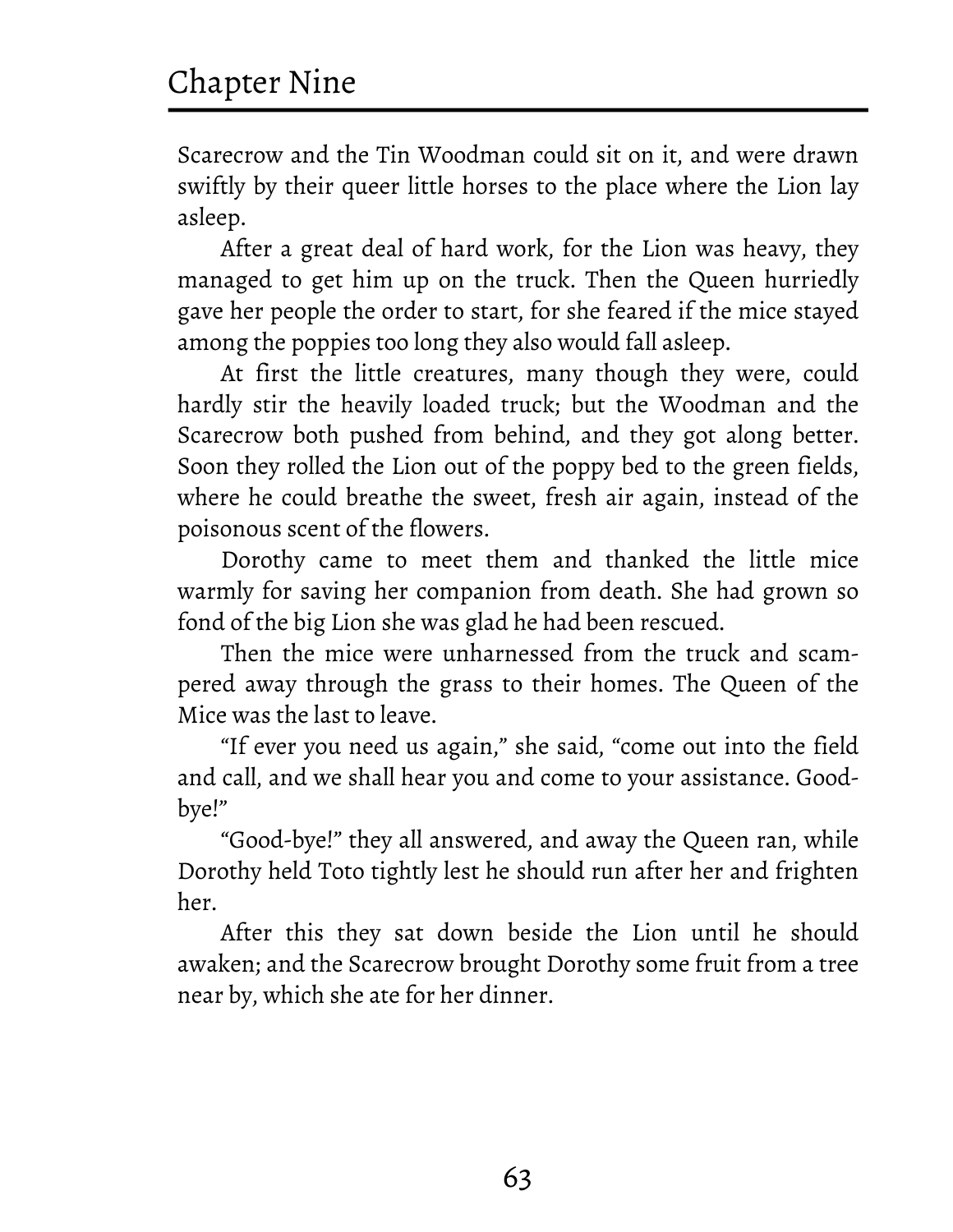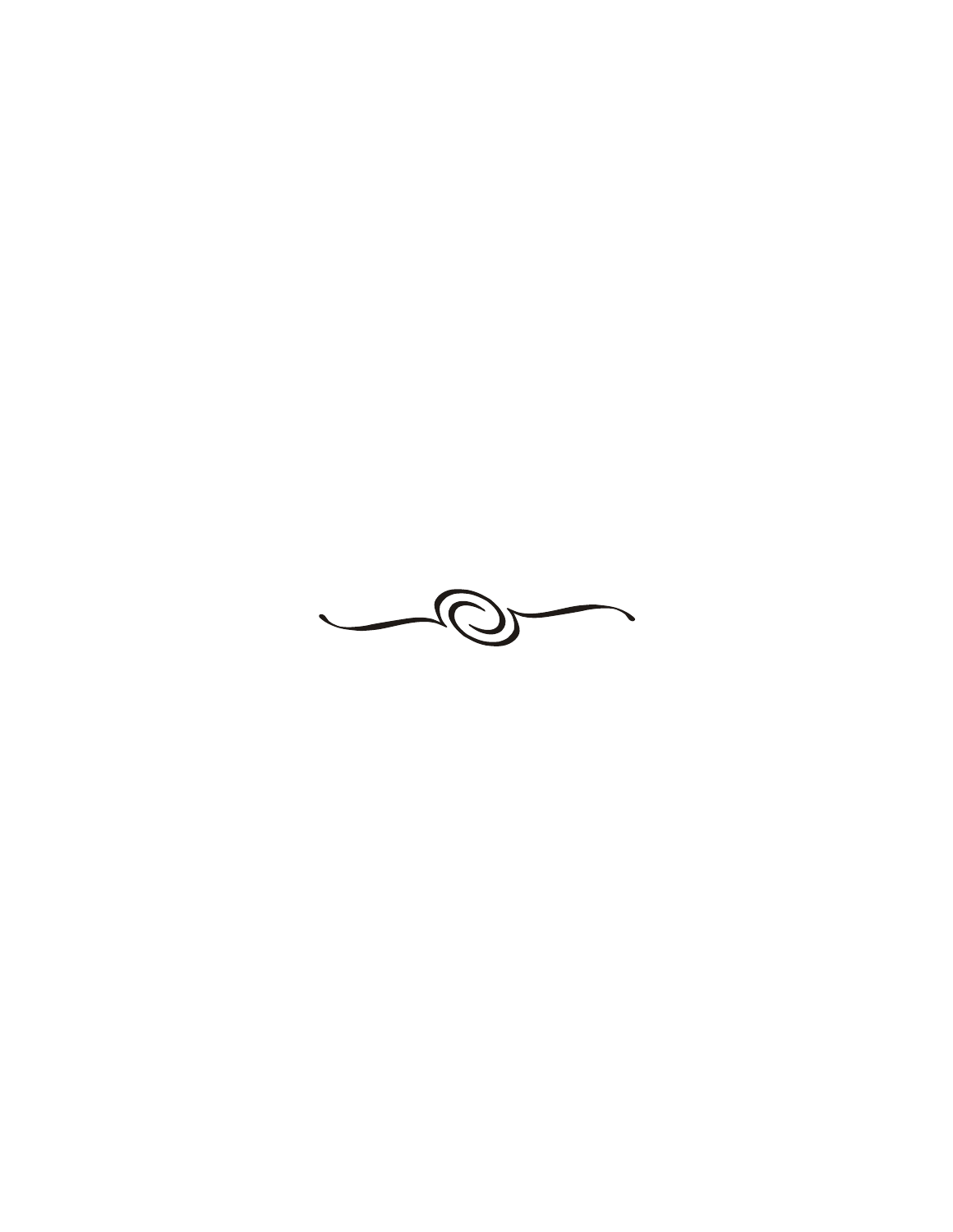### Chapter Ten

## **The Guardian of the Gate**

If the same time before the Cowardly Lion awakened, for<br>a he had lain among the poppies a long while, breathing in<br>their deadly fragrance; but when he did open his eyes and t was some time before the Cowardly Lion awakened, for  $\Omega$  he had lain among the poppies a long while, breathing in roll off the truck he was very glad to find himself still alive.

"I ran as fast as I could," he said, sitting down and yawning, "but the flowers were too strong for me. How did you get me out?"

Then they told him of the field mice, and how they had generously saved him from death; and the Cowardly Lion laughed, and said:

"I have always thought myself very big and terrible; yet such little things as flowers came near to killing me, and such small animals as mice have saved my life. How strange it all is! But, comrades, what shall we do now?"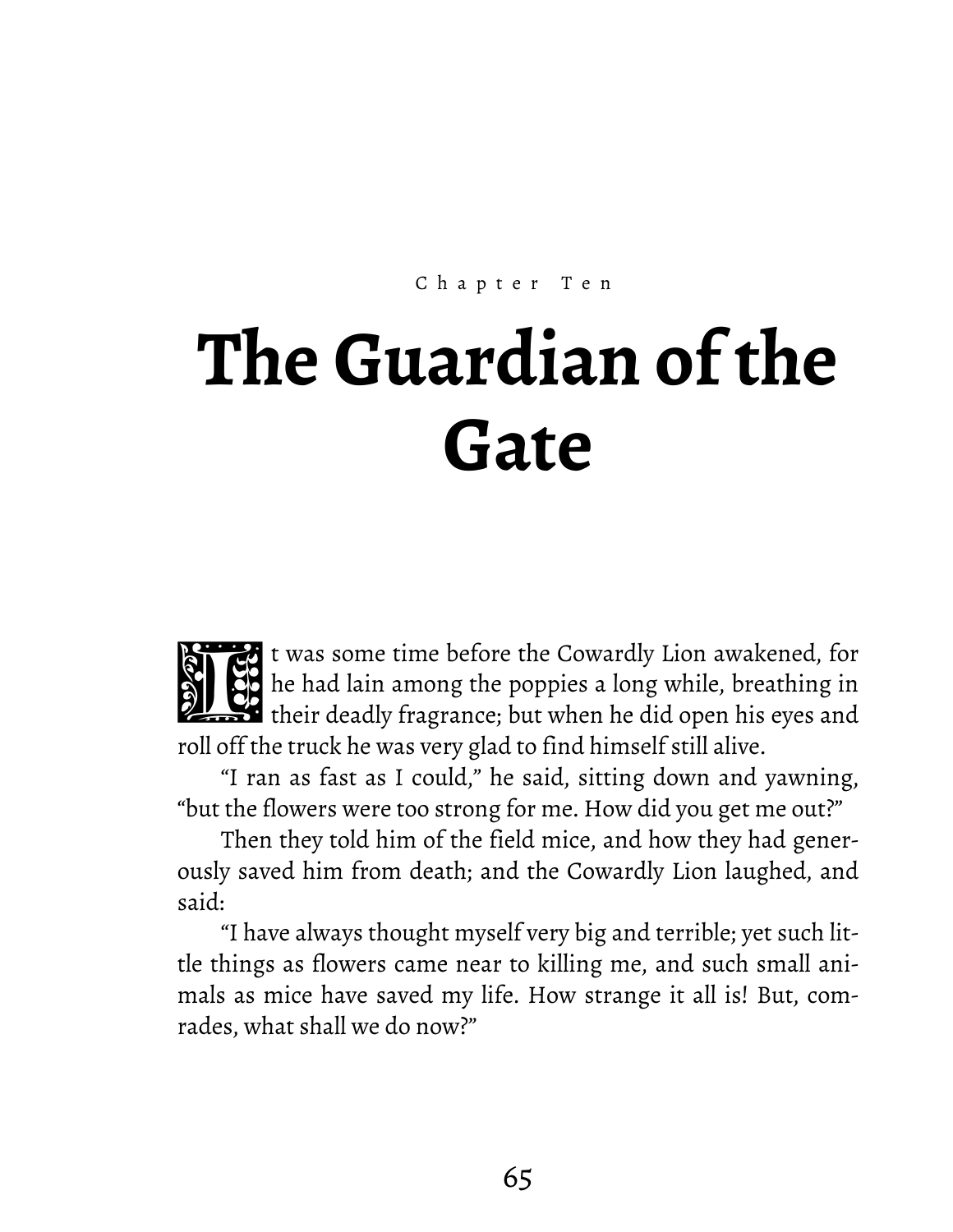"We must journey on until we find the road of yellow brick again," said Dorothy, "and then we can keep on to the Emerald City."

So, the Lion being fully refreshed, and feeling quite himself again, they all started upon the journey, greatly enjoying the walk through the soft, fresh grass; and it was not long before they reached the road of yellow brick and turned again toward the Emerald City where the Great Oz dwelt.

The road was smooth and well paved, now, and the country about was beautiful, so that the travelers rejoiced in leaving the forest far behind, and with it the many dangers they had met in its gloomy shades. Once more they could see fences built beside the road; but these were painted green, and when they came to a small house, in which a farmer evidently lived, that also was painted green. They passed by several of these houses during the afternoon, and sometimes people came to the doors and looked at them as if they would like to ask questions; but no one came near them nor spoke to them because of the great Lion, of which they were very much afraid. The people were all dressed in clothing of a lovely emerald‐green color and wore peaked hats like those of the Munchkins.

"This must be the Land of Oz," said Dorothy, "and we are surely getting near the Emerald City."

"Yes," answered the Scarecrow. "Everything is green here, while in the country of the Munchkins blue was the favorite color. But the people do not seem to be as friendly as the Munchkins, and I'm afraid we shall be unable to find a place to pass the night."

"I should like something to eat besides fruit," said the girl, "and I'm sure Toto is nearly starved. Let us stop at the next house and talk to the people."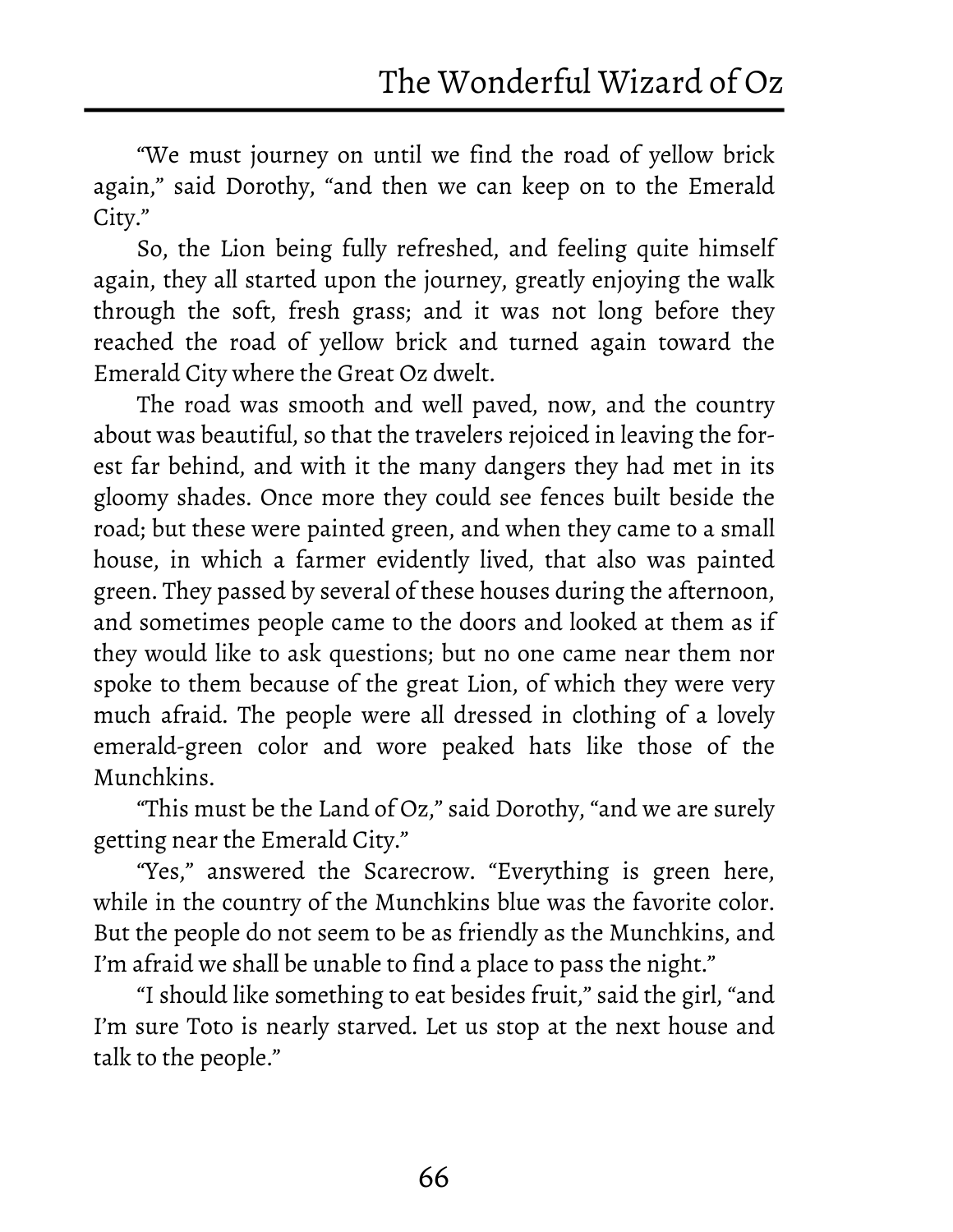So, when they came to a good‐sized farmhouse, Dorothy walked boldly up to the door and knocked.

A woman opened it just far enough to look out, and said, "What do you want, child, and why is that great Lion with you?"

"We wish to pass the night with you, if you will allow us," answered Dorothy; "and the Lion is my friend and comrade, and would not hurt you for the world."

"Is he tame?" asked the woman, opening the door a little wider.

"Oh, yes," said the girl, "and he is a great coward, too. He will be more afraid of you than you are of him."

"Well," said the woman, after thinking it over and taking another peep at the Lion, "if that is the case you may come in, and I will give you some supper and a place to sleep."

So they all entered the house, where there were, besides the woman, two children and a man. The man had hurt his leg, and was lying on the couch in a corner. They seemed greatly surprised to see so strange a company, and while the woman was busy laying the table the man asked:

"Where are you all going?"

"To the Emerald City," said Dorothy, "to see the Great Oz."

"Oh, indeed!" exclaimed the man. "Are you sure that Oz will see you?"

"Why not?" she replied.

"Why, it is said that he never lets anyone come into his presence. I have been to the Emerald City many times, and it is a beautiful and wonderful place; but I have never been permitted to see the Great Oz, nor do I know of any living person who has seen him."

"Does he never go out?" asked the Scarecrow.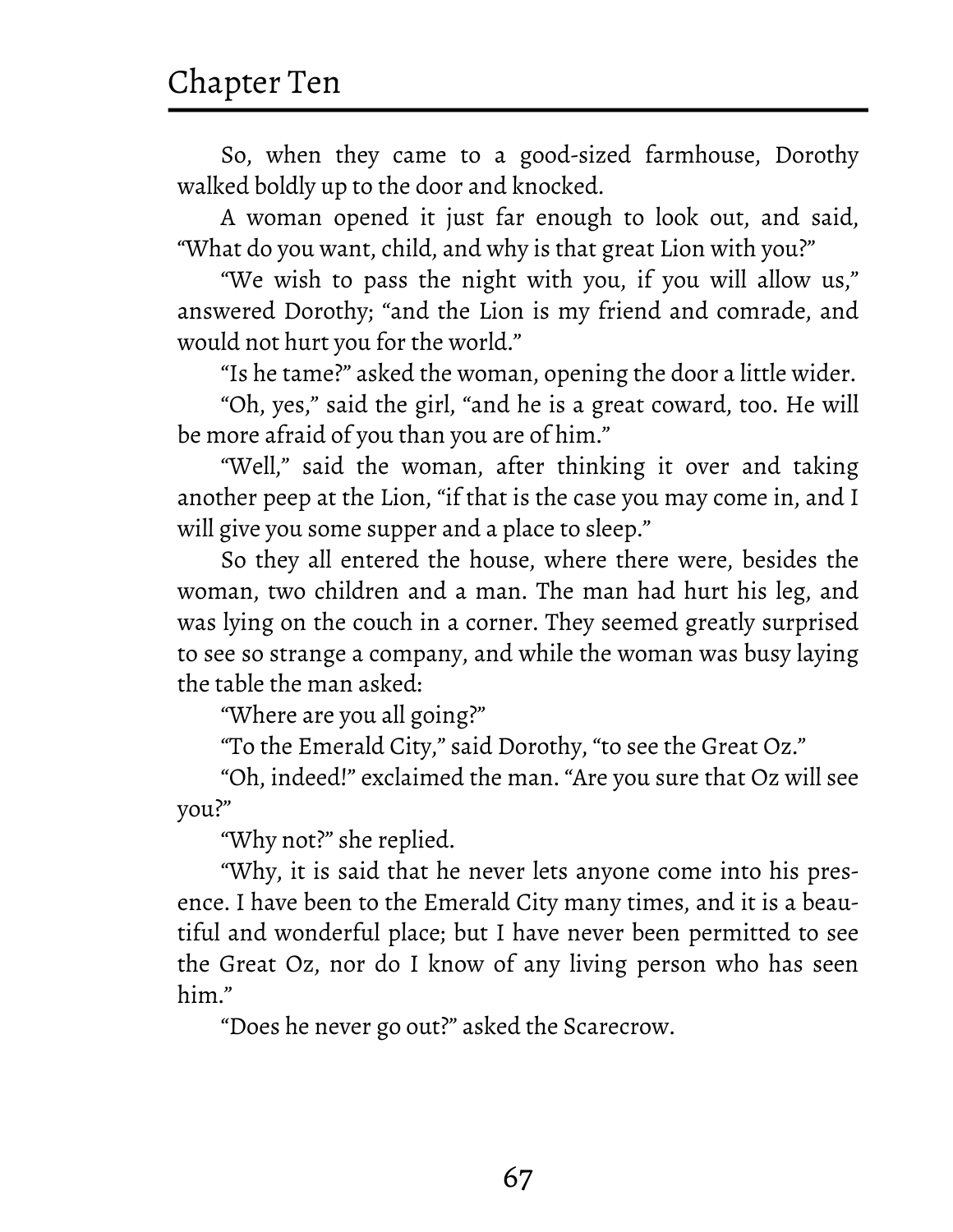"Never. He sits day after day in the great Throne Room of his Palace, and even those who wait upon him do not see him face to face."

"What is he like?" asked the girl.

"That is hard to tell," said the man thoughtfully. "You see, Oz is a Great Wizard, and can take on any form he wishes. So that some say he looks like a bird; and some say he looks like an elephant; and some say he looks like a cat. To others he appears as a beautiful fairy, or a brownie, or in any other form that pleases him. But who the real Oz is, when he is in his own form, no living person can tell."

"That is very strange," said Dorothy, "but we must try, in some way, to see him, or we shall have made our journey for nothing."

"Why do you wish to see the terrible Oz?" asked the man.

"I want him to give me some brains," said the Scarecrow eagerly.

"Oh, Oz could do that easily enough," declared the man. "He has more brains than he needs."

"And I want him to give me a heart," said the Tin Woodman.

"That will not trouble him," continued the man, "for Oz has a large collection of hearts, of all sizes and shapes."

"And I want him to give me courage," said the Cowardly Lion.

"Oz keeps a great pot of courage in his Throne Room," said the man, "which he has covered with a golden plate, to keep it from running over. He will be glad to give you some."

"And I want him to send me back to Kansas," said Dorothy.

"Where is Kansas?" asked the man, with surprise.

"I don't know," replied Dorothy sorrowfully, "but it is my home, and I'm sure it's somewhere."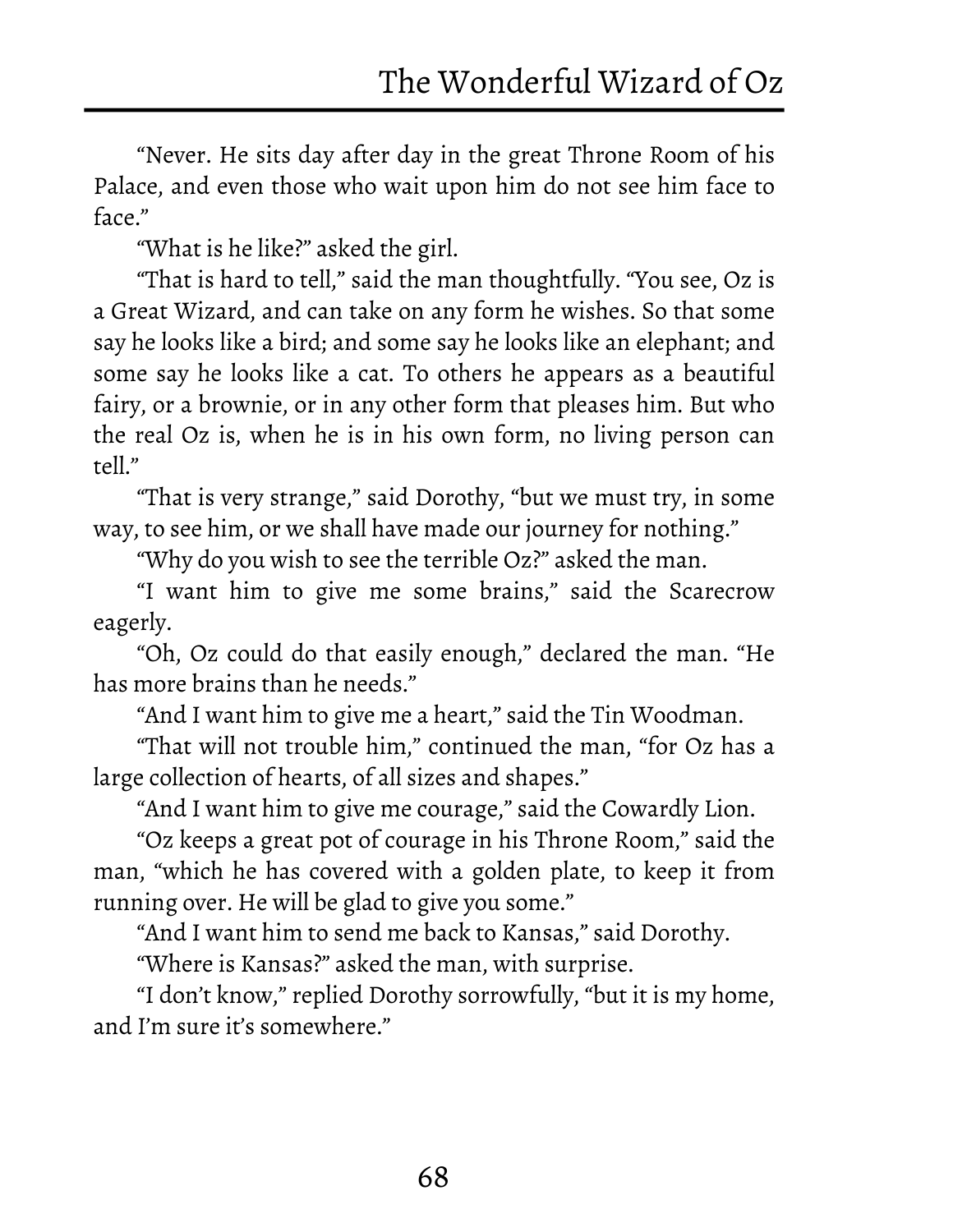"Very likely. Well, Oz can do anything; so I suppose he will find Kansas for you. But first you must get to see him, and that will be a hard task; for the Great Wizard does not like to see anyone, and he usually has his own way. But what do you want?" he continued, speaking to Toto. Toto only wagged his tail; for, strange to say, he could not speak.

The woman now called to them that supper was ready, so they gathered around the table and Dorothy ate some delicious porridge and a dish of scrambled eggs and a plate of nice white bread, and enjoyed her meal. The Lion ate some of the porridge, but did not care for it, saying it was made from oats and oats were food for horses, not for lions. The Scarecrow and the Tin Woodman ate nothing at all. Toto ate a little of everything, and was glad to get a good supper again.

The woman now gave Dorothy a bed to sleep in, and Toto lay down beside her, while the Lion guarded the door of her room so she might not be disturbed. The Scarecrow and the Tin Woodman stood up in a corner and kept quiet all night, although of course they could not sleep.

The next morning, as soon as the sun was up, they started on their way, and soon saw a beautiful green glow in the sky just before them.

"That must be the Emerald City," said Dorothy.

As they walked on, the green glow became brighter and brighter, and it seemed that at last they were nearing the end of their travels. Yet it was afternoon before they came to the great wall that surrounded the City. It was high and thick and of a bright green color.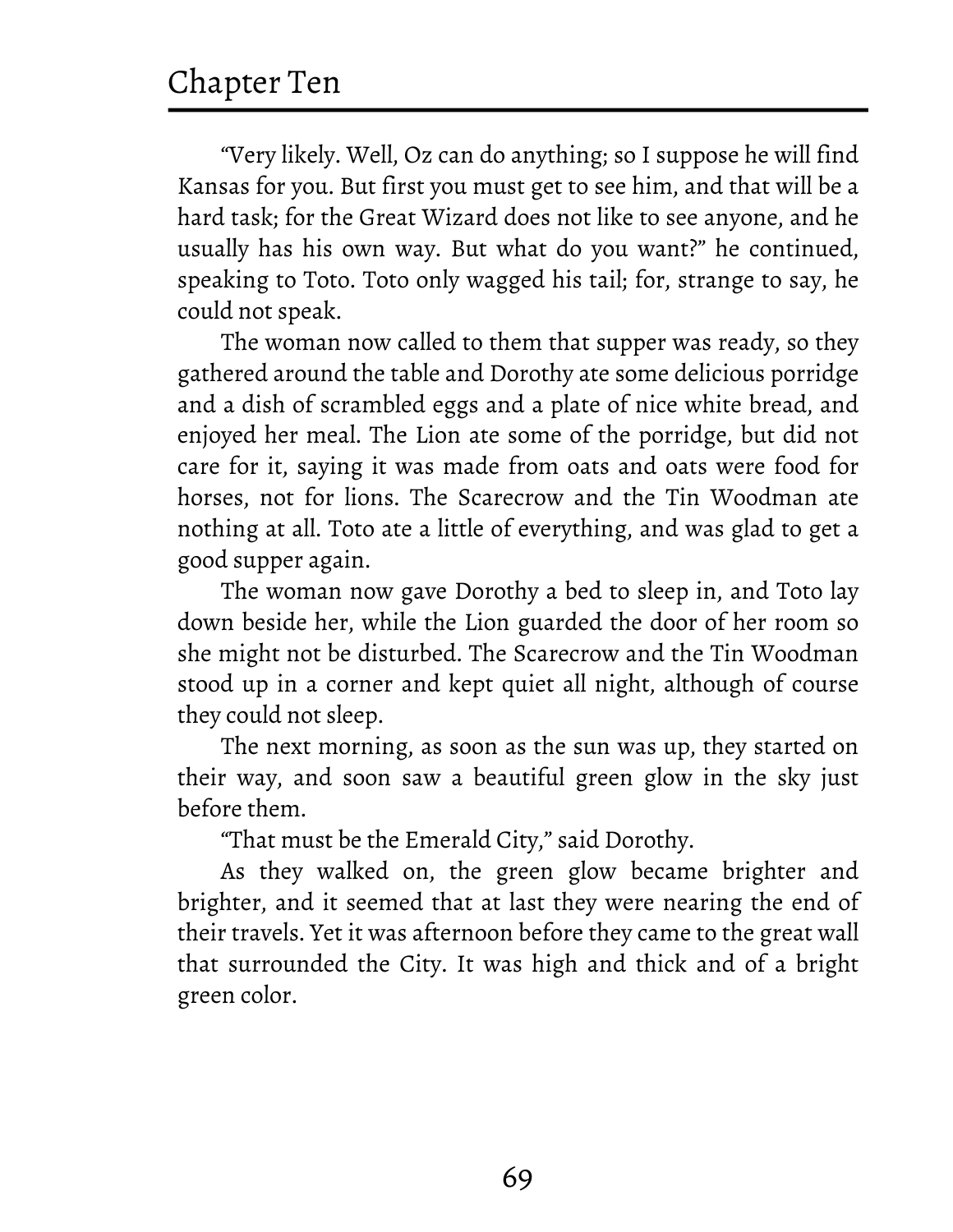In front of them, and at the end of the road of yellow brick, was a big gate, all studded with emeralds that glittered so in the sun that even the painted eyes of the Scarecrow were dazzled by their brilliancy.

There was a bell beside the gate, and Dorothy pushed the button and heard a silvery tinkle sound within. Then the big gate swung slowly open, and they all passed through and found themselves in a high arched room, the walls of which glistened with countless emeralds.

Before them stood a little man about the same size as the Munchkins. He was clothed all in green, from his head to his feet, and even his skin was of a greenish tint. At his side was a large green box.

When he saw Dorothy and her companions the man asked, "What do you wish in the Emerald City?"

"We came here to see the Great Oz," said Dorothy.

The man was so surprised at this answer that he sat down to think it over.

"It has been many years since anyone asked me to see Oz," he said, shaking his head in perplexity. "He is powerful and terrible, and if you come on an idle or foolish errand to bother the wise reflections of the Great Wizard, he might be angry and destroy you all in an instant."

"But it is not a foolish errand, nor an idle one," replied the Scarecrow; "it is important. And we have been told that Oz is a good Wizard."

"So he is," said the green man, "and he rules the Emerald City wisely and well. But to those who are not honest, or who approach him from curiosity, he is most terrible, and few have ever dared ask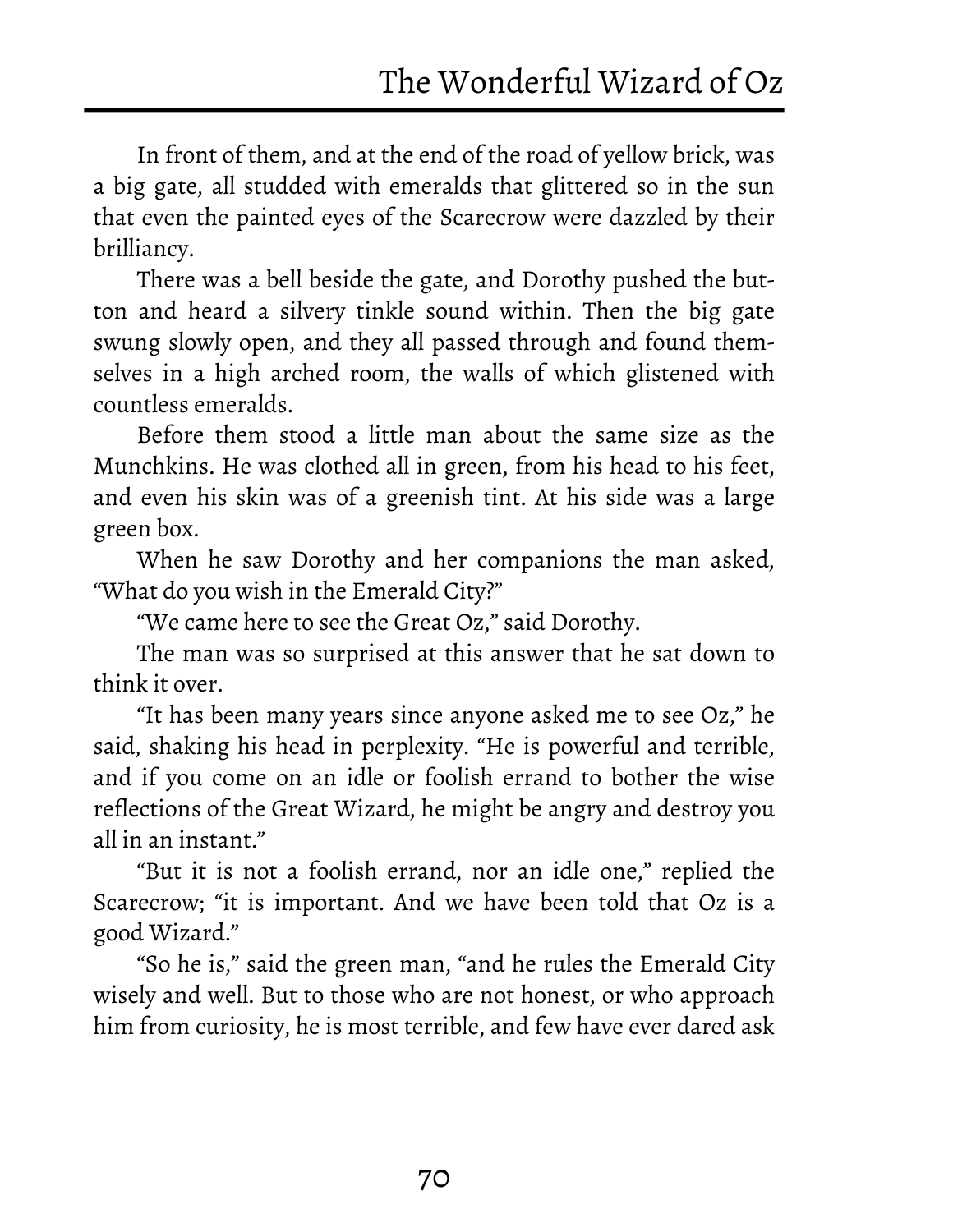to see his face. I am the Guardian of the Gates, and since you demand to see the Great Oz I must take you to his Palace. But first you must put on the spectacles."

"Why?" asked Dorothy.

"Because if you did not wear spectacles the brightness and glory of the Emerald City would blind you. Even those who live in the City must wear spectacles night and day. They are all locked on, for Oz so ordered it when the City was first built, and I have the only key that will unlock them."

He opened the big box, and Dorothy saw that it was filled with spectacles of every size and shape. All of them had green glasses in them. The Guardian of the Gates found a pair that would just fit Dorothy and put them over her eyes. There were two golden bands fastened to them that passed around the back of her head, where they were locked together by a little key that was at the end of a chain the Guardian of the Gates wore around his neck. When they were on, Dorothy could not take them off had she wished, but of course she did not wish to be blinded by the glare of the Emerald City, so she said nothing.

Then the green man fitted spectacles for the Scarecrow and the Tin Woodman and the Lion, and even on little Toto; and all were locked fast with the key.

Then the Guardian of the Gates put on his own glasses and told them he was ready to show them to the Palace. Taking a big golden key from a peg on the wall, he opened another gate, and they all followed him through the portal into the streets of the Emerald City.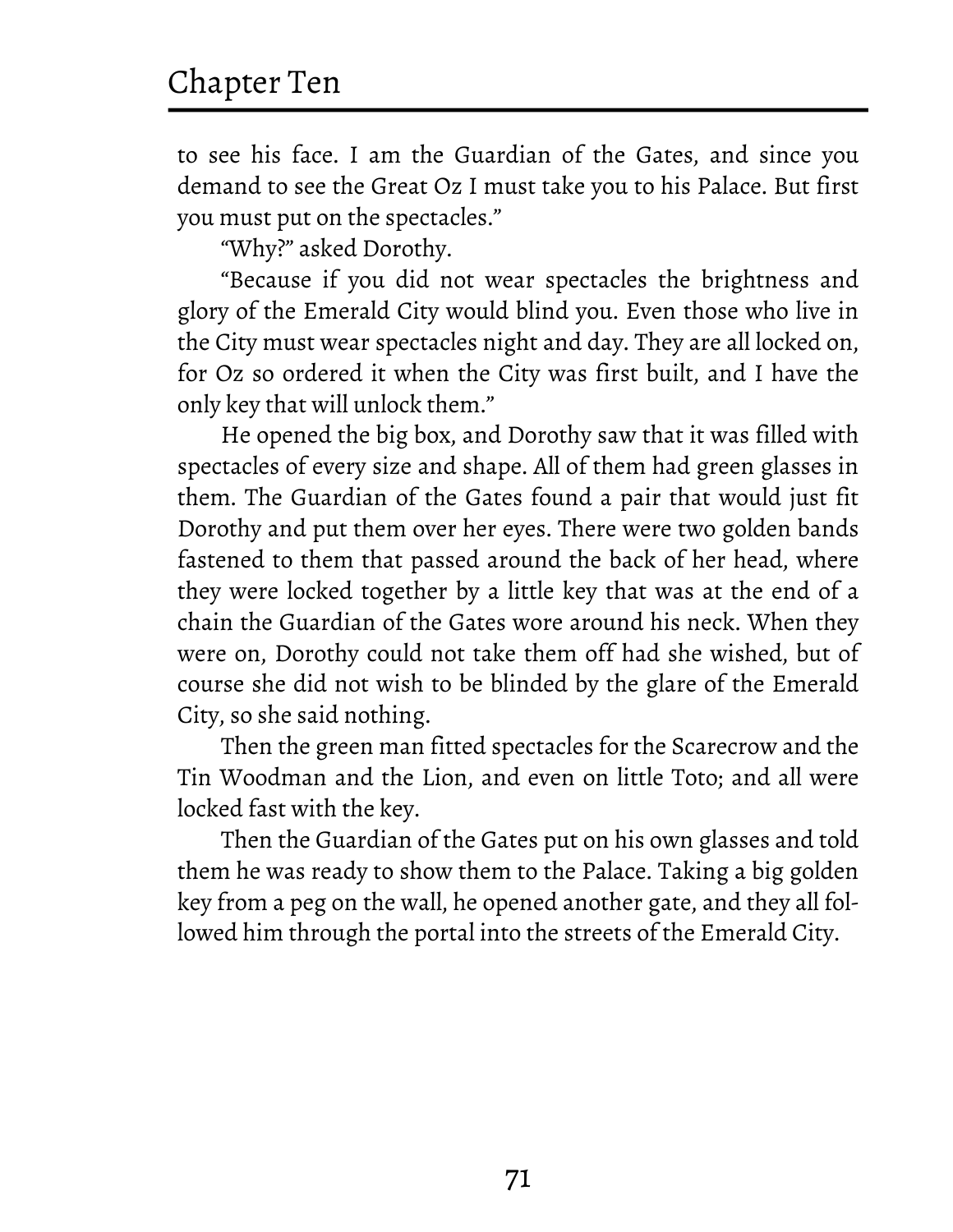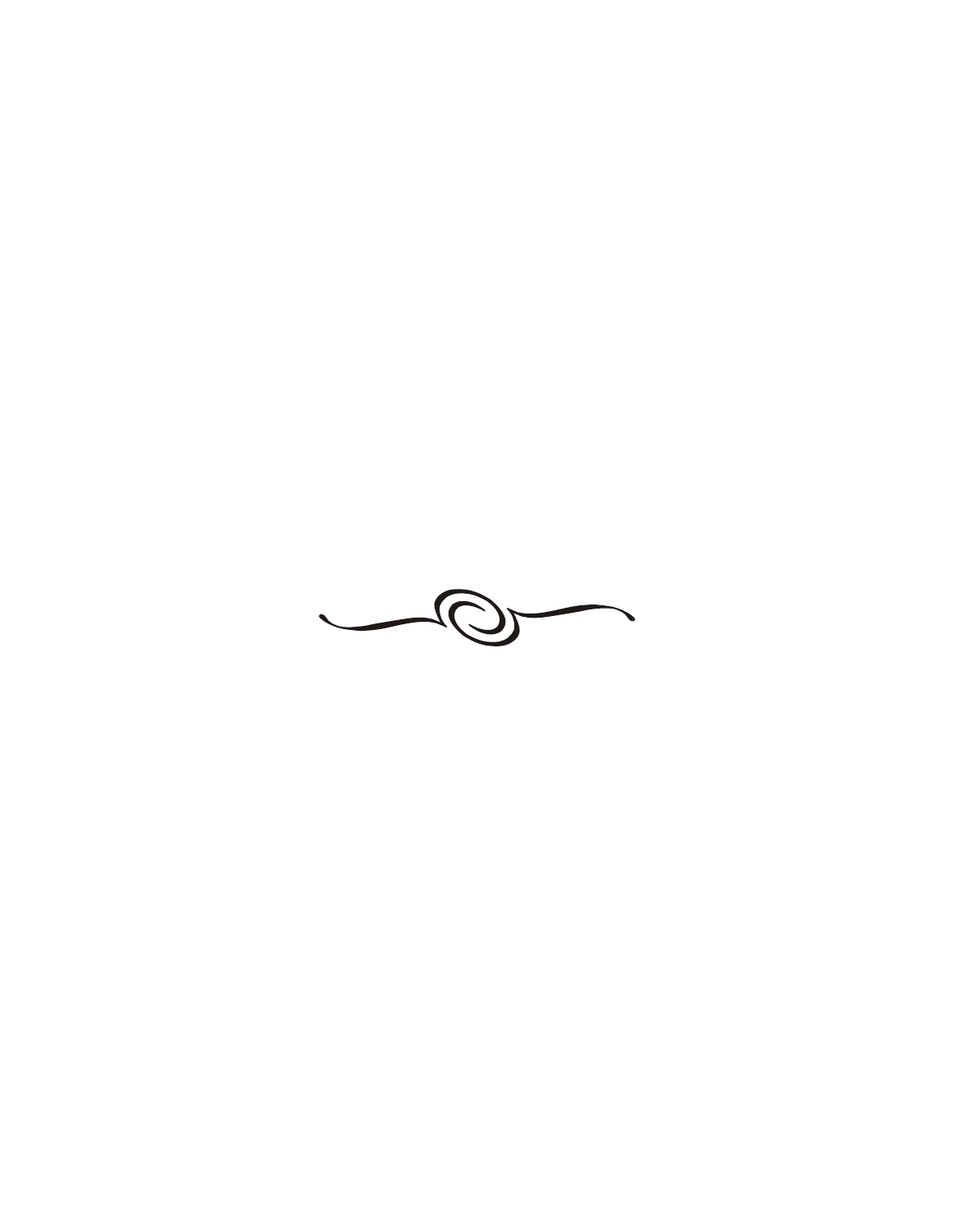#### Chapter Eleven

# **The Wonderful City of Oz**

ven with eyes protected by the green spectacles, Dorothy<br>and her friends were at first dazzled by the brilliancy of<br>the wonderful City. The streets were lined with beautiful and her friends were at first dazzled by the brilliancy of the wonderful City. The streets were lined with beautiful houses all built of green marble and studded everywhere with sparkling emeralds. They walked over a pavement of the same green marble, and where the blocks were joined together were rows of emeralds, set closely, and glittering in the brightness of the sun. The window panes were of green glass; even the sky above the City had a green tint, and the rays of the sun were green.

There were many people—men, women, and children—walking about, and these were all dressed in green clothes and had greenish skins. They looked at Dorothy and her strangely assorted company with wondering eyes, and the children all ran away and hid behind their mothers when they saw the Lion; but no one spoke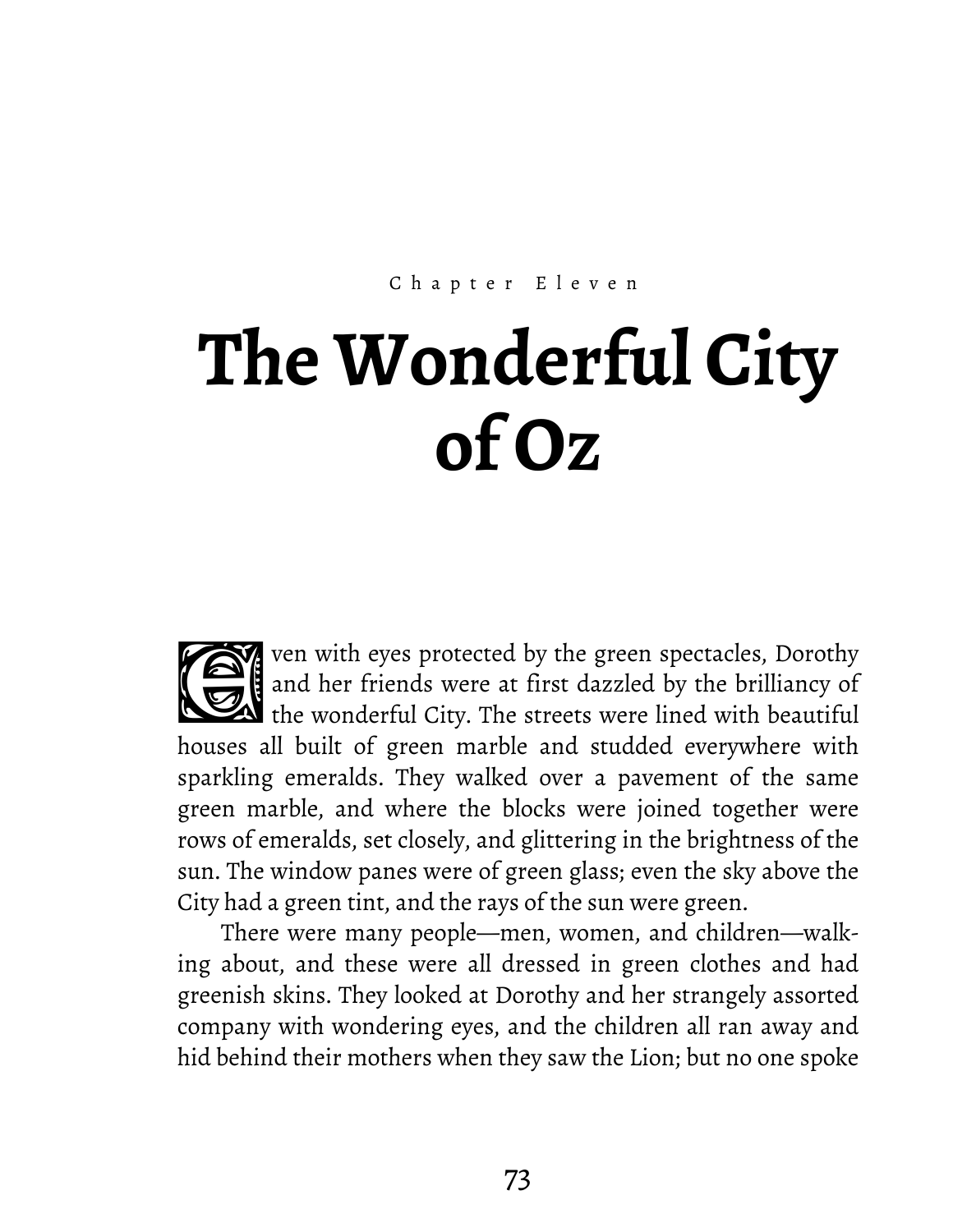to them. Many shops stood in the street, and Dorothy saw that everything in them was green. Green candy and green pop corn were offered for sale, as well as green shoes, green hats, and green clothes of all sorts. At one place a man was selling green lemonade, and when the children bought it Dorothy could see that they paid for it with green pennies.

There seemed to be no horses nor animals of any kind; the men carried things around in little green carts, which they pushed before them. Everyone seemed happy and contented and prosperous.

The Guardian of the Gates led them through the streets until they came to a big building, exactly in the middle of the City, which was the Palace of Oz, the Great Wizard. There was a soldier before the door, dressed in a green uniform and wearing a long green beard.

"Here are strangers," said the Guardian of the Gates to him, "and they demand to see the Great Oz."

"Step inside," answered the soldier, "and I will carry your message to him."

So they passed through the Palace Gates and were led into a big room with a green carpet and lovely green furniture set with emeralds. The soldier made them all wipe their feet upon a green mat before entering this room, and when they were seated he said politely:

"Please make yourselves comfortable while I go to the door of the Throne Room and tell Oz you are here."

They had to wait a long time before the soldier returned. When, at last, he came back, Dorothy asked:

"Have you seen Oz?"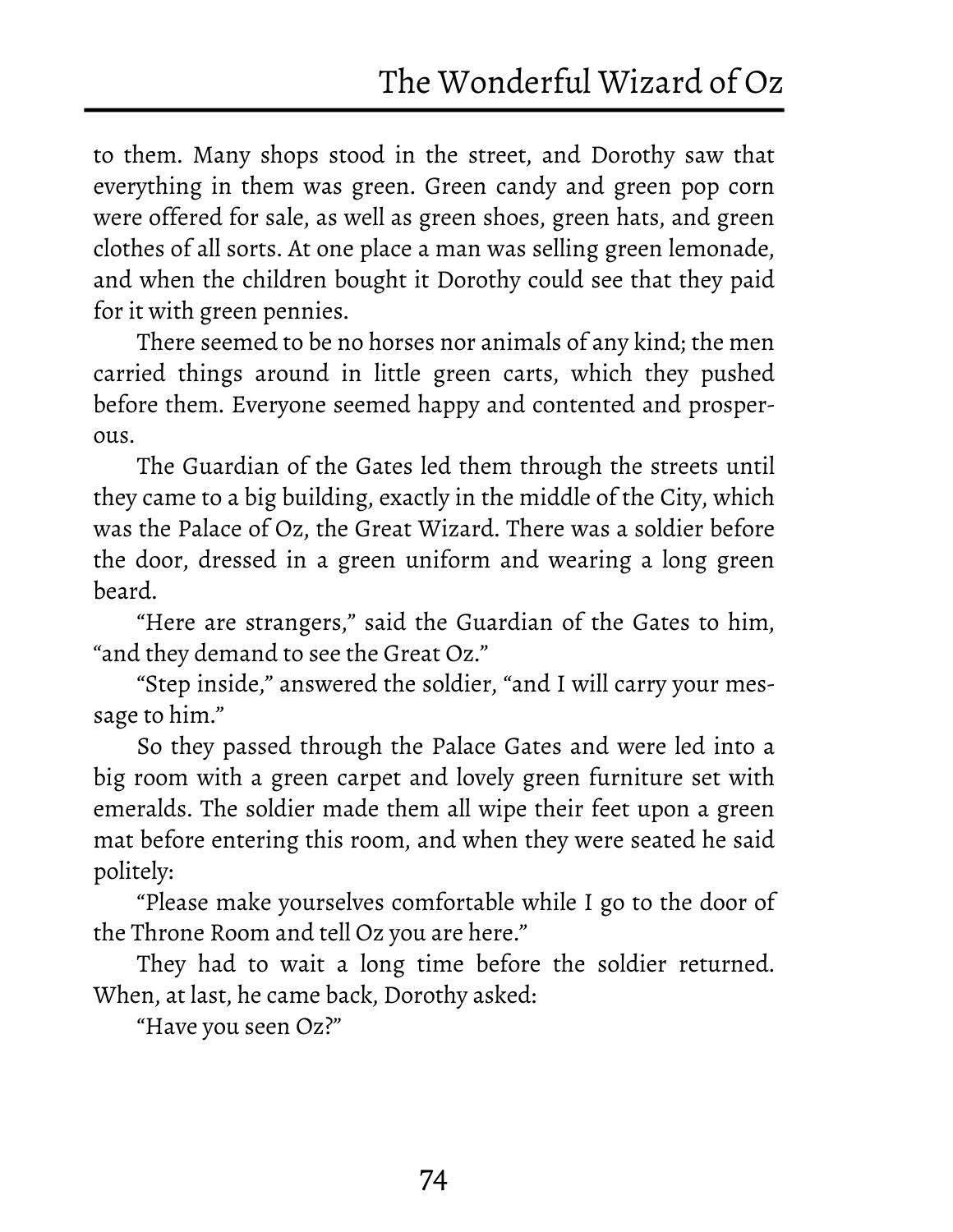"Oh, no," returned the soldier; "I have never seen him. But I spoke to him as he sat behind his screen and gave him your message. He said he will grant you an audience, if you so desire; but each one of you must enter his presence alone, and he will admit but one each day. Therefore, as you must remain in the Palace for several days, I will have you shown to rooms where you may rest in comfort after your journey."

"Thank you," replied the girl; "that is very kind of Oz."

The soldier now blew upon a green whistle, and at once a young girl, dressed in a pretty green silk gown, entered the room. She had lovely green hair and green eyes, and she bowed low before Dorothy as she said, "Follow me and I will show you your room."

So Dorothy said good‐bye to all her friends except Toto, and taking the dog in her arms followed the green girl through seven passages and up three flights of stairs until they came to a room at the front of the Palace. It was the sweetest little room in the world, with a soft comfortable bed that had sheets of green silk and a green velvet counterpane. There was a tiny fountain in the middle of the room, that shot a spray of green perfume into the air, to fall back into a beautifully carved green marble basin. Beautiful green flowers stood in the windows, and there was a shelf with a row of little green books. When Dorothy had time to open these books she found them full of queer green pictures that made her laugh, they were so funny.

In a wardrobe were many green dresses, made of silk and satin and velvet; and all of them fitted Dorothy exactly.

"Make yourself perfectly at home," said the green girl, "and if you wish for anything ring the bell. Oz will send for you tomorrow morning."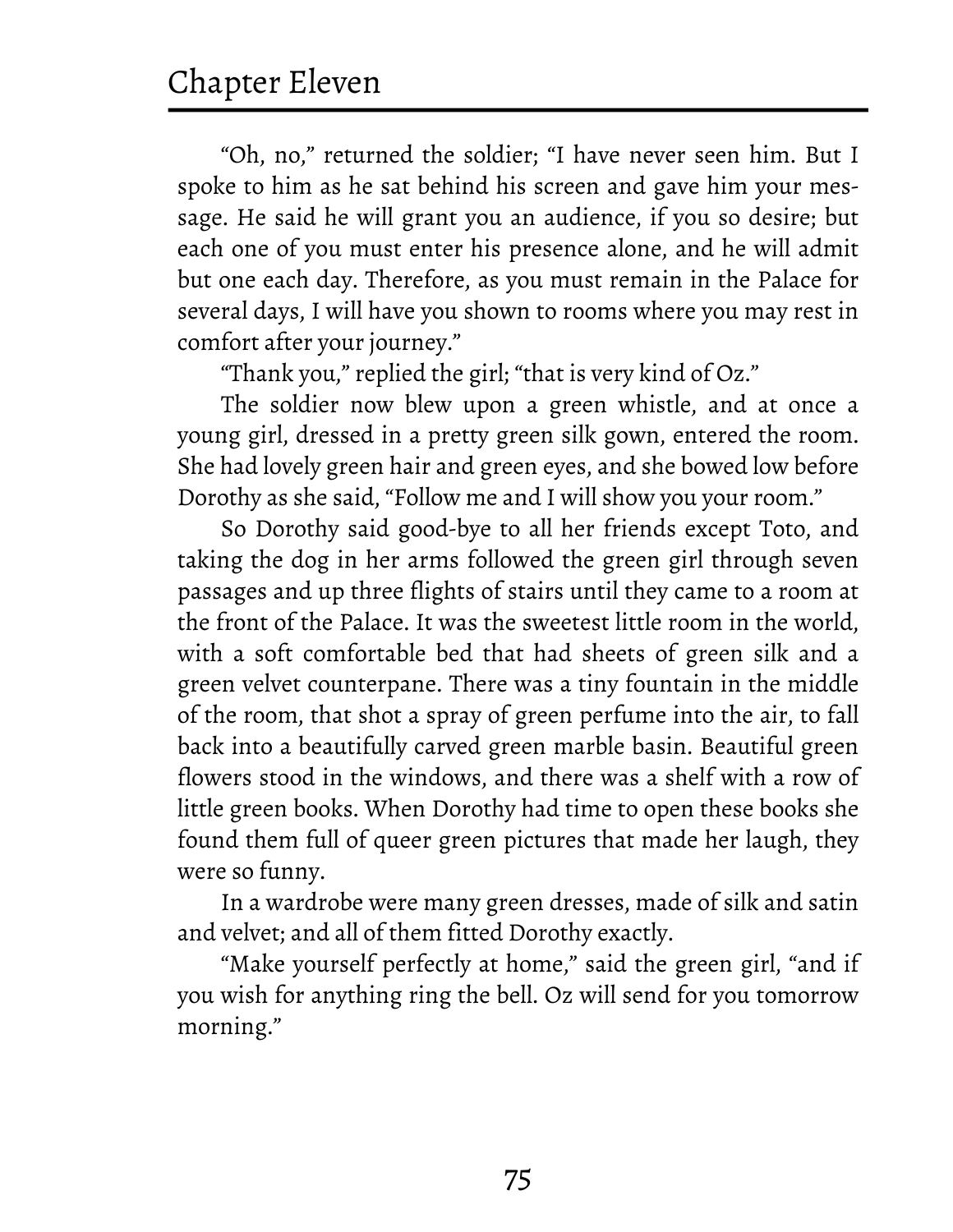She left Dorothy alone and went back to the others. These she also led to rooms, and each one of them found himself lodged in a very pleasant part of the Palace. Of course this politeness was wasted on the Scarecrow; for when he found himself alone in his room he stood stupidly in one spot, just within the doorway, to wait till morning. It would not rest him to lie down, and he could not close his eyes; so he remained all night staring at a little spider which was weaving its web in a corner of the room, just as if it were not one of the most wonderful rooms in the world. The Tin Woodman lay down on his bed from force of habit, for he remembered when he was made of flesh; but not being able to sleep, he passed the night moving his joints up and down to make sure they kept in good working order. The Lion would have preferred a bed of dried leaves in the forest, and did not like being shut up in a room; but he had too much sense to let this worry him, so he sprang upon the bed and rolled himself up like a cat and purred himself asleep in a minute.

The next morning, after breakfast, the green maiden came to fetch Dorothy, and she dressed her in one of the prettiest gowns, made of green brocaded satin. Dorothy put on a green silk apron and tied a green ribbon around Toto's neck, and they started for the Throne Room of the Great Oz.

First they came to a great hall in which were many ladies and gentlemen of the court, all dressed in rich costumes. These people had nothing to do but talk to each other, but they always came to wait outside the Throne Room every morning, although they were never permitted to see Oz. As Dorothy entered they looked at her curiously, and one of them whispered:

"Are you really going to look upon the face of Oz the Terrible?" "Of course," answered the girl, "if he will see me."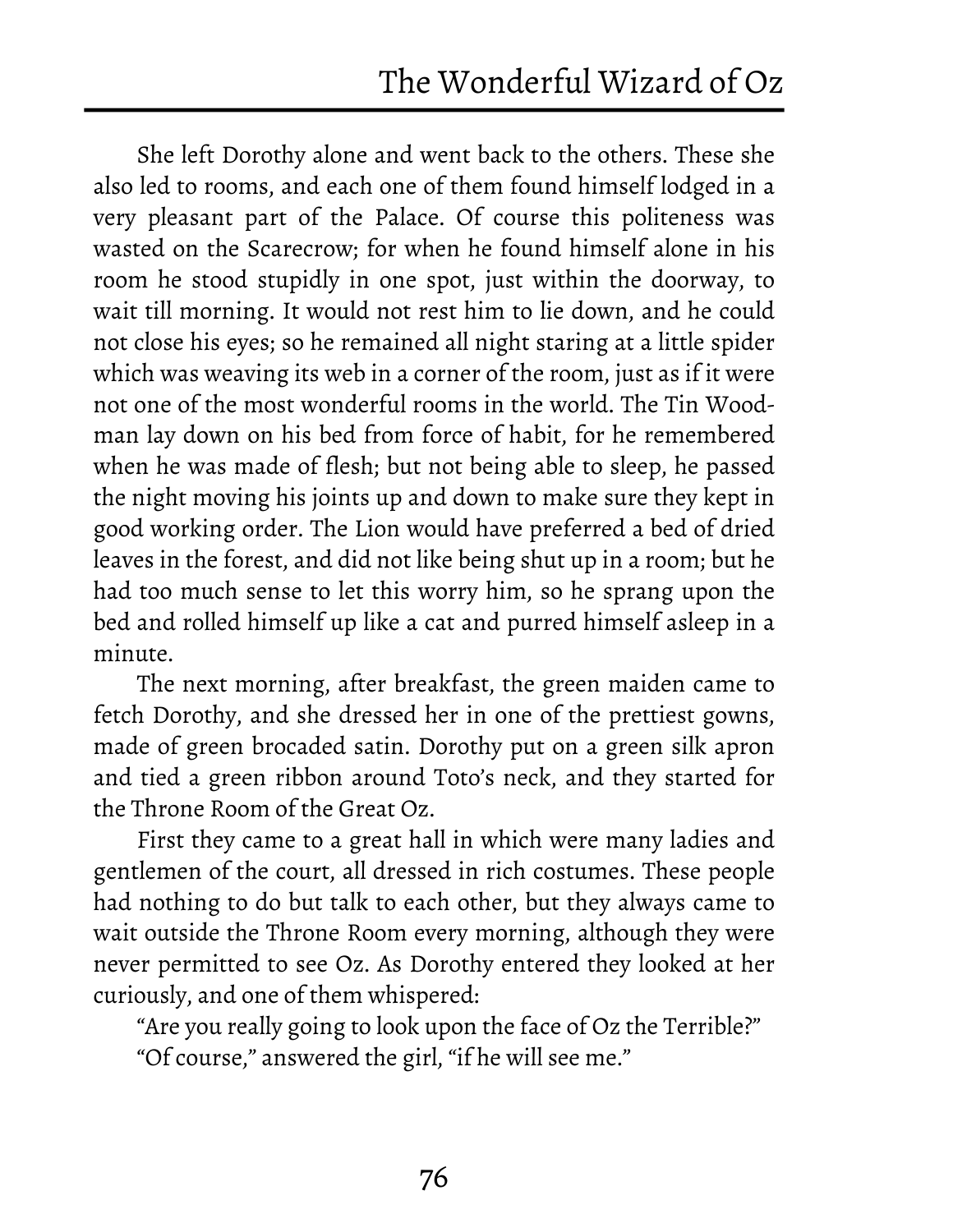### Chapter Eleven

"Oh, he will see you," said the soldier who had taken her message to the Wizard, "although he does not like to have people ask to see him. Indeed, at first he was angry and said I should send you back where you came from. Then he asked me what you looked like, and when I mentioned your silver shoes he was very much interested. At last I told him about the mark upon your forehead, and he decided he would admit you to his presence."

Just then a bell rang, and the green girl said to Dorothy, "That is the signal. You must go into the Throne Room alone."

She opened a little door and Dorothy walked boldly through and found herself in a wonderful place. It was a big, round room with a high arched roof, and the walls and ceiling and floor were covered with large emeralds set closely together. In the center of the roof was a great light, as bright as the sun, which made the emeralds sparkle in a wonderful manner.

But what interested Dorothy most was the big throne of green marble that stood in the middle of the room. It was shaped like a chair and sparkled with gems, as did everything else. In the center of the chair was an enormous Head, without a body to support it or any arms or legs whatever. There was no hair upon this head, but it had eyes and a nose and mouth, and was much bigger than the head of the biggest giant.

As Dorothy gazed upon this in wonder and fear, the eyes turned slowly and looked at her sharply and steadily. Then the mouth moved, and Dorothy heard a voice say:

"I am Oz, the Great and Terrible. Who are you, and why do you seek me?"

It was not such an awful voice as she had expected to come from the big Head; so she took courage and answered: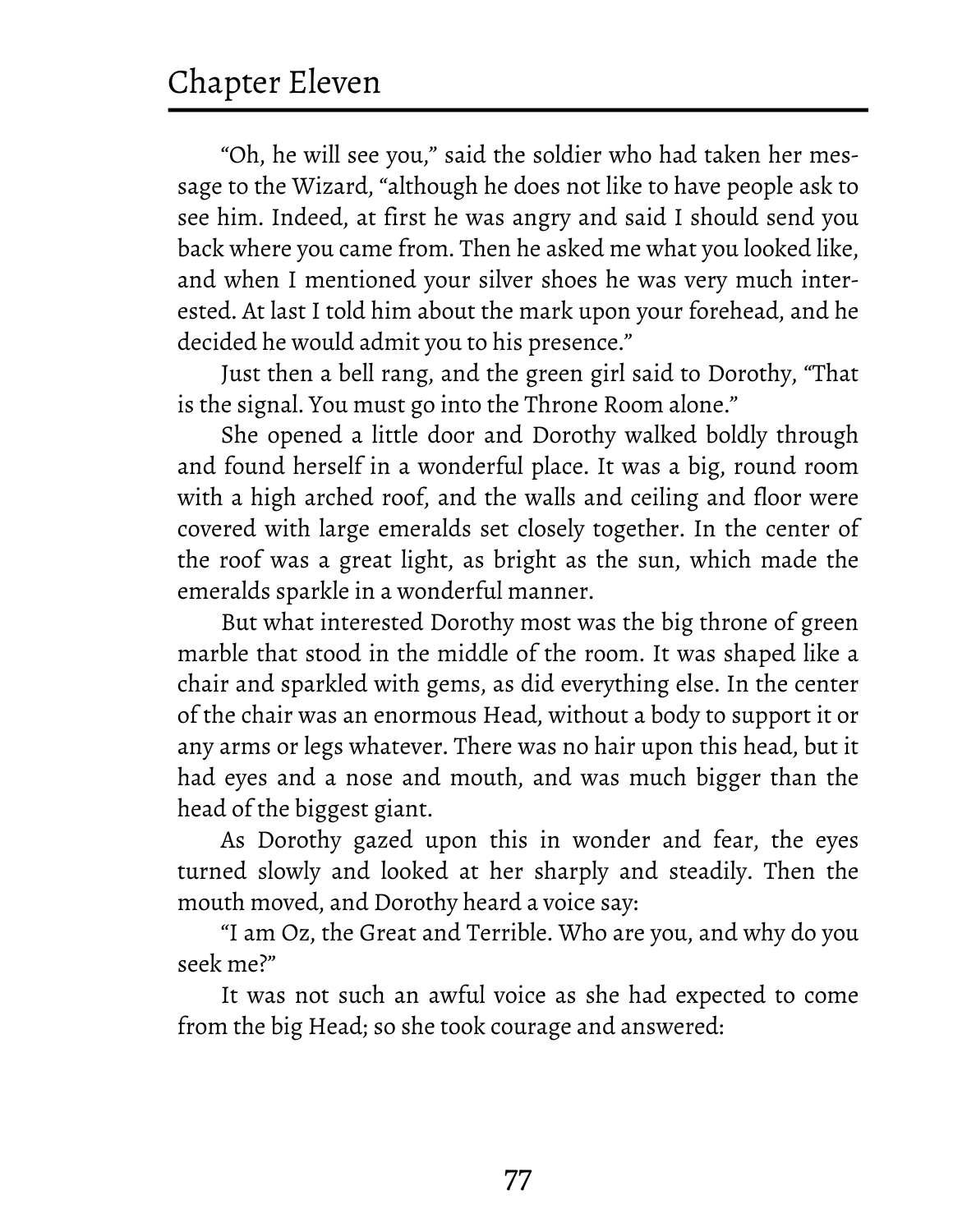"I am Dorothy, the Small and Meek. I have come to you for help."

The eyes looked at her thoughtfully for a full minute. Then said the voice:

"Where did you get the silver shoes?"

"I got them from the Wicked Witch of the East, when my house fell on her and killed her," she replied.

"Where did you get the mark upon your forehead?" continued the voice.

"That is where the Good Witch of the North kissed me when she bade me good‐bye and sent me to you," said the girl.

Again the eyes looked at her sharply, and they saw she was telling the truth. Then Oz asked, "What do you wish me to do?"

"Send me back to Kansas, where my Aunt Em and Uncle Henry are," she answered earnestly. "I don't like your country, although it is so beautiful. And I am sure Aunt Em will be dreadfully worried over my being away so long."

The eyes winked three times, and then they turned up to the ceiling and down to the floor and rolled around so queerly that they seemed to see every part of the room. And at last they looked at Dorothy again.

"Why should I do this for you?" asked Oz.

"Because you are strong and I am weak; because you are a Great Wizard and I am only a little girl."

"But you were strong enough to kill the Wicked Witch of the East," said Oz.

"That just happened," returned Dorothy simply; "I could not help it."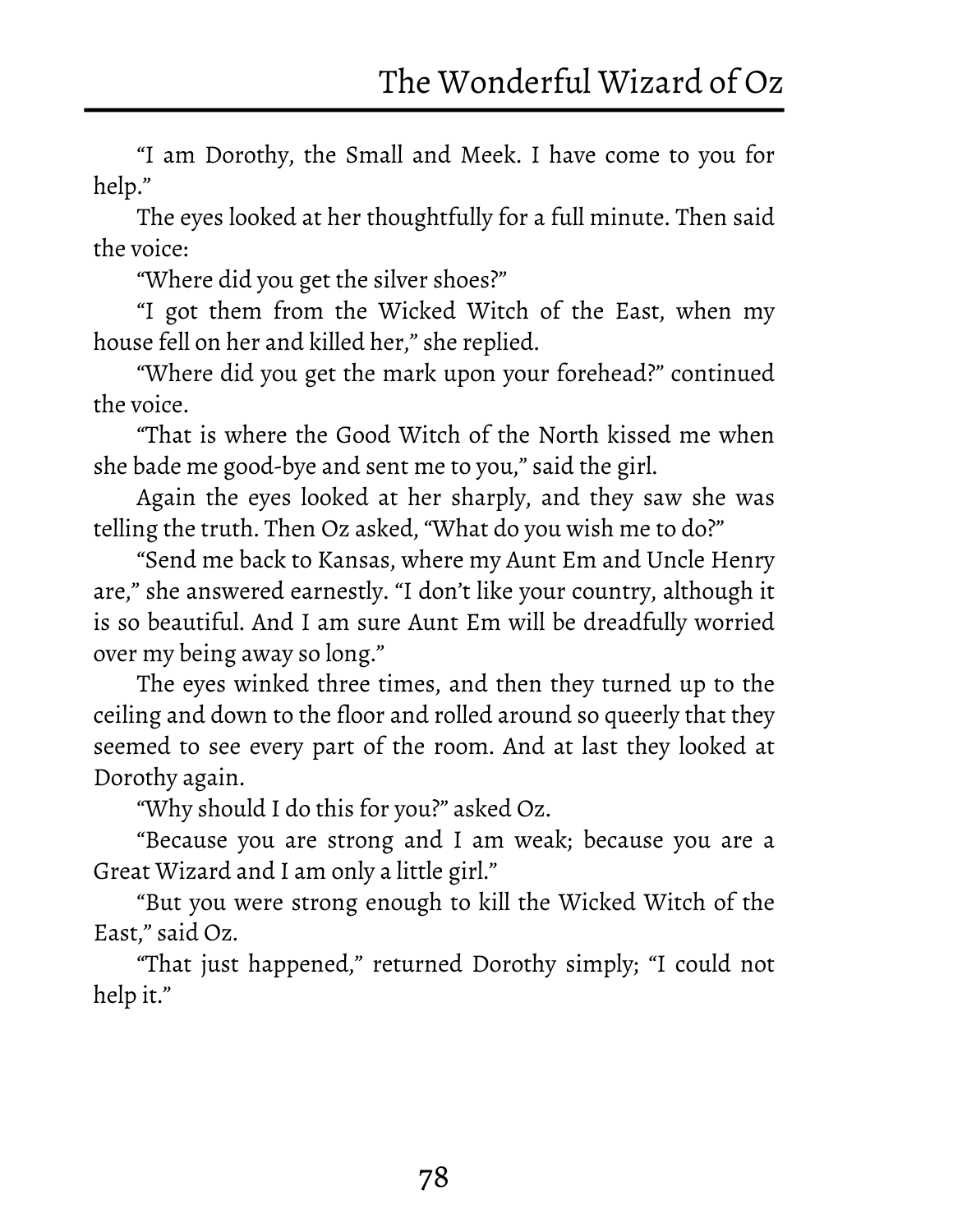"Well," said the Head, "I will give you my answer. You have no right to expect me to send you back to Kansas unless you do something for me in return. In this country everyone must pay for everything he gets. If you wish me to use my magic power to send you home again you must do something for me first. Help me and I will help you."

"What must I do?" asked the girl.

"Kill the Wicked Witch of the West," answered Oz.

"But I cannot!" exclaimed Dorothy, greatly surprised.

"You killed the Witch of the East and you wear the silver shoes, which bear a powerful charm. There is now but one Wicked Witch left in all this land, and when you can tell me she is dead I will send you back to Kansas—but not before."

The little girl began to weep, she was so much disappointed; and the eyes winked again and looked upon her anxiously, as if the Great Oz felt that she could help him if she would.

"I never killed anything, willingly," she sobbed. "Even if I wanted to, how could I kill the Wicked Witch? If you, who are Great and Terrible, cannot kill her yourself, how do you expect me to do it?"

"I do not know," said the Head; "but that is my answer, and until the Wicked Witch dies you will not see your uncle and aunt again. Remember that the Witch is Wicked—tremendously Wicked ‐and ought to be killed. Now go, and do not ask to see me again until you have done your task."

Sorrowfully Dorothy left the Throne Room and went back where the Lion and the Scarecrow and the Tin Woodman were waiting to hear what Oz had said to her. "There is no hope for me," she said sadly, "for Oz will not send me home until I have killed the Wicked Witch of the West; and that I can never do."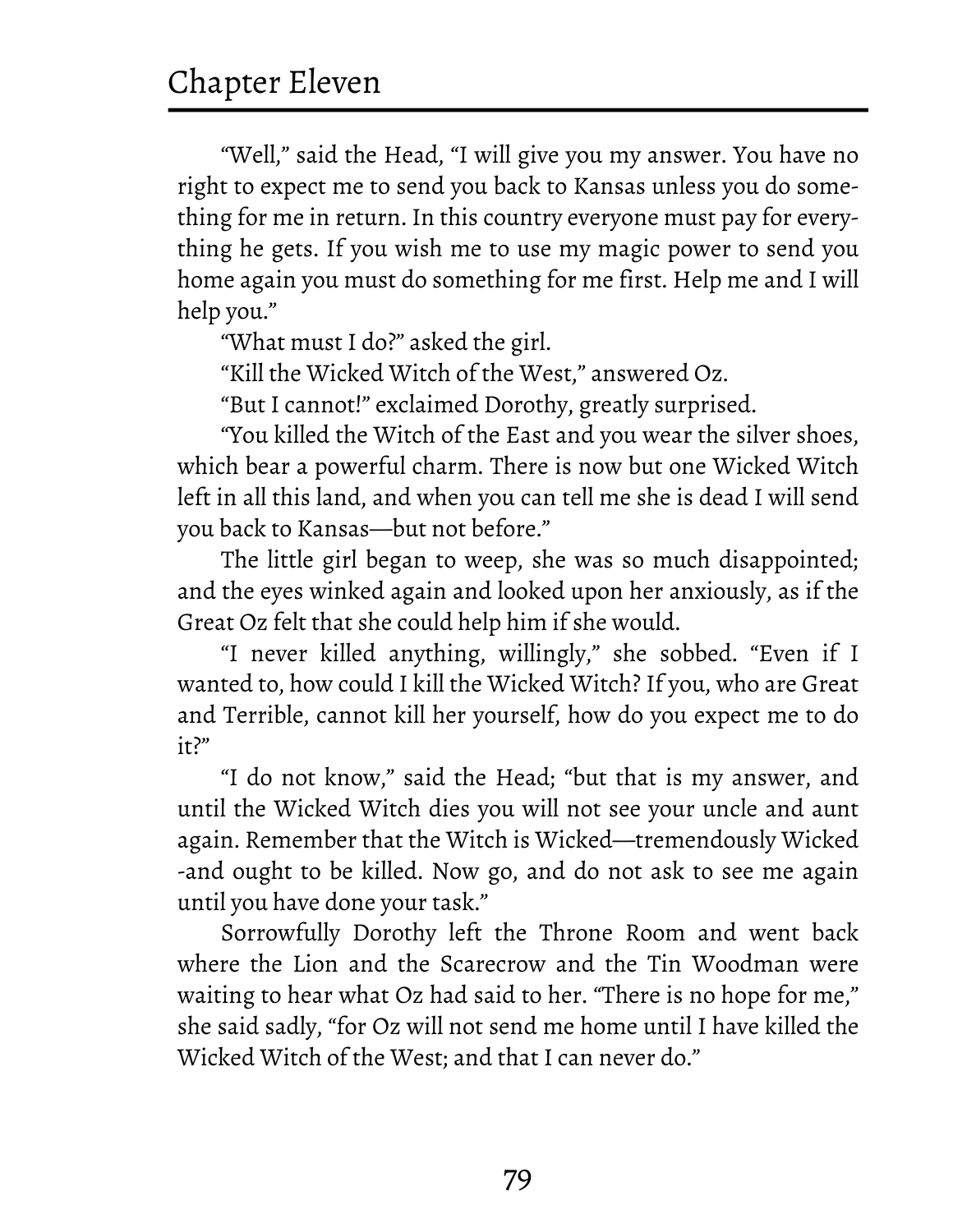Her friends were sorry, but could do nothing to help her; so Dorothy went to her own room and lay down on the bed and cried herself to sleep.

The next morning the soldier with the green whiskers came to the Scarecrow and said:

"Come with me, for Oz has sent for you."

So the Scarecrow followed him and was admitted into the great Throne Room, where he saw, sitting in the emerald throne, a most lovely Lady. She was dressed in green silk gauze and wore upon her flowing green locks a crown of jewels. Growing from her shoulders were wings, gorgeous in color and so light that they fluttered if the slightest breath of air reached them.

When the Scarecrow had bowed, as prettily as his straw stuffing would let him, before this beautiful creature, she looked upon him sweetly, and said:

"I am Oz, the Great and Terrible. Who are you, and why do you seek me?"

Now the Scarecrow, who had expected to see the great Head Dorothy had told him of, was much astonished; but he answered her bravely.

"I am only a Scarecrow, stuffed with straw. Therefore I have no brains, and I come to you praying that you will put brains in my head instead of straw, so that I may become as much a man as any other in your dominions."

"Why should I do this for you?" asked the Lady.

"Because you are wise and powerful, and no one else can help me," answered the Scarecrow.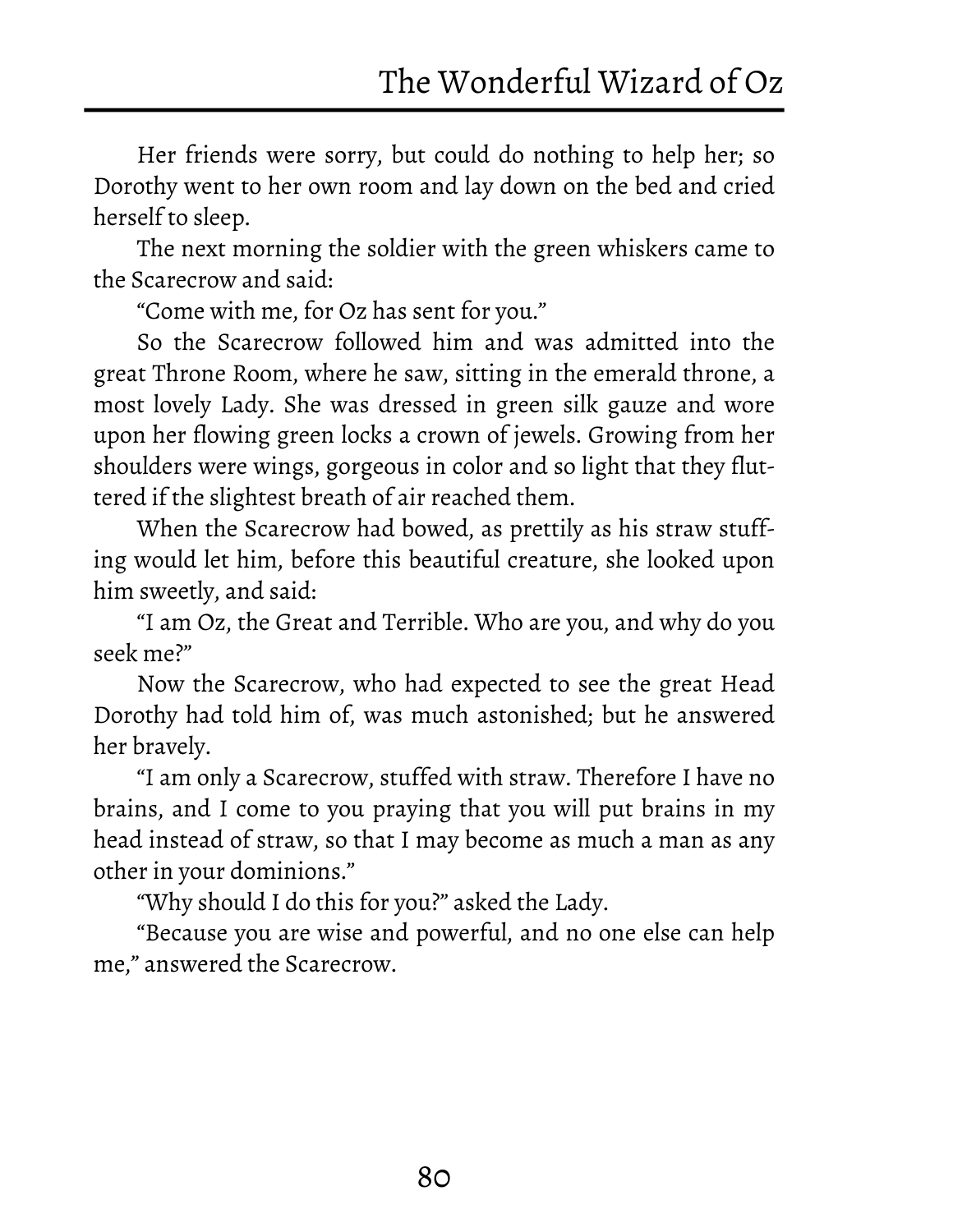"I never grant favors without some return," said Oz; "but this much I will promise. If you will kill for me the Wicked Witch of the West, I will bestow upon you a great many brains, and such good brains that you will be the wisest man in all the Land of Oz."

"I thought you asked Dorothy to kill the Witch," said the Scarecrow, in surprise.

"So I did. I don't care who kills her. But until she is dead I will not grant your wish. Now go, and do not seek me again until you have earned the brains you so greatly desire."

The Scarecrow went sorrowfully back to his friends and told them what Oz had said; and Dorothy was surprised to find that the Great Wizard was not a Head, as she had seen him, but a lovely Lady.

"All the same," said the Scarecrow, "she needs a heart as much as the Tin Woodman."

On the next morning the soldier with the green whiskers came to the Tin Woodman and said:

"Oz has sent for you. Follow me."

So the Tin Woodman followed him and came to the great Throne Room. He did not know whether he would find Oz a lovely Lady or a Head, but he hoped it would be the lovely Lady. "For," he said to himself, "if it is the head, I am sure I shall not be given a heart, since a head has no heart of its own and therefore cannot feel for me. But if it is the lovely Lady I shall beg hard for a heart, for all ladies are themselves said to be kindly hearted."

But when the Woodman entered the great Throne Room he saw neither the Head nor the Lady, for Oz had taken the shape of a most terrible Beast. It was nearly as big as an elephant, and the green throne seemed hardly strong enough to hold its weight. The Beast had a head like that of a rhinoceros, only there were five eyes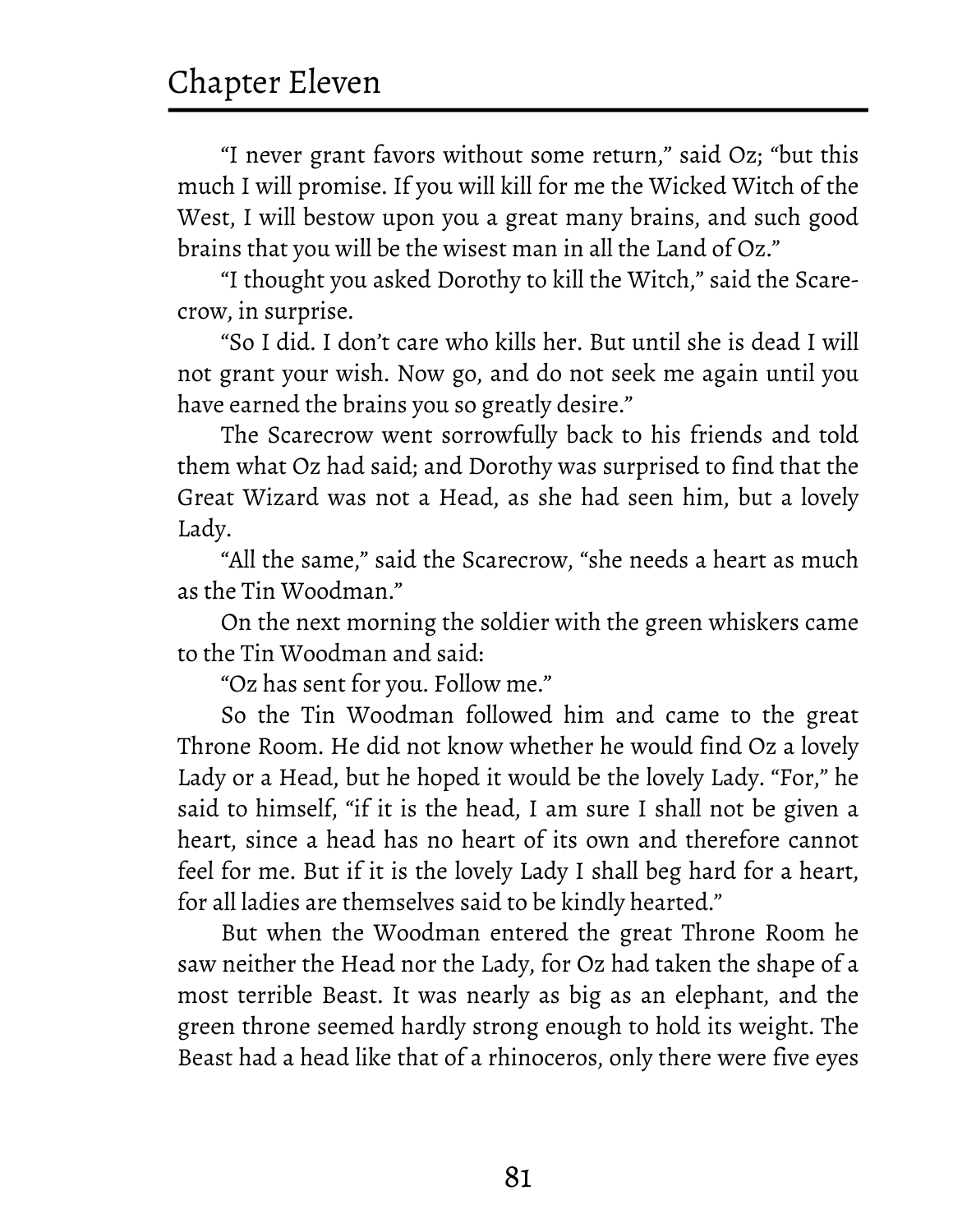in its face. There were five long arms growing out of its body, and it also had five long, slim legs. Thick, woolly hair covered every part of it, and a more dreadful‐looking monster could not be imagined. It was fortunate the Tin Woodman had no heart at that moment, for it would have beat loud and fast from terror. But being only tin, the Woodman was not at all afraid, although he was much disappointed.

"I am Oz, the Great and Terrible," spoke the Beast, in a voice that was one great roar. "Who are you, and why do you seek me?"

"I am a Woodman, and made of tin. Therefore I have no heart, and cannot love. I pray you to give me a heart that I may be as other men are."

"Why should I do this?" demanded the Beast.

"Because I ask it, and you alone can grant my request," answered the Woodman.

Oz gave a low growl at this, but said, gruffly: "If you indeed desire a heart, you must earn it."

"How?" asked the Woodman.

"Help Dorothy to kill the Wicked Witch of the West," replied the Beast. "When the Witch is dead, come to me, and I will then give you the biggest and kindest and most loving heart in all the Land of Oz."

So the Tin Woodman was forced to return sorrowfully to his friends and tell them of the terrible Beast he had seen. They all wondered greatly at the many forms the Great Wizard could take upon himself, and the Lion said:

"If he is a Beast when I go to see him, I shall roar my loudest, and so frighten him that he will grant all I ask. And if he is the lovely Lady, I shall pretend to spring upon her, and so compel her to do my bidding. And if he is the great Head, he will be at my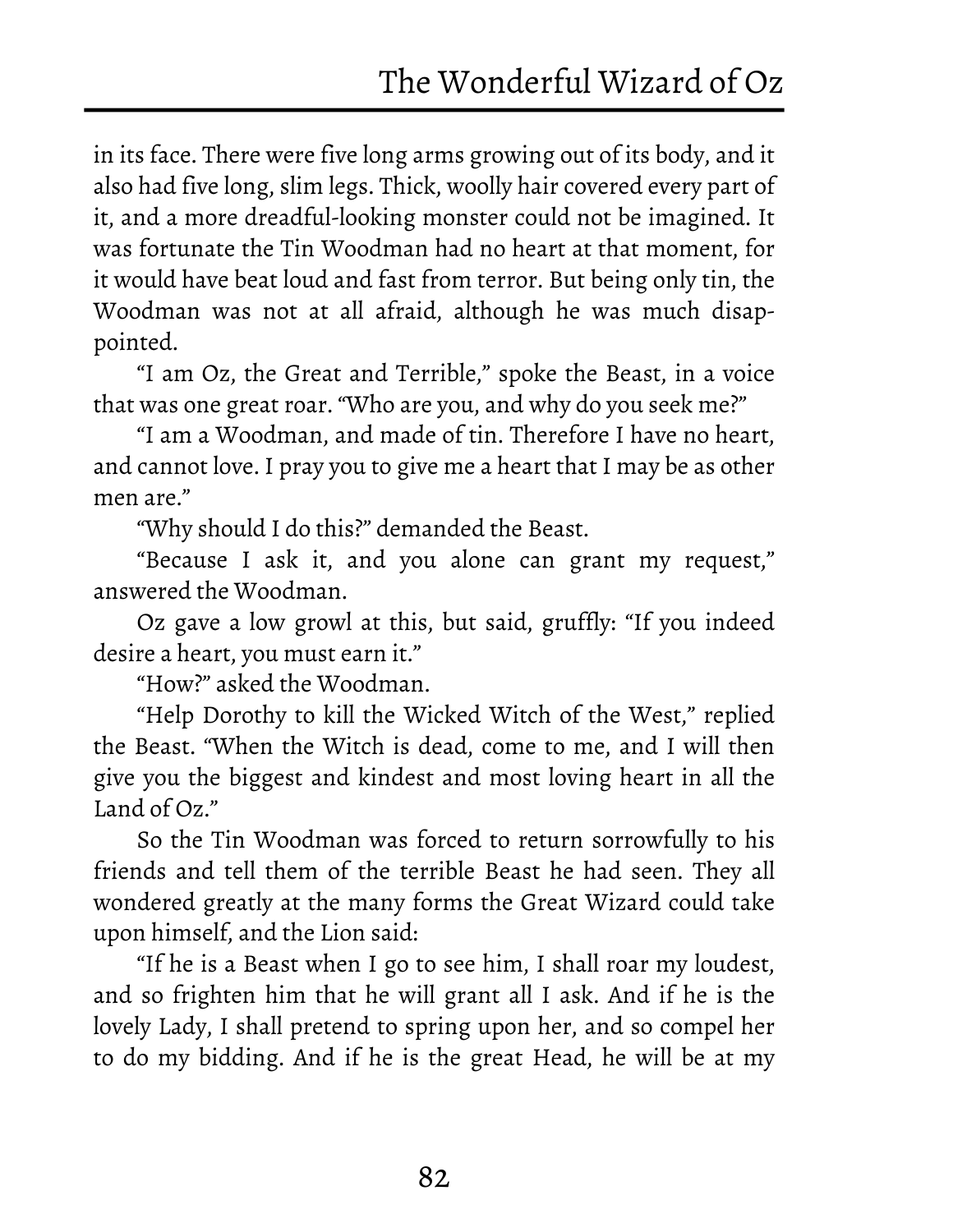mercy; for I will roll this head all about the room until he promises to give us what we desire. So be of good cheer, my friends, for all will yet be well."

The next morning the soldier with the green whiskers led the Lion to the great Throne Room and bade him enter the presence of  $Oz$ .

The Lion at once passed through the door, and glancing around saw, to his surprise, that before the throne was a Ball of Fire, so fierce and glowing he could scarcely bear to gaze upon it. His first thought was that Oz had by accident caught on fire and was burning up; but when he tried to go nearer, the heat was so intense that it singed his whiskers, and he crept back tremblingly to a spot nearer the door.

Then a low, quiet voice came from the Ball of Fire, and these were the words it spoke:

"I am Oz, the Great and Terrible. Who are you, and why do you seek me?"

And the Lion answered, "I am a Cowardly Lion, afraid of everything. I came to you to beg that you give me courage, so that in reality I may become the King of Beasts, as men call me."

"Why should I give you courage?" demanded Oz.

"Because of all Wizards you are the greatest, and alone have power to grant my request," answered the Lion.

The Ball of Fire burned fiercely for a time, and the voice said, "Bring me proof that the Wicked Witch is dead, and that moment I will give you courage. But as long as the Witch lives, you must remain a coward."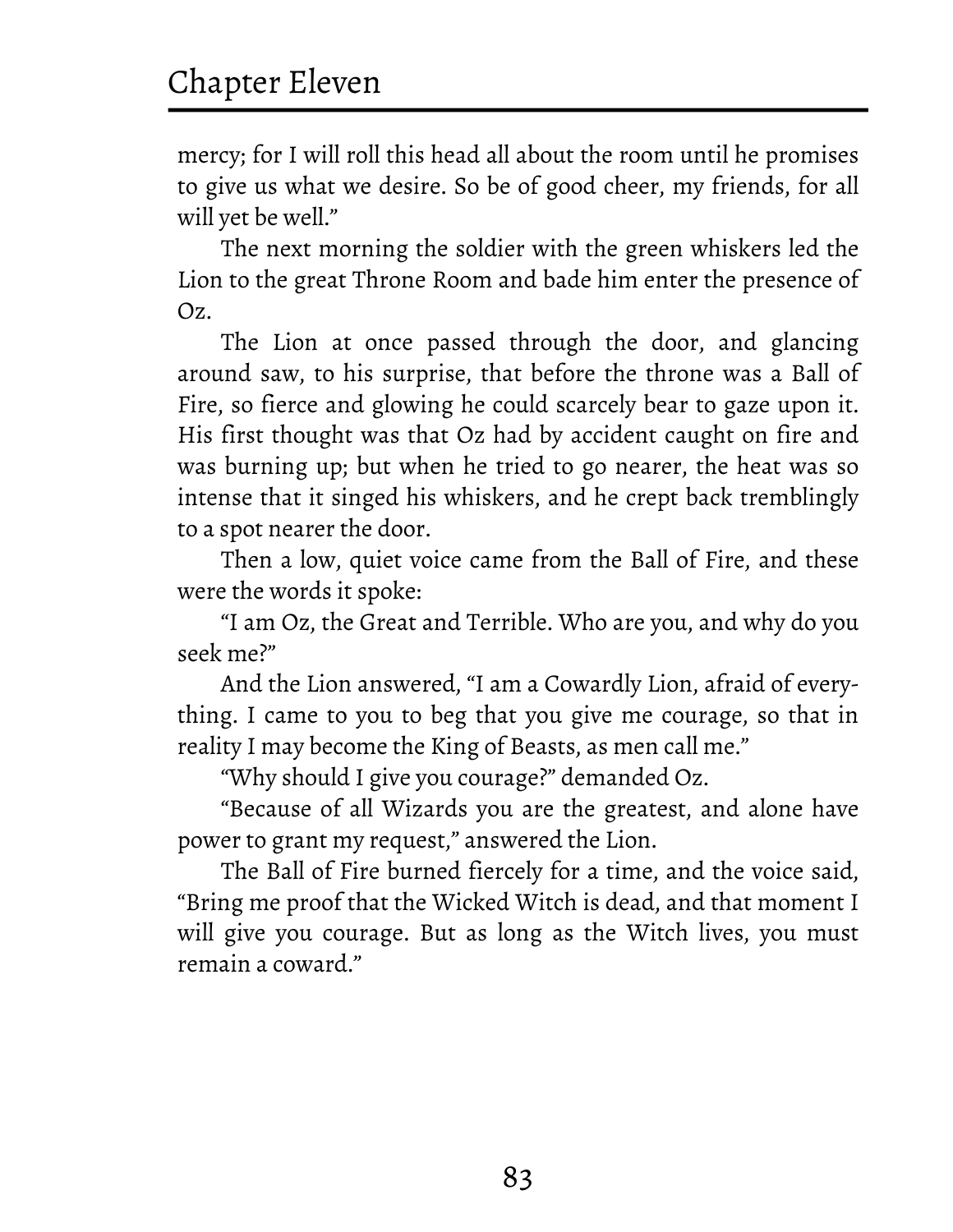The Lion was angry at this speech, but could say nothing in reply, and while he stood silently gazing at the Ball of Fire it became so furiously hot that he turned tail and rushed from the room. He was glad to find his friends waiting for him, and told them of his terrible interview with the Wizard.

"What shall we do now?" asked Dorothy sadly.

"There is only one thing we can do," returned the Lion, "and that is to go to the land of the Winkies, seek out the Wicked Witch, and destroy her."

"But suppose we cannot?" said the girl.

"Then I shall never have courage," declared the Lion.

"And I shall never have brains," added the Scarecrow.

"And I shall never have a heart," spoke the Tin of Woodman.

"And I shall never see Aunt Em and Uncle Henry," said Dorothy, beginning to cry.

"Be careful!" cried the green girl. "The tears will fall on your green silk gown and spot it."

So Dorothy dried her eyes and said, "I suppose we must try it; but I am sure I do not want to kill anybody, even to see Aunt Em again."

"I will go with you; but I'm too much of a coward to kill the Witch," said the Lion.

"I will go too," declared the Scarecrow; "but I shall not be of much help to you, I am such a fool."

"I haven't the heart to harm even a Witch," remarked the Tin Woodman; "but if you go I certainly shall go with you."

Therefore it was decided to start upon their journey the next morning, and the Woodman sharpened his axe on a green grindstone and had all his joints properly oiled. The Scarecrow stuffed himself with fresh straw and Dorothy put new paint on his eyes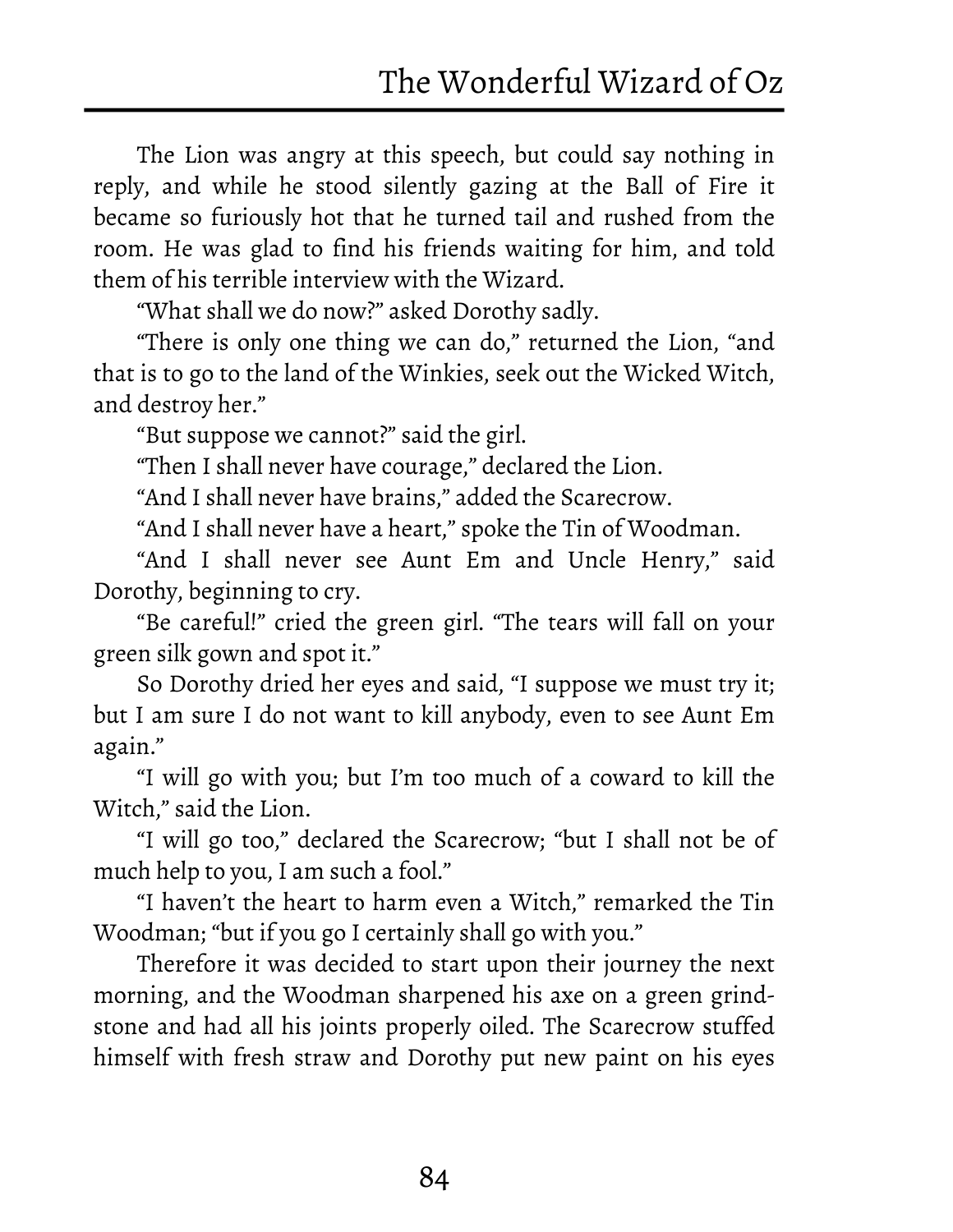### Chapter Eleven

that he might see better. The green girl, who was very kind to them, filled Dorothy's basket with good things to eat, and fastened a little bell around Toto's neck with a green ribbon.

They went to bed quite early and slept soundly until daylight, when they were awakened by the crowing of a green cock that lived in the back yard of the Palace, and the cackling of a hen that had laid a green egg.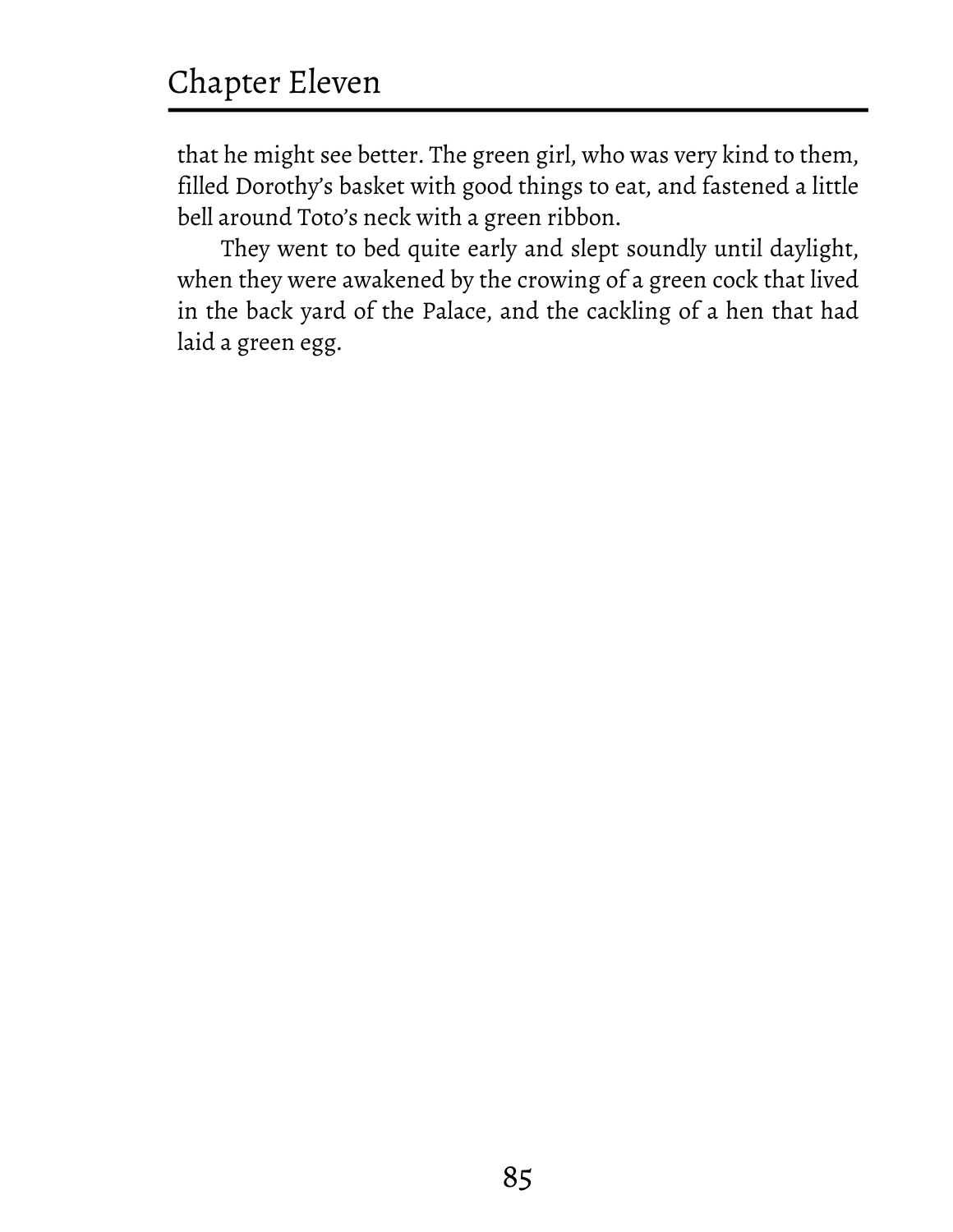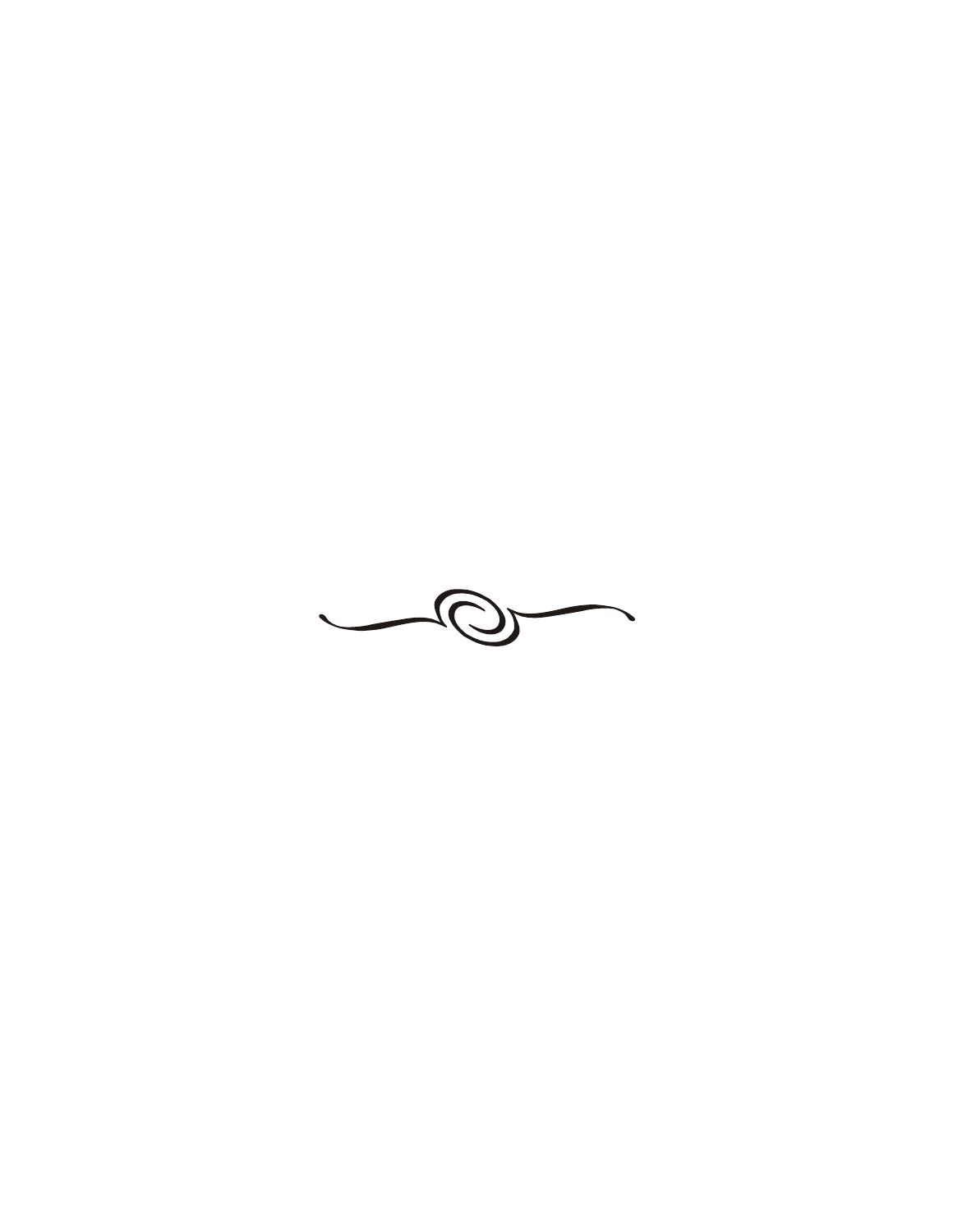#### Chapter Twelve

## **The Search for the Wicked Witch**

he str the soldier with the green whiskers led them through the streets of the Emerald City until they reached the room where the Guardian of the Gates lived. This officer unlocked their spectacles to put them back in his great box, and then he politely opened the gate for our friends.

"Which road leads to the Wicked Witch of the West?" asked Dorothy.

"There is no road," answered the Guardian of the Gates. "No one ever wishes to go that way."

"How, then, are we to find her?" inquired the girl.

"That will be easy," replied the man, "for when she knows you are in the country of the Winkies she will find you, and make you all her slaves."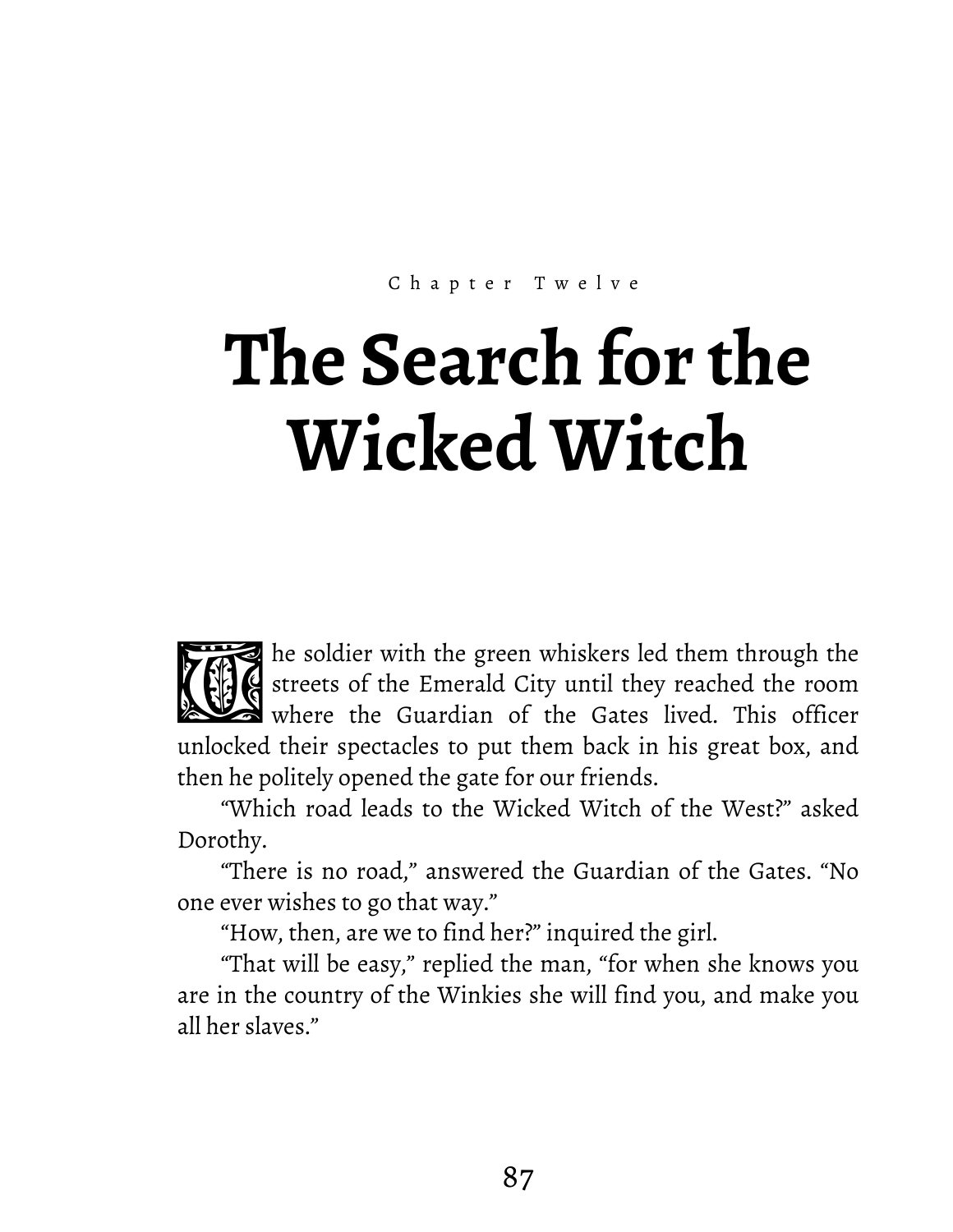"Perhaps not," said the Scarecrow, "for we mean to destroy her."

"Oh, that is different," said the Guardian of the Gates. "No one has ever destroyed her before, so I naturally thought she would make slaves of you, as she has of the rest. But take care; for she is wicked and fierce, and may not allow you to destroy her. Keep to the West, where the sun sets, and you cannot fail to find her."

They thanked him and bade him good‐bye, and turned toward the West, walking over fields of soft grass dotted here and there with daisies and buttercups. Dorothy still wore the pretty silk dress she had put on in the palace, but now, to her surprise, she found it was no longer green, but pure white. The ribbon around Toto's neck had also lost its green color and was as white as Dorothy's dress.

The Emerald City was soon left far behind. As they advanced the ground became rougher and hillier, for there were no farms nor houses in this country of the West, and the ground was untilled.

In the afternoon the sun shone hot in their faces, for there were no trees to offer them shade; so that before night Dorothy and Toto and the Lion were tired, and lay down upon the grass and fell asleep, with the Woodman and the Scarecrow keeping watch.

Now the Wicked Witch of the West had but one eye, yet that was as powerful as a telescope, and could see everywhere. So, as she sat in the door of her castle, she happened to look around and saw Dorothy lying asleep, with her friends all about her. They were a long distance off, but the Wicked Witch was angry to find them in her country; so she blew upon a silver whistle that hung around her neck.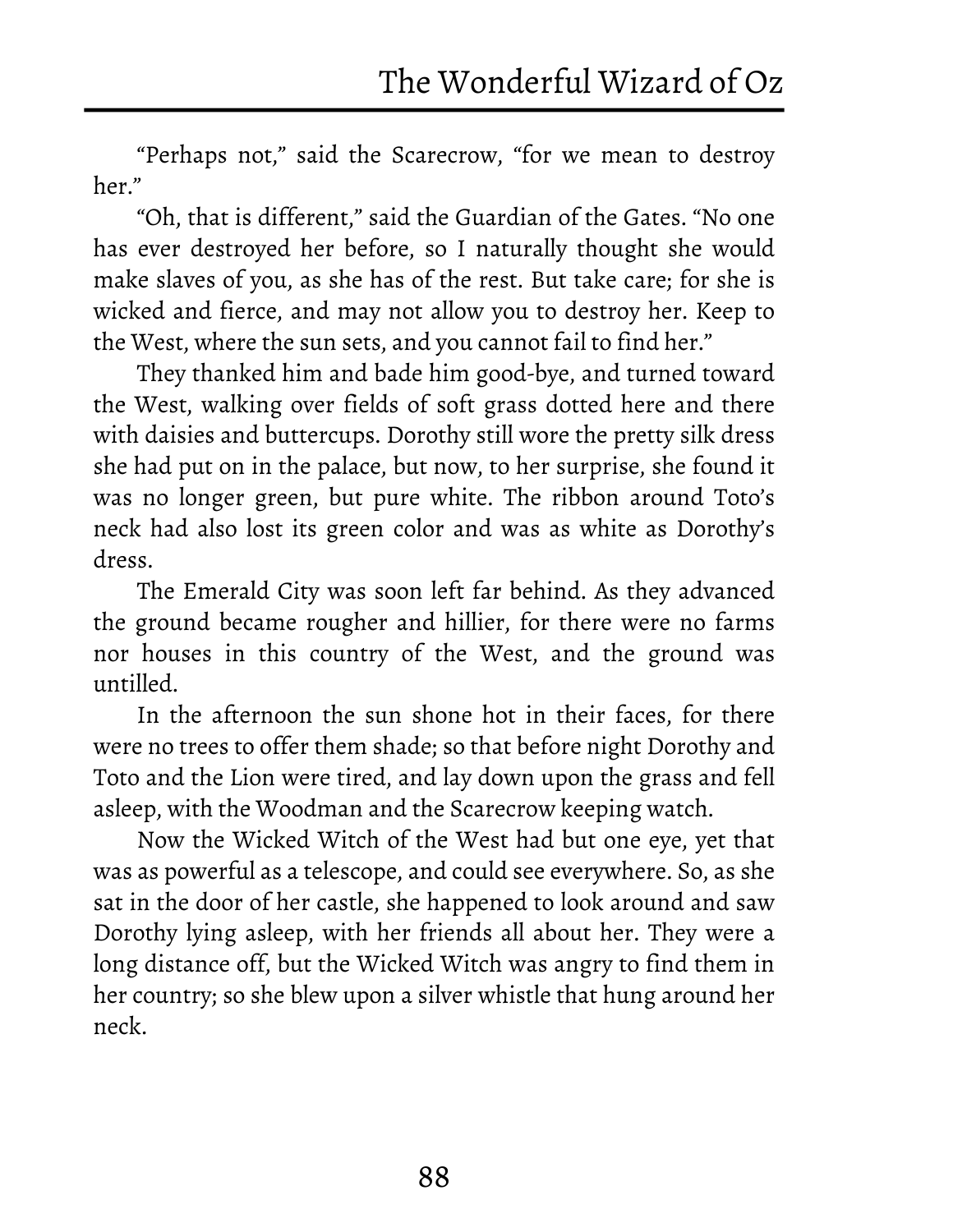At once there came running to her from all directions a pack of great wolves. They had long legs and fierce eyes and sharp teeth.

"Go to those people," said the Witch, "and tear them to pieces."

"Are you not going to make them your slaves?" asked the leader of the wolves.

"No," she answered, "one is of tin, and one of straw; one is a girl and another a Lion. None of them is fit to work, so you may tear them into small pieces."

"Very well," said the wolf, and he dashed away at full speed, followed by the others.

It was lucky the Scarecrow and the Woodman were wide awake and heard the wolves coming.

"This is my fight," said the Woodman, "so get behind me and I will meet them as they come."

He seized his axe, which he had made very sharp, and as the leader of the wolves came on the Tin Woodman swung his arm and chopped the wolf's head from its body, so that it immediately died. As soon as he could raise his axe another wolf came up, and he also fell under the sharp edge of the Tin Woodman's weapon. There were forty wolves, and forty times a wolf was killed, so that at last they all lay dead in a heap before the Woodman.

Then he put down his axe and sat beside the Scarecrow, who said, "It was a good fight, friend."

They waited until Dorothy awoke the next morning. The little girl was quite frightened when she saw the great pile of shaggy wolves, but the Tin Woodman told her all. She thanked him for saving them and sat down to breakfast, after which they started again upon their journey.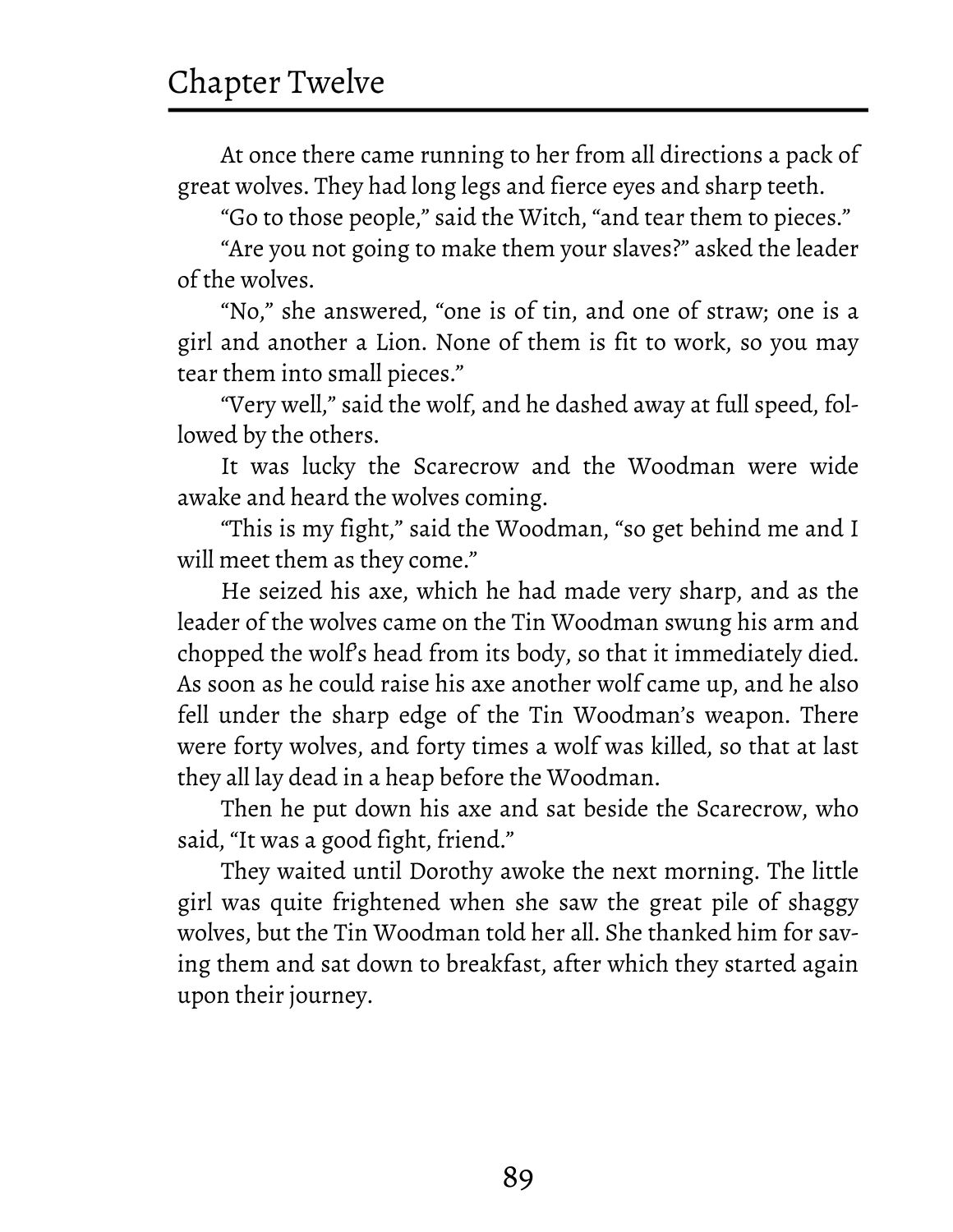Now this same morning the Wicked Witch came to the door of her castle and looked out with her one eye that could see far off. She saw all her wolves lying dead, and the strangers still traveling through her country. This made her angrier than before, and she blew her silver whistle twice.

Straightway a great flock of wild crows came flying toward her, enough to darken the sky.

And the Wicked Witch said to the King Crow, "Fly at once to the strangers; peck out their eyes and tear them to pieces."

The wild crows flew in one great flock toward Dorothy and her companions. When the little girl saw them coming she was afraid.

But the Scarecrow said, "This is my battle, so lie down beside me and you will not be harmed."

So they all lay upon the ground except the Scarecrow, and he stood up and stretched out his arms. And when the crows saw him they were frightened, as these birds always are by scarecrows, and did not dare to come any nearer. But the King Crow said:

"It is only a stuffed man. I will peck his eyes out."

The King Crow flew at the Scarecrow, who caught it by the head and twisted its neck until it died. And then another crow flew at him, and the Scarecrow twisted its neck also. There were forty crows, and forty times the Scarecrow twisted a neck, until at last all were lying dead beside him. Then he called to his companions to rise, and again they went upon their journey.

When the Wicked Witch looked out again and saw all her crows lying in a heap, she got into a terrible rage, and blew three times upon her silver whistle.

Forthwith there was heard a great buzzing in the air, and a swarm of black bees came flying toward her.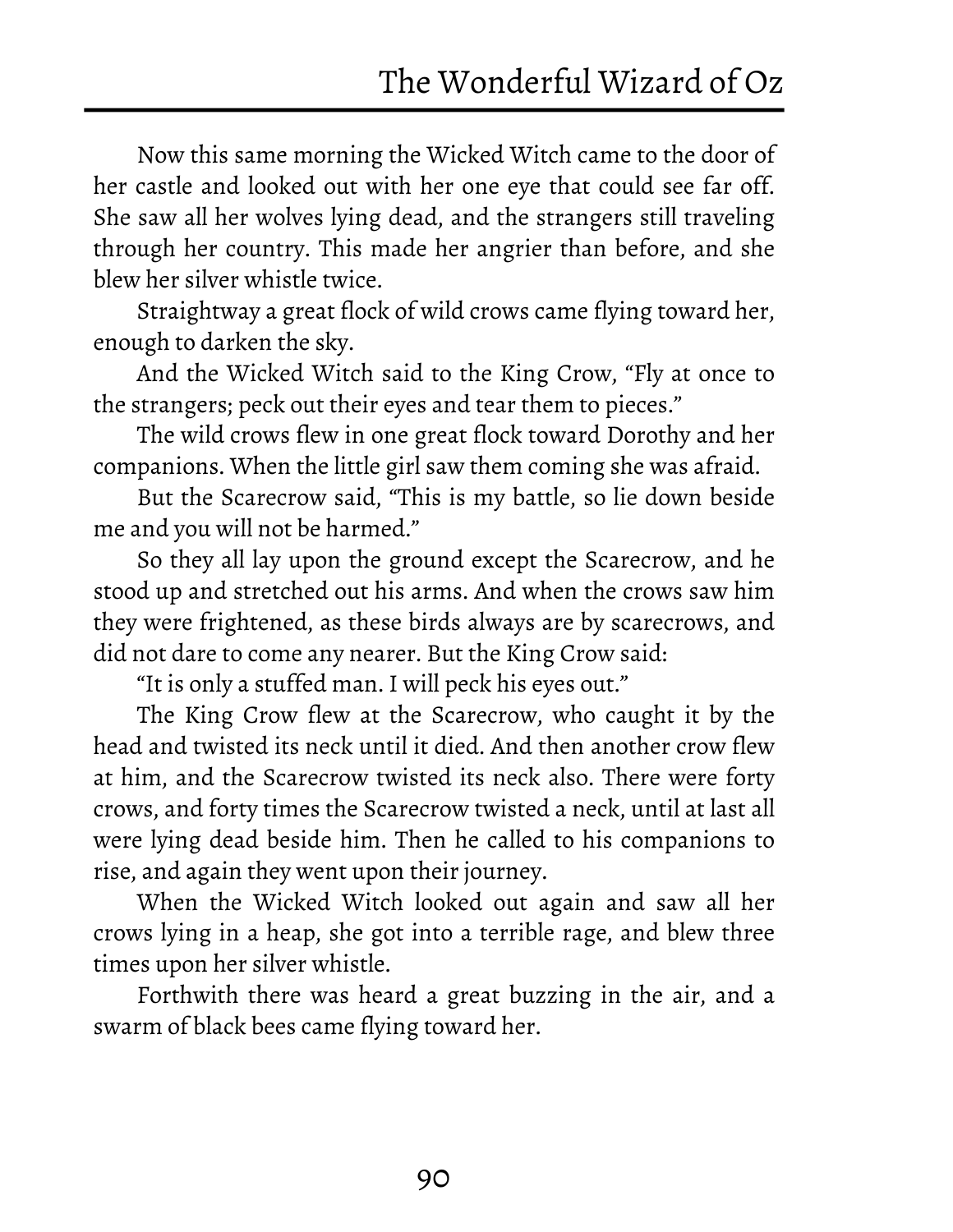### Chapter Twelve

"Go to the strangers and sting them to death!" commanded the Witch, and the bees turned and flew rapidly until they came to where Dorothy and her friends were walking. But the Woodman had seen them coming, and the Scarecrow had decided what to do.

"Take out my straw and scatter it over the little girl and the dog and the Lion," he said to the Woodman, "and the bees cannot sting them." This the Woodman did, and as Dorothy lay close beside the Lion and held Toto in her arms, the straw covered them entirely.

The bees came and found no one but the Woodman to sting, so they flew at him and broke off all their stings against the tin, without hurting the Woodman at all. And as bees cannot live when their stings are broken that was the end of the black bees, and they lay scattered thick about the Woodman, like little heaps of fine coal.

Then Dorothy and the Lion got up, and the girl helped the Tin Woodman put the straw back into the Scarecrow again, until he was as good as ever. So they started upon their journey once more.

The Wicked Witch was so angry when she saw her black bees in little heaps like fine coal that she stamped her foot and tore her hair and gnashed her teeth. And then she called a dozen of her slaves, who were the Winkies, and gave them sharp spears, telling them to go to the strangers and destroy them.

The Winkies were not a brave people, but they had to do as they were told. So they marched away until they came near to Dorothy. Then the Lion gave a great roar and sprang towards them, and the poor Winkies were so frightened that they ran back as fast as they could.

When they returned to the castle the Wicked Witch beat them well with a strap, and sent them back to their work, after which she sat down to think what she should do next. She could not under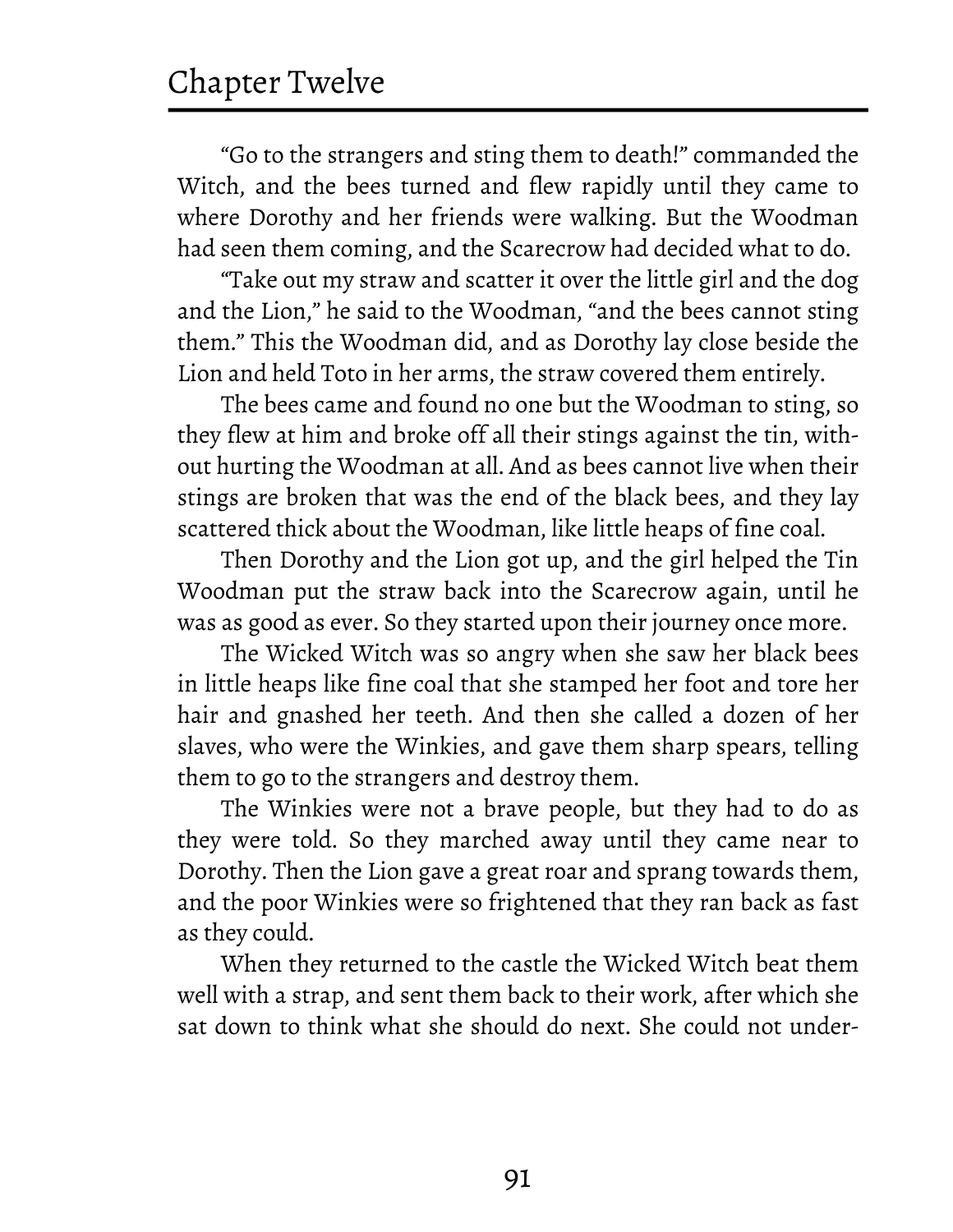stand how all her plans to destroy these strangers had failed; but she was a powerful Witch, as well as a wicked one, and she soon made up her mind how to act.

There was, in her cupboard, a Golden Cap, with a circle of diamonds and rubies running round it. This Golden Cap had a charm. Whoever owned it could call three times upon the Winged Monkeys, who would obey any order they were given. But no person could command these strange creatures more than three times. Twice already the Wicked Witch had used the charm of the Cap. Once was when she had made the Winkies her slaves, and set herself to rule over their country. The Winged Monkeys had helped her do this. The second time was when she had fought against the Great Oz himself, and driven him out of the land of the West. The Winged Monkeys had also helped her in doing this. Only once more could she use this Golden Cap, for which reason she did not like to do so until all her other powers were exhausted. But now that her fierce wolves and her wild crows and her stinging bees were gone, and her slaves had been scared away by the Cowardly Lion, she saw there was only one way left to destroy Dorothy and her friends.

So the Wicked Witch took the Golden Cap from her cupboard and placed it upon her head. Then she stood upon her left foot and said slowly:

"Ep‐pe, pep‐pe, kak‐ke!"

Next she stood upon her right foot and said:

"Hil‐lo, hol‐lo, hel‐lo!"

After this she stood upon both feet and cried in a loud voice:

"Ziz‐zy, zuz‐zy, zik!"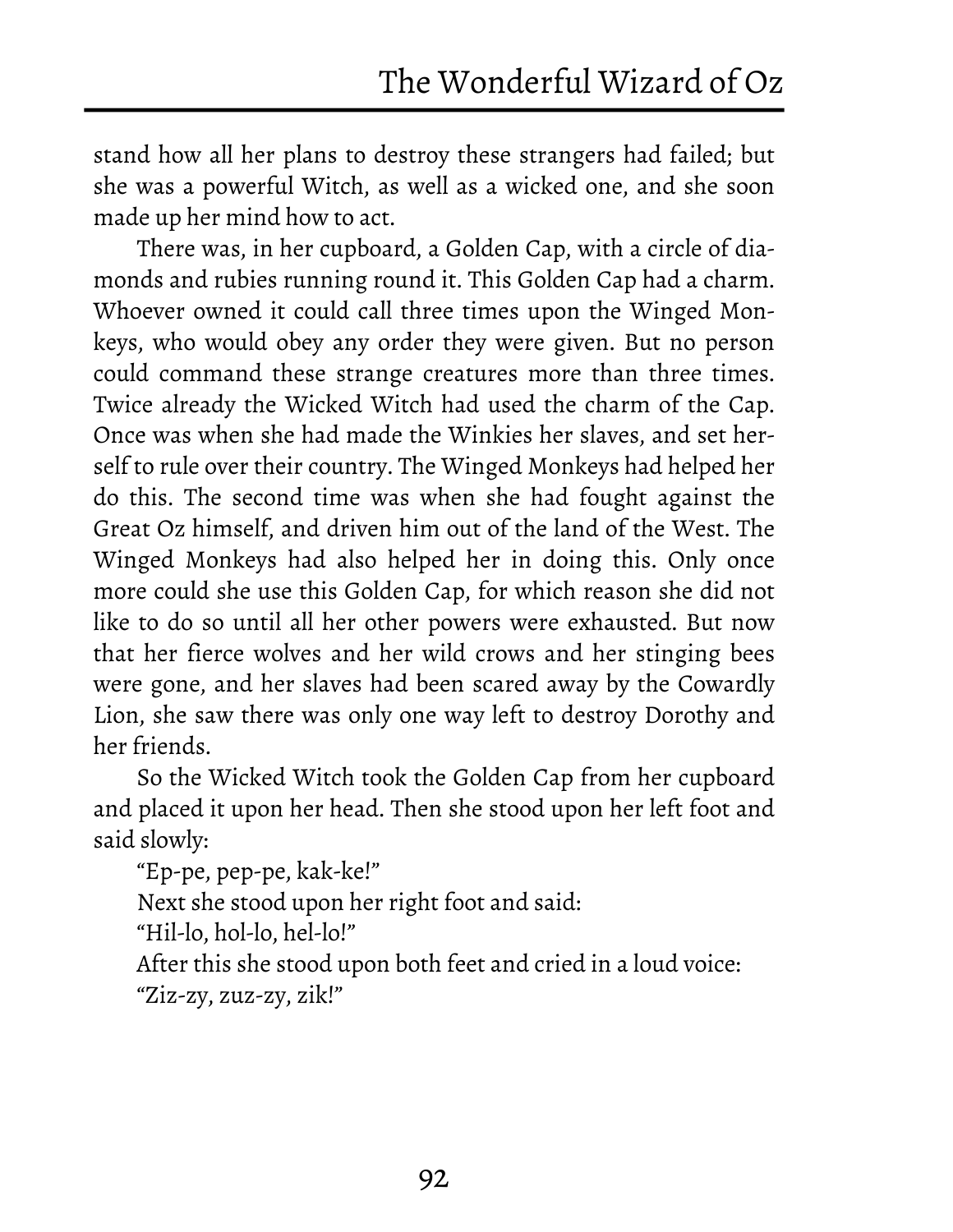Now the charm began to work. The sky was darkened, and a low rumbling sound was heard in the air. There was a rushing of many wings, a great chattering and laughing, and the sun came out of the dark sky to show the Wicked Witch surrounded by a crowd of monkeys, each with a pair of immense and powerful wings on his shoulders.

One, much bigger than the others, seemed to be their leader. He flew close to the Witch and said, "You have called us for the third and last time. What do you command?"

"Go to the strangers who are within my land and destroy them all except the Lion," said the Wicked Witch. "Bring that beast to me, for I have a mind to harness him like a horse, and make him work."

"Your commands shall be obeyed," said the leader. Then, with a great deal of chattering and noise, the Winged Monkeys flew away to the place where Dorothy and her friends were walking.

Some of the Monkeys seized the Tin Woodman and carried him through the air until they were over a country thickly covered with sharp rocks. Here they dropped the poor Woodman, who fell a great distance to the rocks, where he lay so battered and dented that he could neither move nor groan.

Others of the Monkeys caught the Scarecrow, and with their long fingers pulled all of the straw out of his clothes and head. They made his hat and boots and clothes into a small bundle and threw it into the top branches of a tall tree.

The remaining Monkeys threw pieces of stout rope around the Lion and wound many coils about his body and head and legs, until he was unable to bite or scratch or struggle in any way. Then they lifted him up and flew away with him to the Witch's castle, where he was placed in a small yard with a high iron fence around it, so that he could not escape.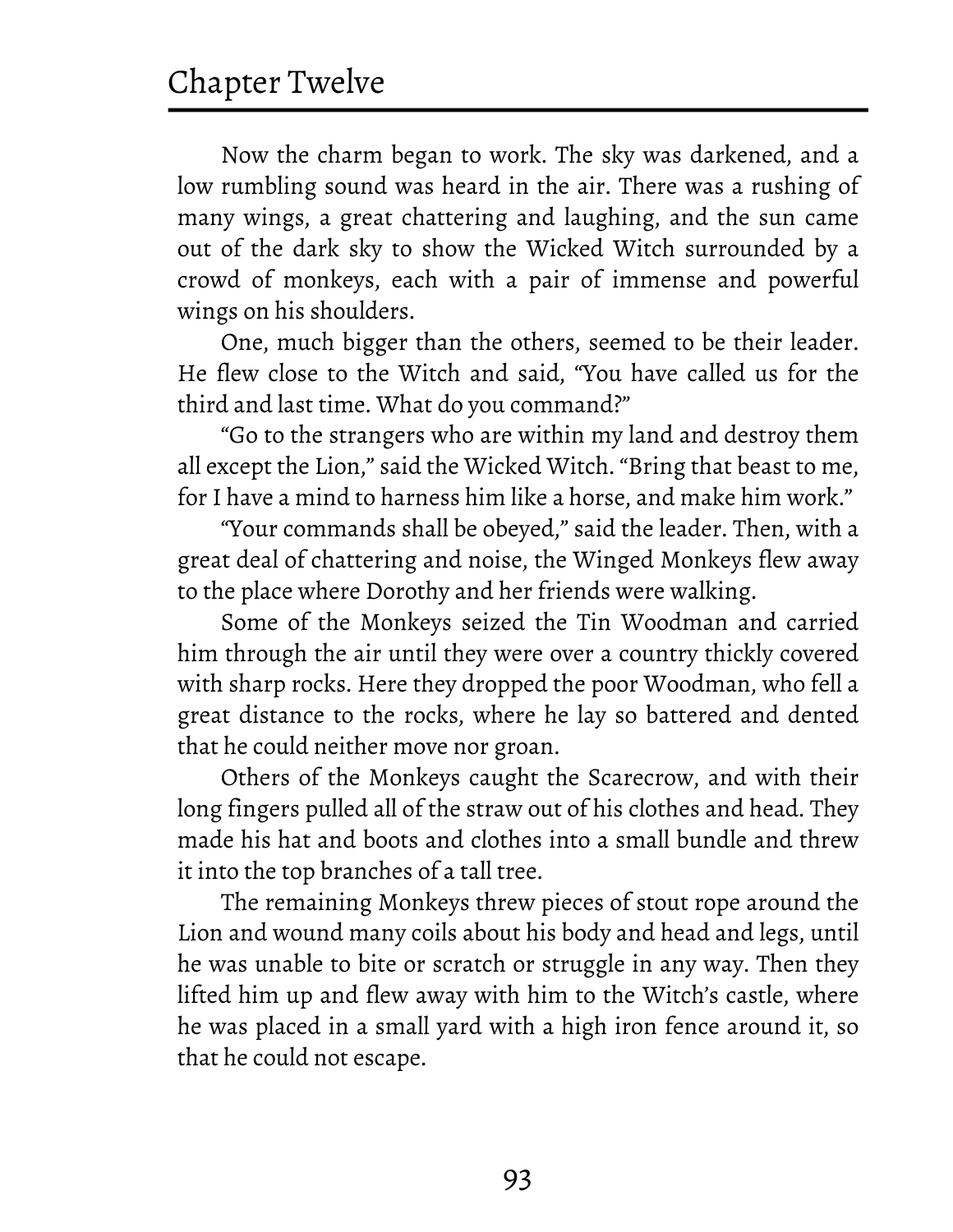But Dorothy they did not harm at all. She stood, with Toto in her arms, watching the sad fate of her comrades and thinking it would soon be her turn. The leader of the Winged Monkeys flew up to her, his long, hairy arms stretched out and his ugly face grinning terribly; but he saw the mark of the Good Witch's kiss upon her forehead and stopped short, motioning the others not to touch her.

"We dare not harm this little girl," he said to them, "for she is protected by the Power of Good, and that is greater than the Power of Evil. All we can do is to carry her to the castle of the Wicked Witch and leave her there."

So, carefully and gently, they lifted Dorothy in their arms and carried her swiftly through the air until they came to the castle, where they set her down upon the front doorstep. Then the leader said to the Witch:

"We have obeyed you as far as we were able. The Tin Woodman and the Scarecrow are destroyed, and the Lion is tied up in your yard. The little girl we dare not harm, nor the dog she carries in her arms. Your power over our band is now ended, and you will never see us again."

Then all the Winged Monkeys, with much laughing and chattering and noise, flew into the air and were soon out of sight.

The Wicked Witch was both surprised and worried when she saw the mark on Dorothy's forehead, for she knew well that neither the Winged Monkeys nor she, herself, dare hurt the girl in any way. She looked down at Dorothy's feet, and seeing the Silver Shoes, began to tremble with fear, for she knew what a powerful charm belonged to them. At first the Witch was tempted to run away from Dorothy; but she happened to look into the child's eyes and saw how simple the soul behind them was, and that the little girl did not know of the wonderful power the Silver Shoes gave her. So the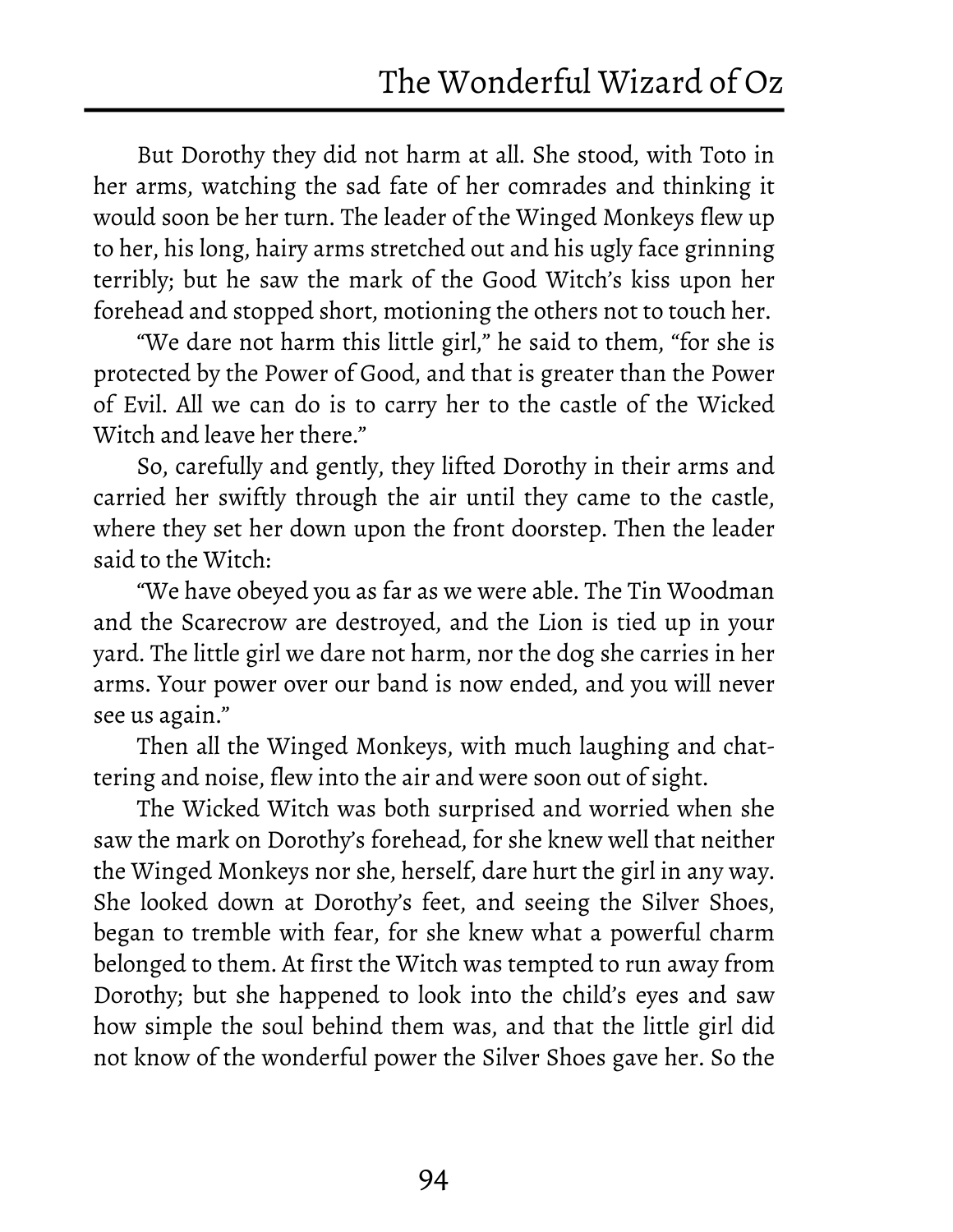Wicked Witch laughed to herself, and thought, "I can still make her my slave, for she does not know how to use her power." Then she said to Dorothy, harshly and severely:

"Come with me; and see that you mind everything I tell you, for if you do not I will make an end of you, as I did of the Tin Woodman and the Scarecrow."

Dorothy followed her through many of the beautiful rooms in her castle until they came to the kitchen, where the Witch bade her clean the pots and kettles and sweep the floor and keep the fire fed with wood.

Dorothy went to work meekly, with her mind made up to work as hard as she could; for she was glad the Wicked Witch had decided not to kill her.

With Dorothy hard at work, the Witch thought she would go into the courtyard and harness the Cowardly Lion like a horse; it would amuse her, she was sure, to make him draw her chariot whenever she wished to go to drive. But as she opened the gate the Lion gave a loud roar and bounded at her so fiercely that the Witch was afraid, and ran out and shut the gate again.

"If I cannot harness you," said the Witch to the Lion, speaking through the bars of the gate, "I can starve you. You shall have nothing to eat until you do as I wish."

So after that she took no food to the imprisoned Lion; but every day she came to the gate at noon and asked, "Are you ready to be harnessed like a horse?"

And the Lion would answer, "No. If you come in this yard, I will bite you."

The reason the Lion did not have to do as the Witch wished was that every night, while the woman was asleep, Dorothy carried him food from the cupboard. After he had eaten he would lie down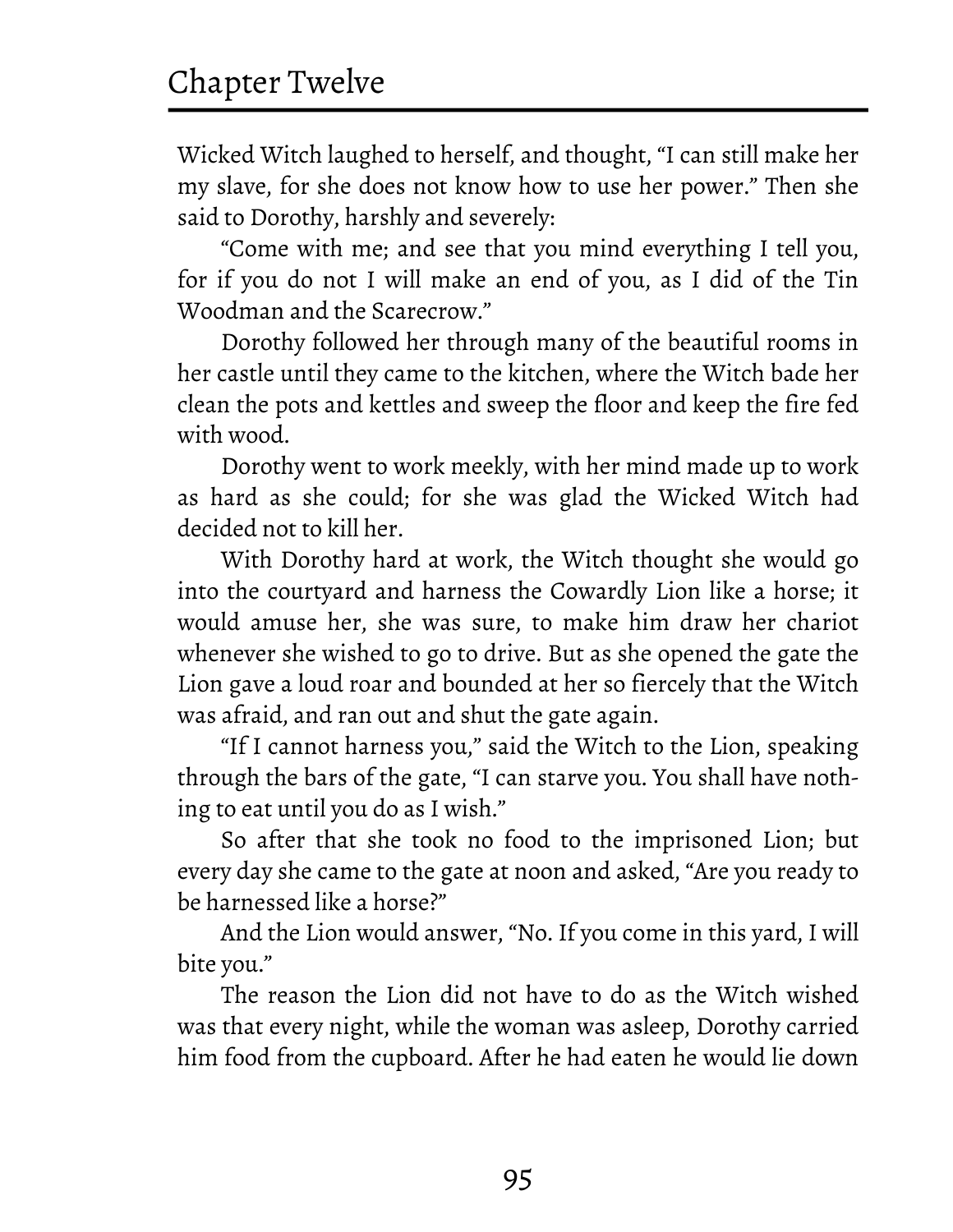on his bed of straw, and Dorothy would lie beside him and put her head on his soft, shaggy mane, while they talked of their troubles and tried to plan some way to escape. But they could find no way to get out of the castle, for it was constantly guarded by the yellow Winkies, who were the slaves of the Wicked Witch and too afraid of her not to do as she told them.

The girl had to work hard during the day, and often the Witch threatened to beat her with the same old umbrella she always carried in her hand. But, in truth, she did not dare to strike Dorothy, because of the mark upon her forehead. The child did not know this, and was full of fear for herself and Toto. Once the Witch struck Toto a blow with her umbrella and the brave little dog flew at her and bit her leg in return. The Witch did not bleed where she was bitten, for she was so wicked that the blood in her had dried up many years before.

Dorothy's life became very sad as she grew to understand that it would be harder than ever to get back to Kansas and Aunt Em again. Sometimes she would cry bitterly for hours, with Toto sitting at her feet and looking into her face, whining dismally to show how sorry he was for his little mistress. Toto did not really care whether he was in Kansas or the Land of Oz so long as Dorothy was with him; but he knew the little girl was unhappy, and that made him unhappy too.

Now the Wicked Witch had a great longing to have for her own the Silver Shoes which the girl always wore. Her bees and her crows and her wolves were lying in heaps and drying up, and she had used up all the power of the Golden Cap; but if she could only get hold of the Silver Shoes, they would give her more power than all the other things she had lost. She watched Dorothy carefully, to see if she ever took off her shoes, thinking she might steal them. But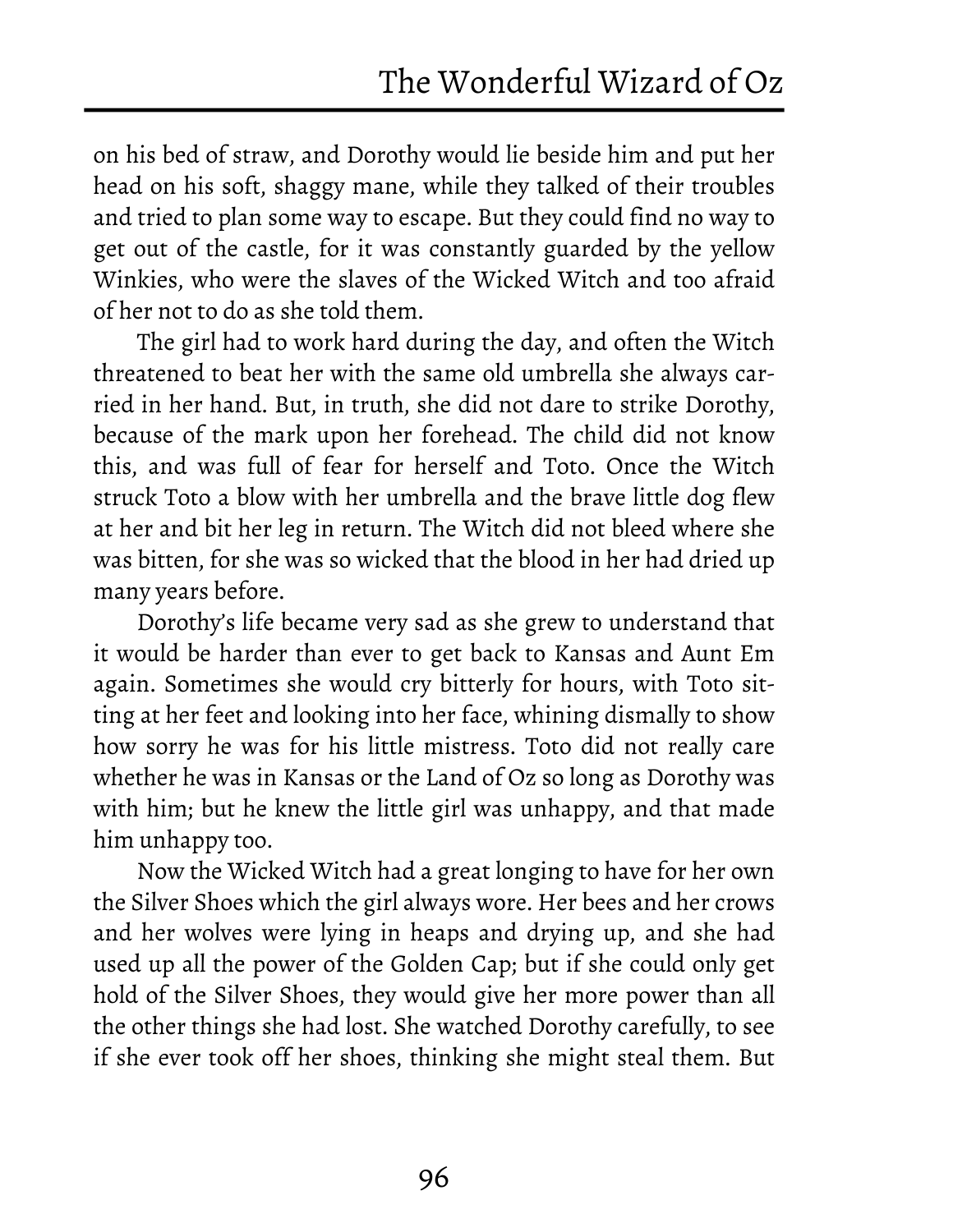the child was so proud of her pretty shoes that she never took them off except at night and when she took her bath. The Witch was too much afraid of the dark to dare go in Dorothy's room at night to take the shoes, and her dread of water was greater than her fear of the dark, so she never came near when Dorothy was bathing. Indeed, the old Witch never touched water, nor ever let water touch her in any way.

But the wicked creature was very cunning, and she finally thought of a trick that would give her what she wanted. She placed a bar of iron in the middle of the kitchen floor, and then by her magic arts made the iron invisible to human eyes. So that when Dorothy walked across the floor she stumbled over the bar, not being able to see it, and fell at full length. She was not much hurt, but in her fall one of the Silver Shoes came off; and before she could reach it, the Witch had snatched it away and put it on her own skinny foot.

The wicked woman was greatly pleased with the success of her trick, for as long as she had one of the shoes she owned half the power of their charm, and Dorothy could not use it against her, even had she known how to do so.

The little girl, seeing she had lost one of her pretty shoes, grew angry, and said to the Witch, "Give me back my shoe!"

"I will not," retorted the Witch, "for it is now my shoe, and not yours."

"You are a wicked creature!" cried Dorothy. "You have no right to take my shoe from me."

"I shall keep it, just the same," said the Witch, laughing at her, "and someday I shall get the other one from you, too."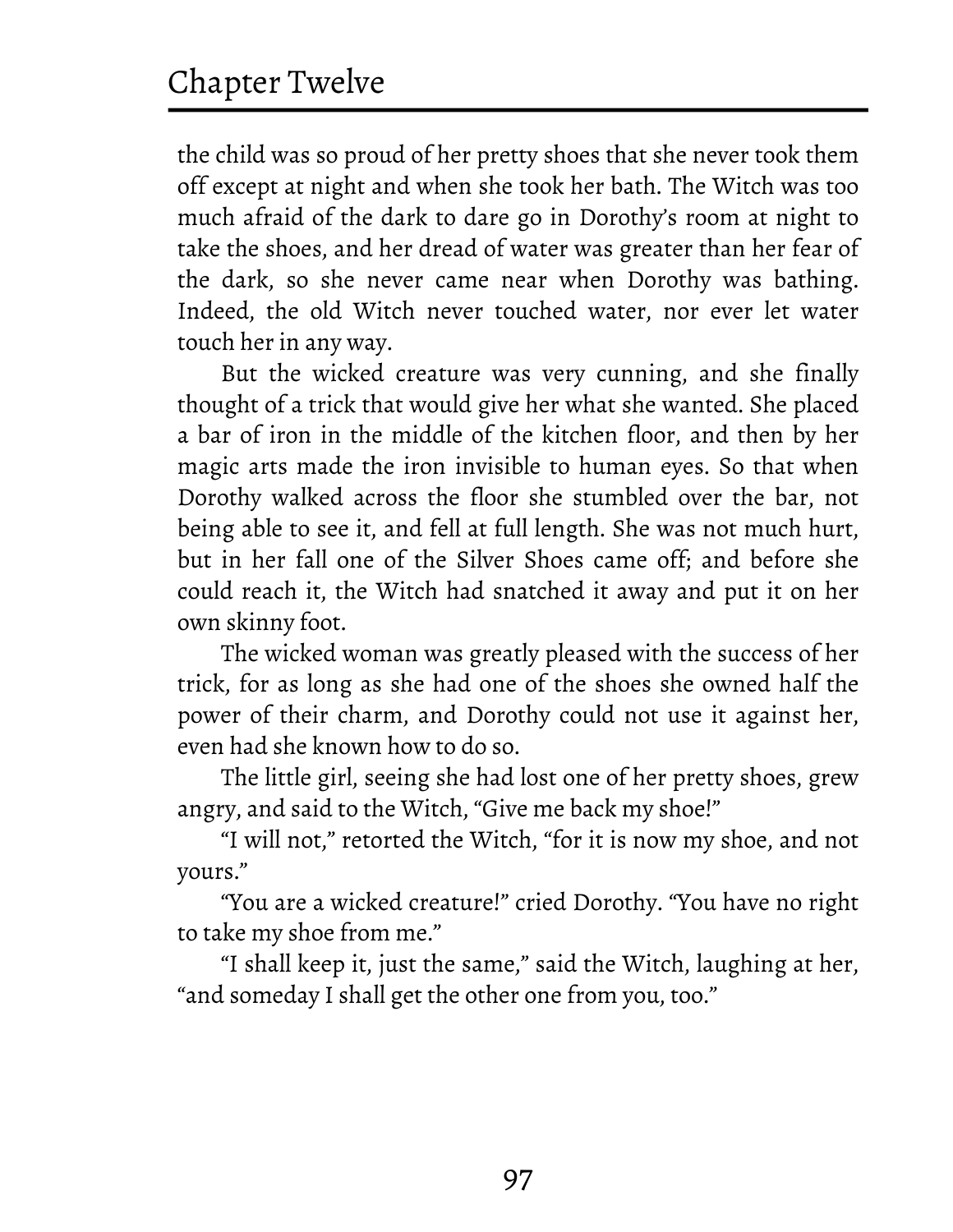This made Dorothy so very angry that she picked up the bucket of water that stood near and dashed it over the Witch, wetting her from head to foot.

Instantly the wicked woman gave a loud cry of fear, and then, as Dorothy looked at her in wonder, the Witch began to shrink and fall away.

"See what you have done!" she screamed. "In a minute I shall melt away."

"I'm very sorry, indeed," said Dorothy, who was truly frightened to see the Witch actually melting away like brown sugar before her very eyes.

"Didn't you know water would be the end of me?" asked the Witch, in a wailing, despairing voice.

"Of course not," answered Dorothy. "How should I?"

"Well, in a few minutes I shall be all melted, and you will have the castle to yourself. I have been wicked in my day, but I never thought a little girl like you would ever be able to melt me and end my wicked deeds. Look out—here I go!"

With these words the Witch fell down in a brown, melted, shapeless mass and began to spread over the clean boards of the kitchen floor. Seeing that she had really melted away to nothing, Dorothy drew another bucket of water and threw it over the mess. She then swept it all out the door. After picking out the silver shoe, which was all that was left of the old woman, she cleaned and dried it with a cloth, and put it on her foot again. Then, being at last free to do as she chose, she ran out to the courtyard to tell the Lion that the Wicked Witch of the West had come to an end, and that they were no longer prisoners in a strange land.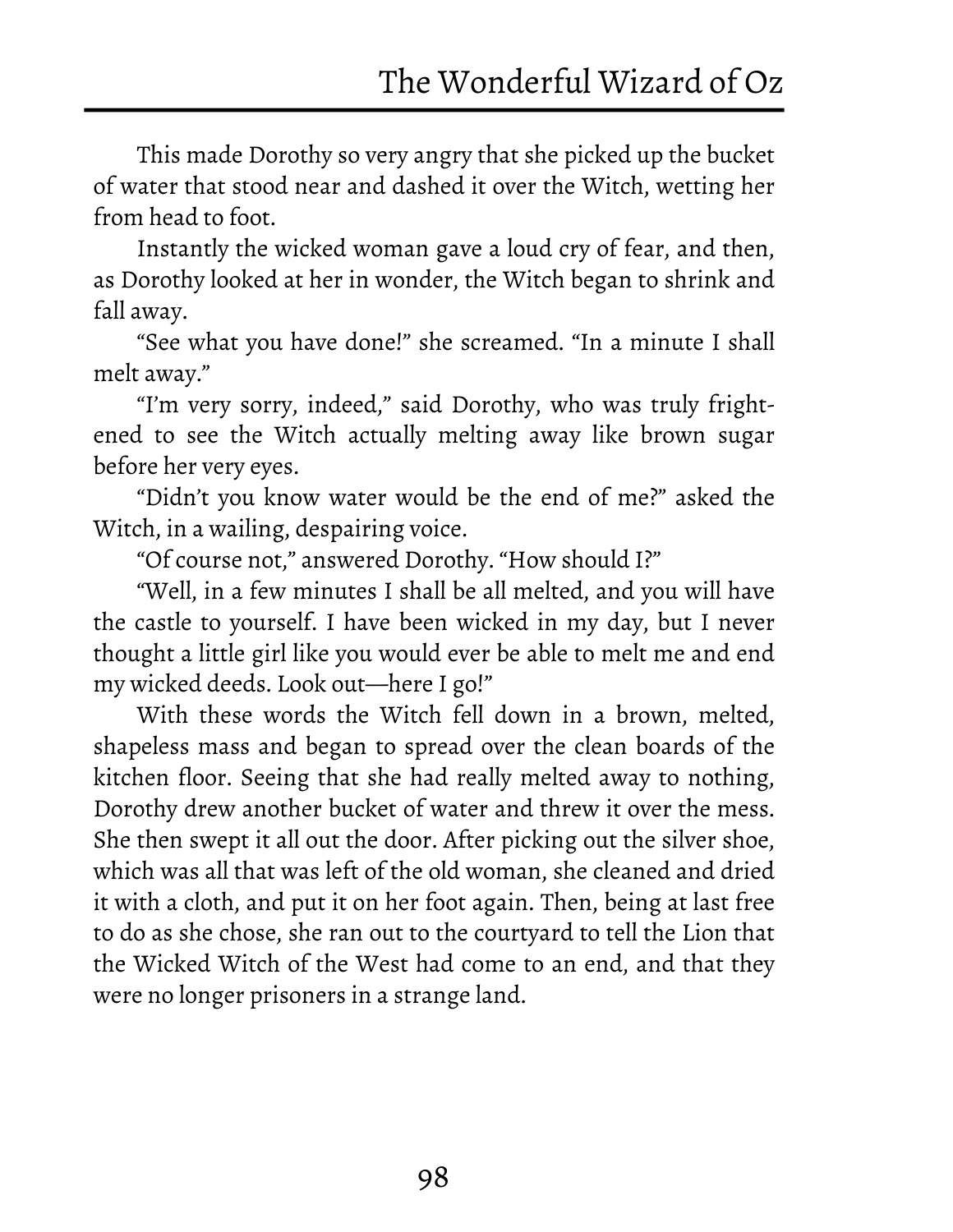Chapter Thirteen

## **The Rescue**

The Cowardly Lion was much pleased to hear that the Wicked Witch had been melted by a bucket of water, and Dorothy at once unlocked the gate of his prison and set he Cowardly Lion was much pleased to hear that the  $\mathcal G$  Wicked Witch had been melted by a bucket of water, and him free. They went in together to the castle, where Dorothy's first act was to call all the Winkies together and tell them that they were no longer slaves.

There was great rejoicing among the yellow Winkies, for they had been made to work hard during many years for the Wicked Witch, who had always treated them with great cruelty. They kept this day as a holiday, then and ever after, and spent the time in feasting and dancing.

"If our friends, the Scarecrow and the Tin Woodman, were only with us," said the Lion, "I should be quite happy."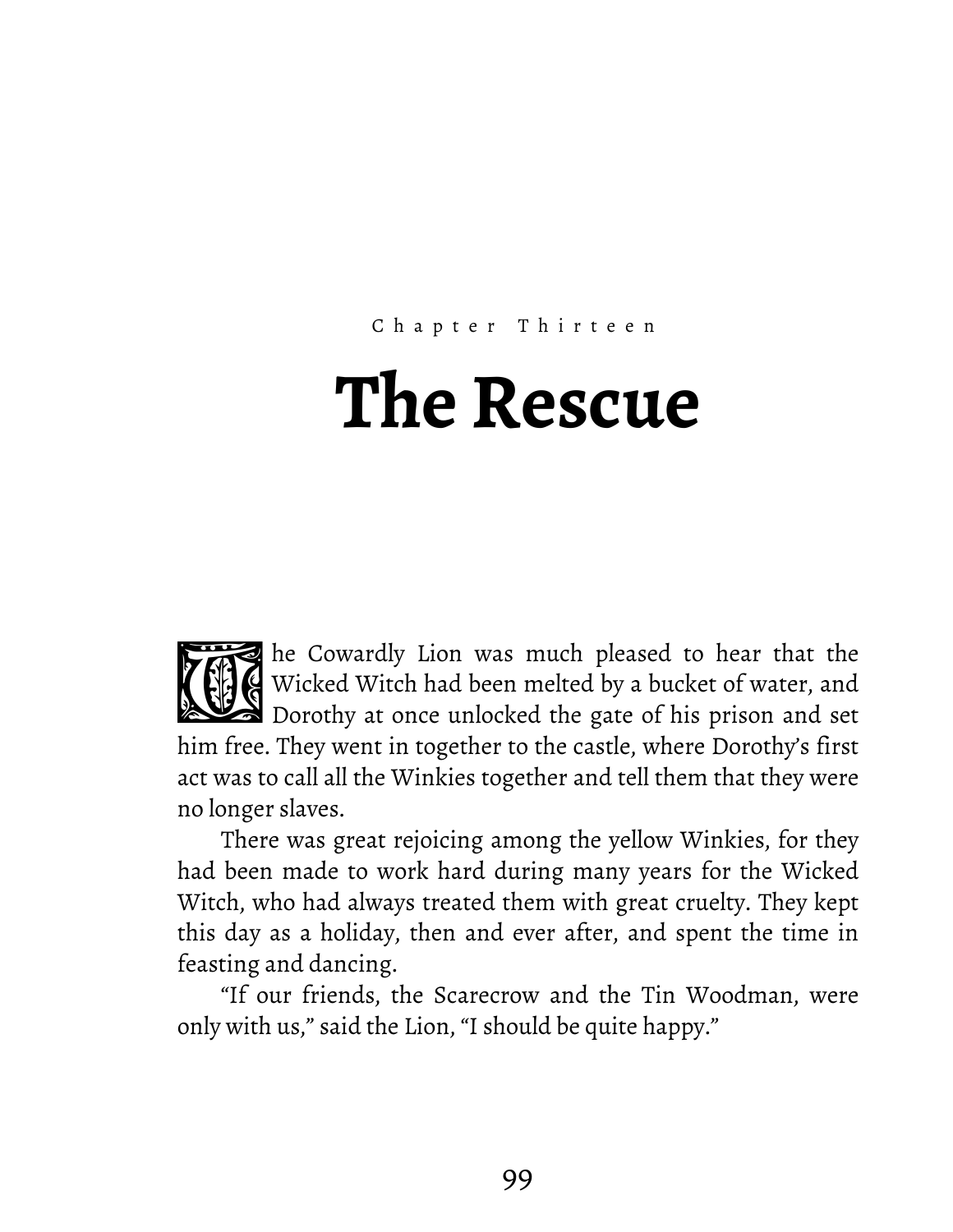"Don't you suppose we could rescue them?" asked the girl anxiously.

"We can try," answered the Lion.

So they called the yellow Winkies and asked them if they would help to rescue their friends, and the Winkies said that they would be delighted to do all in their power for Dorothy, who had set them free from bondage. So she chose a number of the Winkies who looked as if they knew the most, and they all started away. They traveled that day and part of the next until they came to the rocky plain where the Tin Woodman lay, all battered and bent. His axe was near him, but the blade was rusted and the handle broken off short.

The Winkies lifted him tenderly in their arms, and carried him back to the Yellow Castle again, Dorothy shedding a few tears by the way at the sad plight of her old friend, and the Lion looking sober and sorry. When they reached the castle Dorothy said to the Winkies:

"Are any of your people tinsmiths?"

"Oh, yes. Some of us are very good tinsmiths," they told her.

"Then bring them to me," she said. And when the tinsmiths came, bringing with them all their tools in baskets, she inquired, "Can you straighten out those dents in the Tin Woodman, and bend him back into shape again, and solder him together where he is broken?"

The tinsmiths looked the Woodman over carefully and then answered that they thought they could mend him so he would be as good as ever. So they set to work in one of the big yellow rooms of the castle and worked for three days and four nights, hammering and twisting and bending and soldering and polishing and pounding at the legs and body and head of the Tin Woodman, until at last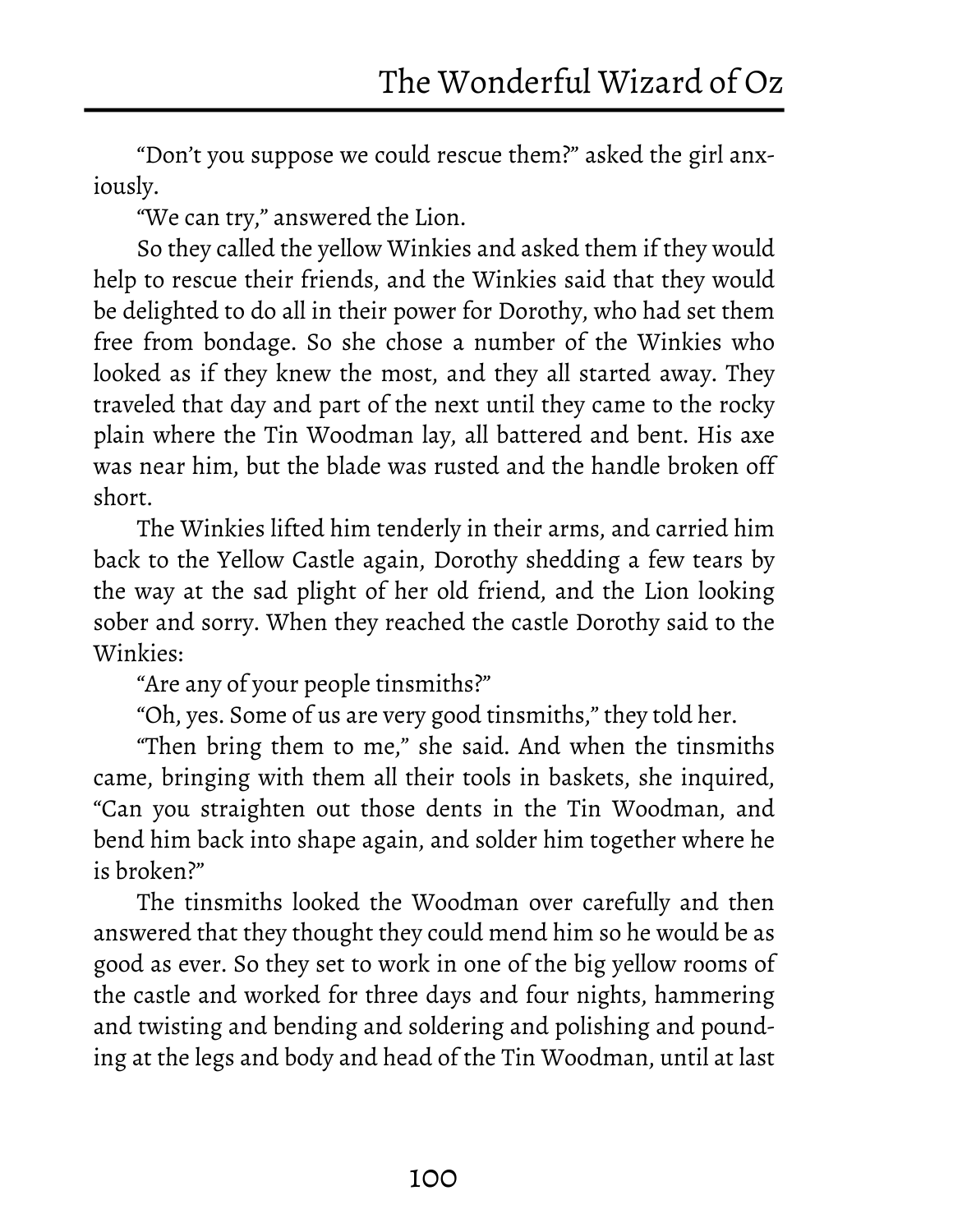he was straightened out into his old form, and his joints worked as well as ever. To be sure, there were several patches on him, but the tinsmiths did a good job, and as the Woodman was not a vain man he did not mind the patches at all.

When, at last, he walked into Dorothy's room and thanked her for rescuing him, he was so pleased that he wept tears of joy, and Dorothy had to wipe every tear carefully from his face with her apron, so his joints would not be rusted. At the same time her own tears fell thick and fast at the joy of meeting her old friend again, and these tears did not need to be wiped away. As for the Lion, he wiped his eyes so often with the tip of his tail that it became quite wet, and he was obliged to go out into the courtyard and hold it in the sun till it dried.

"If we only had the Scarecrow with us again," said the Tin Woodman, when Dorothy had finished telling him everything that had happened, "I should be quite happy."

"We must try to find him," said the girl.

So she called the Winkies to help her, and they walked all that day and part of the next until they came to the tall tree in the branches of which the Winged Monkeys had tossed the Scarecrow's clothes.

It was a very tall tree, and the trunk was so smooth that no one could climb it; but the Woodman said at once, "I'll chop it down, and then we can get the Scarecrow's clothes."

Now while the tinsmiths had been at work mending the Woodman himself, another of the Winkies, who was a goldsmith, had made an axe‐handle of solid gold and fitted it to the Woodman's axe, instead of the old broken handle. Others polished the blade until all the rust was removed and it glistened like burnished silver.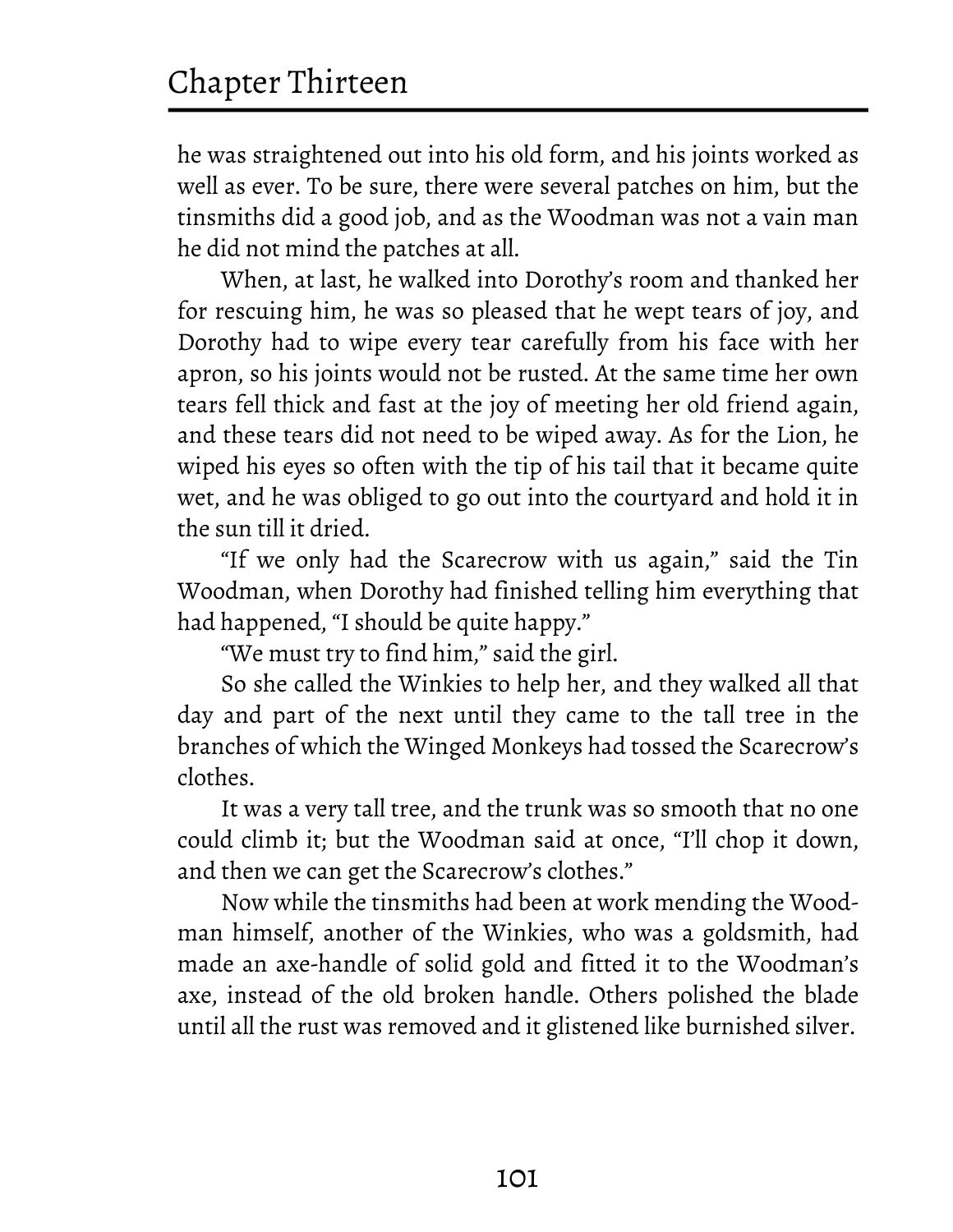As soon as he had spoken, the Tin Woodman began to chop, and in a short time the tree fell over with a crash, whereupon the Scarecrow's clothes fell out of the branches and rolled off on the ground.

Dorothy picked them up and had the Winkies carry them back to the castle, where they were stuffed with nice, clean straw; and behold! here was the Scarecrow, as good as ever, thanking them over and over again for saving him.

Now that they were reunited, Dorothy and her friends spent a few happy days at the Yellow Castle, where they found everything they needed to make them comfortable.

But one day the girl thought of Aunt Em, and said, "We must go back to Oz, and claim his promise."

"Yes," said the Woodman, "at last I shall get my heart."

"And I shall get my brains," added the Scarecrow joyfully.

"And I shall get my courage," said the Lion thoughtfully.

"And I shall get back to Kansas," cried Dorothy, clapping her hands. "Oh, let us start for the Emerald City tomorrow!"

This they decided to do. The next day they called the Winkies together and bade them good‐bye. The Winkies were sorry to have them go, and they had grown so fond of the Tin Woodman that they begged him to stay and rule over them and the Yellow Land of the West. Finding they were determined to go, the Winkies gave Toto and the Lion each a golden collar; and to Dorothy they presented a beautiful bracelet studded with diamonds; and to the Scarecrow they gave a gold‐headed walking stick, to keep him from stumbling; and to the Tin Woodman they offered a silver oil‐can, inlaid with gold and set with precious jewels.

Every one of the travelers made the Winkies a pretty speech in return, and all shook hands with them until their arms ached.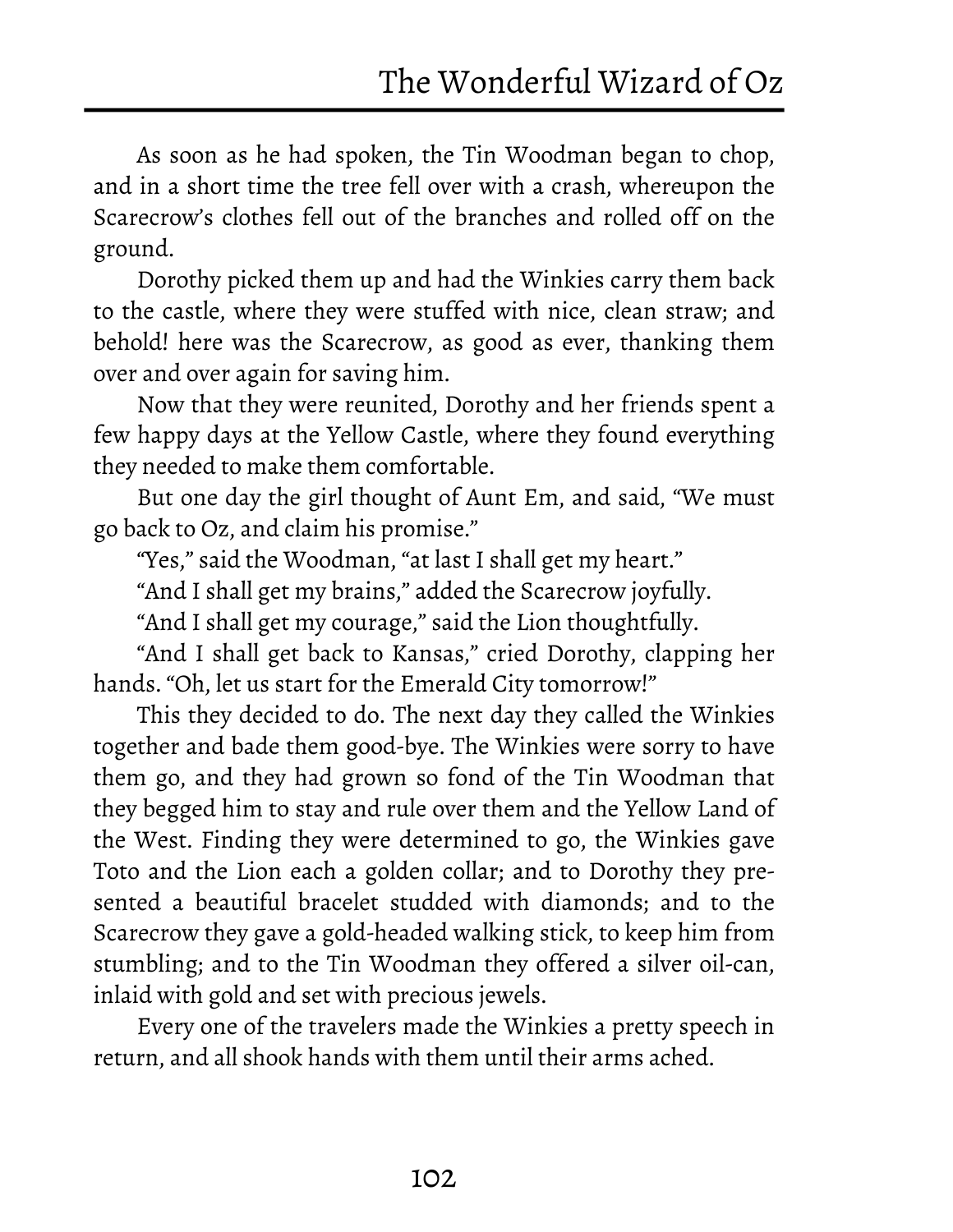## Chapter Thirteen

Dorothy went to the Witch's cupboard to fill her basket with food for the journey, and there she saw the Golden Cap. She tried it on her own head and found that it fitted her exactly. She did not know anything about the charm of the Golden Cap, but she saw that it was pretty, so she made up her mind to wear it and carry her sunbonnet in the basket.

Then, being prepared for the journey, they all started for the Emerald City; and the Winkies gave them three cheers and many good wishes to carry with them.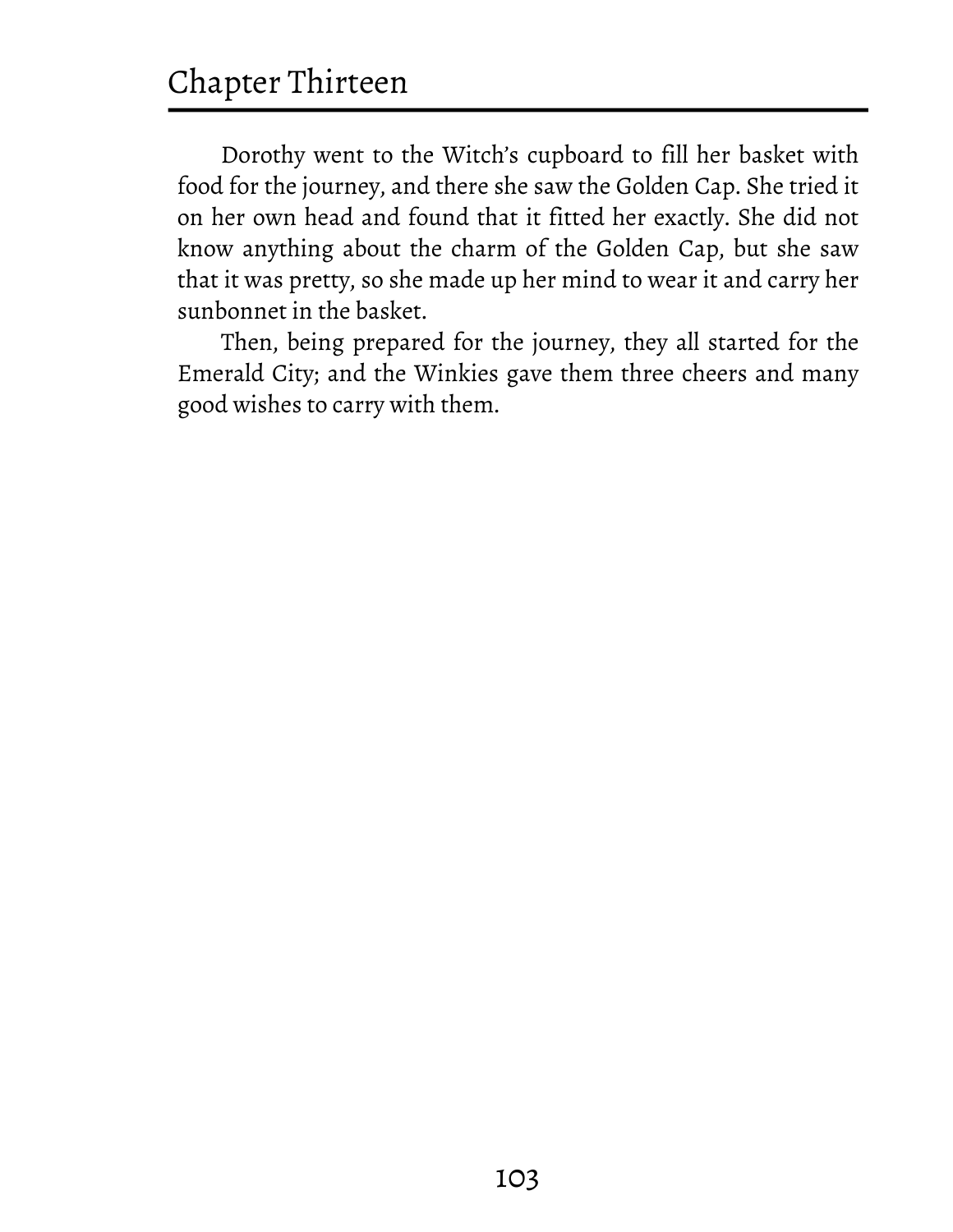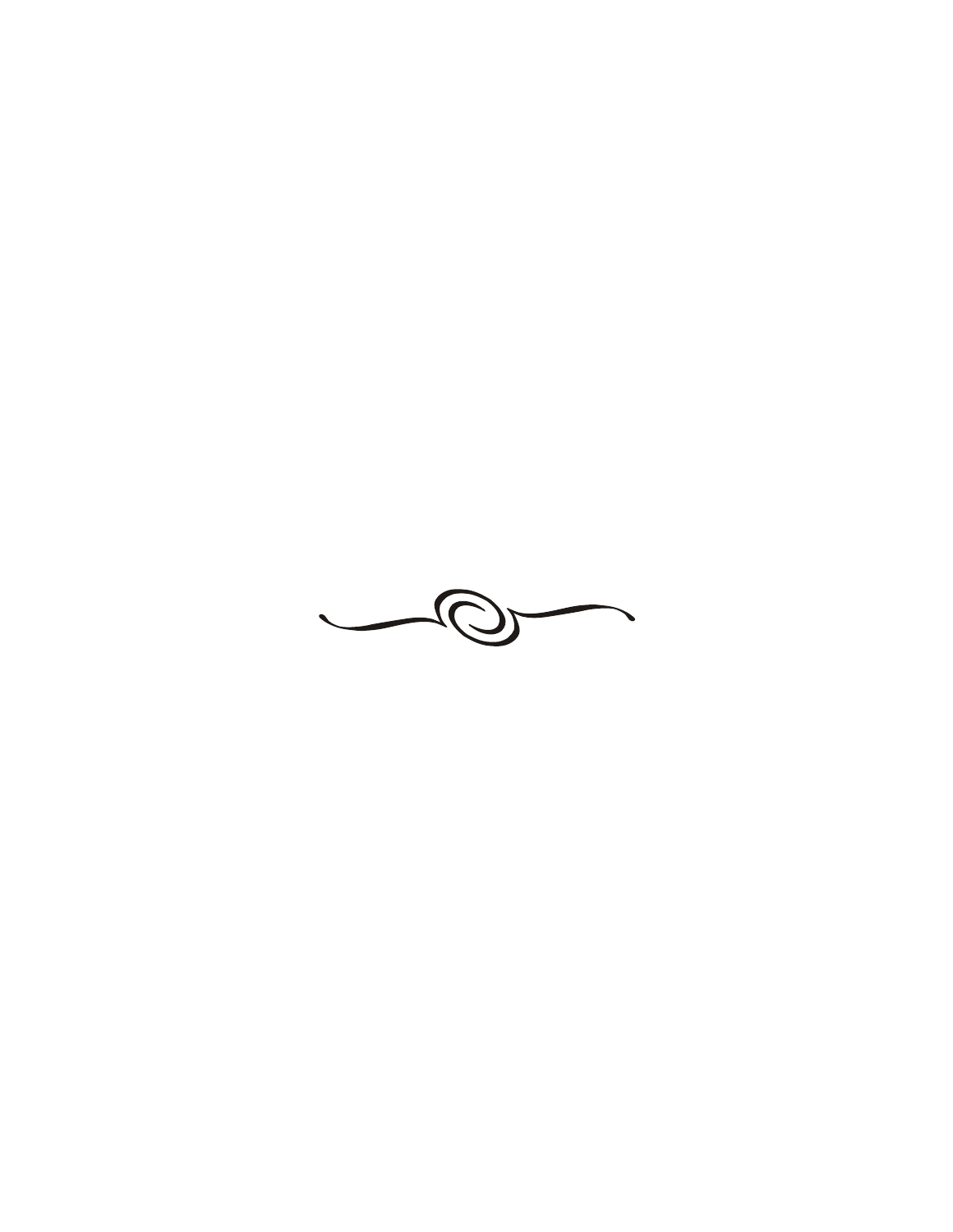#### Chapter Fourteen

# **The Winged Monkeys**

Sou will remember there was no road—not even a pathway<br>—between the castle of the Wicked Witch and the Emer-<br>ald City. When the four travelers went in search of the ou will remember there was no road—not even a pathway —between the castle of the Wicked Witch and the Emer-Witch she had seen them coming, and so sent the Winged Monkeys to bring them to her. It was much harder to find their way back through the big fields of buttercups and yellow daisies than it was being carried. They knew, of course, they must go straight east, toward the rising sun; and they started off in the right way. But at noon, when the sun was over their heads, they did not know which was east and which was west, and that was the reason they were lost in the great fields. They kept on walking, however, and at night the moon came out and shone brightly. So they lay down among the sweet smelling yellow flowers and slept soundly until morning —all but the Scarecrow and the Tin Woodman.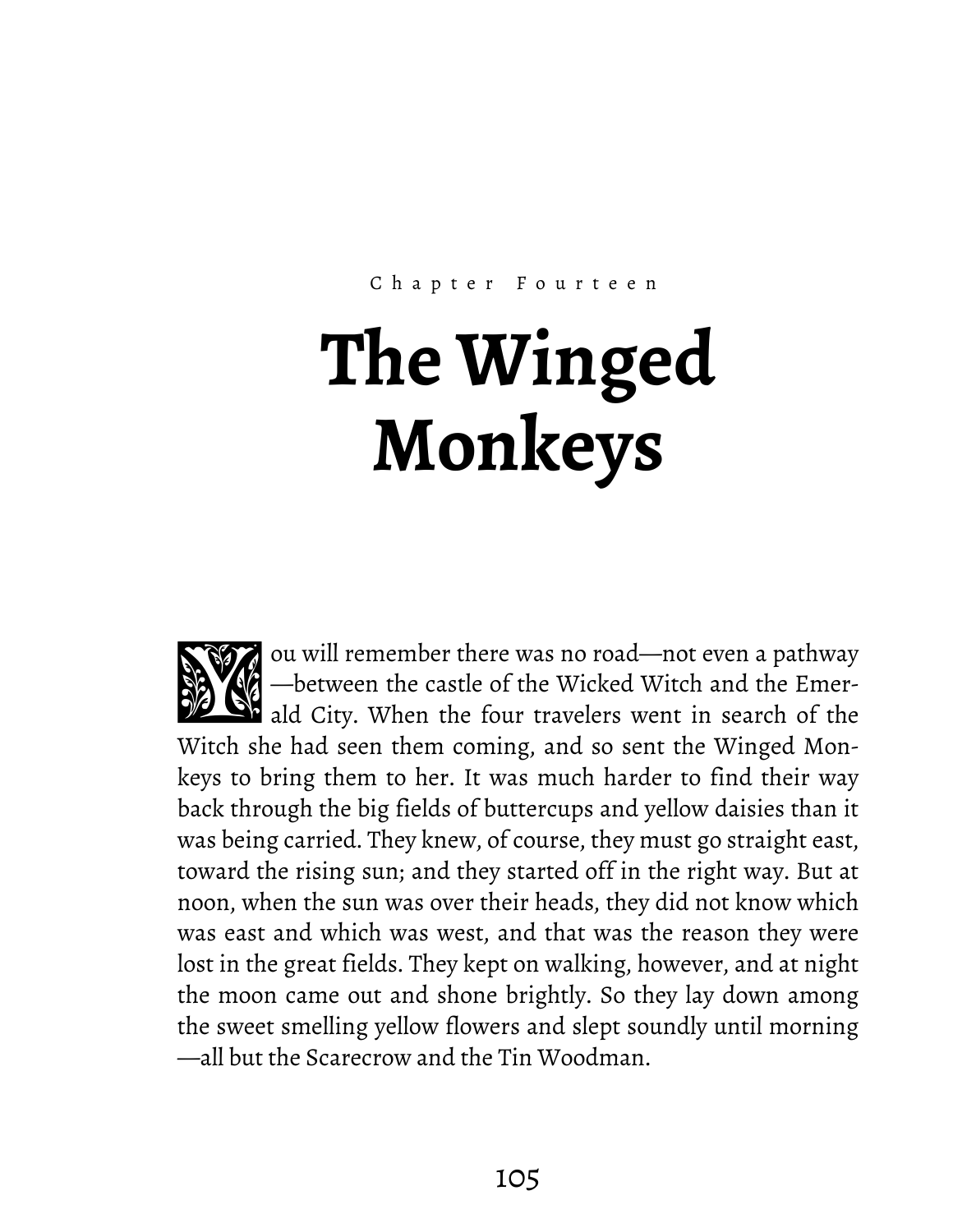The next morning the sun was behind a cloud, but they started on, as if they were quite sure which way they were going.

"If we walk far enough," said Dorothy, "I am sure we shall sometime come to some place."

But day by day passed away, and they still saw nothing before them but the scarlet fields. The Scarecrow began to grumble a bit.

"We have surely lost our way," he said, "and unless we find it again in time to reach the Emerald City, I shall never get my brains."

"Nor I my heart," declared the Tin Woodman. "It seems to me I can scarcely wait till I get to Oz, and you must admit this is a very long journey."

"You see," said the Cowardly Lion, with a whimper, "I haven't the courage to keep tramping forever, without getting anywhere at all."

Then Dorothy lost heart. She sat down on the grass and looked at her companions, and they sat down and looked at her, and Toto found that for the first time in his life he was too tired to chase a butterfly that flew past his head. So he put out his tongue and panted and looked at Dorothy as if to ask what they should do next.

"Suppose we call the field mice," she suggested. "They could probably tell us the way to the Emerald City."

"To be sure they could," cried the Scarecrow. "Why didn't we think of that before?"

Dorothy blew the little whistle she had always carried about her neck since the Queen of the Mice had given it to her. In a few minutes they heard the pattering of tiny feet, and many of the small gray mice came running up to her. Among them was the Queen herself, who asked, in her squeaky little voice:

"What can I do for my friends?"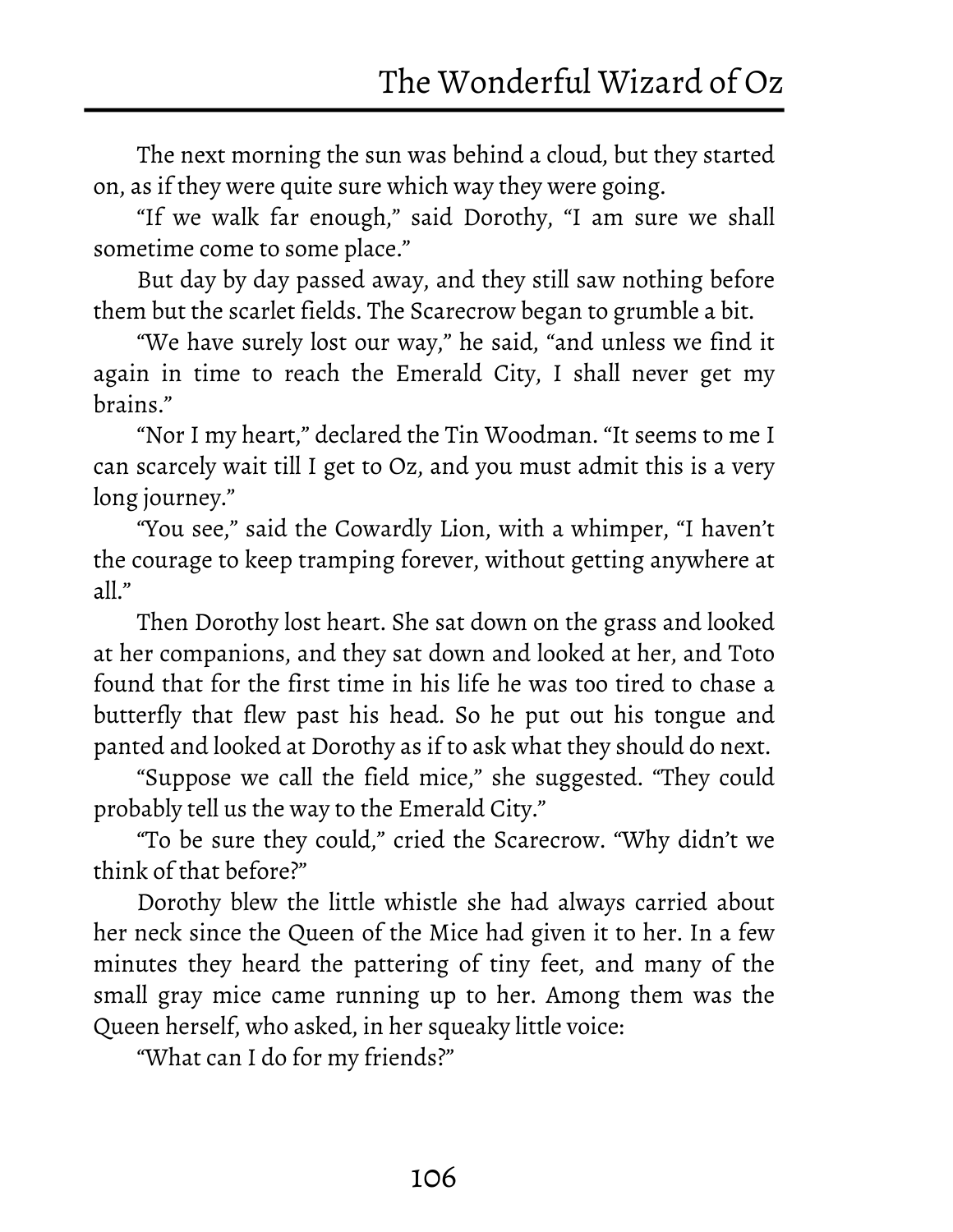"We have lost our way," said Dorothy. "Can you tell us where the Emerald City is?"

"Certainly," answered the Queen; "but it is a great way off, for you have had it at your backs all this time." Then she noticed Dorothy's Golden Cap, and said, "Why don't you use the charm of the Cap, and call the Winged Monkeys to you? They will carry you to the City of Oz in less than an hour."

"I didn't know there was a charm," answered Dorothy, in surprise. "What is it?"

"It is written inside the Golden Cap," replied the Queen of the Mice. "But if you are going to call the Winged Monkeys we must run away, for they are full of mischief and think it great fun to plague us."

"Won't they hurt me?" asked the girl anxiously.

"Oh, no. They must obey the wearer of the Cap. Good‐bye!" And she scampered out of sight, with all the mice hurrying after her.

Dorothy looked inside the Golden Cap and saw some words written upon the lining. These, she thought, must be the charm, so she read the directions carefully and put the Cap upon her head.

"Ep‐pe, pep‐pe, kak‐ke!" she said, standing on her left foot.

"What did you say?" asked the Scarecrow, who did not know what she was doing.

"Hil‐lo, hol‐lo, hel‐lo!" Dorothy went on, standing this time on her right foot.

"Hello!" replied the Tin Woodman calmly.

"Ziz‐zy, zuz‐zy, zik!" said Dorothy, who was now standing on both feet. This ended the saying of the charm, and they heard a great chattering and flapping of wings, as the band of Winged Monkeys flew up to them.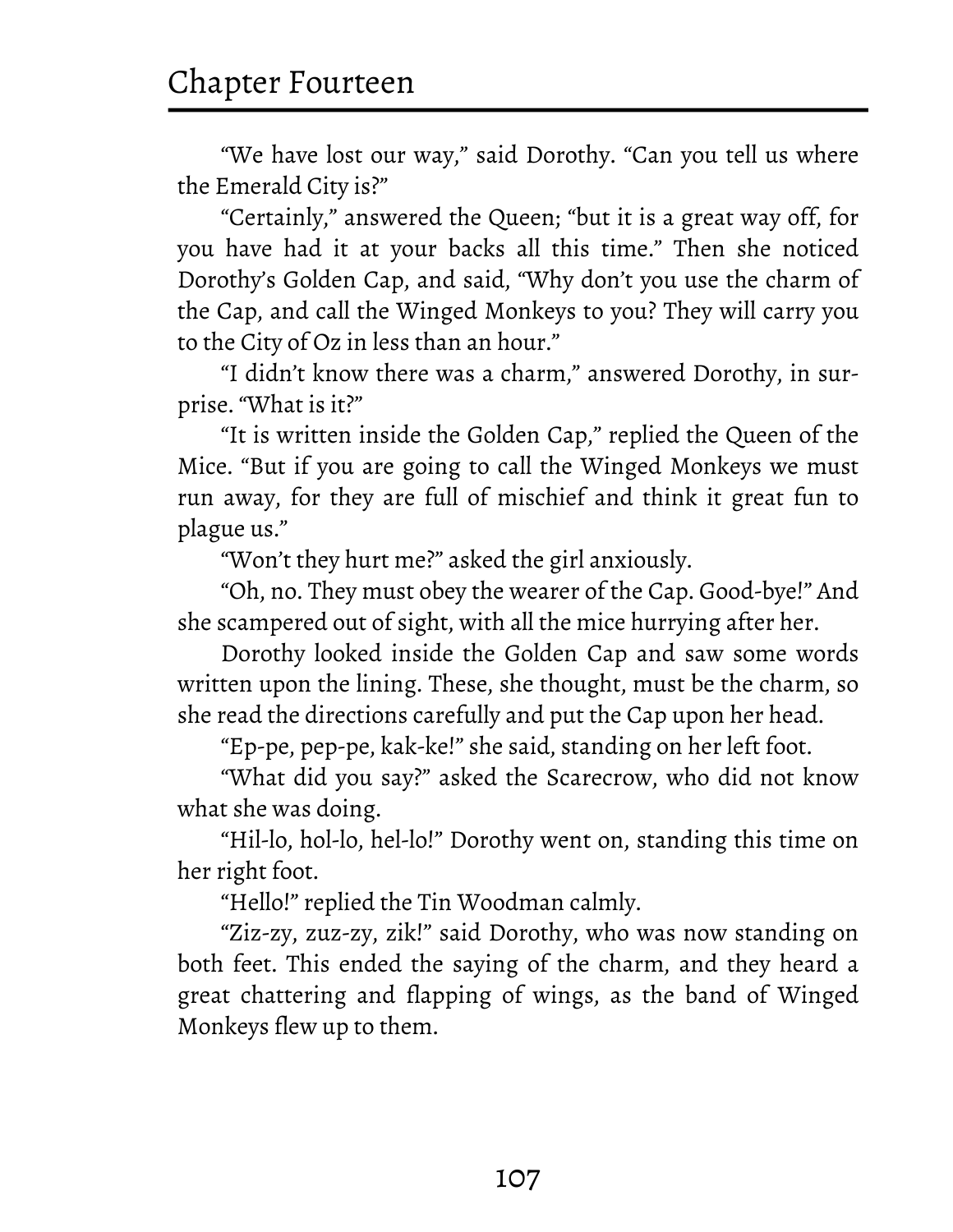The King bowed low before Dorothy, and asked, "What is your command?"

"We wish to go to the Emerald City," said the child, "and we have lost our way."

"We will carry you," replied the King, and no sooner had he spoken than two of the Monkeys caught Dorothy in their arms and flew away with her. Others took the Scarecrow and the Woodman and the Lion, and one little Monkey seized Toto and flew after them, although the dog tried hard to bite him.

The Scarecrow and the Tin Woodman were rather frightened at first, for they remembered how badly the Winged Monkeys had treated them before; but they saw that no harm was intended, so they rode through the air quite cheerfully, and had a fine time looking at the pretty gardens and woods far below them.

Dorothy found herself riding easily between two of the biggest Monkeys, one of them the King himself. They had made a chair of their hands and were careful not to hurt her.

"Why do you have to obey the charm of the Golden Cap?" she asked.

"That is a long story," answered the King, with a Winged laugh; "but as we have a long journey before us, I will pass the time by telling you about it, if you wish."

"I shall be glad to hear it," she replied.

"Once," began the leader, "we were a free people, living happily in the great forest, flying from tree to tree, eating nuts and fruit, and doing just as we pleased without calling anybody master. Perhaps some of us were rather too full of mischief at times, flying down to pull the tails of the animals that had no wings, chasing birds, and throwing nuts at the people who walked in the forest.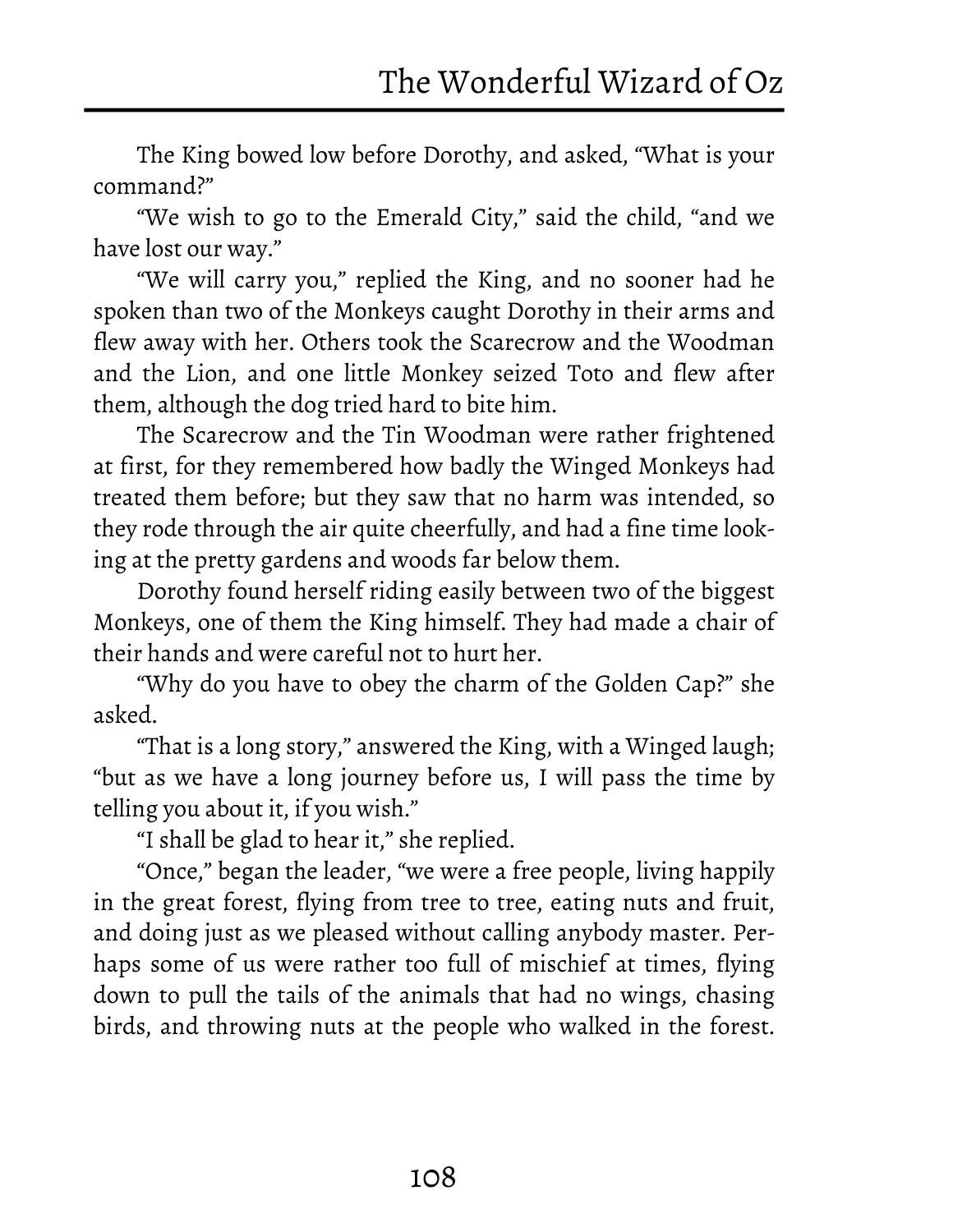But we were careless and happy and full of fun, and enjoyed every minute of the day. This was many years ago, long before Oz came out of the clouds to rule over this land.

"There lived here then, away at the North, a beautiful princess, who was also a powerful sorceress. All her magic was used to help the people, and she was never known to hurt anyone who was good. Her name was Gayelette, and she lived in a handsome palace built from great blocks of ruby. Everyone loved her, but her greatest sorrow was that she could find no one to love in return, since all the men were much too stupid and ugly to mate with one so beautiful and wise. At last, however, she found a boy who was handsome and manly and wise beyond his years. Gayelette made up her mind that when he grew to be a man she would make him her husband, so she took him to her ruby palace and used all her magic powers to make him as strong and good and lovely as any woman could wish. When he grew to manhood, Quelala, as he was called, was said to be the best and wisest man in all the land, while his manly beauty was so great that Gayelette loved him dearly, and hastened to make everything ready for the wedding.

"My grandfather was at that time the King of the Winged Monkeys which lived in the forest near Gayelette's palace, and the old fellow loved a joke better than a good dinner. One day, just before the wedding, my grandfather was flying out with his band when he saw Quelala walking beside the river. He was dressed in a rich costume of pink silk and purple velvet, and my grandfather thought he would see what he could do. At his word the band flew down and seized Quelala, carried him in their arms until they were over the middle of the river, and then dropped him into the water.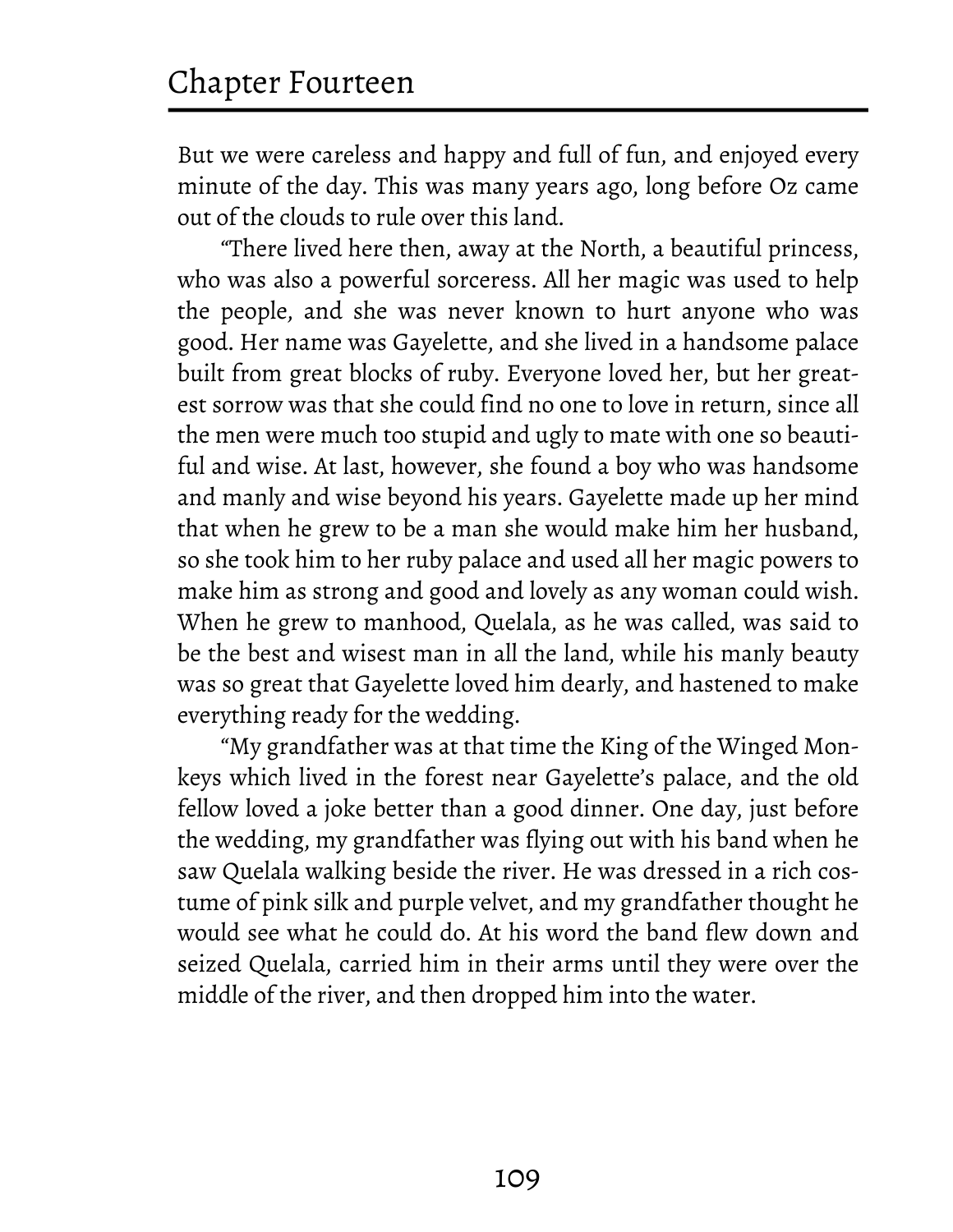"'Swim out, my fine fellow,' cried my grandfather, 'and see if the water has spotted your clothes.' Quelala was much too wise not to swim, and he was not in the least spoiled by all his good fortune. He laughed, when he came to the top of the water, and swam in to shore. But when Gayelette came running out to him she found his silks and velvet all ruined by the river.

"The princess was angry, and she knew, of course, who did it. She had all the Winged Monkeys brought before her, and she said at first that their wings should be tied and they should be treated as they had treated Quelala, and dropped in the river. But my grandfather pleaded hard, for he knew the Monkeys would drown in the river with their wings tied, and Quelala said a kind word for them also; so that Gayelette finally spared them, on condition that the Winged Monkeys should ever after do three times the bidding of the owner of the Golden Cap. This Cap had been made for a wedding present to Quelala, and it is said to have cost the princess half her kingdom. Of course my grandfather and all the other Monkeys at once agreed to the condition, and that is how it happens that we are three times the slaves of the owner of the Golden Cap, whosoever he may be."

"And what became of them?" asked Dorothy, who had been greatly interested in the story.

"Quelala being the first owner of the Golden Cap," replied the Monkey, "he was the first to lay his wishes upon us. As his bride could not bear the sight of us, he called us all to him in the forest after he had married her and ordered us always to keep where she could never again set eyes on a Winged Monkey, which we were glad to do, for we were all afraid of her.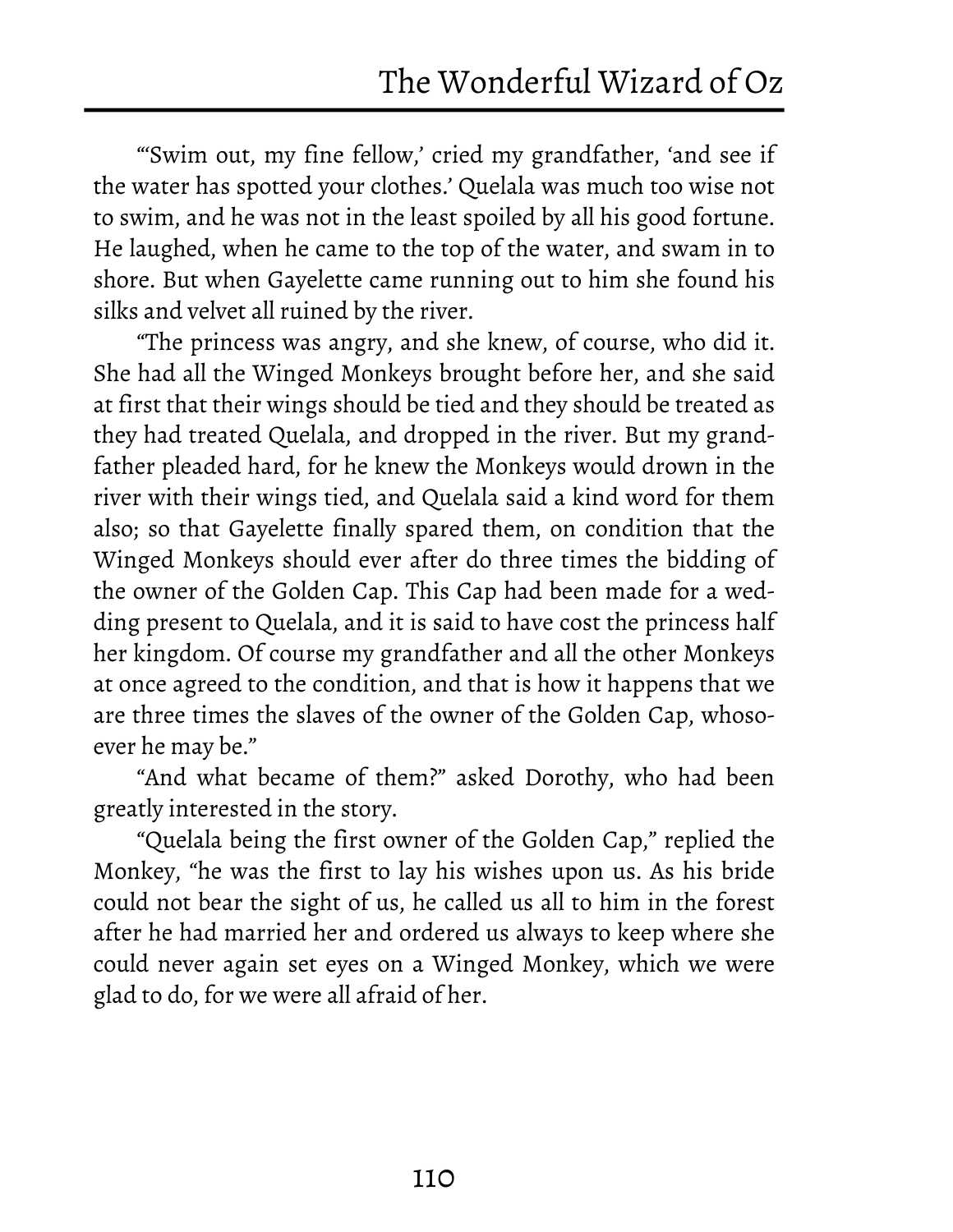### Chapter Fourteen

"This was all we ever had to do until the Golden Cap fell into the hands of the Wicked Witch of the West, who made us enslave the Winkies, and afterward drive Oz himself out of the Land of the West. Now the Golden Cap is yours, and three times you have the right to lay your wishes upon us."

As the Monkey King finished his story Dorothy looked down and saw the green, shining walls of the Emerald City before them. She wondered at the rapid flight of the Monkeys, but was glad the journey was over. The strange creatures set the travelers down carefully before the gate of the City, the King bowed low to Dorothy, and then flew swiftly away, followed by all his band.

"That was a good ride," said the little girl.

"Yes, and a quick way out of our troubles," replied the Lion. "How lucky it was you brought away that wonderful Cap!"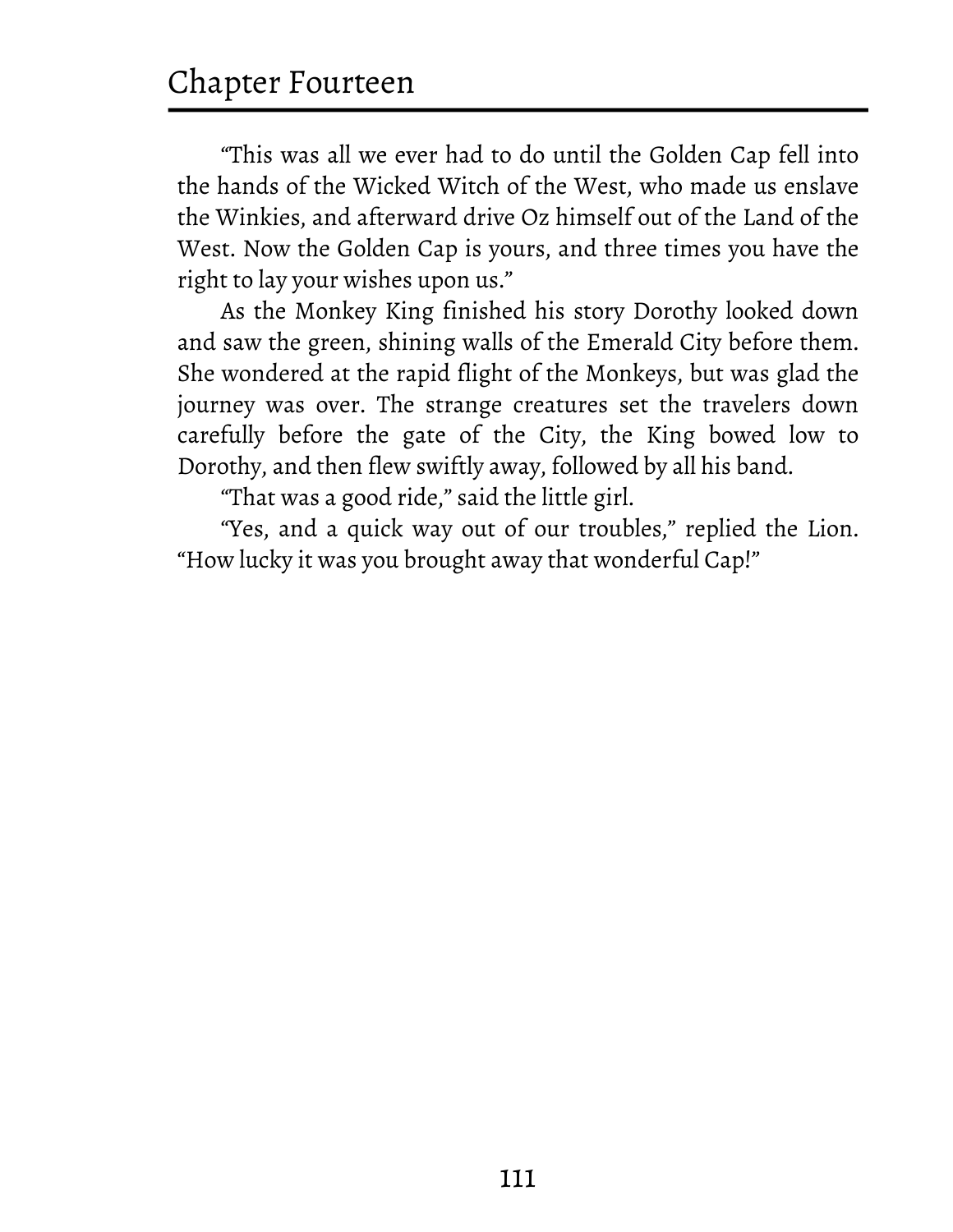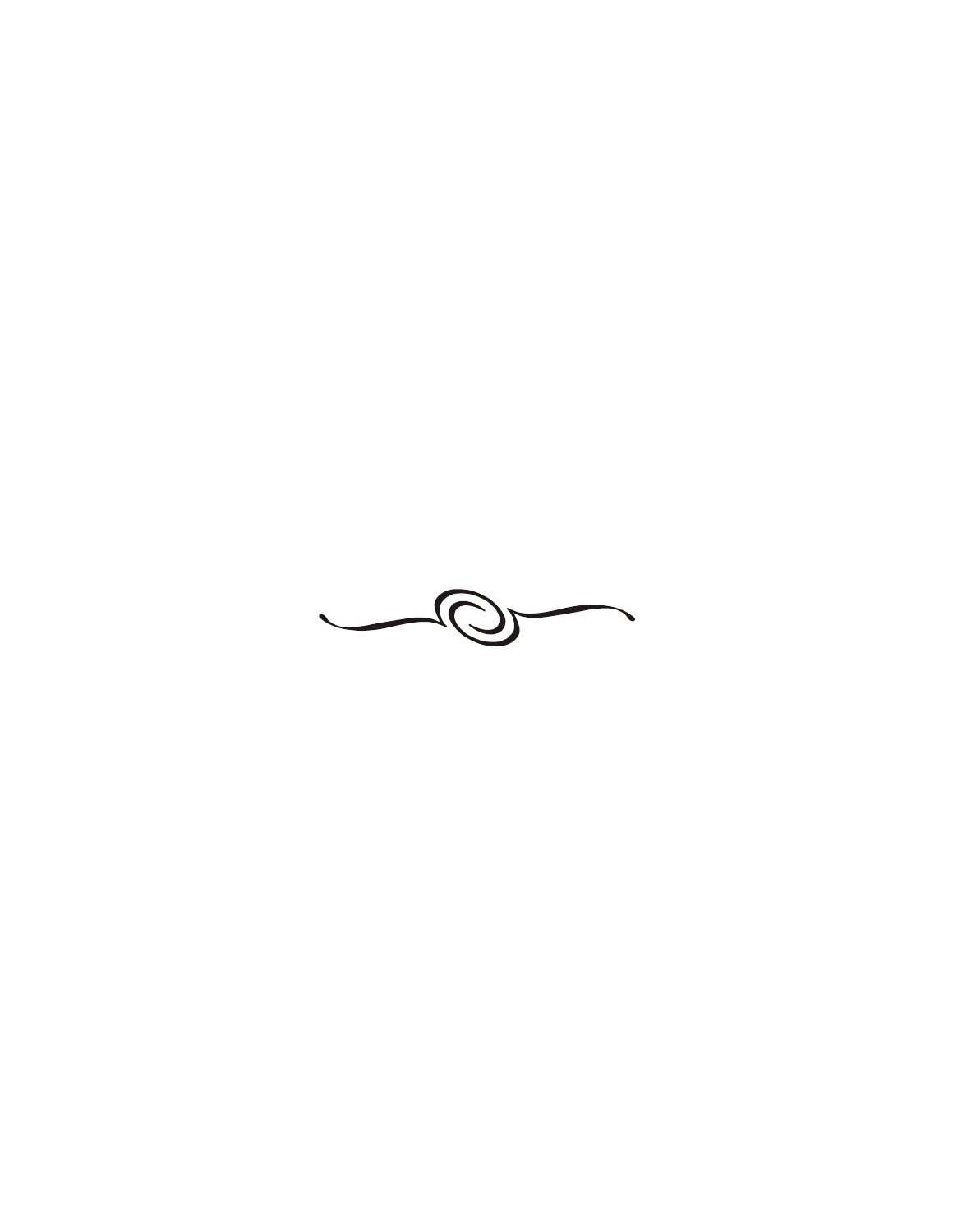Chapter Fifteen

# **The Discovery of Oz, the Terrible**



The four travelers walked up to the great gate of Emerald<br>City and rang the bell. After ringing several times, it was<br>opened by the same Guardian of the Gates they had met the four travelers walked up to the great gate of Emerald City and rang the bell. After ringing several times, it was

before.

"What! are you back again?" he asked, in surprise.

"Do you not see us?" answered the Scarecrow.

"But I thought you had gone to visit the Wicked Witch of the West."

"We did visit her," said the Scarecrow.

"And she let you go again?" asked the man, in wonder.

"She could not help it, for she is melted," explained the Scarecrow.

"Melted! Well, that is good news, indeed," said the man. "Who melted her?"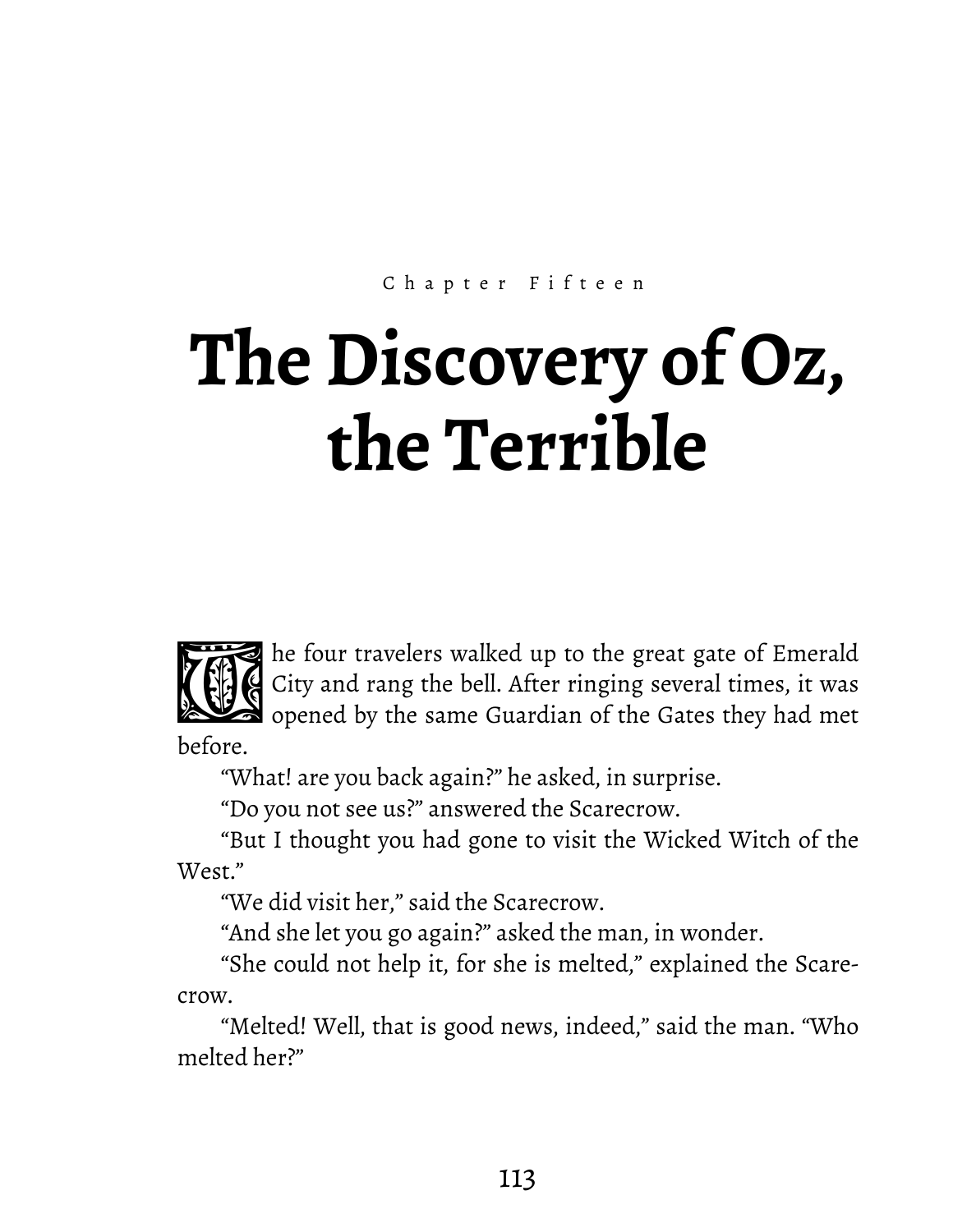"It was Dorothy," said the Lion gravely.

"Good gracious!" exclaimed the man, and he bowed very low indeed before her.

Then he led them into his little room and locked the spectacles from the great box on all their eyes, just as he had done before. Afterward they passed on through the gate into the Emerald City. When the people heard from the Guardian of the Gates that Dorothy had melted the Wicked Witch of the West, they all gathered around the travelers and followed them in a great crowd to the Palace of Oz.

The soldier with the green whiskers was still on guard before the door, but he let them in at once, and they were again met by the beautiful green girl, who showed each of them to their old rooms at once, so they might rest until the Great Oz was ready to receive them.

The soldier had the news carried straight to Oz that Dorothy and the other travelers had come back again, after destroying the Wicked Witch; but Oz made no reply. They thought the Great Wizard would send for them at once, but he did not. They had no word from him the next day, nor the next, nor the next. The waiting was tiresome and wearing, and at last they grew vexed that Oz should treat them in so poor a fashion, after sending them to undergo hardships and slavery. So the Scarecrow at last asked the green girl to take another message to Oz, saying if he did not let them in to see him at once they would call the Winged Monkeys to help them, and find out whether he kept his promises or not. When the Wizard was given this message he was so frightened that he sent word for them to come to the Throne Room at four minutes after nine o'clock the next morning. He had once met the Winged Monkeys in the Land of the West, and he did not wish to meet them again.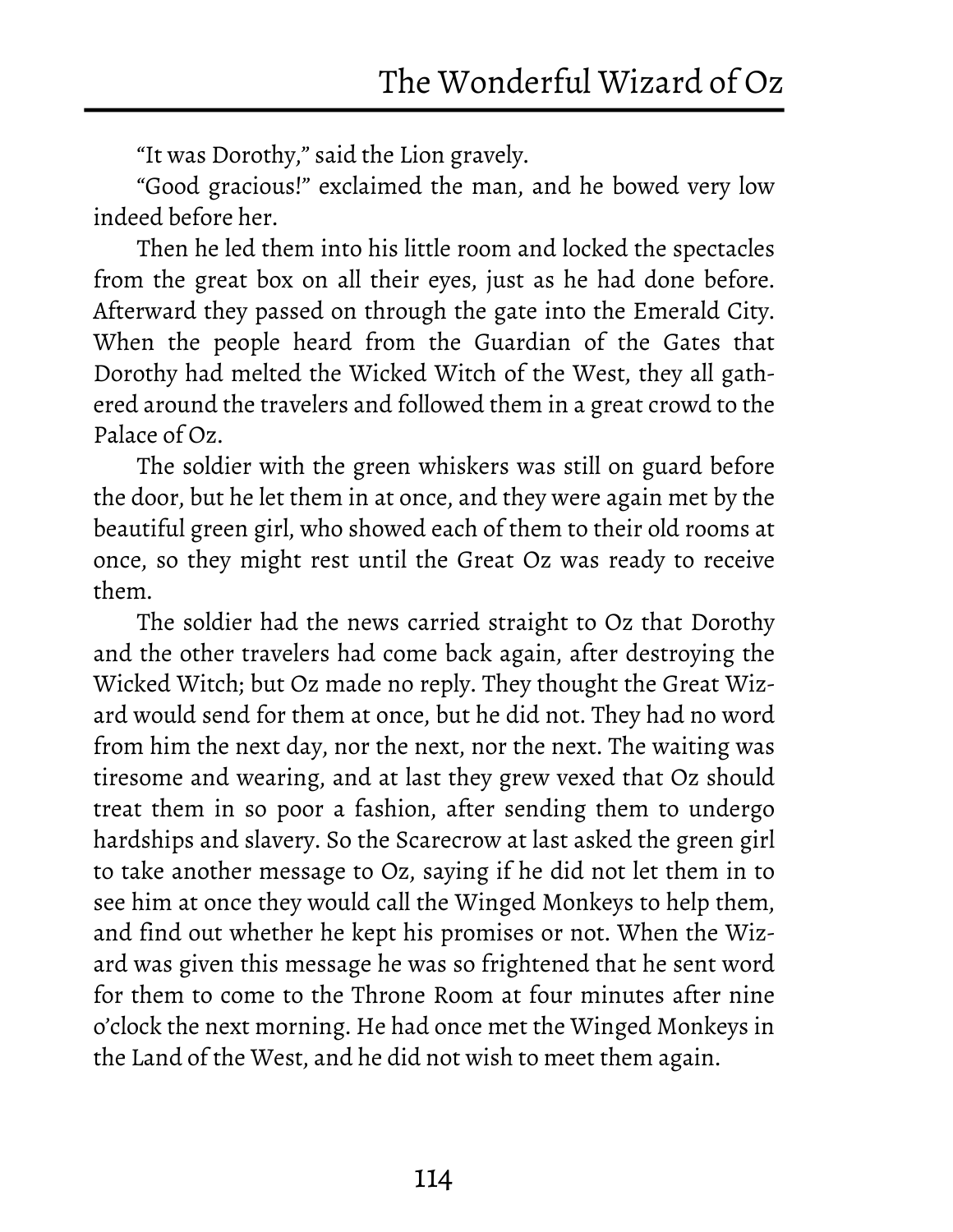The four travelers passed a sleepless night, each thinking of the gift Oz had promised to bestow on him. Dorothy fell asleep only once, and then she dreamed she was in Kansas, where Aunt Em was telling her how glad she was to have her little girl at home again.

Promptly at nine o'clock the next morning the green‐ whiskered soldier came to them, and four minutes later they all went into the Throne Room of the Great Oz.

Of course each one of them expected to see the Wizard in the shape he had taken before, and all were greatly surprised when they looked about and saw no one at all in the room. They kept close to the door and closer to one another, for the stillness of the empty room was more dreadful than any of the forms they had seen Oz take.

Presently they heard a solemn Voice, that seemed to come from somewhere near the top of the great dome, and it said:

"I am Oz, the Great and Terrible. Why do you seek me?"

They looked again in every part of the room, and then, seeing no one, Dorothy asked, "Where are you?"

"I am everywhere," answered the Voice, "but to the eyes of common mortals I am invisible. I will now seat myself upon my throne, that you may converse with me." Indeed, the Voice seemed just then to come straight from the throne itself; so they walked toward it and stood in a row while Dorothy said:

"We have come to claim our promise, O Oz."

"What promise?" asked Oz.

"You promised to send me back to Kansas when the Wicked Witch was destroyed," said the girl.

"And you promised to give me brains," said the Scarecrow.

"And you promised to give me a heart," said the Tin Woodman.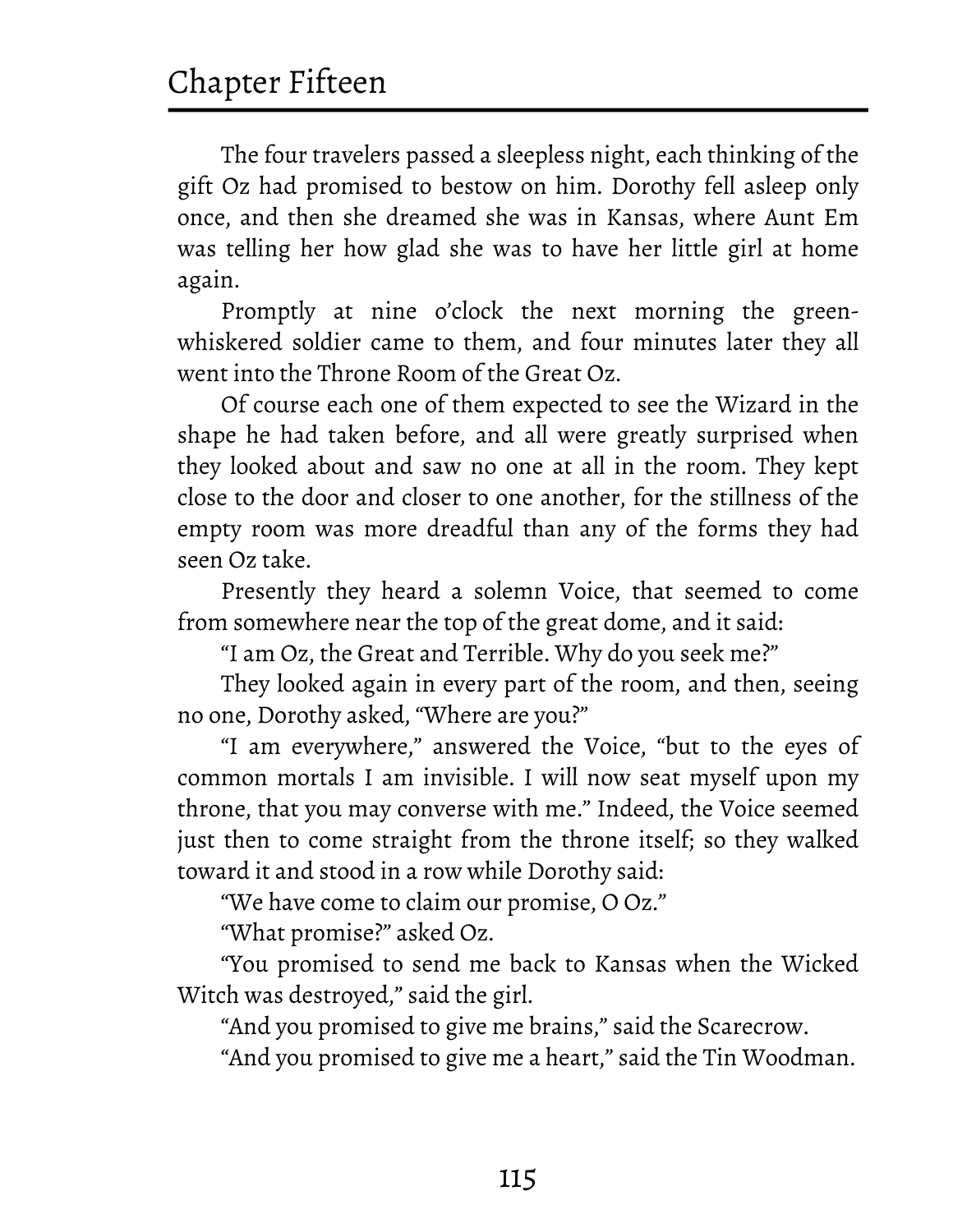"And you promised to give me courage," said the Cowardly Lion.

"Is the Wicked Witch really destroyed?" asked the Voice, and Dorothy thought it trembled a little.

"Yes," she answered, "I melted her with a bucket of water."

"Dear me," said the Voice, "how sudden! Well, come to me tomorrow, for I must have time to think it over."

"You've had plenty of time already," said the Tin Woodman angrily.

"We shan't wait a day longer," said the Scarecrow.

"You must keep your promises to us!" exclaimed Dorothy.

The Lion thought it might be as well to frighten the Wizard, so he gave a large, loud roar, which was so fierce and dreadful that Toto jumped away from him in alarm and tipped over the screen that stood in a corner. As it fell with a crash they looked that way, and the next moment all of them were filled with wonder. For they saw, standing in just the spot the screen had hidden, a little old man, with a bald head and a wrinkled face, who seemed to be as much surprised as they were. The Tin Woodman, raising his axe, rushed toward the little man and cried out, "Who are you?"

"I am Oz, the Great and Terrible," said the little man, in a trembling voice. "But don't strike me—please don't—and I'll do anything you want me to."

Our friends looked at him in surprise and dismay.

"I thought Oz was a great Head," said Dorothy.

"And I thought Oz was a lovely Lady," said the Scarecrow.

"And I thought Oz was a terrible Beast," said the Tin Woodman.

"And I thought Oz was a Ball of Fire," exclaimed the Lion.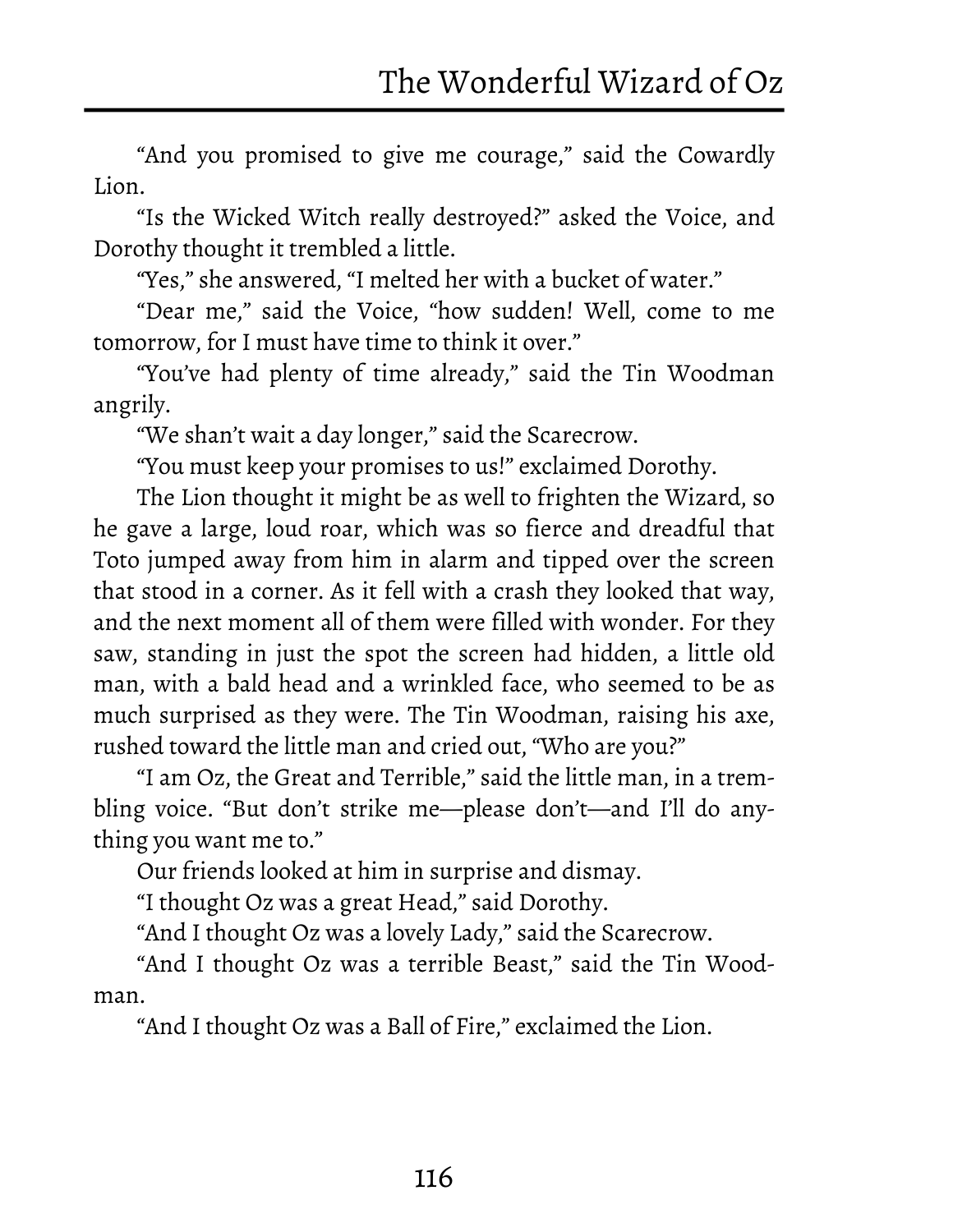"No, you are all wrong," said the little man meekly. "I have been making believe."

"Making believe!" cried Dorothy. "Are you not a Great Wizard?"

"Hush, my dear," he said. "Don't speak so loud, or you will be overheard—and I should be ruined. I'm supposed to be a Great Wizard."

"And aren't you?" she asked.

"Not a bit of it, my dear; I'm just a common man."

"You're more than that," said the Scarecrow, in a grieved tone; "you're a humbug."

"Exactly so!" declared the little man, rubbing his hands together as if it pleased him. "I am a humbug."

"But this is terrible," said the Tin Woodman. "How shall I ever get my heart?"

"Or I my courage?" asked the Lion.

"Or I my brains?" wailed the Scarecrow, wiping the tears from his eyes with his coat sleeve.

"My dear friends," said Oz, "I pray you not to speak of these little things. Think of me, and the terrible trouble I'm in at being found out."

"Doesn't anyone else know you're a humbug?" asked Dorothy.

"No one knows it but you four—and myself," replied Oz. "I have fooled everyone so long that I thought I should never be found out. It was a great mistake my ever letting you into the Throne Room. Usually I will not see even my subjects, and so they believe I am something terrible."

"But, I don't understand," said Dorothy, in bewilderment. "How was it that you appeared to me as a great Head?"

"That was one of my tricks," answered Oz. "Step this way, please, and I will tell you all about it."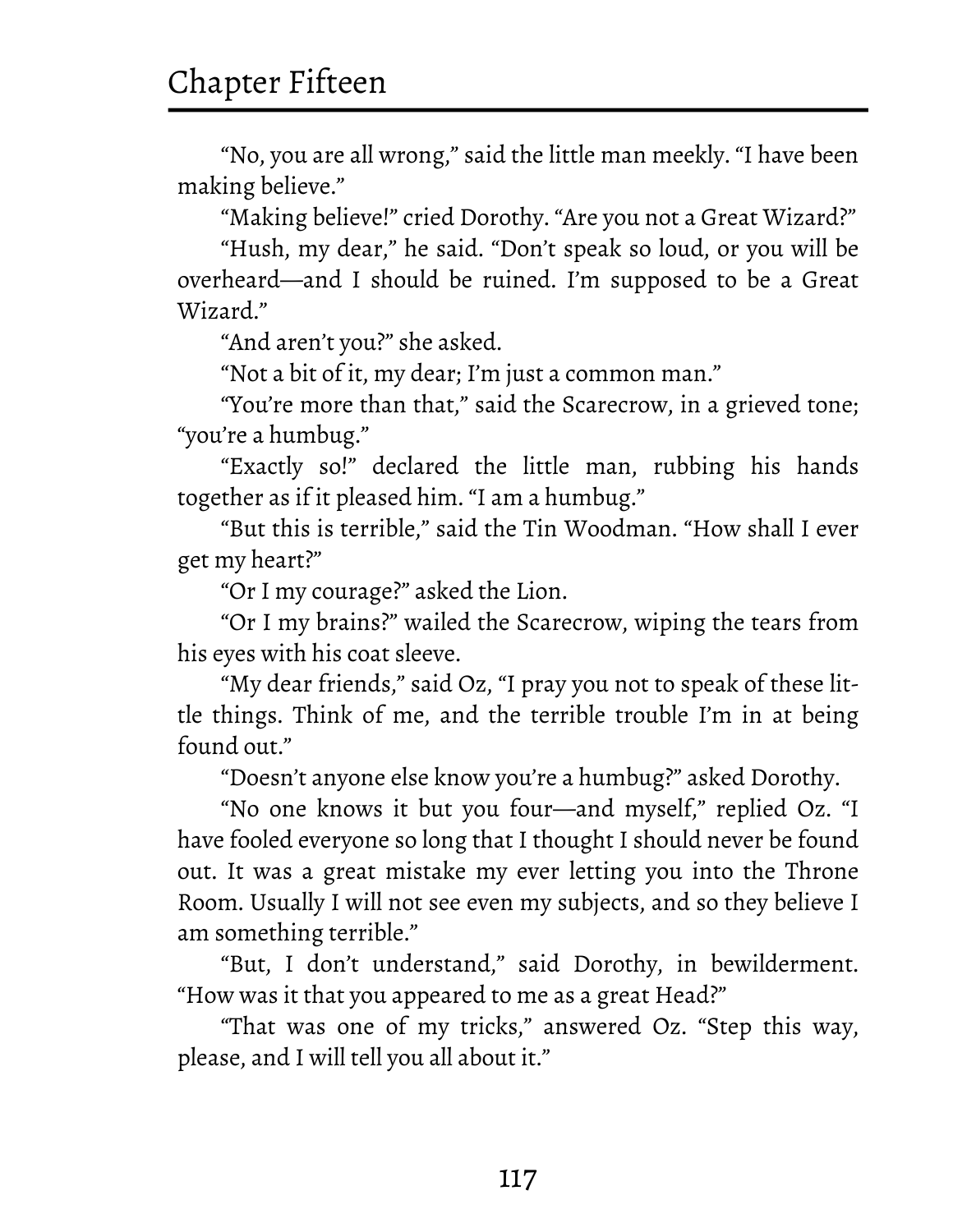He led the way to a small chamber in the rear of the Throne Room, and they all followed him. He pointed to one corner, in which lay the great Head, made out of many thicknesses of paper, and with a carefully painted face.

"This I hung from the ceiling by a wire," said Oz. "I stood behind the screen and pulled a thread, to make the eyes move and the mouth open."

"But how about the voice?" she inquired.

"Oh, I am a ventriloquist," said the little man. "I can throw the sound of my voice wherever I wish, so that you thought it was coming out of the Head. Here are the other things I used to deceive you." He showed the Scarecrow the dress and the mask he had worn when he seemed to be the lovely Lady. And the Tin Woodman saw that his terrible Beast was nothing but a lot of skins, sewn together, with slats to keep their sides out. As for the Ball of Fire, the false Wizard had hung that also from the ceiling. It was really a ball of cotton, but when oil was poured upon it the ball burned fiercely.

"Really," said the Scarecrow, "you ought to be ashamed of yourself for being such a humbug."

"I am—I certainly am," answered the little man sorrowfully; "but it was the only thing I could do. Sit down, please, there are plenty of chairs; and I will tell you my story."

So they sat down and listened while he told the following tale.

"I was born in Omaha—"

"Why, that isn't very far from Kansas!" cried Dorothy.

"No, but it's farther from here," he said, shaking his head at her sadly. "When I grew up I became a ventriloquist, and at that I was very well trained by a great master. I can imitate any kind of a bird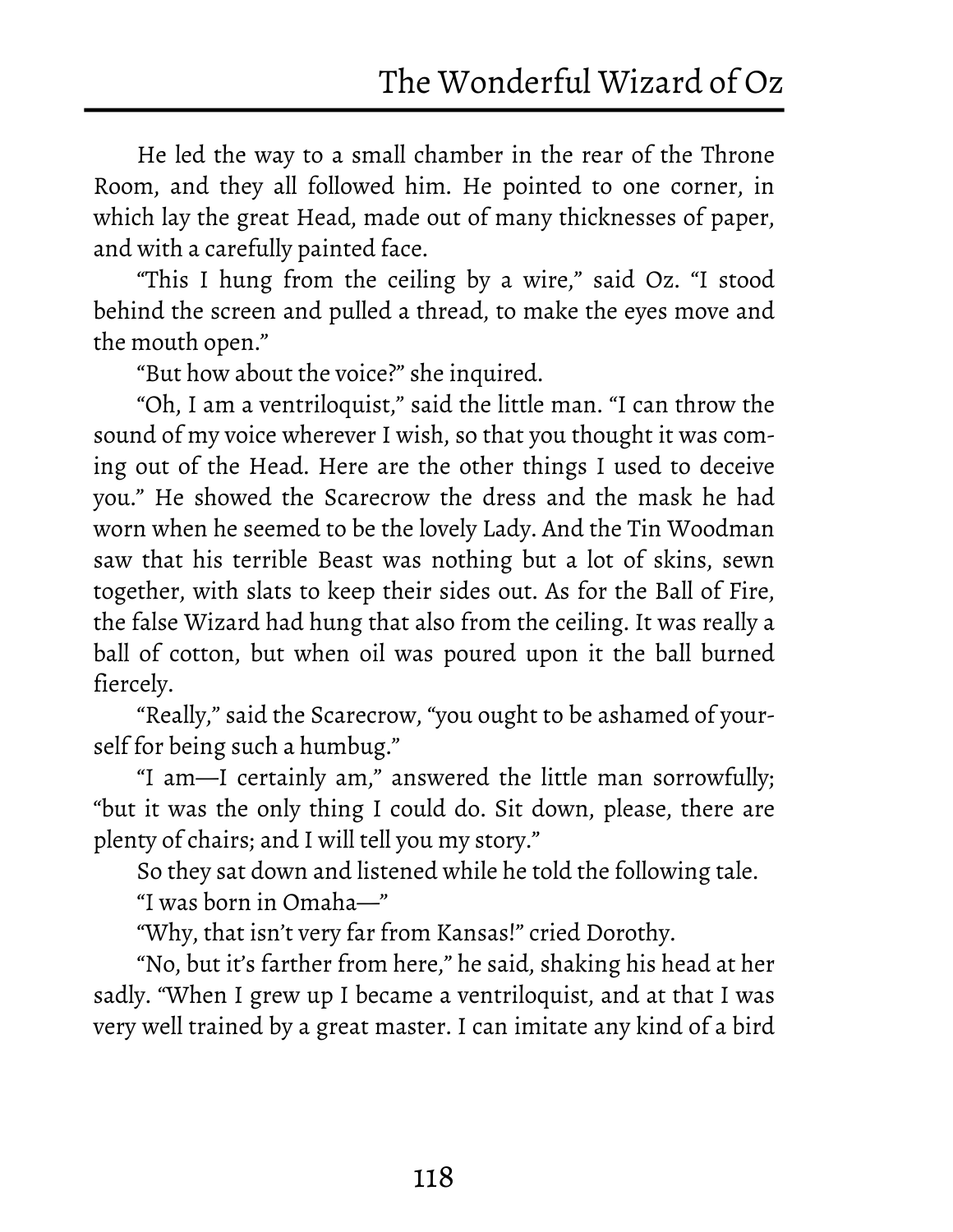or beast." Here he mewed so like a kitten that Toto pricked up his ears and looked everywhere to see where she was. "After a time," continued Oz, "I tired of that, and became a balloonist."

"What is that?" asked Dorothy.

"A man who goes up in a balloon on circus day, so as to draw a crowd of people together and get them to pay to see the circus," he explained.

"Oh," she said, "I know."

"Well, one day I went up in a balloon and the ropes got twisted, so that I couldn't come down again. It went way up above the clouds, so far that a current of air struck it and carried it many, many miles away. For a day and a night I traveled through the air, and on the morning of the second day I awoke and found the balloon floating over a strange and beautiful country.

"It came down gradually, and I was not hurt a bit. But I found myself in the midst of a strange people, who, seeing me come from the clouds, thought I was a great Wizard. Of course I let them think so, because they were afraid of me, and promised to do anything I wished them to.

"Just to amuse myself, and keep the good people busy, I ordered them to build this City, and my Palace; and they did it all willingly and well. Then I thought, as the country was so green and beautiful, I would call it the Emerald City; and to make the name fit better I put green spectacles on all the people, so that everything they saw was green."

"But isn't everything here green?" asked Dorothy.

"No more than in any other city," replied Oz; "but when you wear green spectacles, why of course everything you see looks green to you. The Emerald City was built a great many years ago, for I was a young man when the balloon brought me here, and I am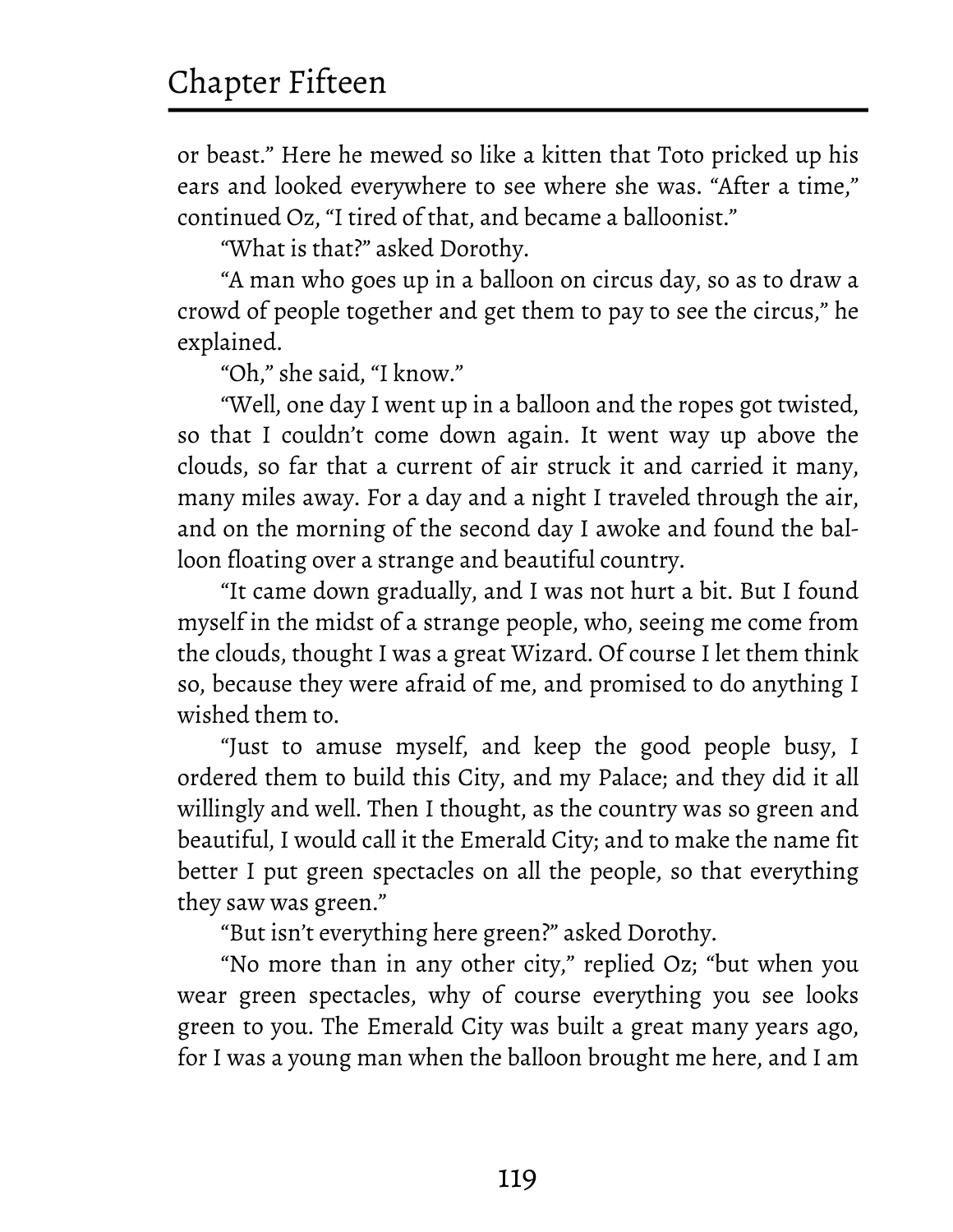a very old man now. But my people have worn green glasses on their eyes so long that most of them think it really is an Emerald City, and it certainly is a beautiful place, abounding in jewels and precious metals, and every good thing that is needed to make one happy. I have been good to the people, and they like me; but ever since this Palace was built, I have shut myself up and would not see any of them.

"One of my greatest fears was the Witches, for while I had no magical powers at all I soon found out that the Witches were really able to do wonderful things. There were four of them in this country, and they ruled the people who live in the North and South and East and West. Fortunately, the Witches of the North and South were good, and I knew they would do me no harm; but the Witches of the East and West were terribly wicked, and had they not thought I was more powerful than they themselves, they would surely have destroyed me. As it was, I lived in deadly fear of them for many years; so you can imagine how pleased I was when I heard your house had fallen on the Wicked Witch of the East. When you came to me, I was willing to promise anything if you would only do away with the other Witch; but, now that you have melted her, I am ashamed to say that I cannot keep my promises."

"I think you are a very bad man," said Dorothy.

"Oh, no, my dear; I'm really a very good man, but I'm a very bad Wizard, I must admit."

"Can't you give me brains?" asked the Scarecrow.

"You don't need them. You are learning something every day. A baby has brains, but it doesn't know much. Experience is the only thing that brings knowledge, and the longer you are on earth the more experience you are sure to get."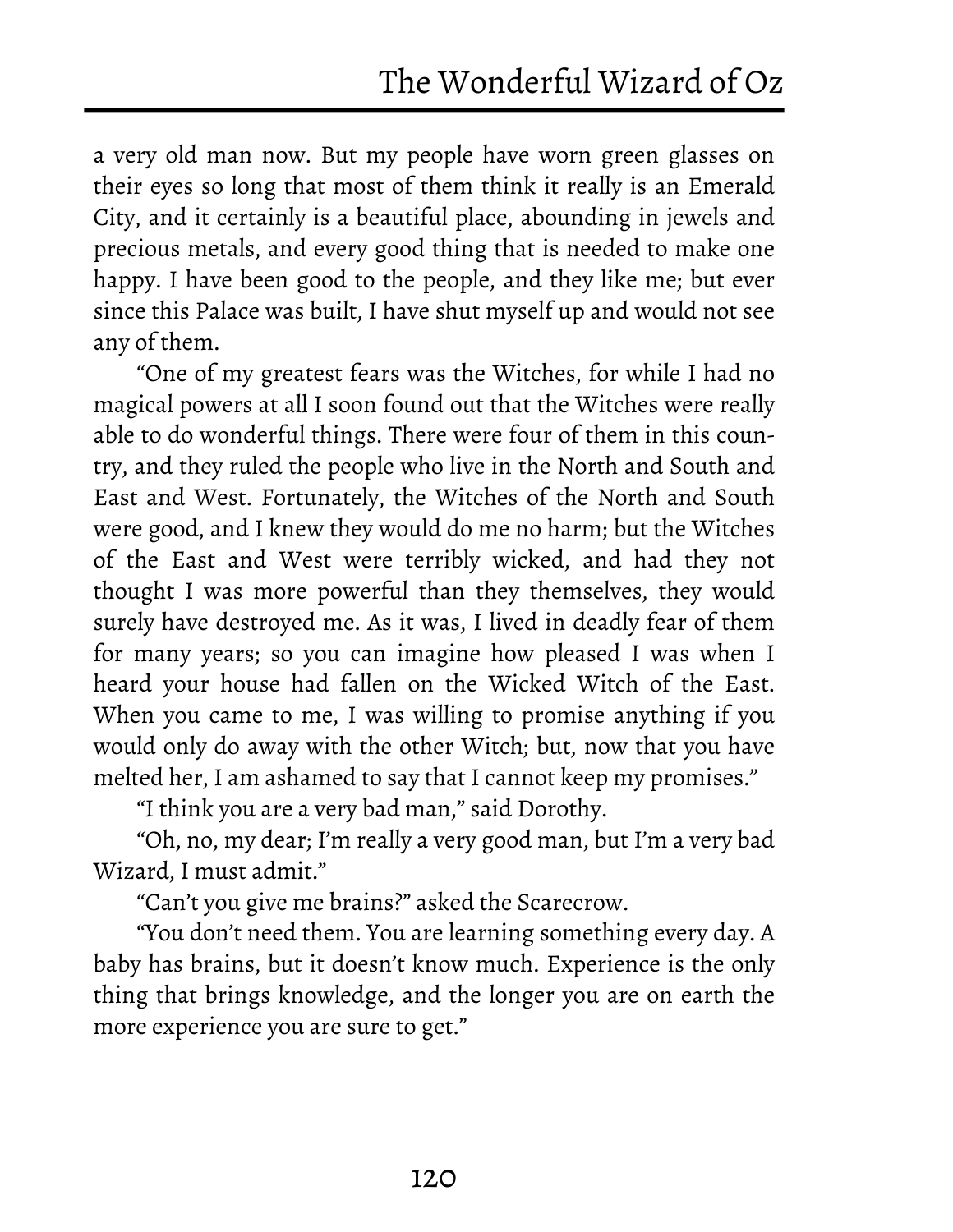"That may all be true," said the Scarecrow, "but I shall be very unhappy unless you give me brains."

The false Wizard looked at him carefully.

"Well," he said with a sigh, "I'm not much of a magician, as I said; but if you will come to me tomorrow morning, I will stuff your head with brains. I cannot tell you how to use them, however; you must find that out for yourself."

"Oh, thank you—thank you!" cried the Scarecrow. "I'll find a way to use them, never fear!"

"But how about my courage?" asked the Lion anxiously.

"You have plenty of courage, I am sure," answered Oz. "All you need is confidence in yourself. There is no living thing that is not afraid when it faces danger. The True courage is in facing danger when you are afraid, and that kind of courage you have in plenty."

"Perhaps I have, but I'm scared just the same," said the Lion. "I shall really be very unhappy unless you give me the sort of courage that makes one forget he is afraid."

"Very well, I will give you that sort of courage tomorrow," replied Oz.

"How about my heart?" asked the Tin Woodman.

"Why, as for that," answered Oz, "I think you are wrong to want a heart. It makes most people unhappy. If you only knew it, you are in luck not to have a heart."

"That must be a matter of opinion," said the Tin Woodman. "For my part, I will bear all the unhappiness without a murmur, if you will give me the heart."

"Very well," answered Oz meekly. "Come to me tomorrow and you shall have a heart. I have played Wizard for so many years that I may as well continue the part a little longer."

"And now," said Dorothy, "how am I to get back to Kansas?"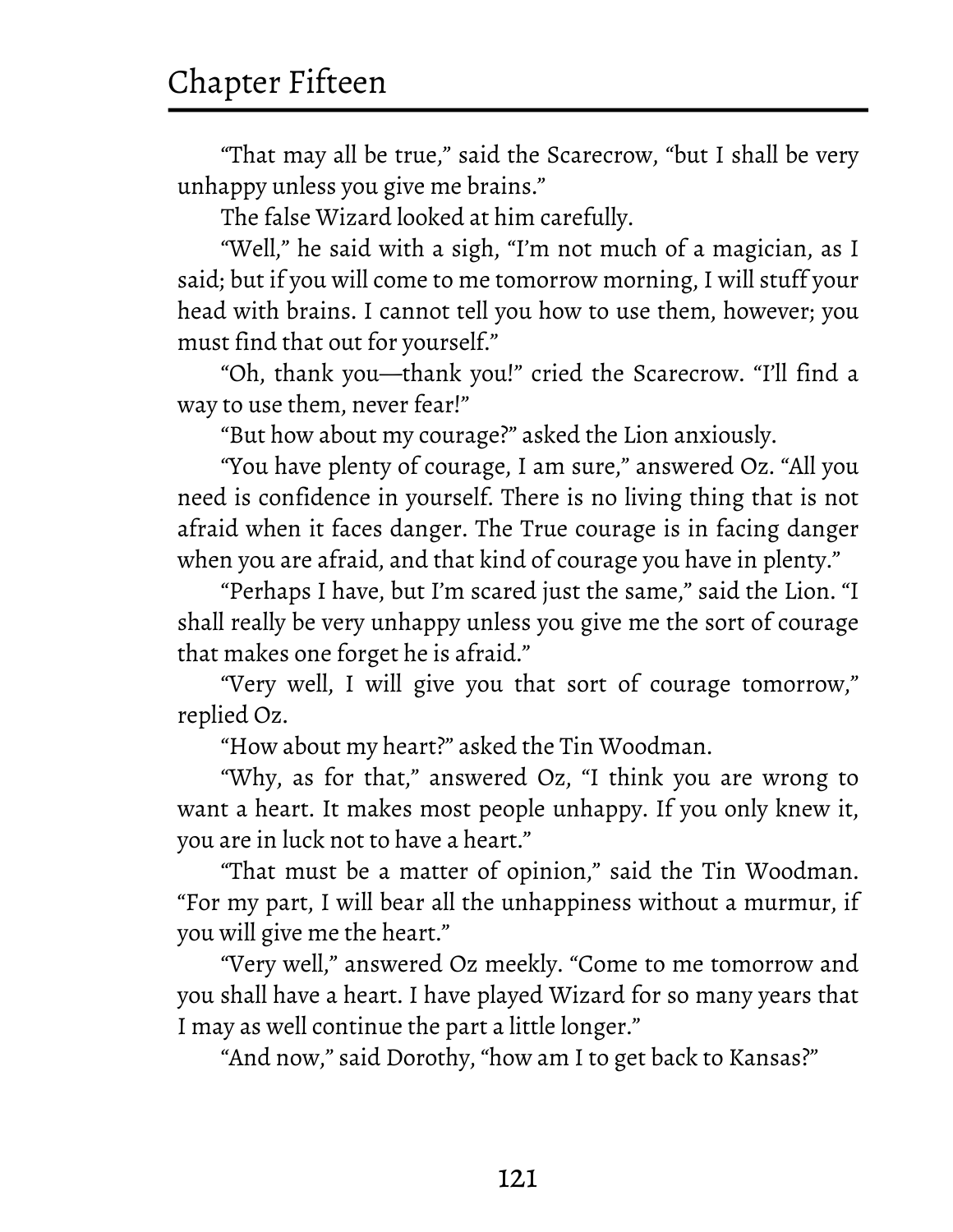"We shall have to think about that," replied the little man. "Give me two or three days to consider the matter and I'll try to find a way to carry you over the desert. In the meantime you shall all be treated as my guests, and while you live in the Palace my people will wait upon you and obey your slightest wish. There is only one thing I ask in return for my help—such as it is. You must keep my secret and tell no one I am a humbug."

They agreed to say nothing of what they had learned, and went back to their rooms in high spirits. Even Dorothy had hope that "The Great and Terrible Humbug," as she called him, would find a way to send her back to Kansas, and if he did she was willing to forgive him everything.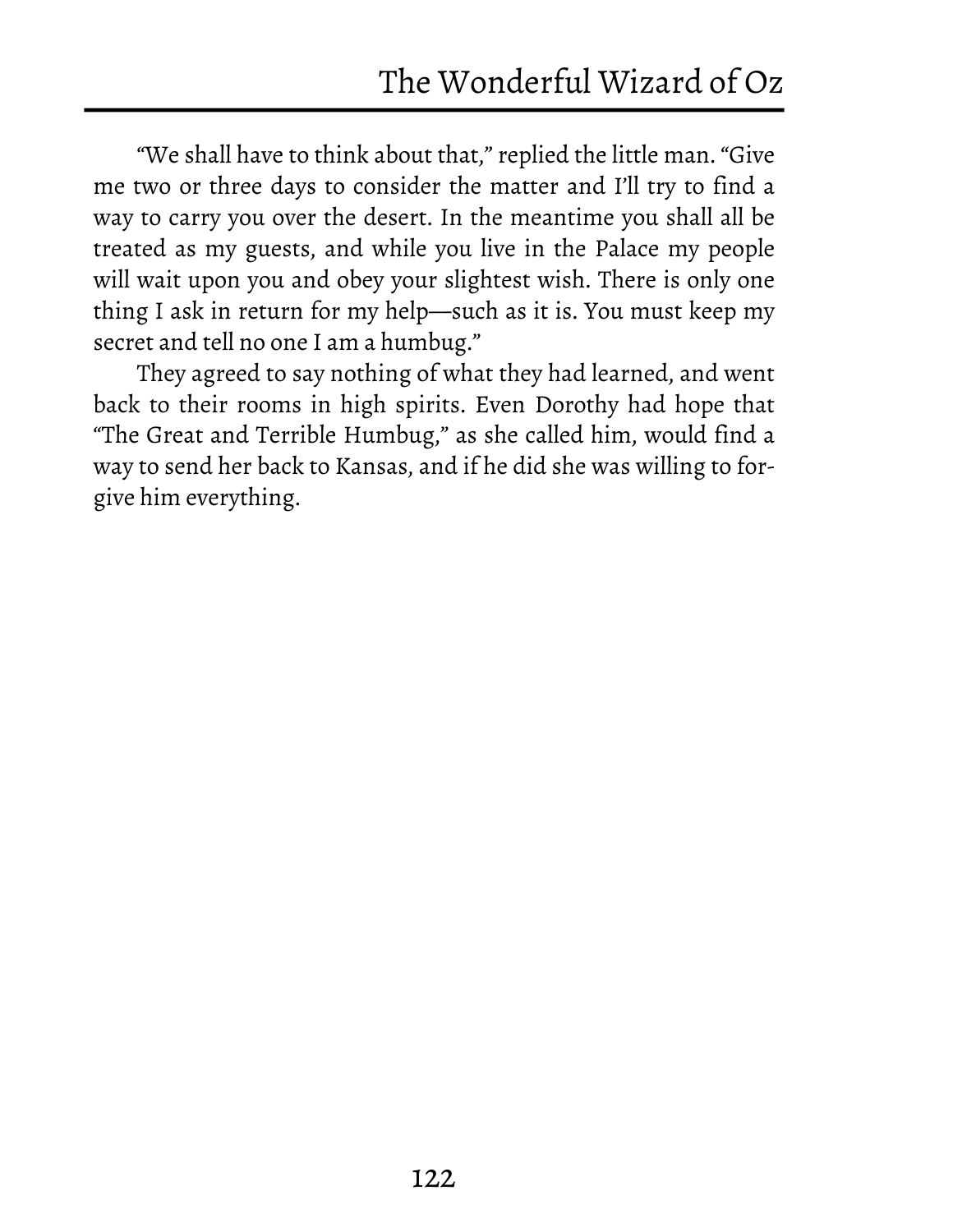### Chapter Sixteen

# **The Magic Art of the Great Humbug**

ext morning the Scarecrow said to his friends:<br>"Congratulate me. I am going to Oz to get m<br>at last. When I return I shall be as other men are." ext morning the Scarecrow said to his friends: "Congratulate me. I am going to Oz to get my brains

"I have always liked you as you were," said Dorothy simply.

"It is kind of you to like a Scarecrow," he replied. "But surely you will think more of me when you hear the splendid thoughts my new brain is going to turn out." Then he said good‐bye to them all in a cheerful voice and went to the Throne Room, where he rapped upon the door.

"Come in," said Oz.

The Scarecrow went in and found the little man sitting down by the window, engaged in deep thought.

"I have come for my brains," remarked the Scarecrow, a little uneasily.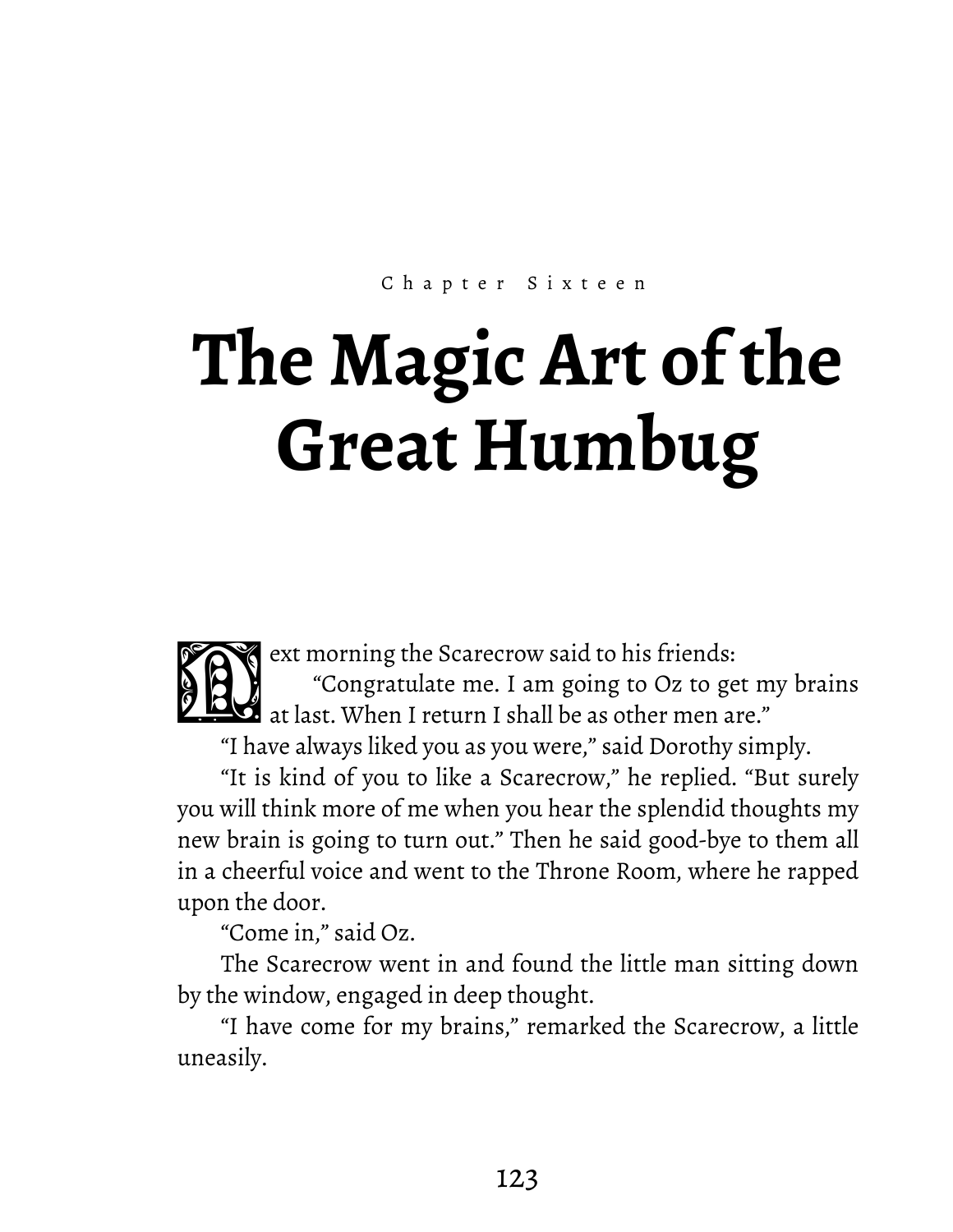"Oh, yes; sit down in that chair, please," replied Oz. "You must excuse me for taking your head off, but I shall have to do it in order to put your brains in their proper place."

"That's all right," said the Scarecrow. "You are quite welcome to take my head off, as long as it will be a better one when you put it on again."

So the Wizard unfastened his head and emptied out the straw. Then he entered the back room and took up a measure of bran, which he mixed with a great many pins and needles. Having shaken them together thoroughly, he filled the top of the Scarecrow's head with the mixture and stuffed the rest of the space with straw, to hold it in place.

When he had fastened the Scarecrow's head on his body again he said to him, "Hereafter you will be a great man, for I have given you a lot of bran‐new brains."

The Scarecrow was both pleased and proud at the fulfillment of his greatest wish, and having thanked Oz warmly he went back to his friends.

Dorothy looked at him curiously. His head was quite bulged out at the top with brains.

"How do you feel?" she asked.

"I feel wise indeed," he answered earnestly. "When I get used to my brains I shall know everything."

"Why are those needles and pins sticking out of your head?" asked the Tin Woodman.

"That is proof that he is sharp," remarked the Lion.

"Well, I must go to Oz and get my heart," said the Woodman. So he walked to the Throne Room and knocked at the door.

"Come in," called Oz, and the Woodman entered and said, "I have come for my heart."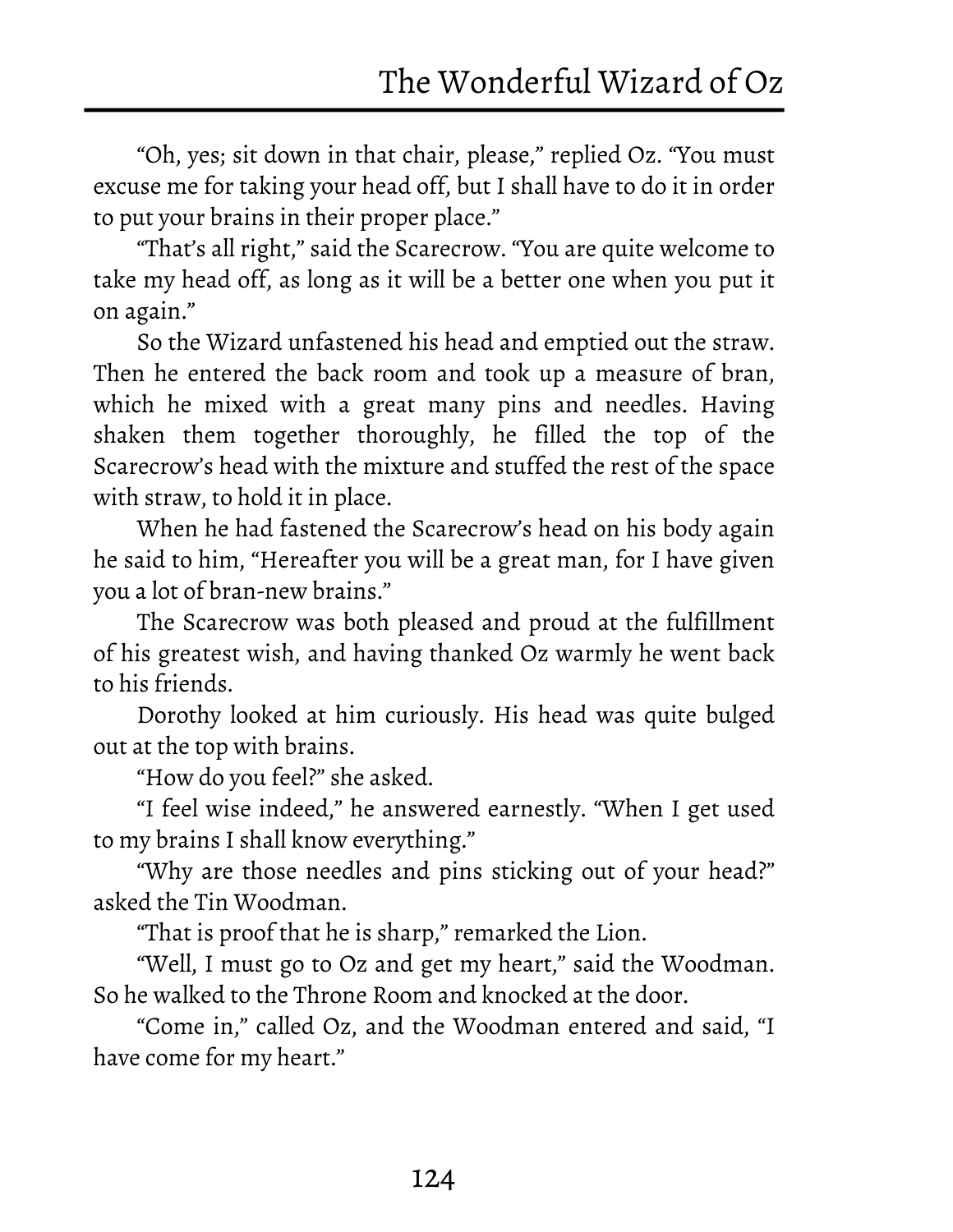"Very well," answered the little man. "But I shall have to cut a hole in your breast, so I can put your heart in the right place. I hope it won't hurt you."

"Oh, no," answered the Woodman. "I shall not feel it at all."

So Oz brought a pair of tinsmith's shears and cut a small, square hole in the left side of the Tin Woodman's breast. Then, going to a chest of drawers, he took out a pretty heart, made entirely of silk and stuffed with sawdust.

"Isn't it a beauty?" he asked.

"It is, indeed!" replied the Woodman, who was greatly pleased. "But is it a kind heart?"

"Oh, very!" answered Oz. He put the heart in the Woodman's breast and then replaced the square of tin, soldering it neatly together where it had been cut.

"There," said he; "now you have a heart that any man might be proud of. I'm sorry I had to put a patch on your breast, but it really couldn't be helped."

"Never mind the patch," exclaimed the happy Woodman. "I am very grateful to you, and shall never forget your kindness."

"Don't speak of it," replied Oz.

Then the Tin Woodman went back to his friends, who wished him every joy on account of his good fortune.

The Lion now walked to the Throne Room and knocked at the door.

"Come in," said Oz.

"I have come for my courage," announced the Lion, entering the room.

"Very well," answered the little man; "I will get it for you."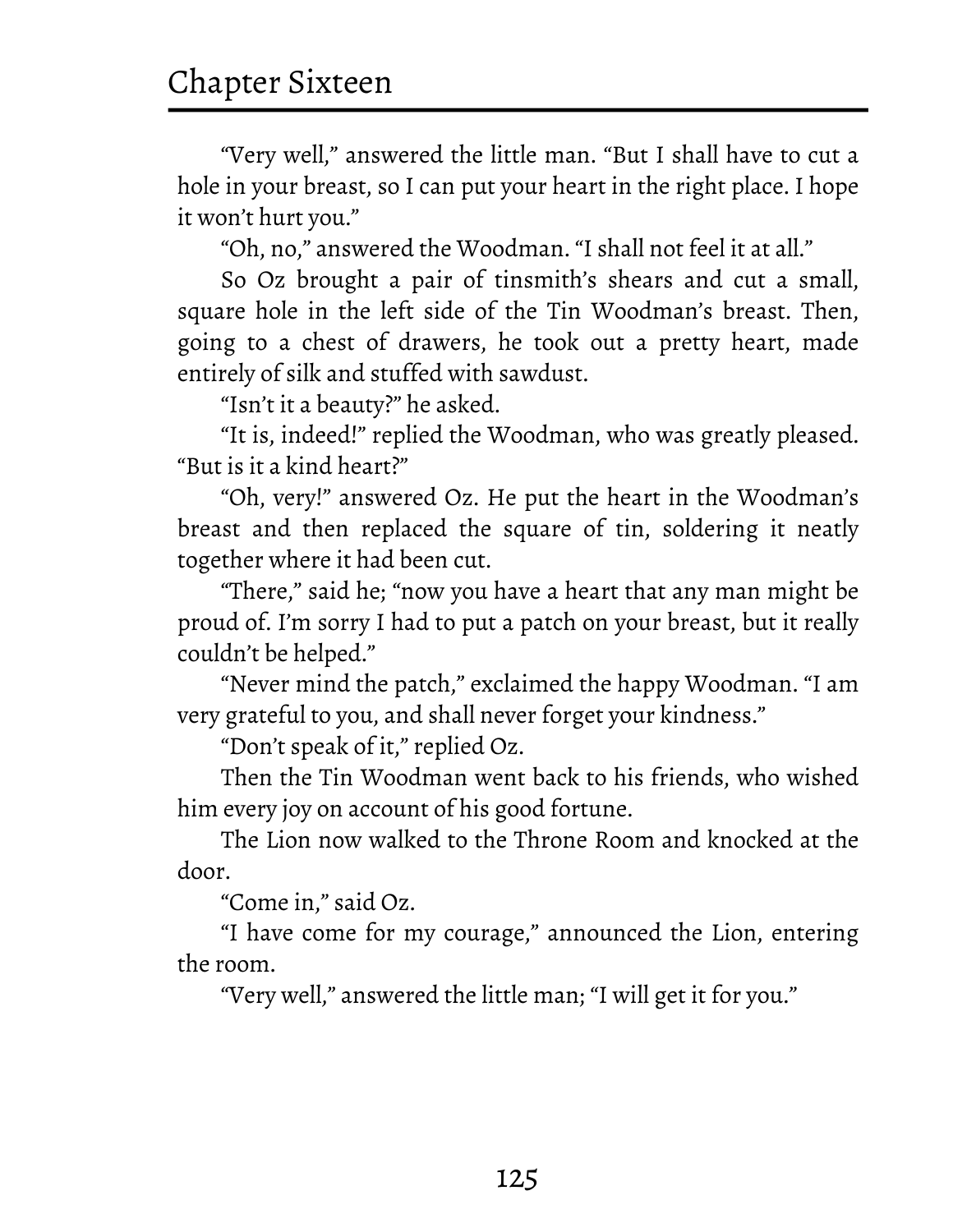He went to a cupboard and reaching up to a high shelf took down a square green bottle, the contents of which he poured into a green‐gold dish, beautifully carved. Placing this before the Cowardly Lion, who sniffed at it as if he did not like it, the Wizard said:

"Drink."

"What is it?" asked the Lion.

"Well," answered Oz, "if it were inside of you, it would be courage. You know, of course, that courage is always inside one; so that this really cannot be called courage until you have swallowed it. Therefore I advise you to drink it as soon as possible."

The Lion hesitated no longer, but drank till the dish was empty.

"How do you feel now?" asked Oz.

"Full of courage," replied the Lion, who went joyfully back to his friends to tell them of his good fortune.

Oz, left to himself, smiled to think of his success in giving the Scarecrow and the Tin Woodman and the Lion exactly what they thought they wanted. "How can I help being a humbug," he said, "when all these people make me do things that everybody knows can't be done? It was easy to make the Scarecrow and the Lion and the Woodman happy, because they imagined I could do anything. But it will take more than imagination to carry Dorothy back to Kansas, and I'm sure I don't know how it can be done."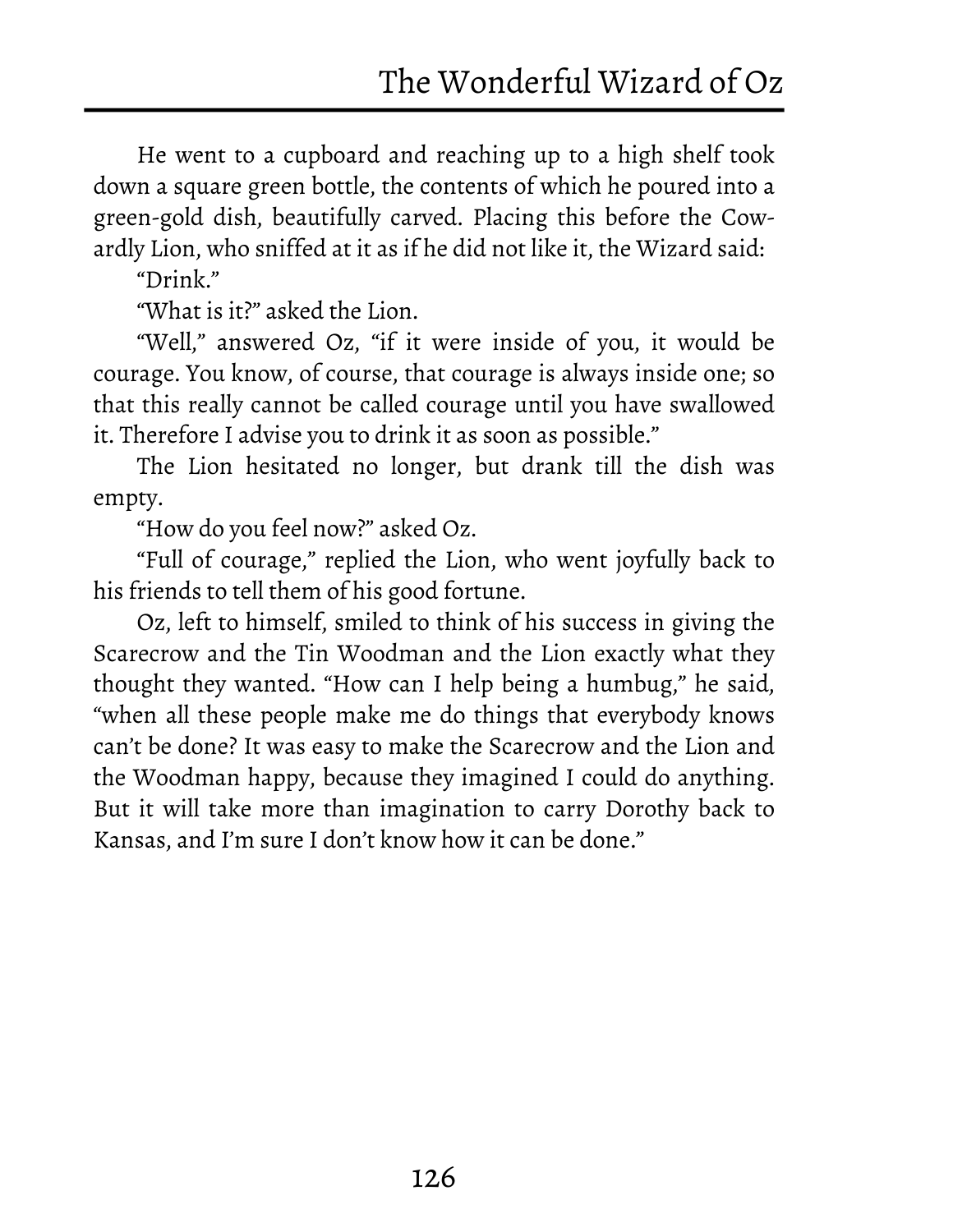#### Chapter Seventeen

## **How the Balloon Was Launched**

or three days Dorothy heard nothing from Oz. These were<br>sad days for the little girl, although her friends were all<br>quite happy and contented. The Scarecrow told them sad days for the little girl, although her friends were all quite happy and contented. The Scarecrow told them there were wonderful thoughts in his head; but he would not say what they were because he knew no one could understand them but himself. When the Tin Woodman walked about he felt his heart rattling around in his breast; and he told Dorothy he had discovered it to be a kinder and more tender heart than the one he had owned when he was made of flesh. The Lion declared he was afraid of nothing on earth, and would gladly face an army or a dozen of the fierce Kalidahs.

Thus each of the little party was satisfied except Dorothy, who longed more than ever to get back to Kansas.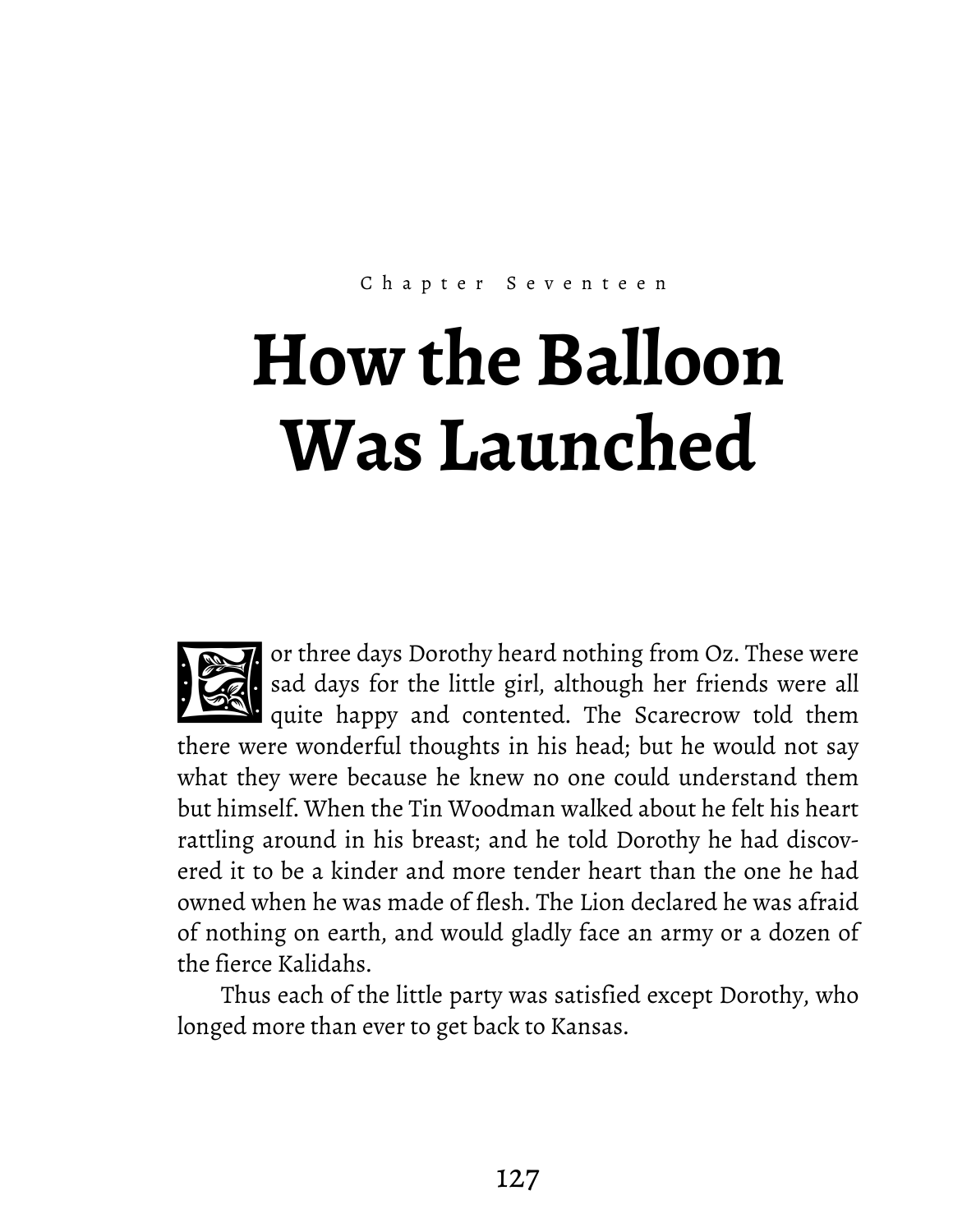On the fourth day, to her great joy, Oz sent for her, and when she entered the Throne Room he greeted her pleasantly:

"Sit down, my dear; I think I have found the way to get you out of this country."

"And back to Kansas?" she asked eagerly.

"Well, I'm not sure about Kansas," said Oz, "for I haven't the faintest notion which way it lies. But the first thing to do is to cross the desert, and then it should be easy to find your way home."

"How can I cross the desert?" she inquired.

"Well, I'll tell you what I think," said the little man. "You see, when I came to this country it was in a balloon. You also came through the air, being carried by a cyclone. So I believe the best way to get across the desert will be through the air. Now, it is quite beyond my powers to make a cyclone; but I've been thinking the matter over, and I believe I can make a balloon."

"How?" asked Dorothy.

"A balloon," said Oz, "is made of silk, which is coated with glue to keep the gas in it. I have plenty of silk in the Palace, so it will be no trouble to make the balloon. But in all this country there is no gas to fill the balloon with, to make it float."

"If it won't float," remarked Dorothy, "it will be of no use to us."

"True," answered Oz. "But there is another way to make it float, which is to fill it with hot air. Hot air isn't as good as gas, for if the air should get cold the balloon would come down in the desert, and we should be lost."

"We!" exclaimed the girl. "Are you going with me?"

"Yes, of course," replied Oz. "I am tired of being such a humbug. If I should go out of this Palace my people would soon discover I am not a Wizard, and then they would be vexed with me for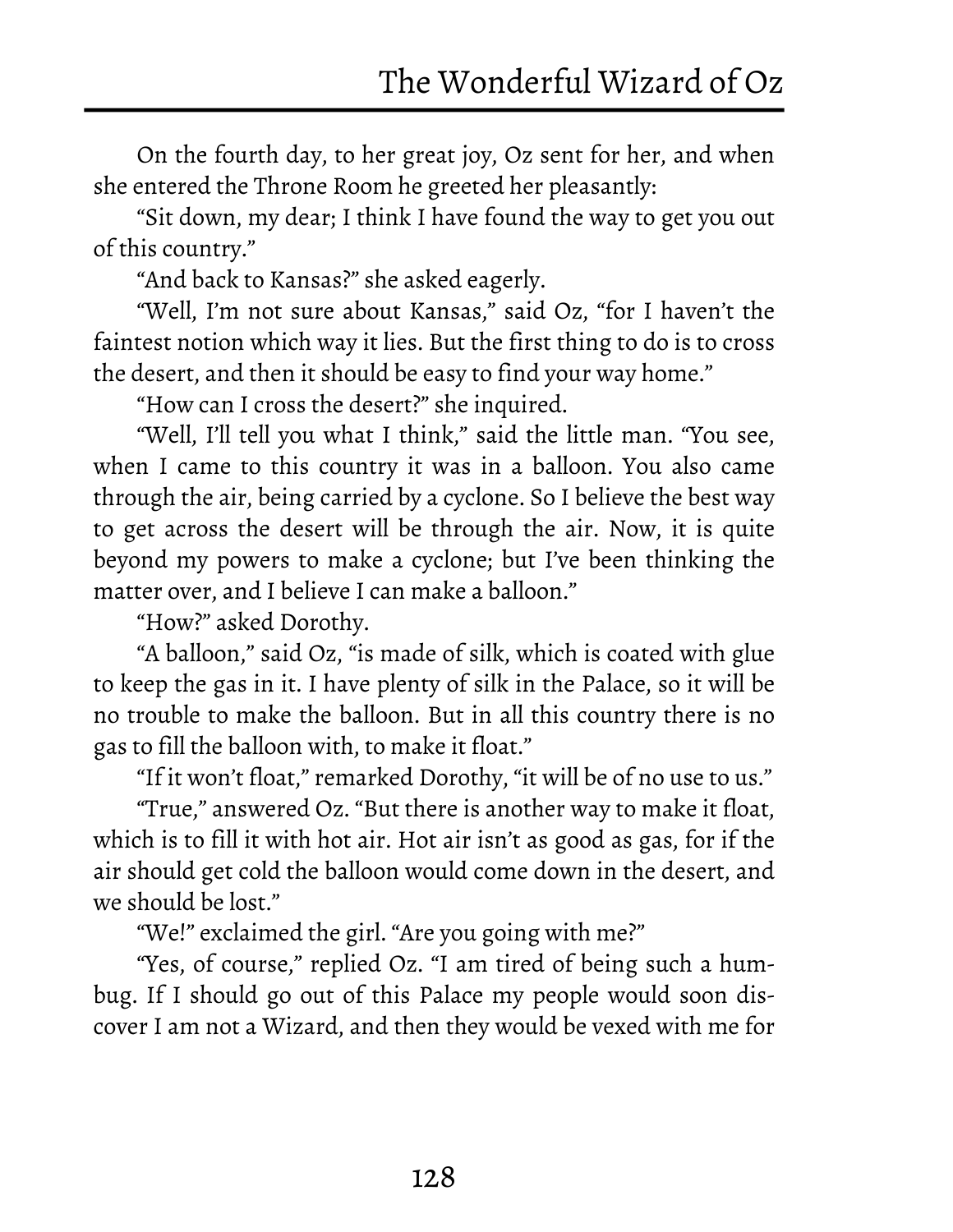having deceived them. So I have to stay shut up in these rooms all day, and it gets tiresome. I'd much rather go back to Kansas with you and be in a circus again."

"I shall be glad to have your company," said Dorothy.

"Thank you," he answered. "Now, if you will help me sew the silk together, we will begin to work on our balloon."

So Dorothy took a needle and thread, and as fast as Oz cut the strips of silk into proper shape the girl sewed them neatly together. First there was a strip of light green silk, then a strip of dark green and then a strip of emerald green; for Oz had a fancy to make the balloon in different shades of the color about them. It took three days to sew all the strips together, but when it was finished they had a big bag of green silk more than twenty feet long.

Then Oz painted it on the inside with a coat of thin glue, to make it airtight, after which he announced that the balloon was ready.

"But we must have a basket to ride in," he said. So he sent the soldier with the green whiskers for a big clothes basket, which he fastened with many ropes to the bottom of the balloon.

When it was all ready, Oz sent word to his people that he was going to make a visit to a great brother Wizard who lived in the clouds. The news spread rapidly throughout the city and everyone came to see the wonderful sight.

Oz ordered the balloon carried out in front of the Palace, and the people gazed upon it with much curiosity. The Tin Woodman had chopped a big pile of wood, and now he made a fire of it, and Oz held the bottom of the balloon over the fire so that the hot air that arose from it would be caught in the silken bag. Gradually the balloon swelled out and rose into the air, until finally the basket just touched the ground.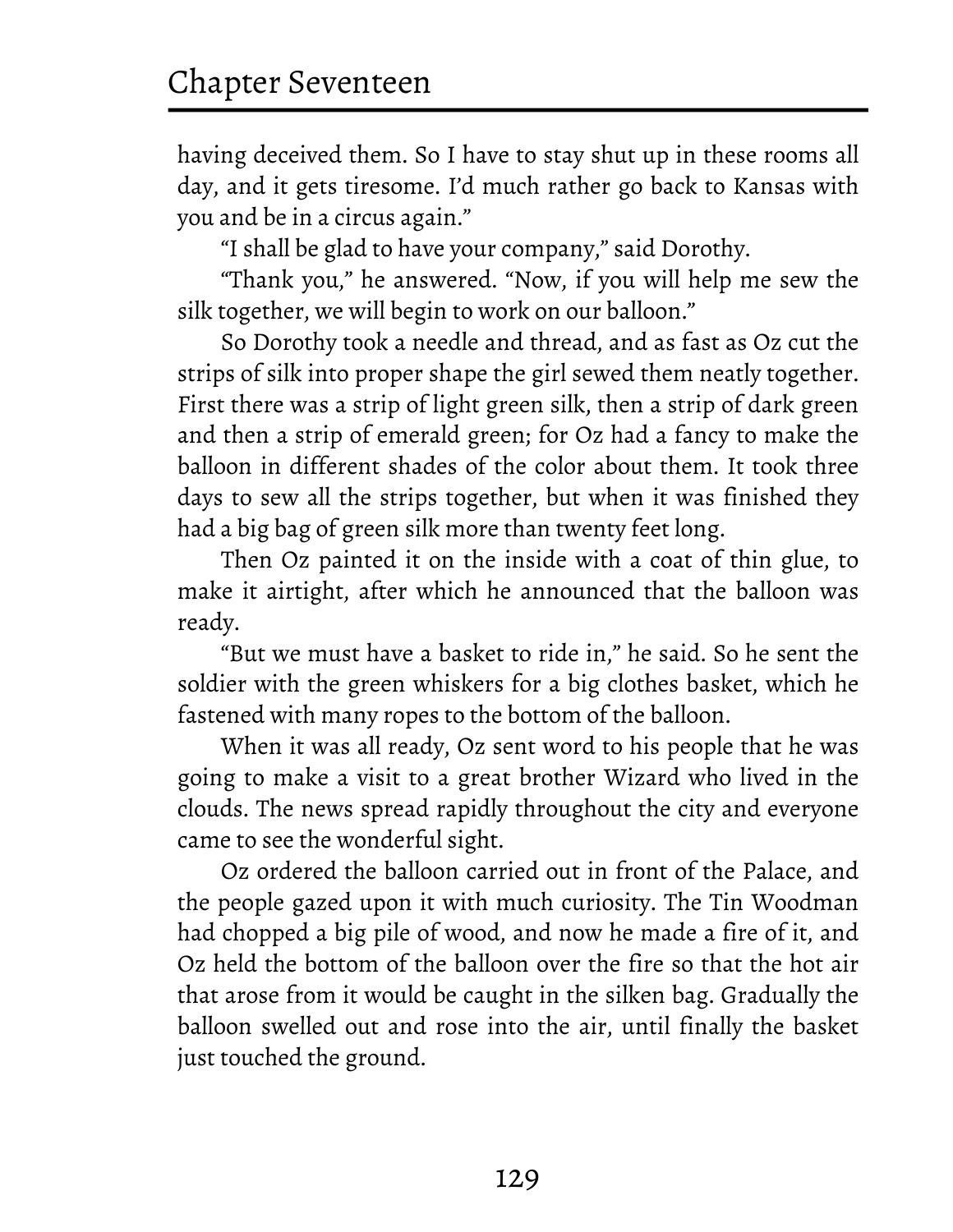Then Oz got into the basket and said to all the people in a loud voice:

"I am now going away to make a visit. While I am gone the Scarecrow will rule over you. I command you to obey him as you would me."

The balloon was by this time tugging hard at the rope that held it to the ground, for the air within it was hot, and this made it so much lighter in weight than the air without that it pulled hard to rise into the sky.

"Come, Dorothy!" cried the Wizard. "Hurry up, or the balloon will fly away."

"I can't find Toto anywhere," replied Dorothy, who did not wish to leave her little dog behind. Toto had run into the crowd to bark at a kitten, and Dorothy at last found him. She picked him up and ran towards the balloon.

She was within a few steps of it, and Oz was holding out his hands to help her into the basket, when, crack! went the ropes, and the balloon rose into the air without her.

"Come back!" she screamed. "I want to go, too!"

"I can't come back, my dear," called Oz from the basket. "Good‐ bye!"

"Good‐bye!" shouted everyone, and all eyes were turned upward to where the Wizard was riding in the basket, rising every moment farther and farther into the sky.

And that was the last any of them ever saw of Oz, the Wonderful Wizard, though he may have reached Omaha safely, and be there now, for all we know. But the people remembered him lovingly, and said to one another: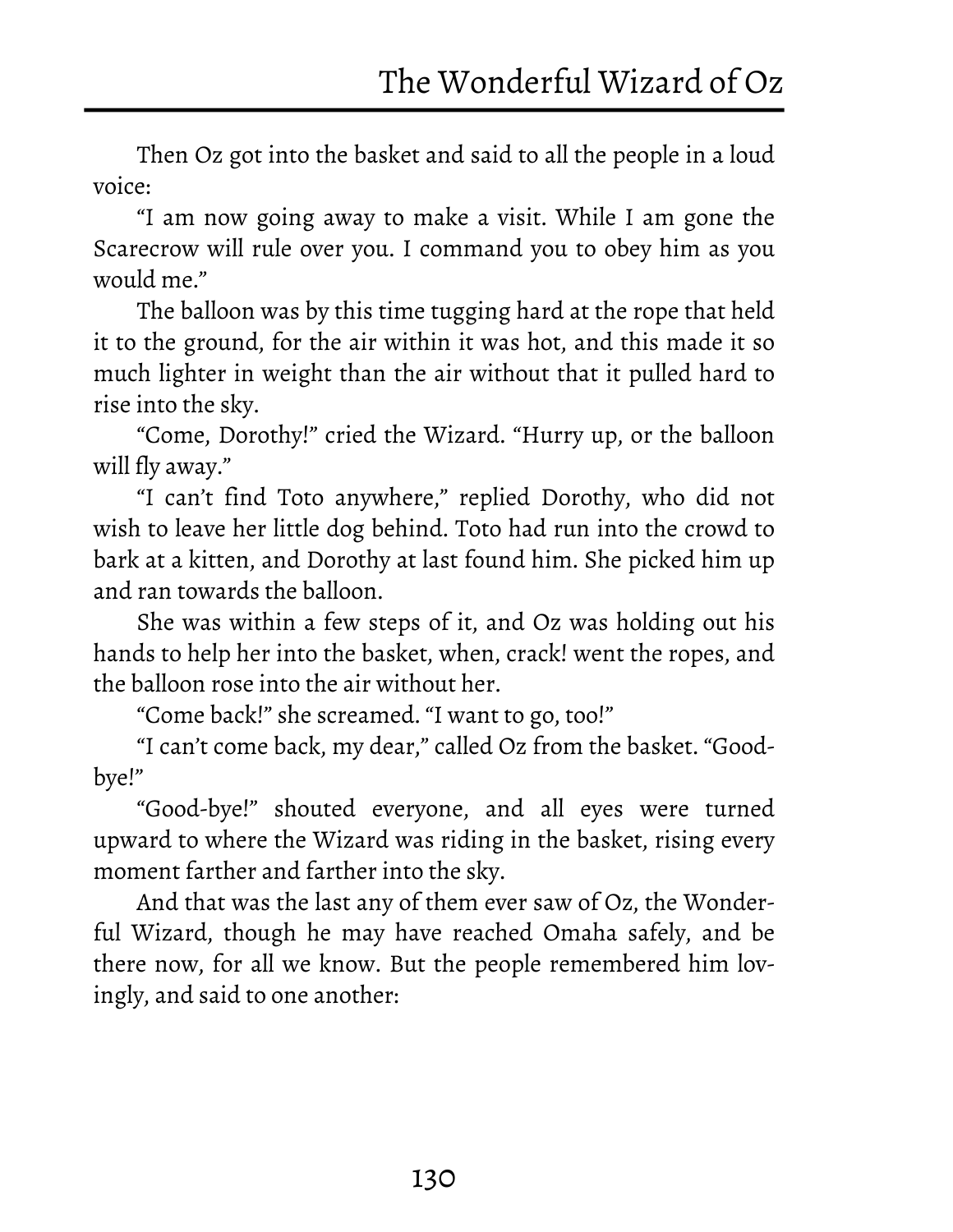"Oz was always our friend. When he was here he built for us this beautiful Emerald City, and now he is gone he has left the Wise Scarecrow to rule over us."

Still, for many days they grieved over the loss of the Wonderful Wizard, and would not be comforted.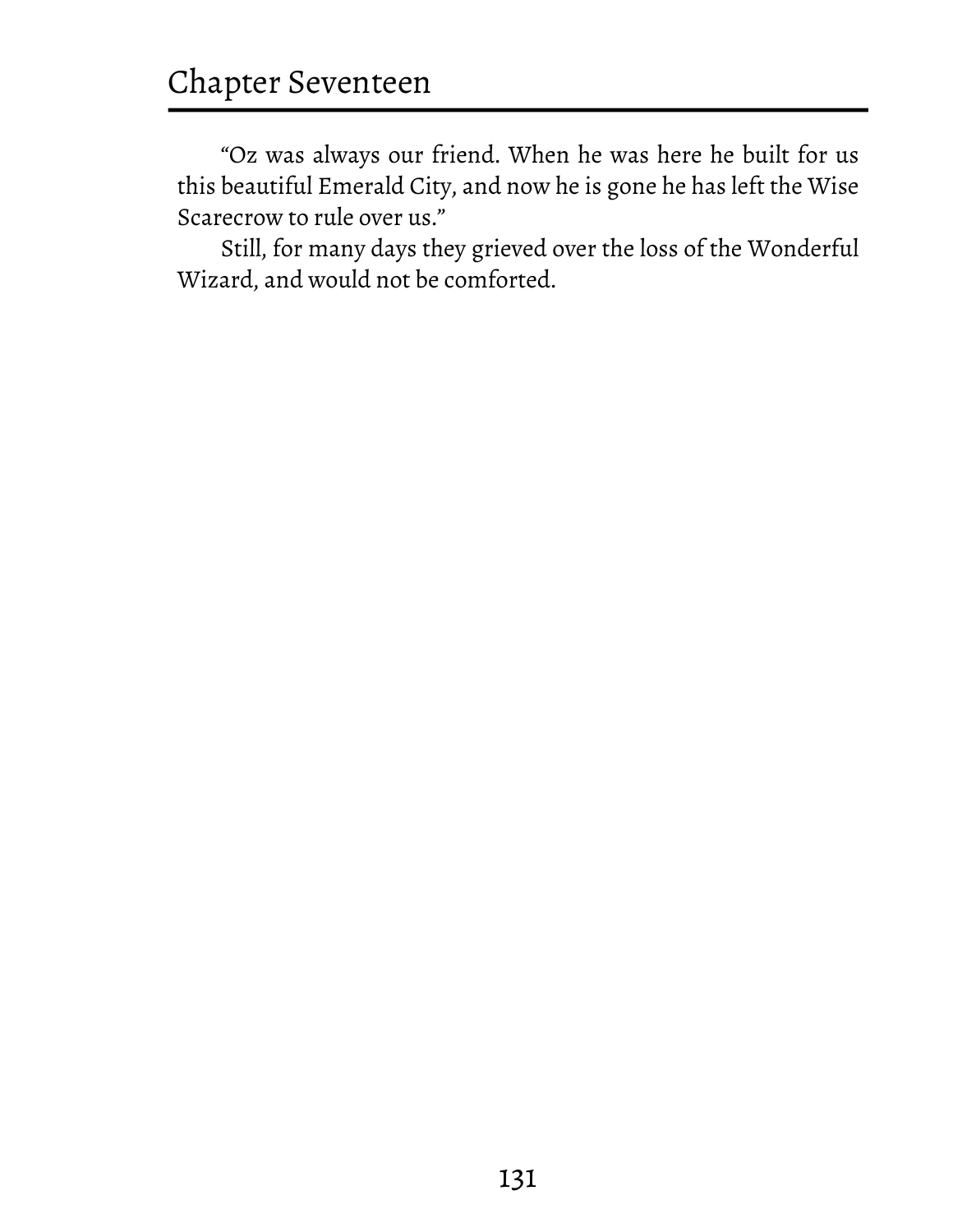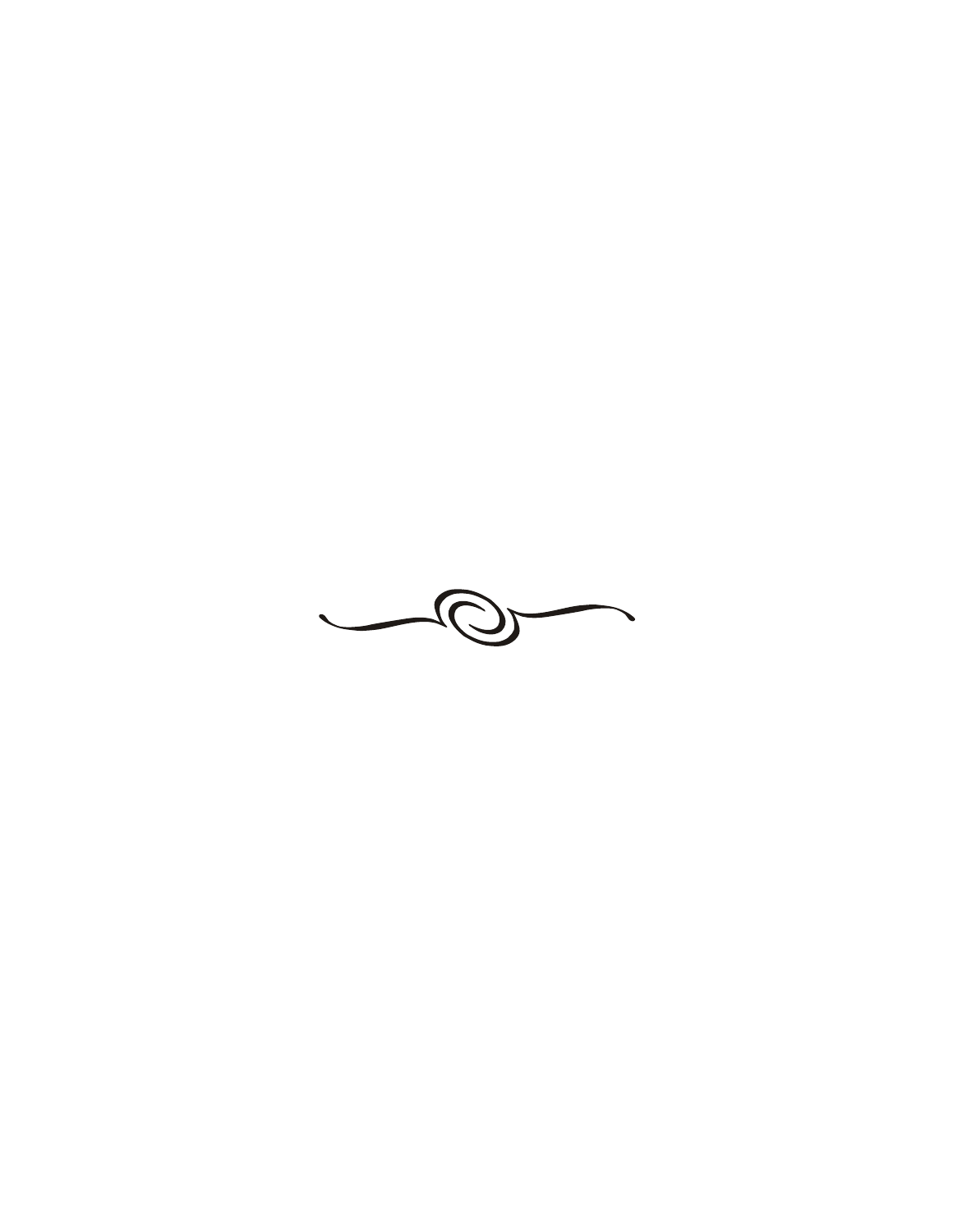### Chapter Eighteen

# **Away to the South**

Sorothy wept bitterly at the passing of her hope to get<br>home to Kansas again; but when she thought it all over<br>she was glad she had not gone up in a balloon. And she orothy wept bitterly at the passing of her hope to get home to Kansas again; but when she thought it all over also felt sorry at losing Oz, and so did her companions.

The Tin Woodman came to her and said:

"Truly I should be ungrateful if I failed to mourn for the man who gave me my lovely heart. I should like to cry a little because Oz is gone, if you will kindly wipe away my tears, so that I shall not rust."

"With pleasure," she answered, and brought a towel at once. Then the Tin Woodman wept for several minutes, and she watched the tears carefully and wiped them away with the towel. When he had finished, he thanked her kindly and oiled himself thoroughly with his jeweled oil-can, to guard against mishap.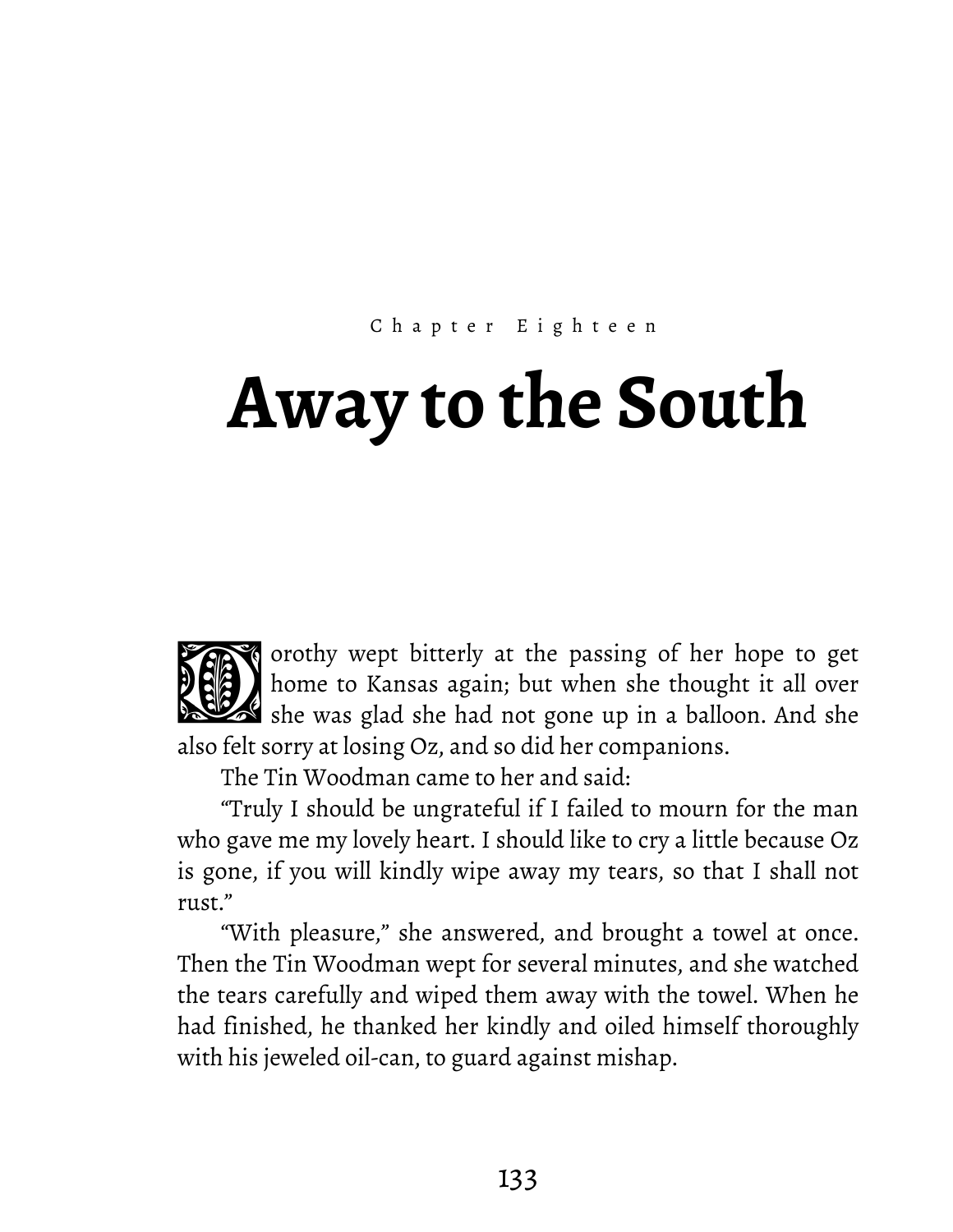The Scarecrow was now the ruler of the Emerald City, and although he was not a Wizard the people were proud of him. "For," they said, "there is not another city in all the world that is ruled by a stuffed man." And, so far as they knew, they were quite right.

The morning after the balloon had gone up with Oz, the four travelers met in the Throne Room and talked matters over. The Scarecrow sat in the big throne and the others stood respectfully before him.

"We are not so unlucky," said the new ruler, "for this Palace and the Emerald City belong to us, and we can do just as we please. When I remember that a short time ago I was up on a pole in a farmer's cornfield, and that now I am the ruler of this beautiful City, I am quite satisfied with my lot."

"I also," said the Tin Woodman, "am well‐pleased with my new heart; and, really, that was the only thing I wished in all the world."

"For my part, I am content in knowing I am as brave as any beast that ever lived, if not braver," said the Lion modestly.

"If Dorothy would only be contented to live in the Emerald City," continued the Scarecrow, "we might all be happy together."

"But I don't want to live here," cried Dorothy. "I want to go to Kansas, and live with Aunt Em and Uncle Henry."

"Well, then, what can be done?" inquired the Woodman.

The Scarecrow decided to think, and he thought so hard that the pins and needles began to stick out of his brains. Finally he said:

"Why not call the Winged Monkeys, and ask them to carry you over the desert?"

"I never thought of that!" said Dorothy joyfully. "It's just the thing. I'll go at once for the Golden Cap."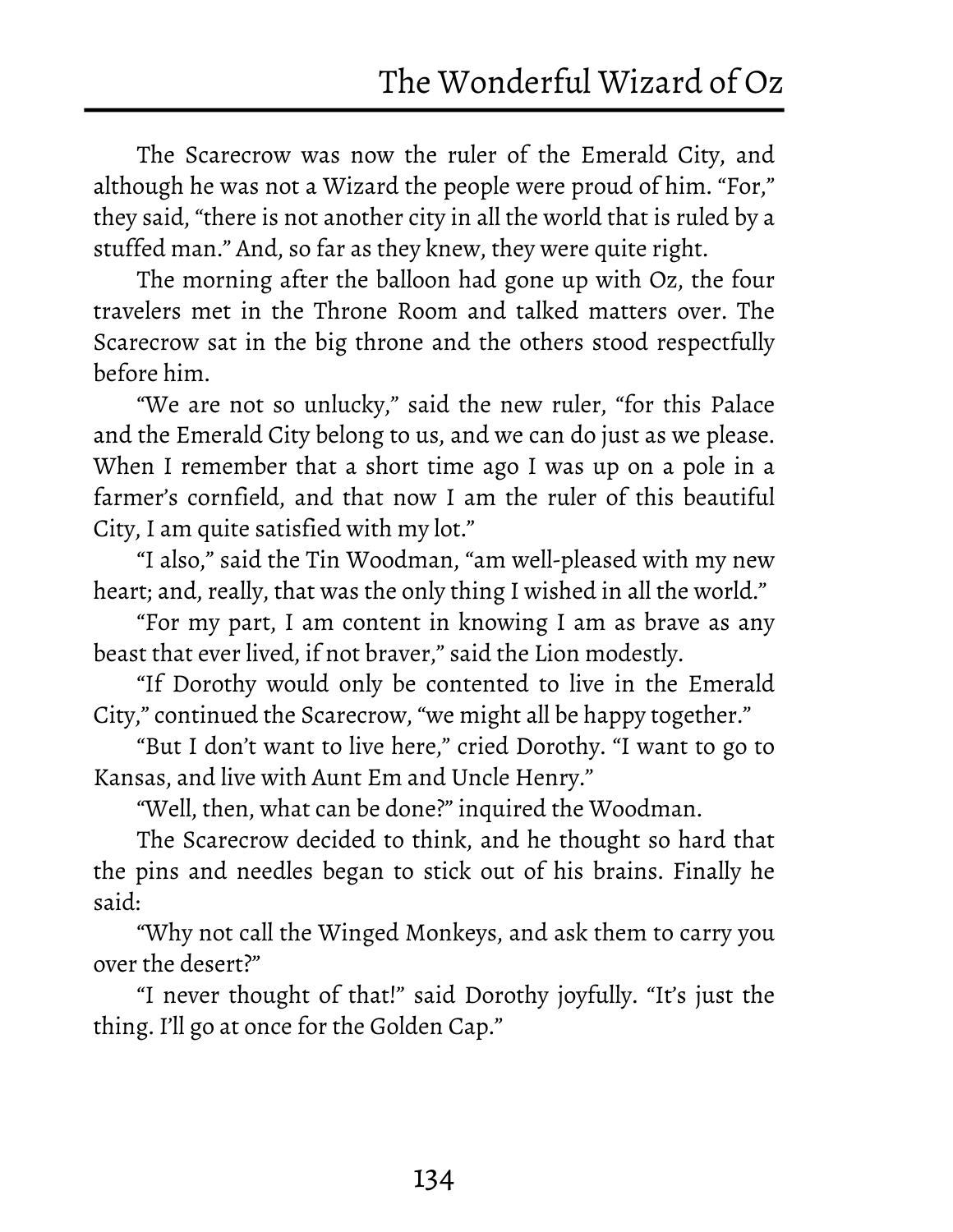When she brought it into the Throne Room she spoke the magic words, and soon the band of Winged Monkeys flew in through the open window and stood beside her.

"This is the second time you have called us," said the Monkey King, bowing before the little girl. "What do you wish?"

"I want you to fly with me to Kansas," said Dorothy.

But the Monkey King shook his head.

"That cannot be done," he said. "We belong to this country alone, and cannot leave it. There has never been a Winged Monkey in Kansas yet, and I suppose there never will be, for they don't belong there. We shall be glad to serve you in any way in our power, but we cannot cross the desert. Good‐bye."

And with another bow, the Monkey King spread his wings and flew away through the window, followed by all his band.

Dorothy was ready to cry with disappointment. "I have wasted the charm of the Golden Cap to no purpose," she said, "for the Winged Monkeys cannot help me."

"It is certainly too bad!" said the tender‐hearted Woodman.

The Scarecrow was thinking again, and his head bulged out so horribly that Dorothy feared it would burst.

"Let us call in the soldier with the green whiskers," he said, "and ask his advice."

So the soldier was summoned and entered the Throne Room timidly, for while Oz was alive he never was allowed to come farther than the door.

"This little girl," said the Scarecrow to the soldier, "wishes to cross the desert. How can she do so?"

"I cannot tell," answered the soldier, "for nobody has ever crossed the desert, unless it is Oz himself."

"Is there no one who can help me?" asked Dorothy earnestly.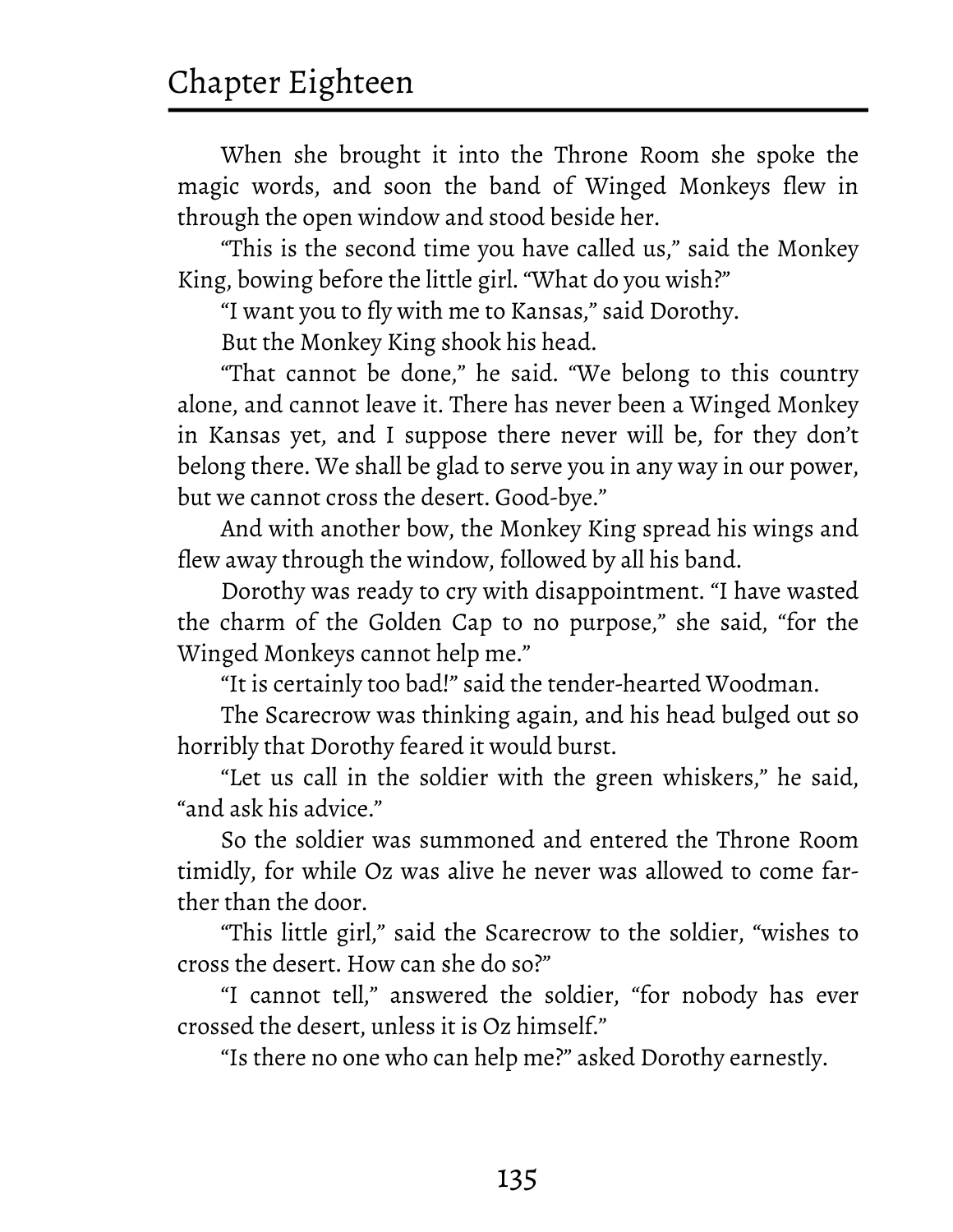"Glinda might," he suggested.

"Who is Glinda?" inquired the Scarecrow.

"The Witch of the South. She is the most powerful of all the Witches, and rules over the Quadlings. Besides, her castle stands on the edge of the desert, so she may know a way to cross it."

"Glinda is a Good Witch, isn't she?" asked the child.

"The Quadlings think she is good," said the soldier, "and she is kind to everyone. I have heard that Glinda is a beautiful woman, who knows how to keep young in spite of the many years she has lived."

"How can I get to her castle?" asked Dorothy.

"The road is straight to the South," he answered, "but it is said to be full of dangers to travelers. There are wild beasts in the woods, and a race of queer men who do not like strangers to cross their country. For this reason none of the Quadlings ever come to the Emerald City."

The soldier then left them and the Scarecrow said:

"It seems, in spite of dangers, that the best thing Dorothy can do is to travel to the Land of the South and ask Glinda to help her. For, of course, if Dorothy stays here she will never get back to Kansas."

"You must have been thinking again," remarked the Tin Woodman.

"I have," said the Scarecrow.

"I shall go with Dorothy," declared the Lion, "for I am tired of your city and long for the woods and the country again. I am really a wild beast, you know. Besides, Dorothy will need someone to protect her."

"That is true," agreed the Woodman. "My axe may be of service to her; so I also will go with her to the Land of the South."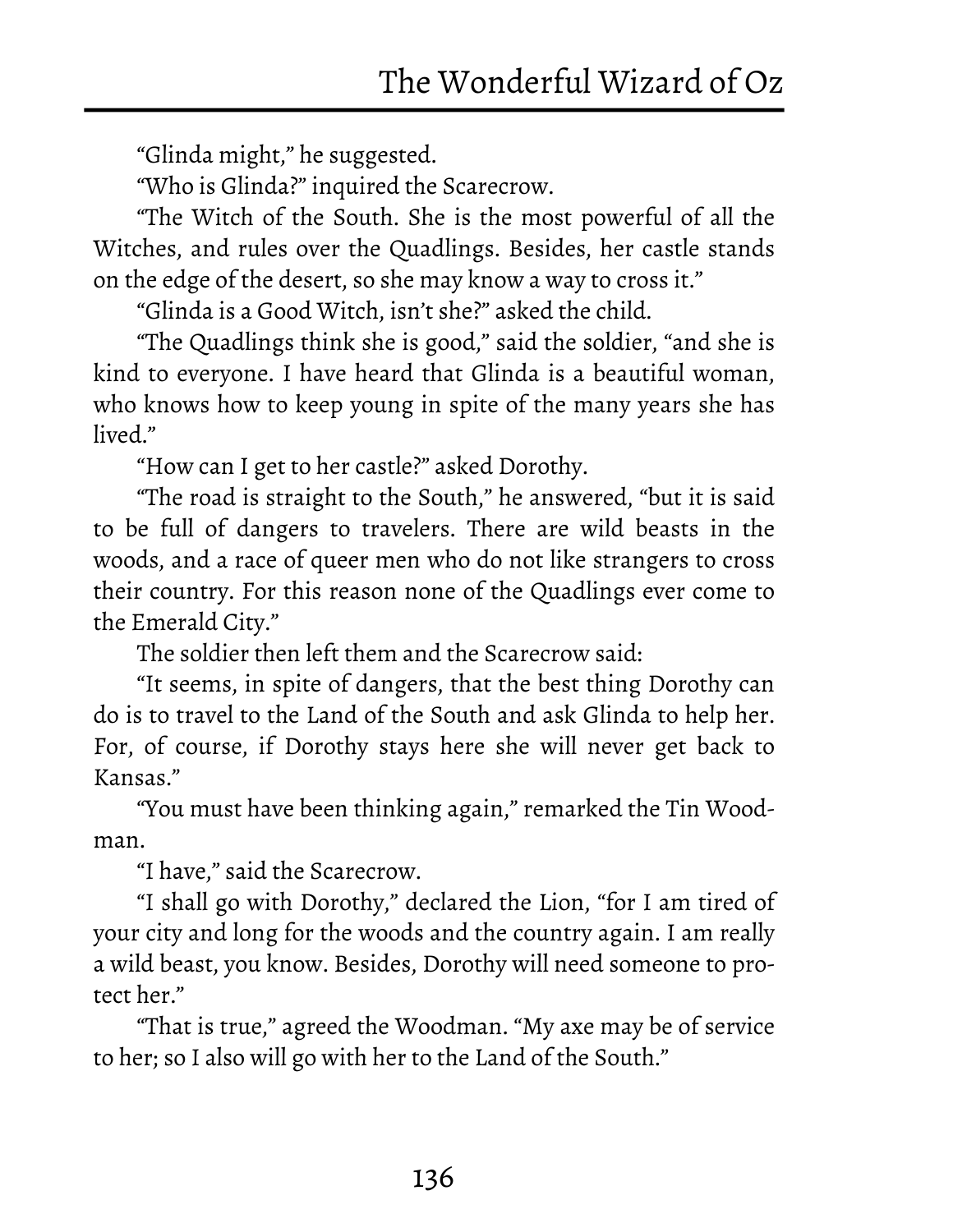"When shall we start?" asked the Scarecrow.

"Are you going?" they asked, in surprise.

"Certainly. If it wasn't for Dorothy I should never have had brains. She lifted me from the pole in the cornfield and brought me to the Emerald City. So my good luck is all due to her, and I shall never leave her until she starts back to Kansas for good and all."

"Thank you," said Dorothy gratefully. "You are all very kind to me. But I should like to start as soon as possible."

"We shall go tomorrow morning," returned the Scarecrow. "So now let us all get ready, for it will be a long journey."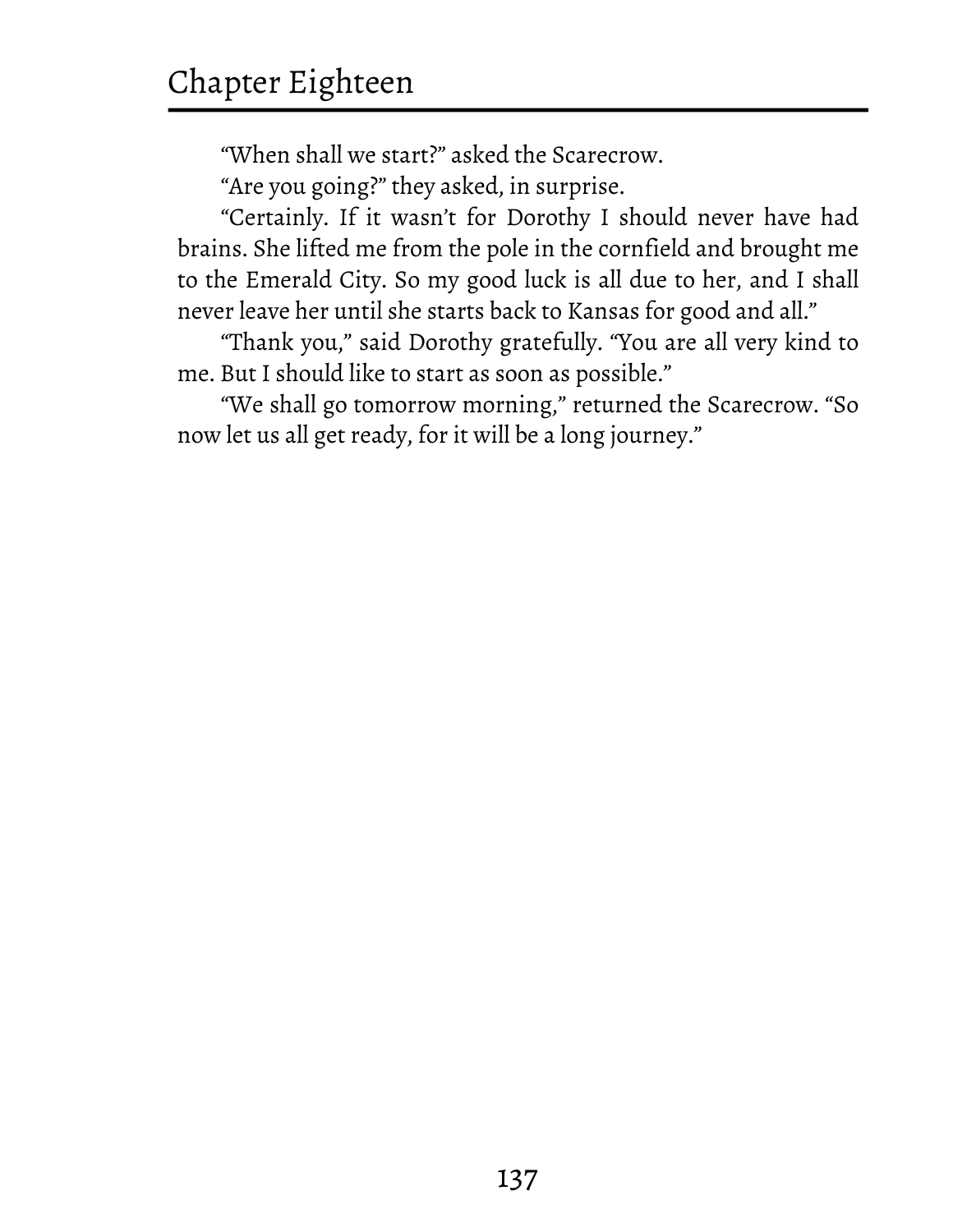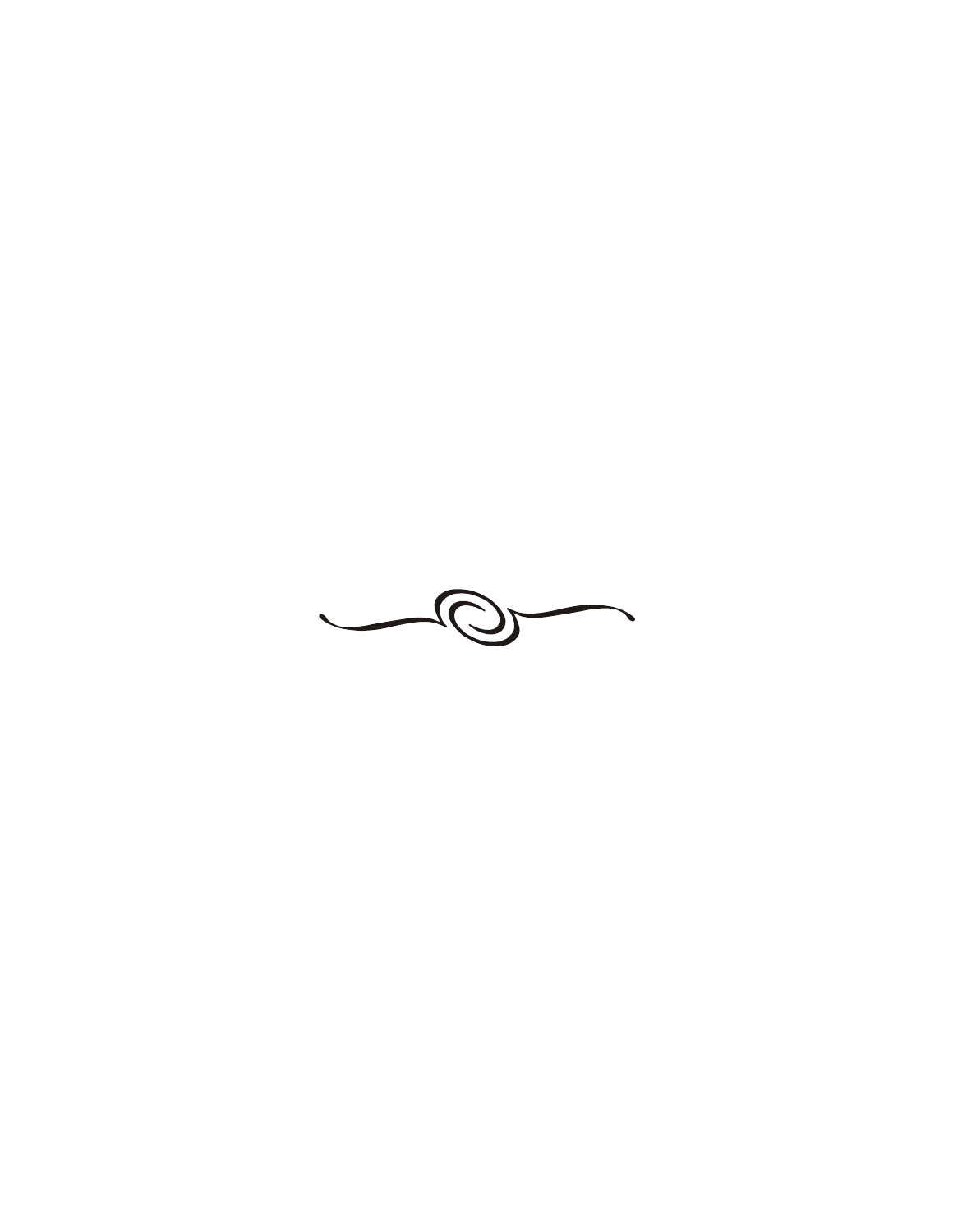### Chapter Nineteen

# **Attacked by the Fighting Trees**

he go he he next morning Dorothy kissed the pretty green girl good‐bye, and they all shook hands with the soldier with the green whiskers, who had walked with them as far as the gate. When the Guardian of the Gate saw them again he wondered greatly that they could leave the beautiful City to get into new trouble. But he at once unlocked their spectacles, which he put back into the green box, and gave them many good wishes to carry with them.

"You are now our ruler," he said to the Scarecrow; "so you must come back to us as soon as possible."

"I certainly shall if I am able," the Scarecrow replied; "but I must help Dorothy to get home, first."

As Dorothy bade the good‐natured Guardian a last farewell she said: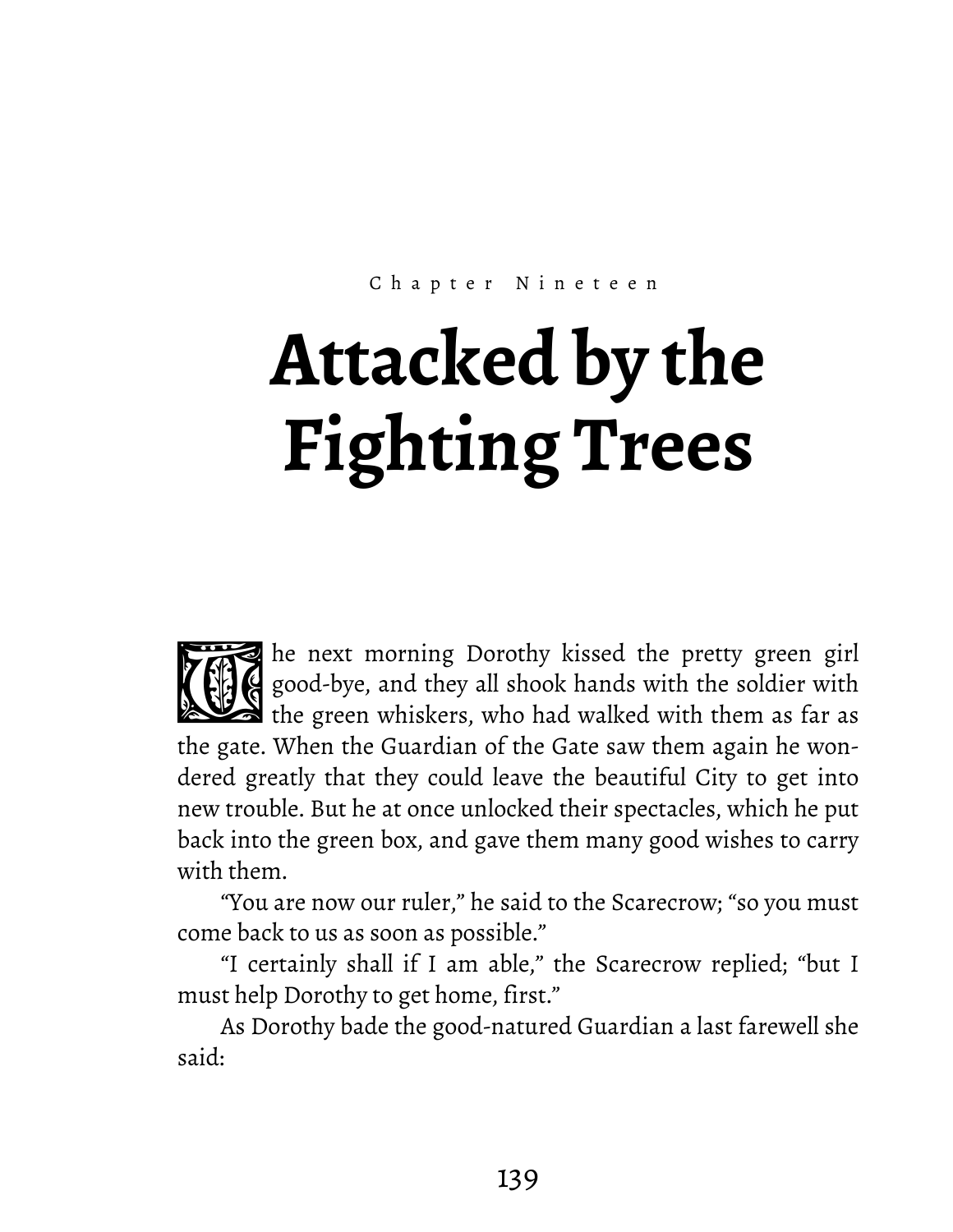"I have been very kindly treated in your lovely City, and everyone has been good to me. I cannot tell you how grateful I am."

"Don't try, my dear," he answered. "We should like to keep you with us, but if it is your wish to return to Kansas, I hope you will find a way." He then opened the gate of the outer wall, and they walked forth and started upon their journey.

The sun shone brightly as our friends turned their faces toward the Land of the South. They were all in the best of spirits, and laughed and chatted together. Dorothy was once more filled with the hope of getting home, and the Scarecrow and the Tin Woodman were glad to be of use to her. As for the Lion, he sniffed the fresh air with delight and whisked his tail from side to side in pure joy at being in the country again, while Toto ran around them and chased the moths and butterflies, barking merrily all the time.

"City life does not agree with me at all," remarked the Lion, as they walked along at a brisk pace. "I have lost much flesh since I lived there, and now I am anxious for a chance to show the other beasts how courageous I have grown."

They now turned and took a last look at the Emerald City. All they could see was a mass of towers and steeples behind the green walls, and high up above everything the spires and dome of the Palace of Oz.

"Oz was not such a bad Wizard, after all," said the Tin Woodman, as he felt his heart rattling around in his breast.

"He knew how to give me brains, and very good brains, too," said the Scarecrow.

"If Oz had taken a dose of the same courage he gave me," added the Lion, "he would have been a brave man."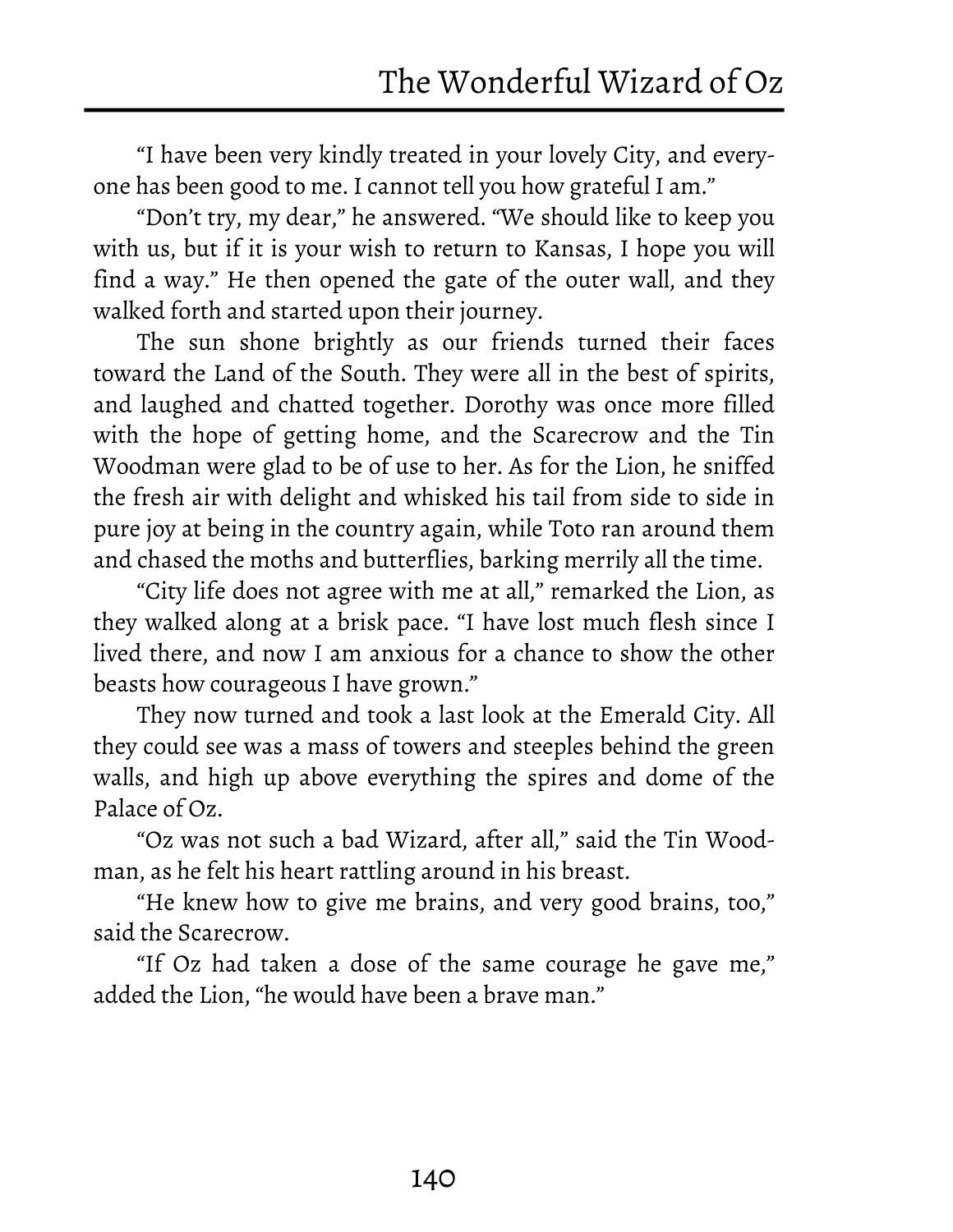## Chapter Nineteen

Dorothy said nothing. Oz had not kept the promise he made her, but he had done his best, so she forgave him. As he said, he was a good man, even if he was a bad Wizard.

The first day's journey was through the green fields and bright flowers that stretched about the Emerald City on every side. They slept that night on the grass, with nothing but the stars over them; and they rested very well indeed.

In the morning they traveled on until they came to a thick wood. There was no way of going around it, for it seemed to extend to the right and left as far as they could see; and, besides, they did not dare change the direction of their journey for fear of getting lost. So they looked for the place where it would be easiest to get into the forest.

The Scarecrow, who was in the lead, finally discovered a big tree with such wide‐spreading branches that there was room for the party to pass underneath. So he walked forward to the tree, but just as he came under the first branches they bent down and twined around him, and the next minute he was raised from the ground and flung headlong among his fellow travelers.

This did not hurt the Scarecrow, but it surprised him, and he looked rather dizzy when Dorothy picked him up.

"Here is another space between the trees," called the Lion.

"Let me try it first," said the Scarecrow, "for it doesn't hurt me to get thrown about." He walked up to another tree, as he spoke, but its branches immediately seized him and tossed him back again.

"This is strange," exclaimed Dorothy. "What shall we do?"

"The trees seem to have made up their minds to fight us, and stop our journey," remarked the Lion.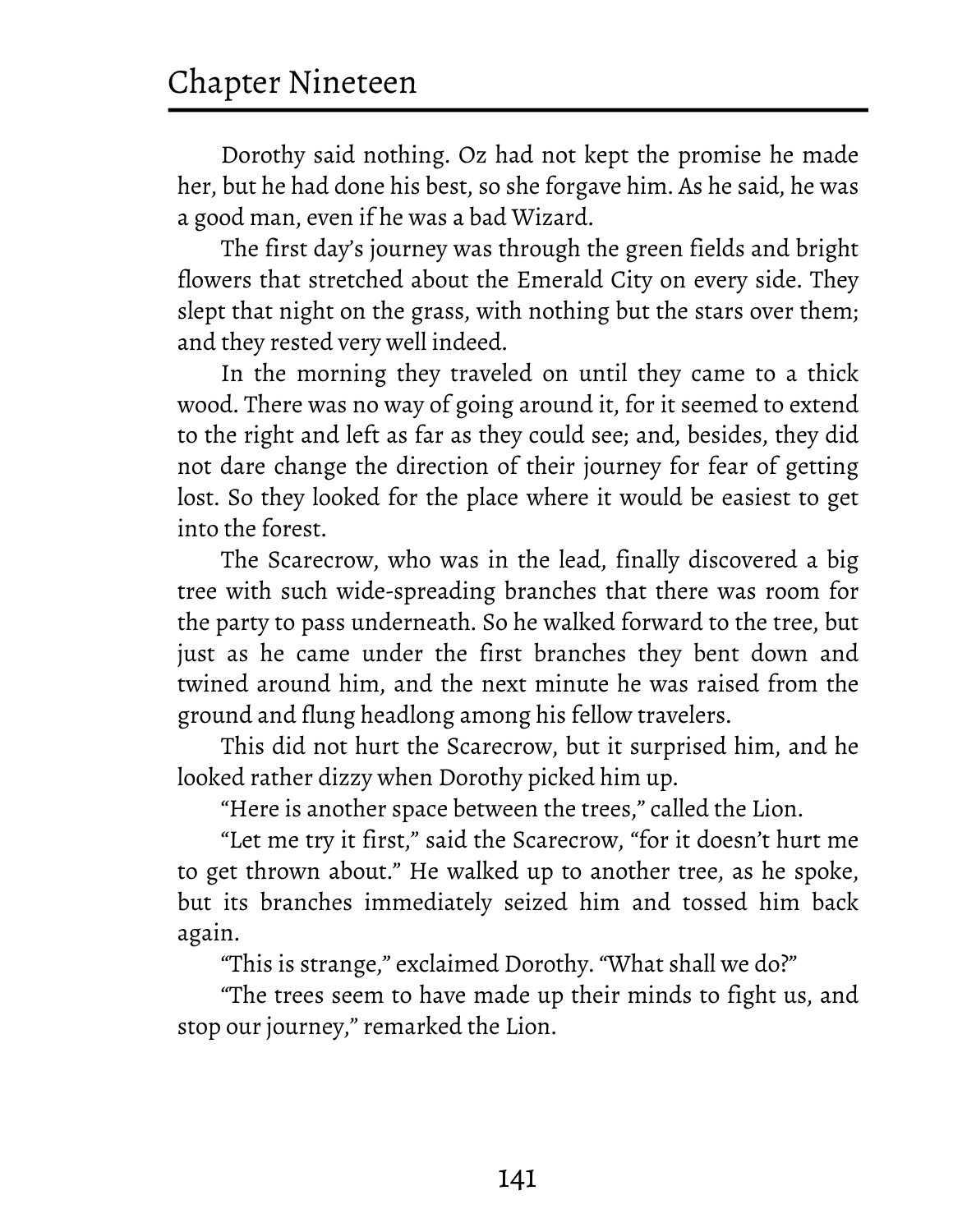"I believe I will try it myself," said the Woodman, and shouldering his axe, he marched up to the first tree that had handled the Scarecrow so roughly. When a big branch bent down to seize him the Woodman chopped at it so fiercely that he cut it in two. At once the tree began shaking all its branches as if in pain, and the Tin Woodman passed safely under it.

"Come on!" he shouted to the others. "Be quick!" They all ran forward and passed under the tree without injury, except Toto, who was caught by a small branch and shaken until he howled. But the Woodman promptly chopped off the branch and set the little dog free.

The other trees of the forest did nothing to keep them back, so they made up their minds that only the first row of trees could bend down their branches, and that probably these were the policemen of the forest, and given this wonderful power in order to keep strangers out of it.

The four travelers walked with ease through the trees until they came to the farther edge of the wood. Then, to their surprise, they found before them a high wall which seemed to be made of white china. It was smooth, like the surface of a dish, and higher than their heads.

"What shall we do now?" asked Dorothy.

"I will make a ladder," said the Tin Woodman, "for we certainly must climb over the wall."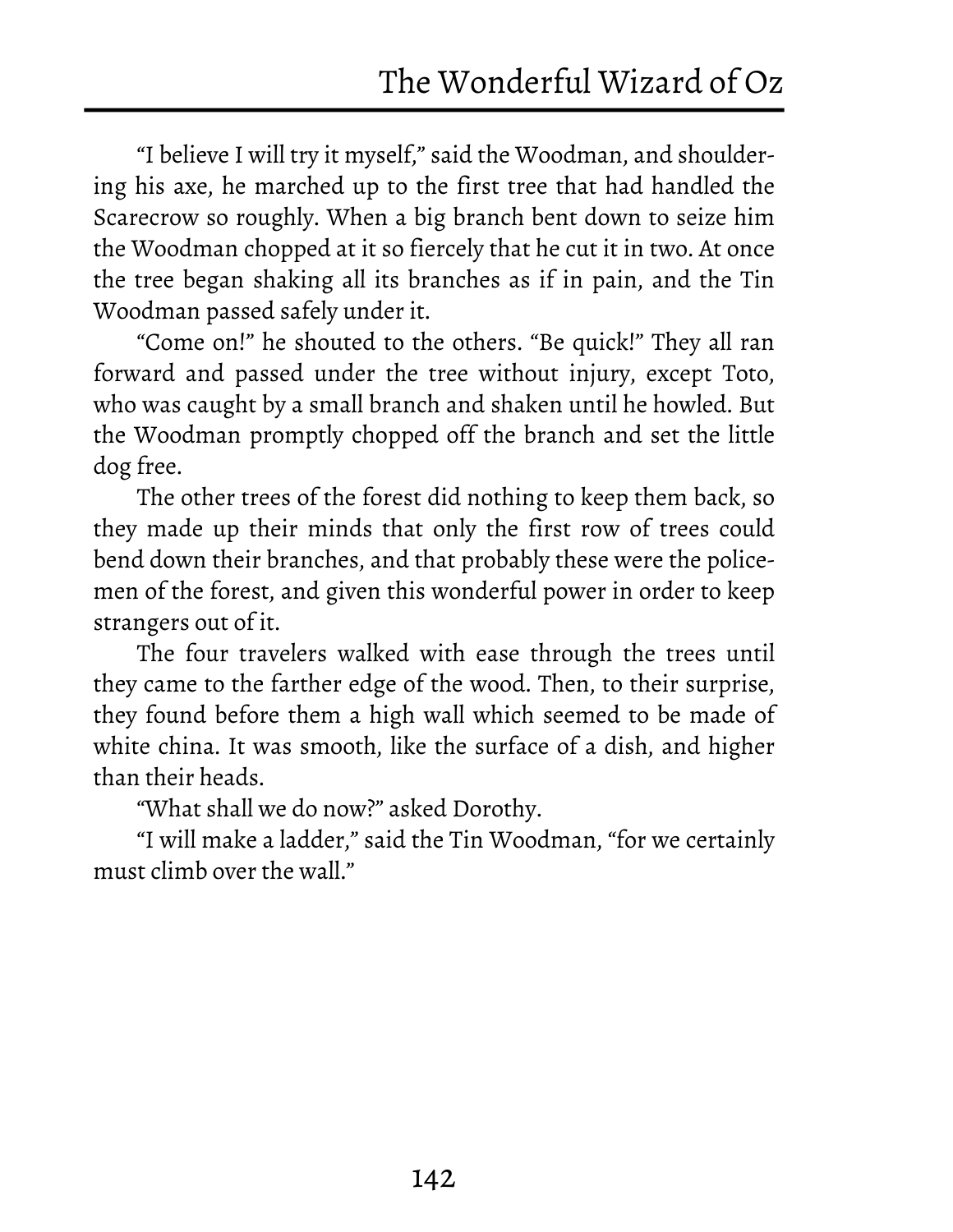### Chapter Twenty

# **The Dainty China Country**

Thile the Woodman was making a ladder from wood which<br>the found in the forest Dorothy lay down and slept, for she<br>was tired by the long walk. The Lion also curled himself up hile the Woodman was making a ladder from wood which the found in the forest Dorothy lay down and slept, for she to sleep and Toto lay beside him.

The Scarecrow watched the Woodman while he worked, and said to him:

"I cannot think why this wall is here, nor what it is made of."

"Rest your brains and do not worry about the wall," replied the Woodman. "When we have climbed over it, we shall know what is on the other side."

After a time the ladder was finished. It looked clumsy, but the Tin Woodman was sure it was strong and would answer their purpose. The Scarecrow waked Dorothy and the Lion and Toto, and told them that the ladder was ready. The Scarecrow climbed up the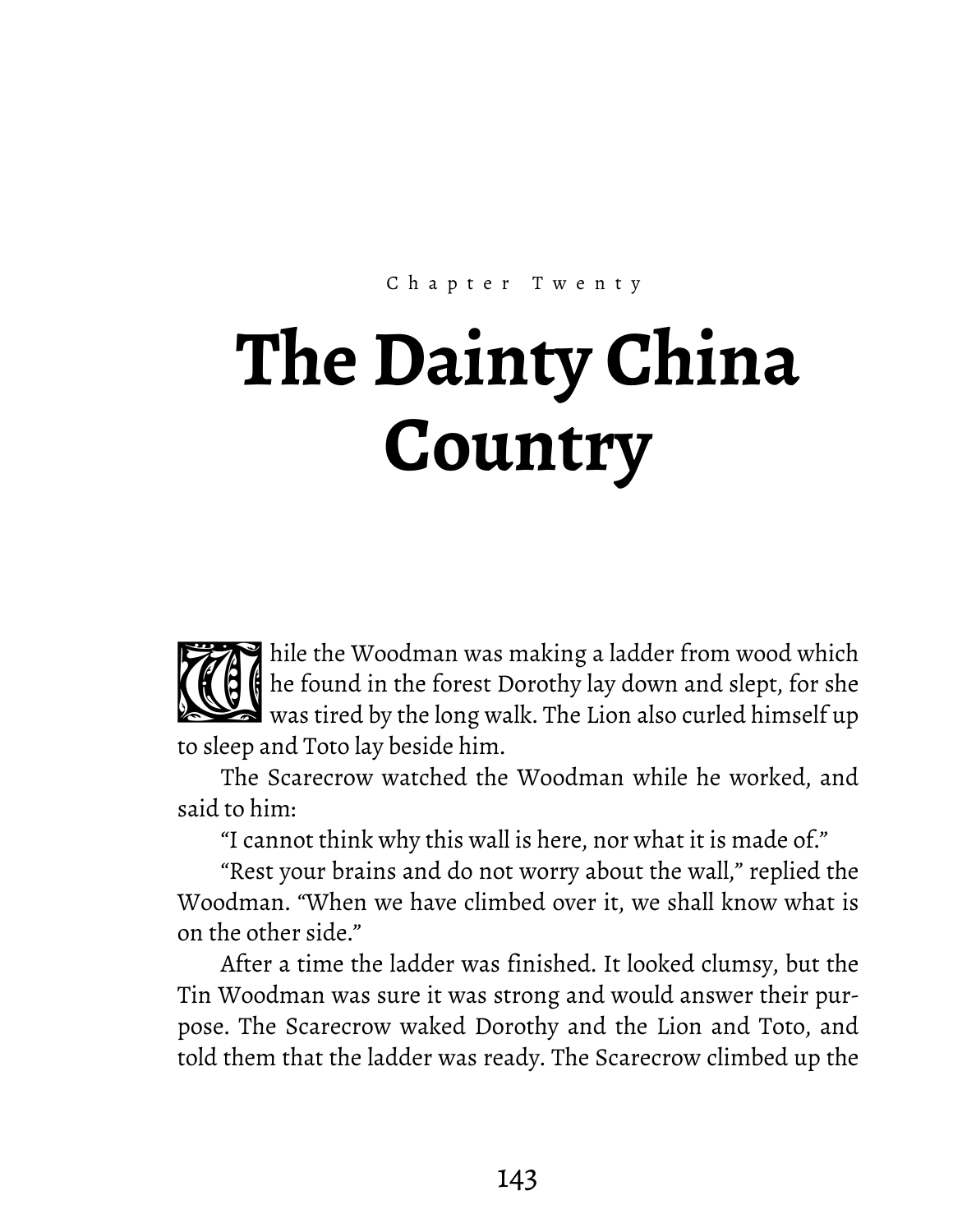ladder first, but he was so awkward that Dorothy had to follow close behind and keep him from falling off. When he got his head over the top of the wall the Scarecrow said, "Oh, my!"

"Go on," exclaimed Dorothy.

So the Scarecrow climbed farther up and sat down on the top of the wall, and Dorothy put her head over and cried, "Oh, my!" just as the Scarecrow had done.

Then Toto came up, and immediately began to bark, but Dorothy made him be still.

The Lion climbed the ladder next, and the Tin Woodman came last; but both of them cried, "Oh, my!" as soon as they looked over the wall. When they were all sitting in a row on the top of the wall, they looked down and saw a strange sight.

Before them was a great stretch of country having a floor as smooth and shining and white as the bottom of a big platter. Scattered around were many houses made entirely of china and painted in the brightest colors. These houses were quite small, the biggest of them reaching only as high as Dorothy's waist. There were also pretty little barns, with china fences around them; and many cows and sheep and horses and pigs and chickens, all made of china, were standing about in groups.

But the strangest of all were the people who lived in this queer country. There were milkmaids and shepherdesses, with brightly colored bodices and golden spots all over their gowns; and princesses with most gorgeous frocks of silver and gold and purple; and shepherds dressed in knee breeches with pink and yellow and blue stripes down them, and golden buckles on their shoes; and princes with jeweled crowns upon their heads, wearing ermine robes and satin doublets; and funny clowns in ruffled gowns, with round red spots upon their cheeks and tall, pointed caps. And,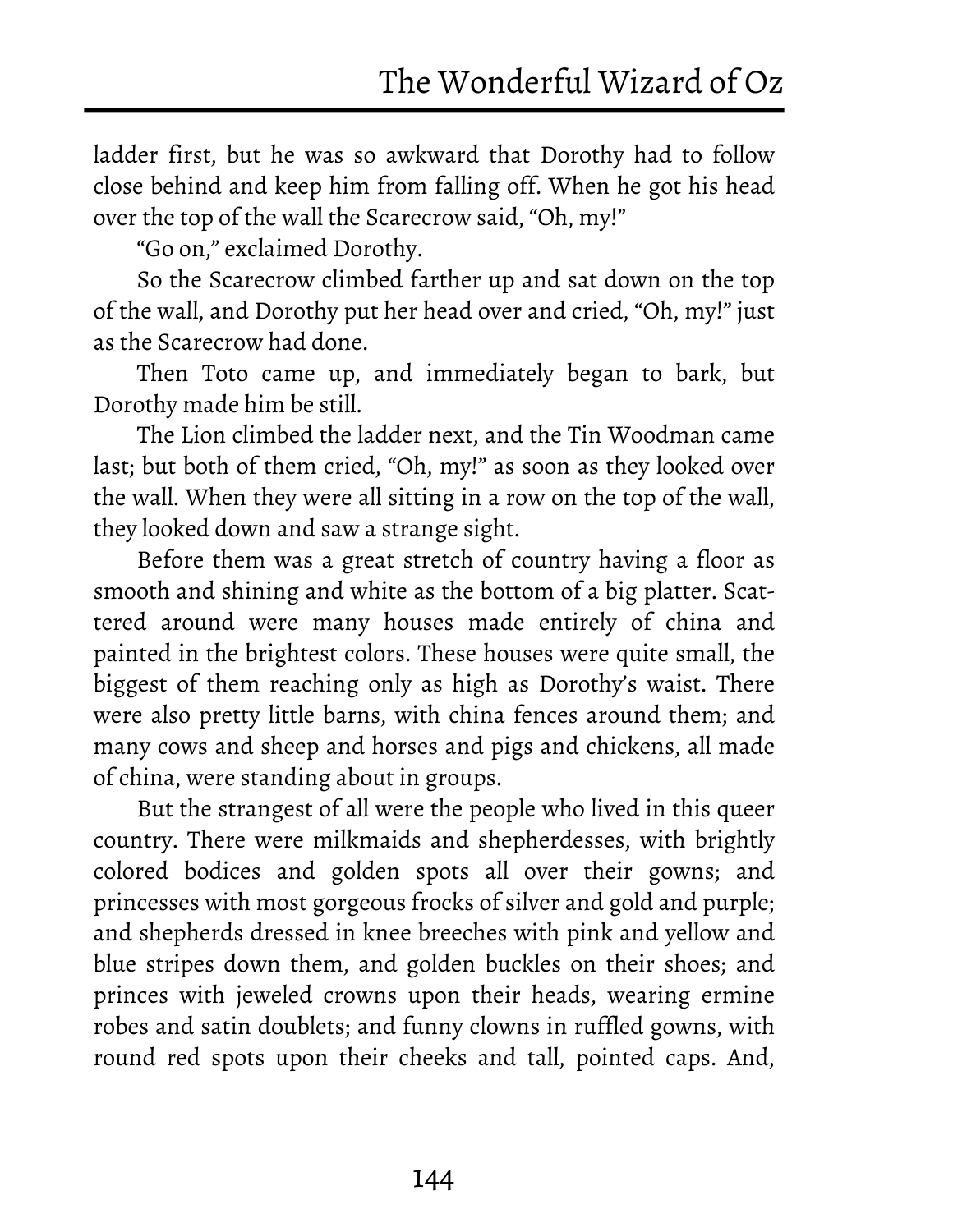strangest of all, these people were all made of china, even to their clothes, and were so small that the tallest of them was no higher than Dorothy's knee.

No one did so much as look at the travelers at first, except one little purple china dog with an extra‐large head, which came to the wall and barked at them in a tiny voice, afterwards running away again.

"How shall we get down?" asked Dorothy.

They found the ladder so heavy they could not pull it up, so the Scarecrow fell off the wall and the others jumped down upon him so that the hard floor would not hurt their feet. Of course they took pains not to light on his head and get the pins in their feet. When all were safely down they picked up the Scarecrow, whose body was quite flattened out, and patted his straw into shape again.

"We must cross this strange place in order to get to the other side," said Dorothy, "for it would be unwise for us to go any other way except due South."

They began walking through the country of the china people, and the first thing they came to was a china milkmaid milking a china cow. As they drew near, the cow suddenly gave a kick and kicked over the stool, the pail, and even the milkmaid herself, and all fell on the china ground with a great clatter.

Dorothy was shocked to see that the cow had broken her leg off, and that the pail was lying in several small pieces, while the poor milkmaid had a nick in her left elbow.

"There!" cried the milkmaid angrily. "See what you have done! My cow has broken her leg, and I must take her to the mender's shop and have it glued on again. What do you mean by coming here and frightening my cow?"

"I'm very sorry," returned Dorothy. "Please forgive us."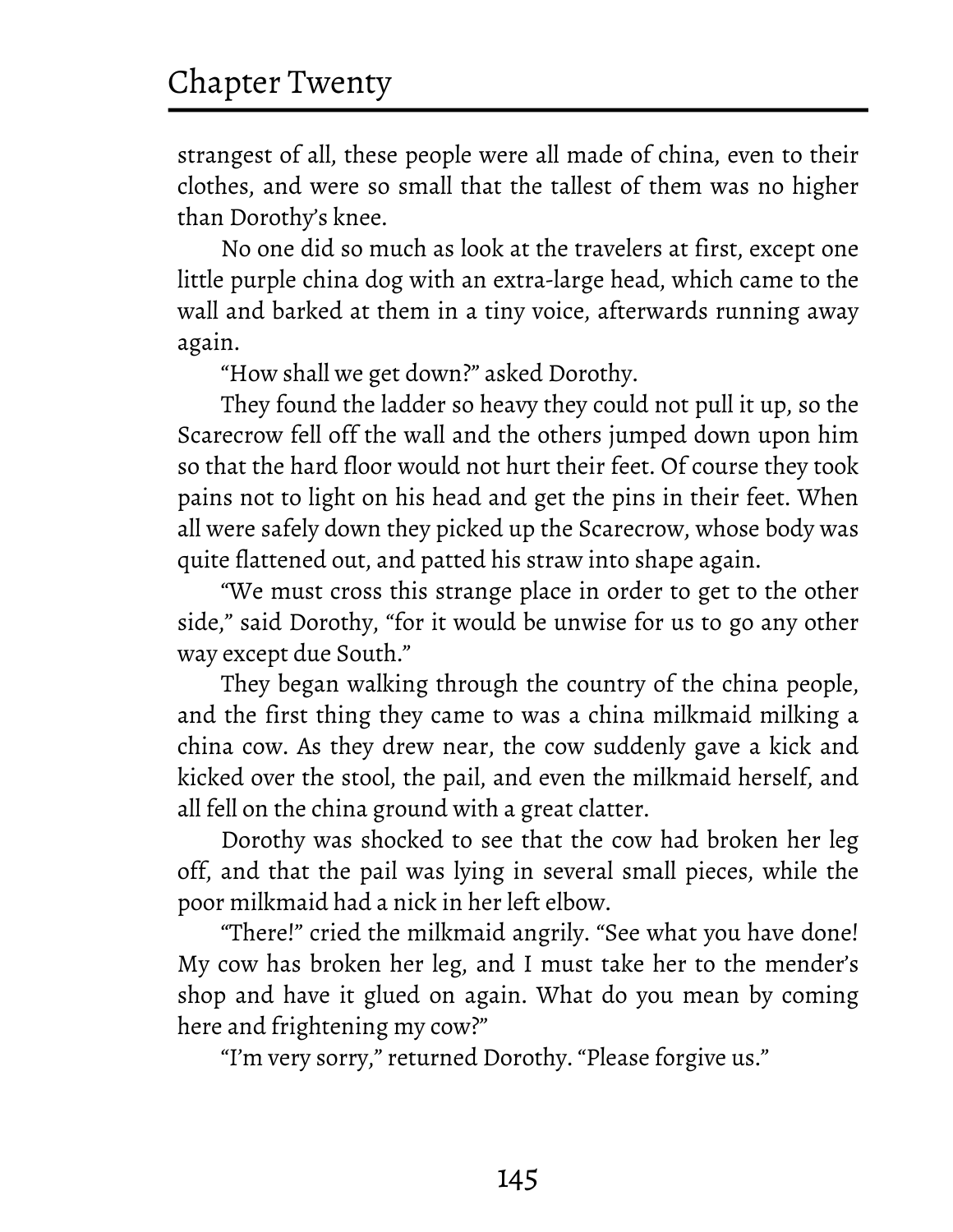But the pretty milkmaid was much too vexed to make any answer. She picked up the leg sulkily and led her cow away, the poor animal limping on three legs. As she left them the milkmaid cast many reproachful glances over her shoulder at the clumsy strangers, holding her nicked elbow close to her side.

Dorothy was quite grieved at this mishap.

"We must be very careful here," said the kind‐hearted Woodman, "or we may hurt these pretty little people so they will never get over it."

A little farther on Dorothy met a most beautifully dressed young Princess, who stopped short as she saw the strangers and started to run away.

Dorothy wanted to see more of the Princess, so she ran after her. But the china girl cried out:

"Don't chase me! Don't chase me!"

She had such a frightened little voice that Dorothy stopped and said, "Why not?"

"Because," answered the Princess, also stopping, a safe distance away, "if I run I may fall down and break myself."

"But could you not be mended?" asked the girl.

"Oh, yes; but one is never so pretty after being mended, you know," replied the Princess.

"I suppose not," said Dorothy.

"Now there is Mr. Joker, one of our clowns," continued the china lady, "who is always trying to stand upon his head. He has broken himself so often that he is mended in a hundred places, and doesn't look at all pretty. Here he comes now, so you can see for yourself."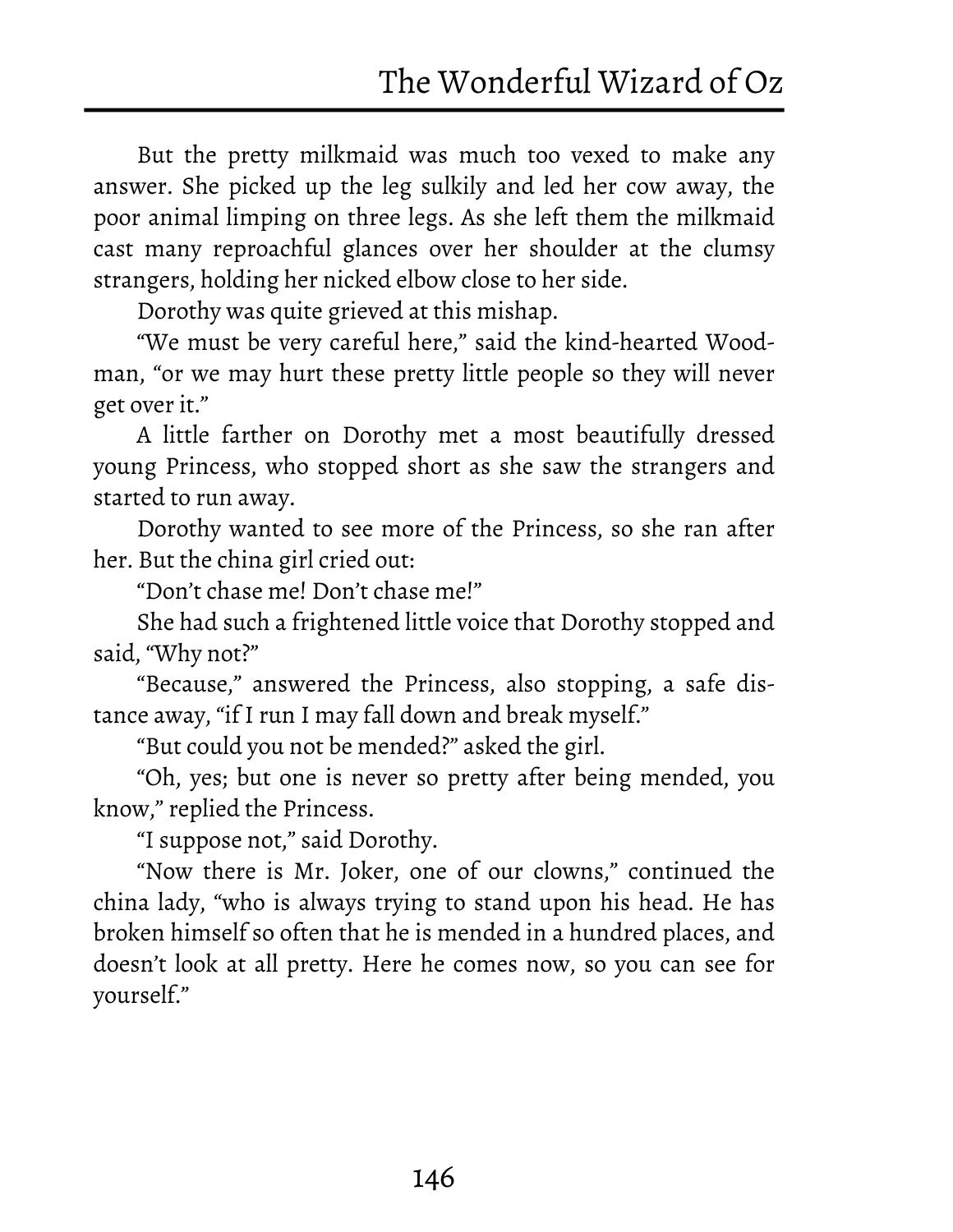Indeed, a jolly little clown came walking toward them, and Dorothy could see that in spite of his pretty clothes of red and yellow and green he was completely covered with cracks, running every which way and showing plainly that he had been mended in many places.

The Clown put his hands in his pockets, and after puffing out his cheeks and nodding his head at them saucily, he said:

"My lady fair,

Why do you stare

At poor old Mr. Joker?

You're quite as stiff

And prim as if

You'd eaten up a poker!"

"Be quiet, sir!" said the Princess. "Can't you see these are strangers, and should be treated with respect?"

"Well, that's respect, I expect," declared the Clown, and immediately stood upon his head.

"Don't mind Mr. Joker," said the Princess to Dorothy. "He is considerably cracked in his head, and that makes him foolish."

"Oh, I don't mind him a bit," said Dorothy. "But you are so beautiful," she continued, "that I am sure I could love you dearly. Won't you let me carry you back to Kansas, and stand you on Aunt Em's mantel? I could carry you in my basket."

"That would make me very unhappy," answered the china Princess. "You see, here in our country we live contentedly, and can talk and move around as we please. But whenever any of us are taken away our joints at once stiffen, and we can only stand straight and look pretty. Of course that is all that is expected of us when we are on mantels and cabinets and drawing-room tables, but our lives are much pleasanter here in our own country."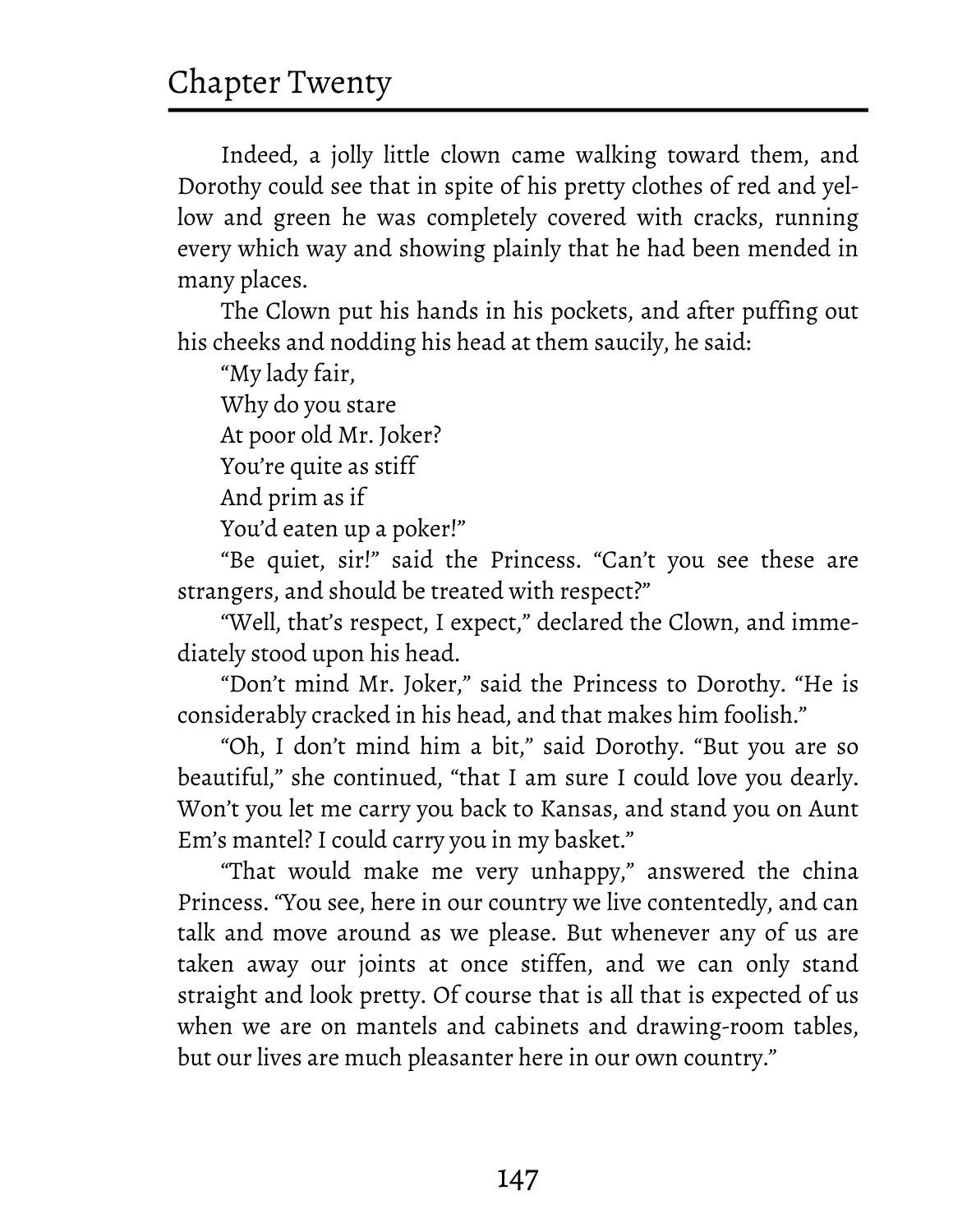"I would not make you unhappy for all the world!" exclaimed Dorothy. "So I'll just say good-bye."

"Good‐bye," replied the Princess.

They walked carefully through the china country. The little animals and all the people scampered out of their way, fearing the strangers would break them, and after an hour or so the travelers reached the other side of the country and came to another china wall.

It was not so high as the first, however, and by standing upon the Lion's back they all managed to scramble to the top. Then the Lion gathered his legs under him and jumped on the wall; but just as he jumped, he upset a china church with his tail and smashed it all to pieces.

"That was too bad," said Dorothy, "but really I think we were lucky in not doing these little people more harm than breaking a cow's leg and a church. They are all so brittle!"

"They are, indeed," said the Scarecrow, "and I am thankful I am made of straw and cannot be easily damaged. There are worse things in the world than being a Scarecrow."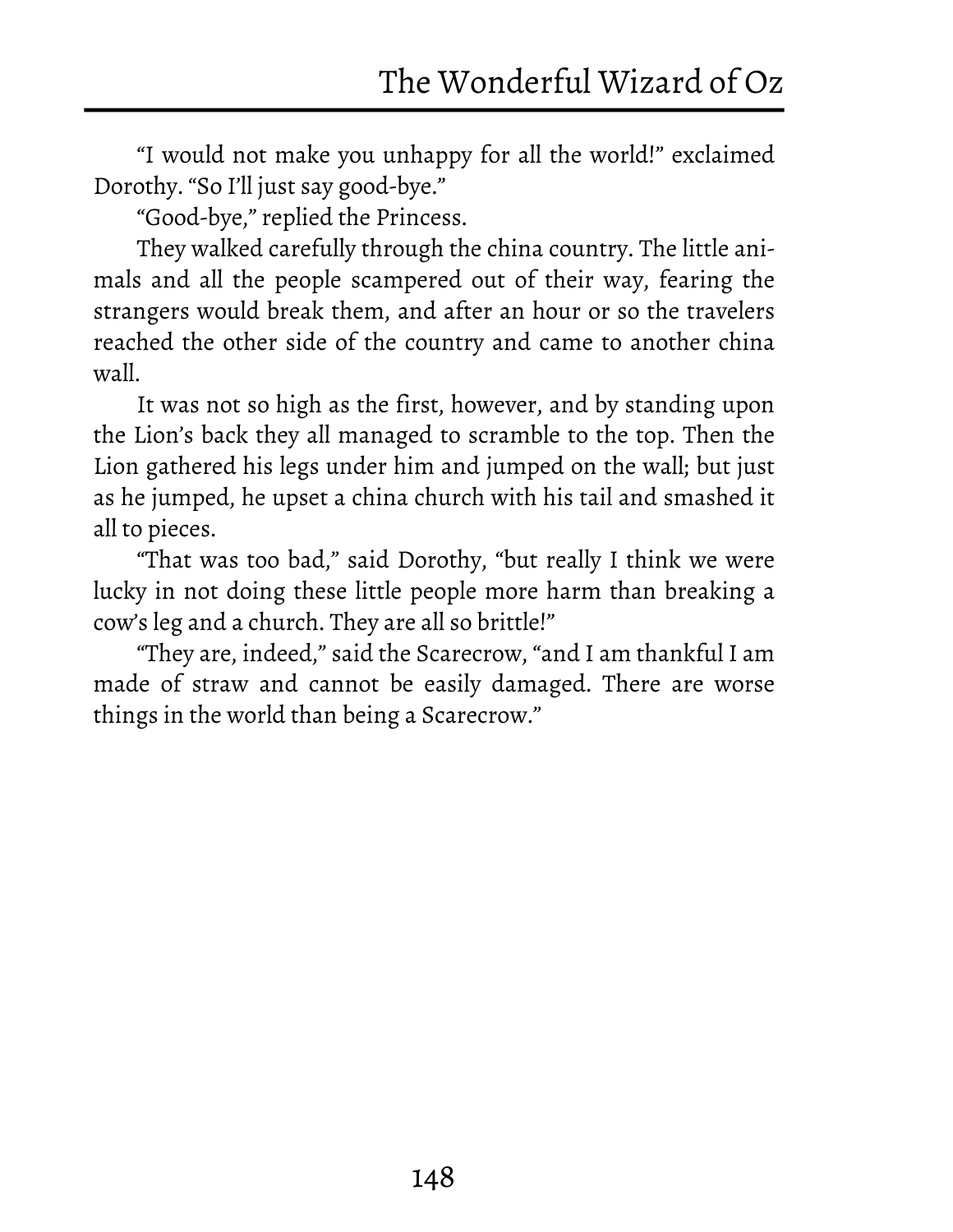#### Chapter Twenty-One

#### **The Lion Becomes the King of Beasts**

fter climbing down from the china wall the travelers<br>found themselves in a disagreeable country, full of bogs<br>and marshes and covered with tall, rank grass. It was diffter climbing down from the china wall the travelers found themselves in a disagreeable country, full of bogs ficult to walk without falling into muddy holes, for the grass was so thick that it hid them from sight. However, by carefully picking their way, they got safely along until they reached solid ground. But here the country seemed wilder than ever, and after a long and tiresome walk through the underbrush they entered another forest, where the trees were bigger and older than any they had ever seen.

"This forest is perfectly delightful," declared the Lion, looking around him with joy. "Never have I seen a more beautiful place."

"It seems gloomy," said the Scarecrow.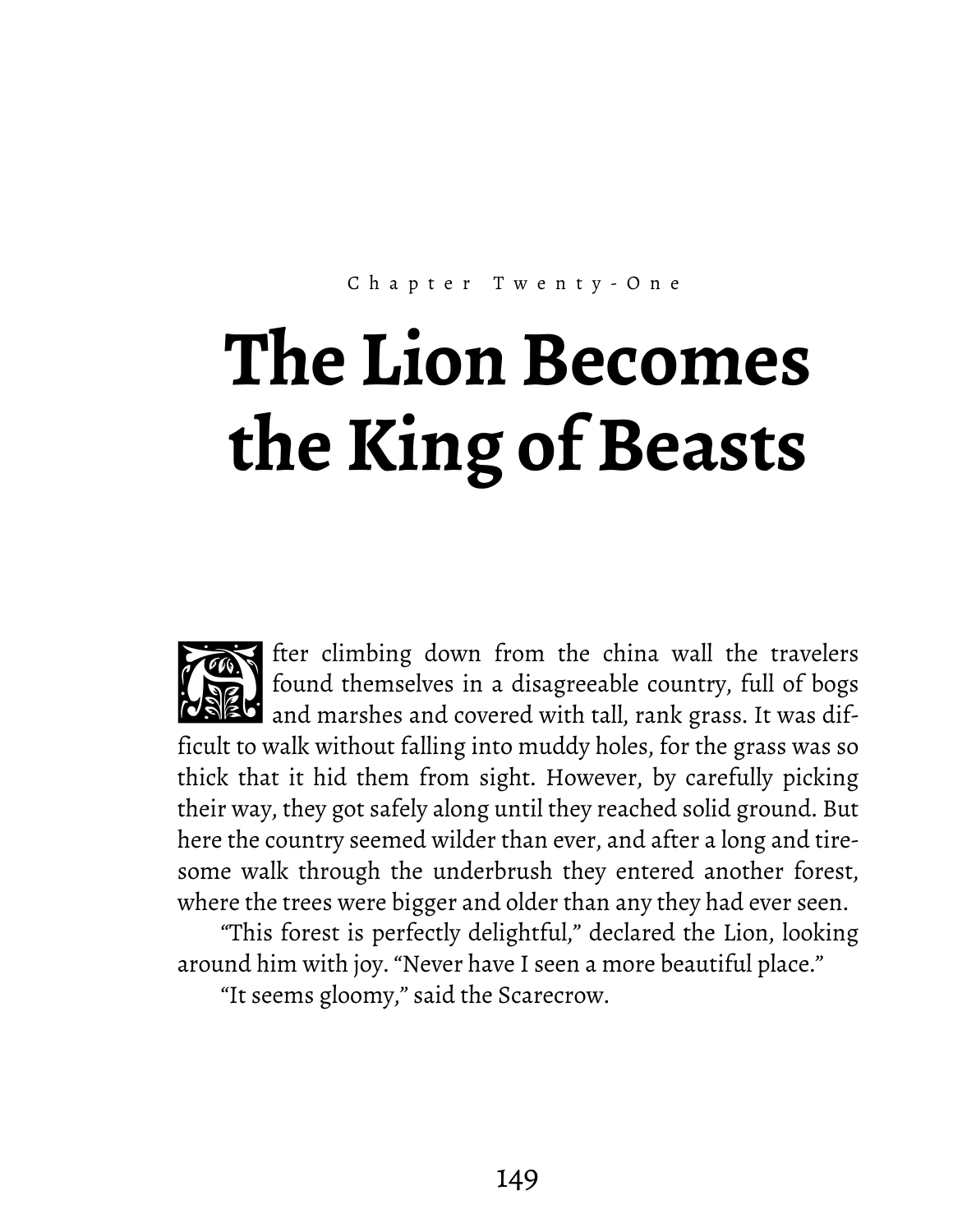"Not a bit of it," answered the Lion. "I should like to live here all my life. See how soft the dried leaves are under your feet and how rich and green the moss is that clings to these old trees. Surely no wild beast could wish a pleasanter home."

"Perhaps there are wild beasts in the forest now," said Dorothy.

"I suppose there are," returned the Lion, "but I do not see any of them about."

They walked through the forest until it became too dark to go any farther. Dorothy and Toto and the Lion lay down to sleep, while the Woodman and the Scarecrow kept watch over them as usual.

When morning came, they started again. Before they had gone far they heard a low rumble, as of the growling of many wild animals. Toto whimpered a little, but none of the others was frightened, and they kept along the well‐trodden path until they came to an opening in the wood, in which were gathered hundreds of beasts of every variety. There were tigers and elephants and bears and wolves and foxes and all the others in the natural history, and for a moment Dorothy was afraid. But the Lion explained that the animals were holding a meeting, and he judged by their snarling and growling that they were in great trouble.

As he spoke several of the beasts caught sight of him, and at once the great assemblage hushed as if by magic. The biggest of the tigers came up to the Lion and bowed, saying:

"Welcome, O King of Beasts! You have come in good time to fight our enemy and bring peace to all the animals of the forest once more."

"What is your trouble?" asked the Lion quietly.

"We are all threatened," answered the tiger, "by a fierce enemy which has lately come into this forest. It is a most tremendous monster, like a great spider, with a body as big as an elephant and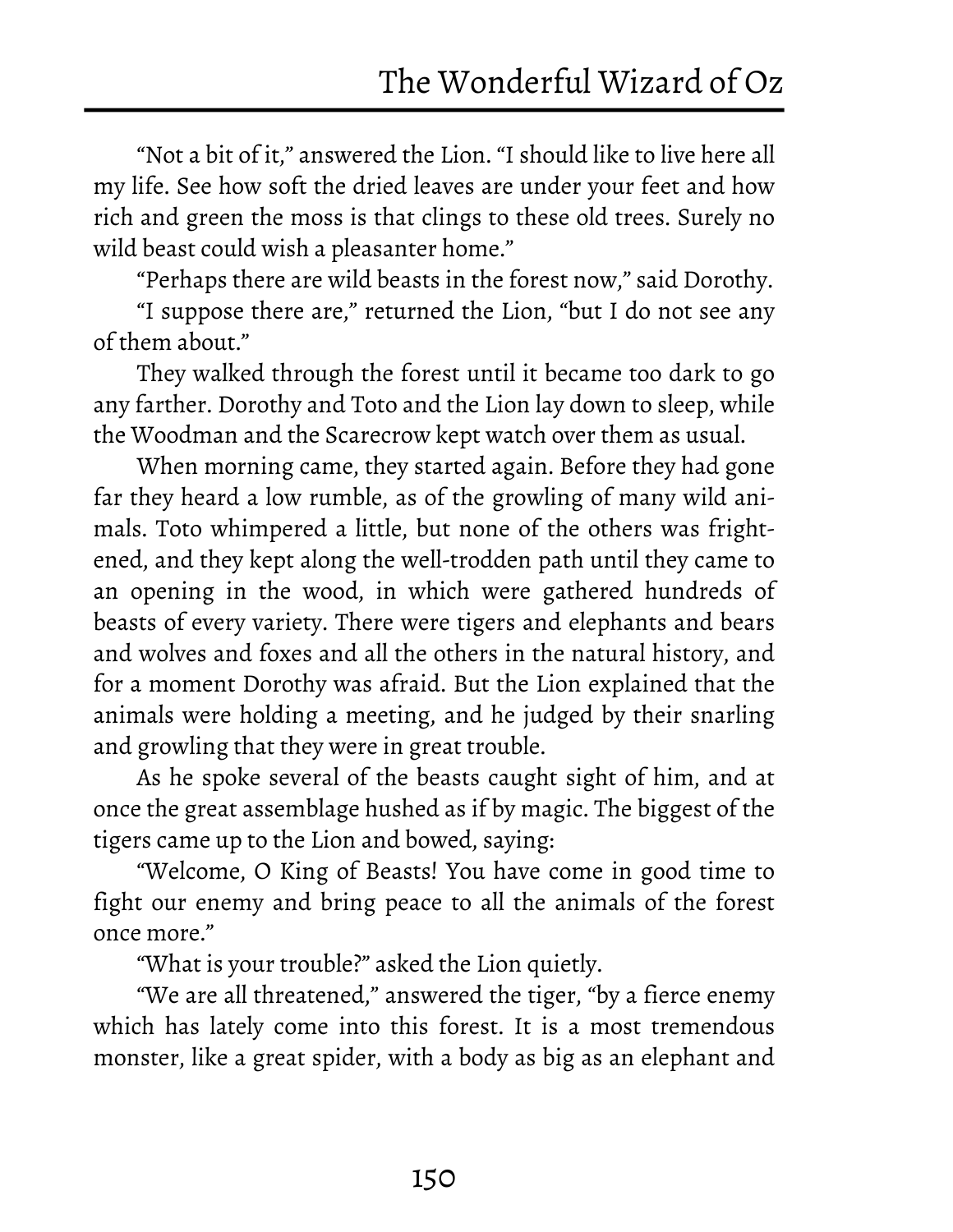legs as long as a tree trunk. It has eight of these long legs, and as the monster crawls through the forest he seizes an animal with a leg and drags it to his mouth, where he eats it as a spider does a fly. Not one of us is safe while this fierce creature is alive, and we had called a meeting to decide how to take care of ourselves when you came among us."

The Lion thought for a moment.

"Are there any other lions in this forest?" he asked.

"No; there were some, but the monster has eaten them all. And, besides, there were none of them nearly so large and brave as you."

"If I put an end to your enemy, will you bow down to me and obey me as King of the Forest?" inquired the Lion.

"We will do that gladly," returned the tiger; and all the other beasts roared with a mighty roar: "We will!"

"Where is this great spider of yours now?" asked the Lion.

"Yonder, among the oak trees," said the tiger, pointing with his forefoot.

"Take good care of these friends of mine," said the Lion, "and I will go at once to fight the monster."

He bade his comrades good‐bye and marched proudly away to do battle with the enemy.

The great spider was lying asleep when the Lion found him, and it looked so ugly that its foe turned up his nose in disgust. Its legs were quite as long as the tiger had said, and its body covered with coarse black hair. It had a great mouth, with a row of sharp teeth a foot long; but its head was joined to the pudgy body by a neck as slender as a wasp's waist. This gave the Lion a hint of the best way to attack the creature, and as he knew it was easier to fight it asleep than awake, he gave a great spring and landed directly upon the monster's back. Then, with one blow of his heavy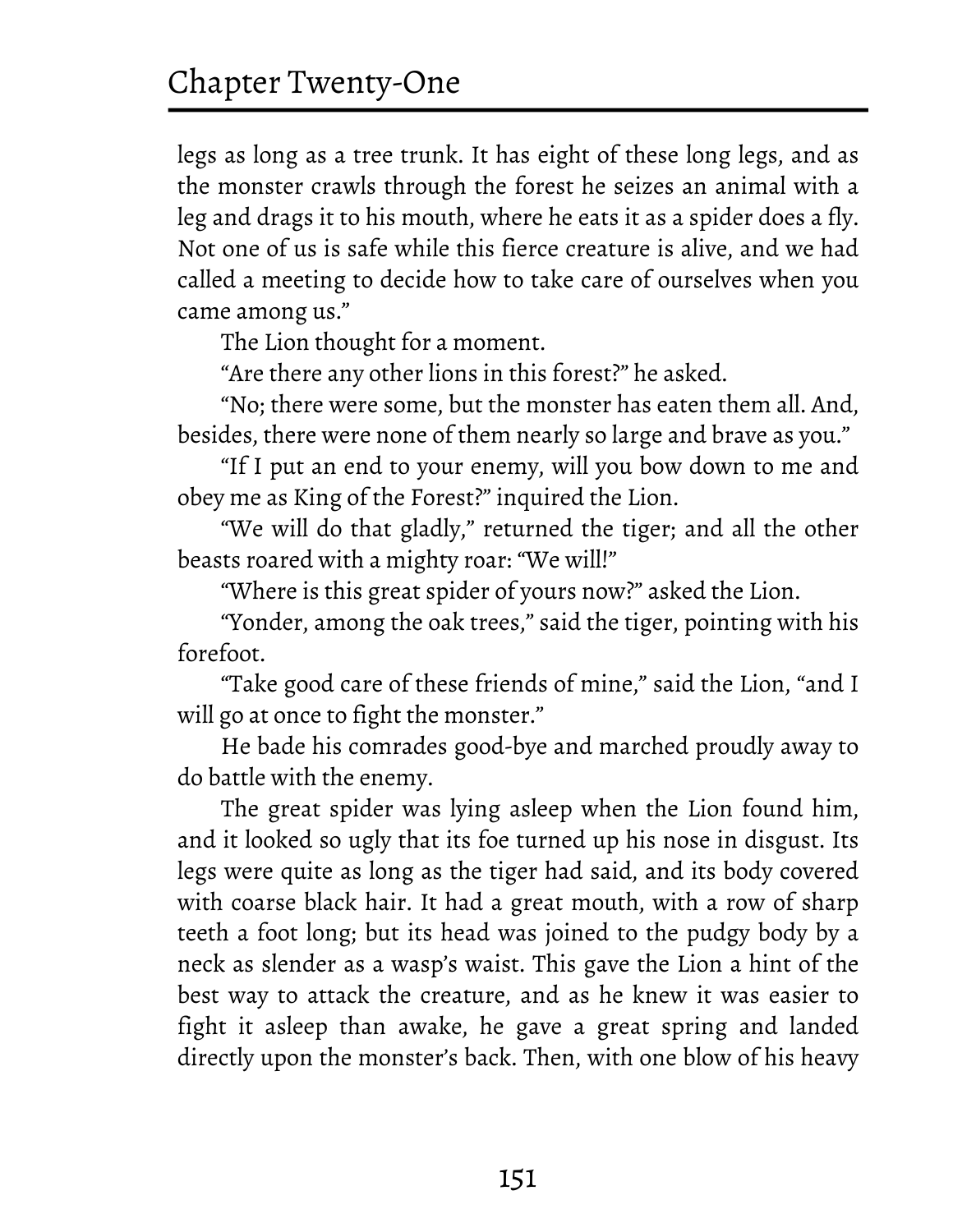paw, all armed with sharp claws, he knocked the spider's head from its body. Jumping down, he watched it until the long legs stopped wiggling, when he knew it was quite dead.

The Lion went back to the opening where the beasts of the forest were waiting for him and said proudly:

"You need fear your enemy no longer."

Then the beasts bowed down to the Lion as their King, and he promised to come back and rule over them as soon as Dorothy was safely on her way to Kansas.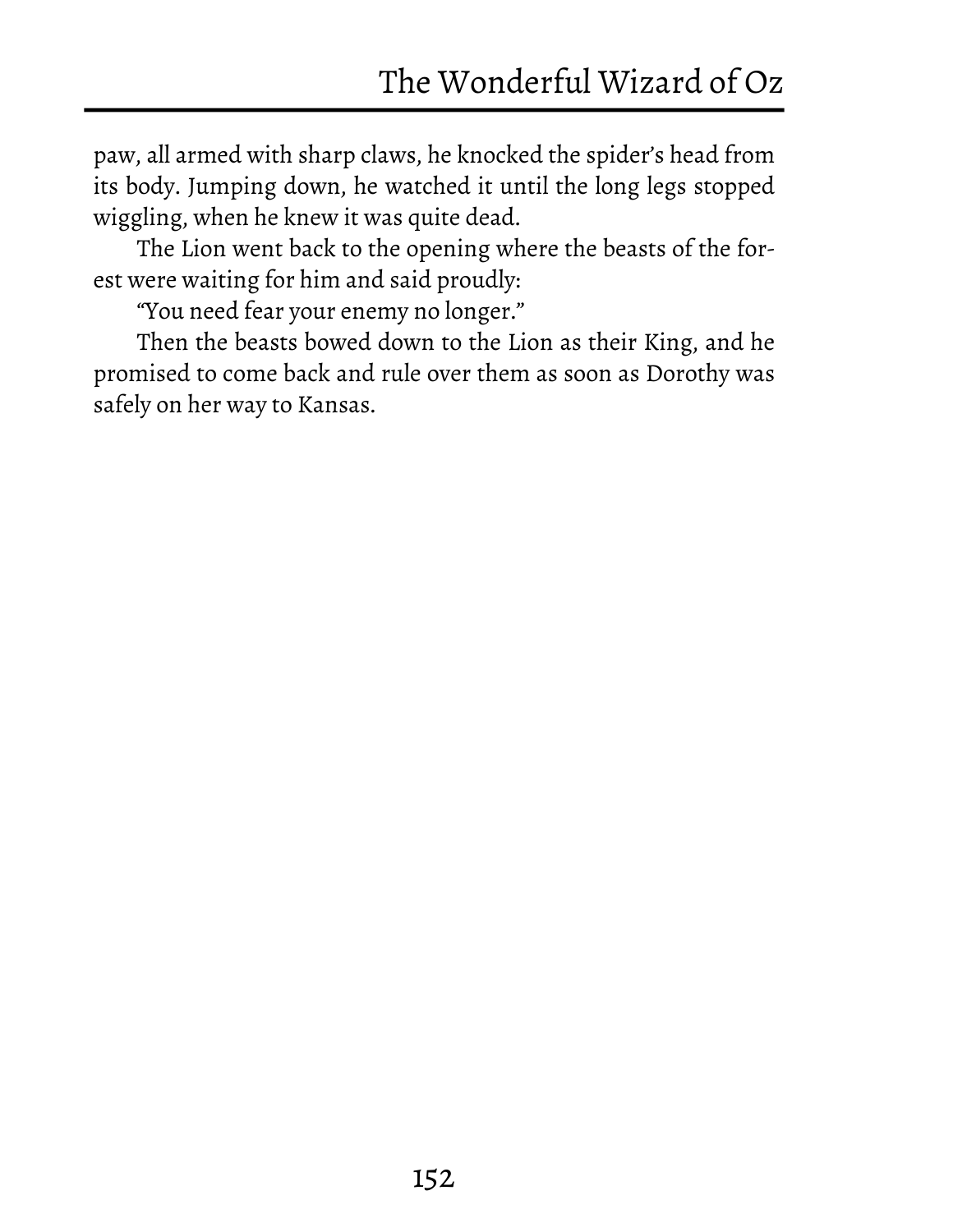Chapter Twenty-Two

## **The Country of the Quadlings**

the four travelers passed through the rest of the forest in<br>safety, and when they came out from its gloom saw before<br>them a steep hill, covered from top to bottom with great the four travelers passed through the rest of the forest in  $\frac{1}{3}$  safety, and when they came out from its gloom saw before pieces of rock.

"That will be a hard climb," said the Scarecrow, "but we must get over the hill, nevertheless."

So he led the way and the others followed. They had nearly reached the first rock when they heard a rough voice cry out, "Keep back!"

"Who are you?" asked the Scarecrow.

Then a head showed itself over the rock and the same voice said, "This hill belongs to us, and we don't allow anyone to cross it."

"But we must cross it," said the Scarecrow. "We're going to the country of the Quadlings."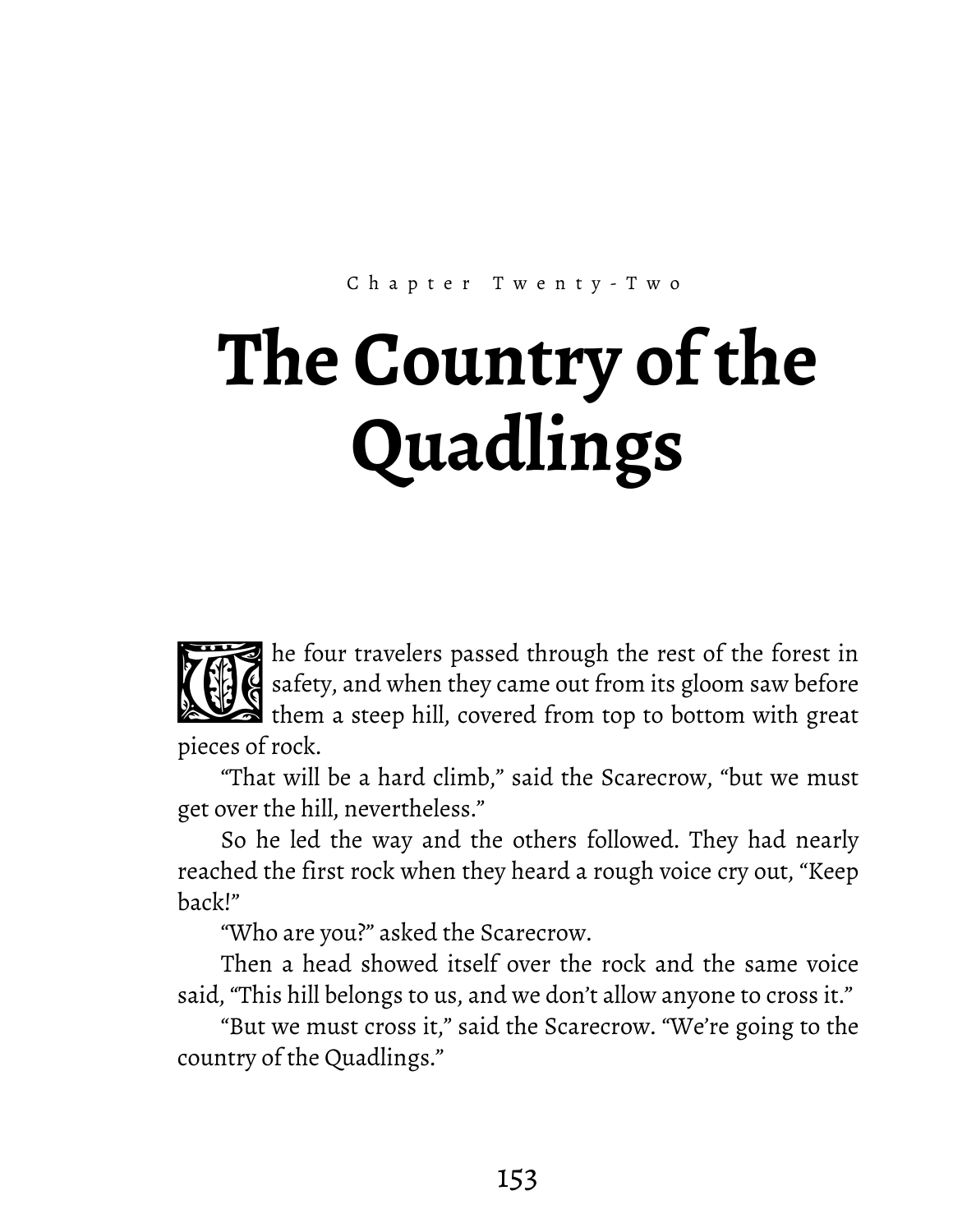"But you shall not!" replied the voice, and there stepped from behind the rock the strangest man the travelers had ever seen.

He was quite short and stout and had a big head, which was flat at the top and supported by a thick neck full of wrinkles. But he had no arms at all, and, seeing this, the Scarecrow did not fear that so helpless a creature could prevent them from climbing the hill. So he said, "I'm sorry not to do as you wish, but we must pass over your hill whether you like it or not," and he walked boldly forward.

As quick as lightning the man's head shot forward and his neck stretched out until the top of the head, where it was flat, struck the Scarecrow in the middle and sent him tumbling, over and over, down the hill. Almost as quickly as it came the head went back to the body, and the man laughed harshly as he said, "It isn't as easy as you think!"

A chorus of boisterous laughter came from the other rocks, and Dorothy saw hundreds of the armless Hammer‐Heads upon the hillside, one behind every rock.

The Lion became quite angry at the laughter caused by the Scarecrow's mishap, and giving a loud roar that echoed like thunder, he dashed up the hill.

Again a head shot swiftly out, and the great Lion went rolling down the hill as if he had been struck by a cannon ball.

Dorothy ran down and helped the Scarecrow to his feet, and the Lion came up to her, feeling rather bruised and sore, and said, "It is useless to fight people with shooting heads; no one can withstand them."

"What can we do, then?" she asked.

"Call the Winged Monkeys," suggested the Tin Woodman. "You have still the right to command them once more."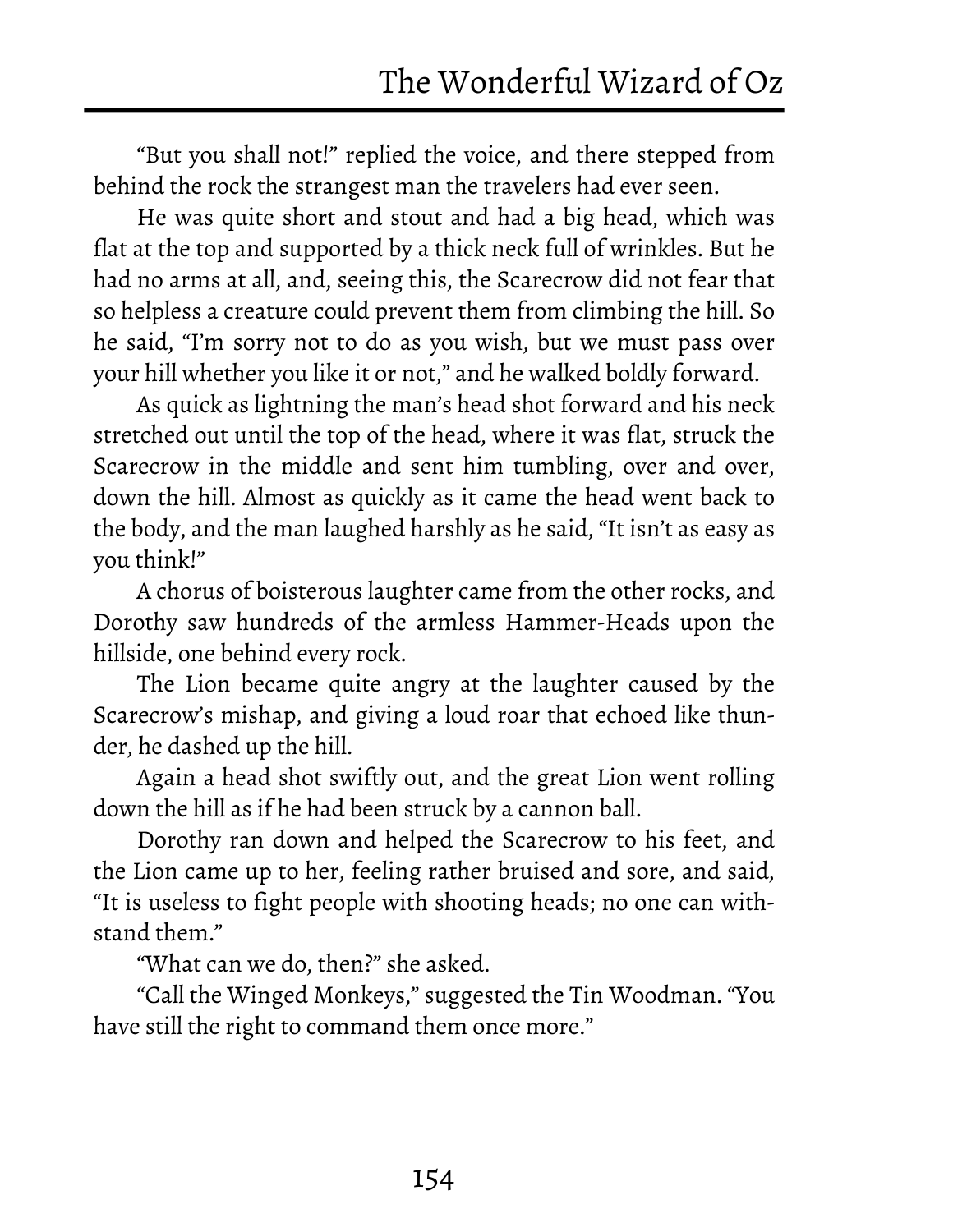"Very well," she answered, and putting on the Golden Cap she uttered the magic words. The Monkeys were as prompt as ever, and in a few moments the entire band stood before her.

"What are your commands?" inquired the King of the Monkeys, bowing low.

"Carry us over the hill to the country of the Quadlings," answered the girl.

"It shall be done," said the King, and at once the Winged Monkeys caught the four travelers and Toto up in their arms and flew away with them. As they passed over the hill the Hammer‐Heads yelled with vexation, and shot their heads high in the air, but they could not reach the Winged Monkeys, which carried Dorothy and her comrades safely over the hill and set them down in the beautiful country of the Quadlings.

"This is the last time you can summon us," said the leader to Dorothy; "so good‐bye and good luck to you."

"Good‐bye, and thank you very much," returned the girl; and the Monkeys rose into the air and were out of sight in a twinkling.

The country of the Quadlings seemed rich and happy. There was field upon field of ripening grain, with well‐paved roads running between, and pretty rippling brooks with strong bridges across them. The fences and houses and bridges were all painted bright red, just as they had been painted yellow in the country of the Winkies and blue in the country of the Munchkins. The Quadlings themselves, who were short and fat and looked chubby and good‐natured, were dressed all in red, which showed bright against the green grass and the yellowing grain.

The Monkeys had set them down near a farmhouse, and the four travelers walked up to it and knocked at the door. It was opened by the farmer's wife, and when Dorothy asked for some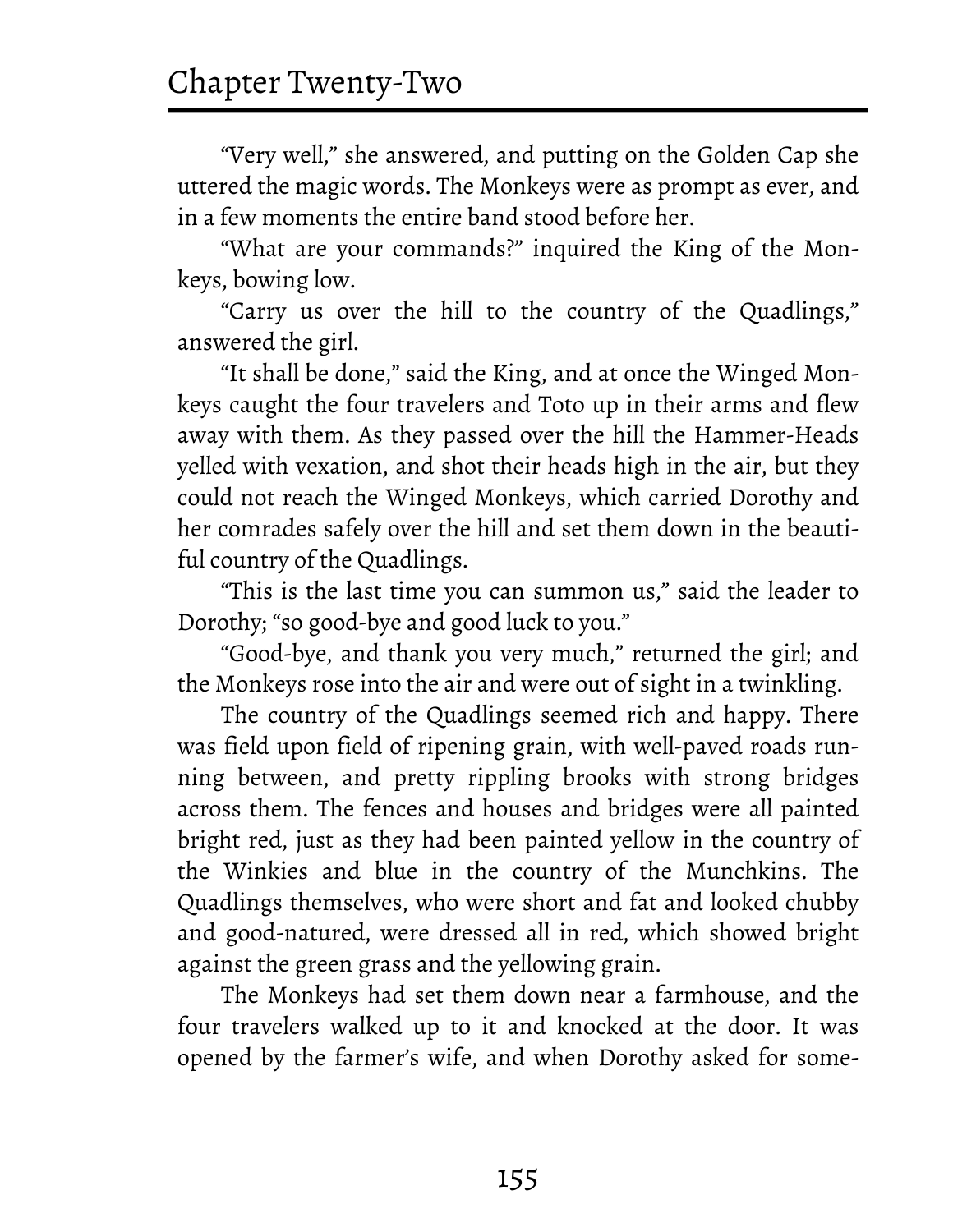thing to eat the woman gave them all a good dinner, with three kinds of cake and four kinds of cookies, and a bowl of milk for Toto.

"How far is it to the Castle of Glinda?" asked the child.

"It is not a great way," answered the farmer's wife. "Take the road to the South and you will soon reach it."

Thanking the good woman, they started afresh and walked by the fields and across the pretty bridges until they saw before them a very beautiful Castle. Before the gates were three young girls, dressed in handsome red uniforms trimmed with gold braid; and as Dorothy approached, one of them said to her:

"Why have you come to the South Country?"

"To see the Good Witch who rules here," she answered. "Will you take me to her?"

"Let me have your name, and I will ask Glinda if she will receive you." They told who they were, and the girl soldier went into the Castle. After a few moments she came back to say that Dorothy and the others were to be admitted at once.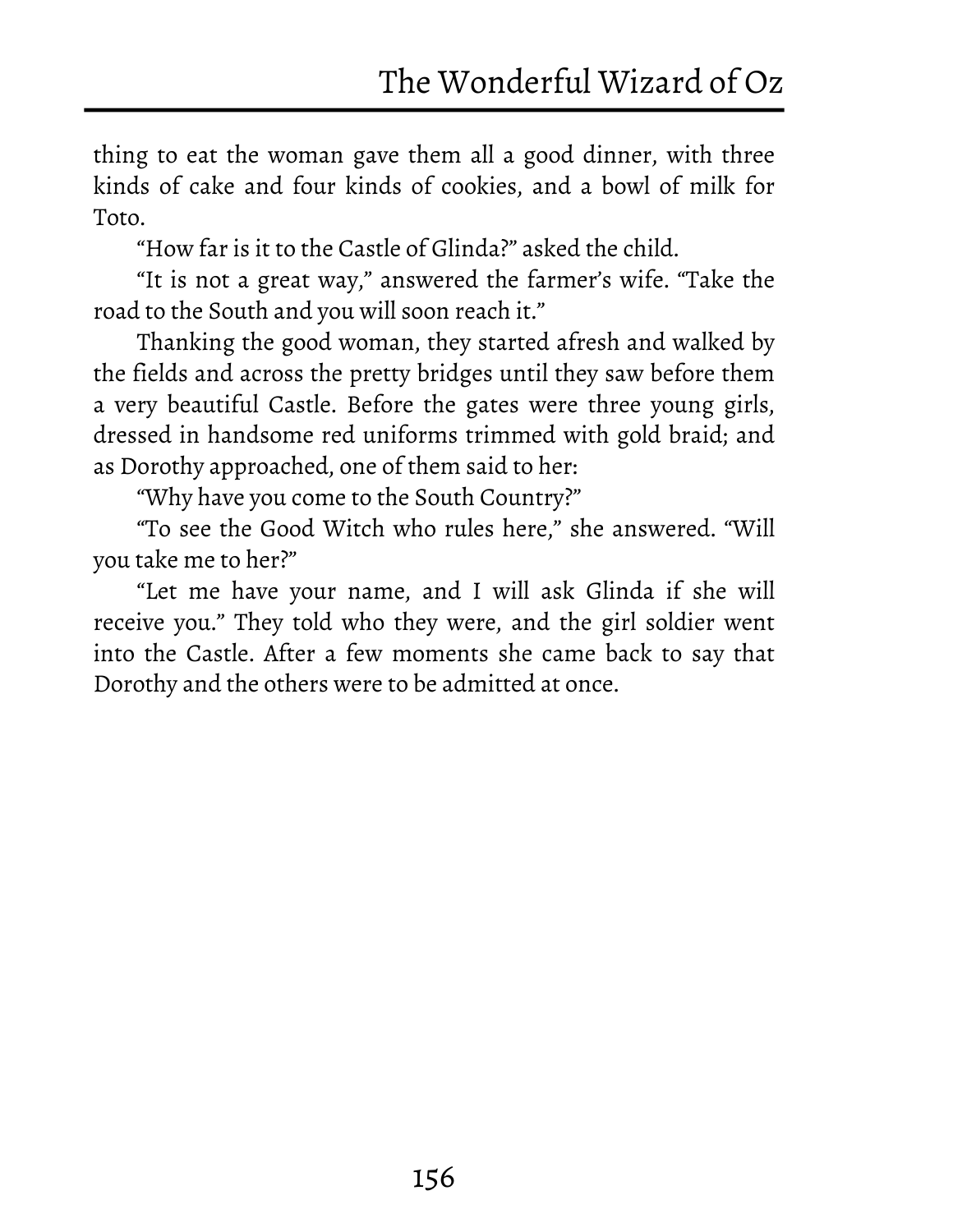Chapter Twenty-Three

## **Glinda The Good Witch Grants Dorothy's Wish**

efore they went to see Glinda, however, they were taken<br>to a room of the Castle, where Dorothy washed her face<br>and combed her hair, and the Lion shook the dust out of efore they went to see Glinda, however, they were taken to a room of the Castle, where Dorothy washed her face his mane, and the Scarecrow patted himself into his best shape, and the Woodman polished his tin and oiled his joints.

When they were all quite presentable they followed the soldier girl into a big room where the Witch Glinda sat upon a throne of rubies.

She was both beautiful and young to their eyes. Her hair was a rich red in color and fell in flowing ringlets over her shoulders. Her dress was pure white but her eyes were blue, and they looked kindly upon the little girl.

"What can I do for you, my child?" she asked.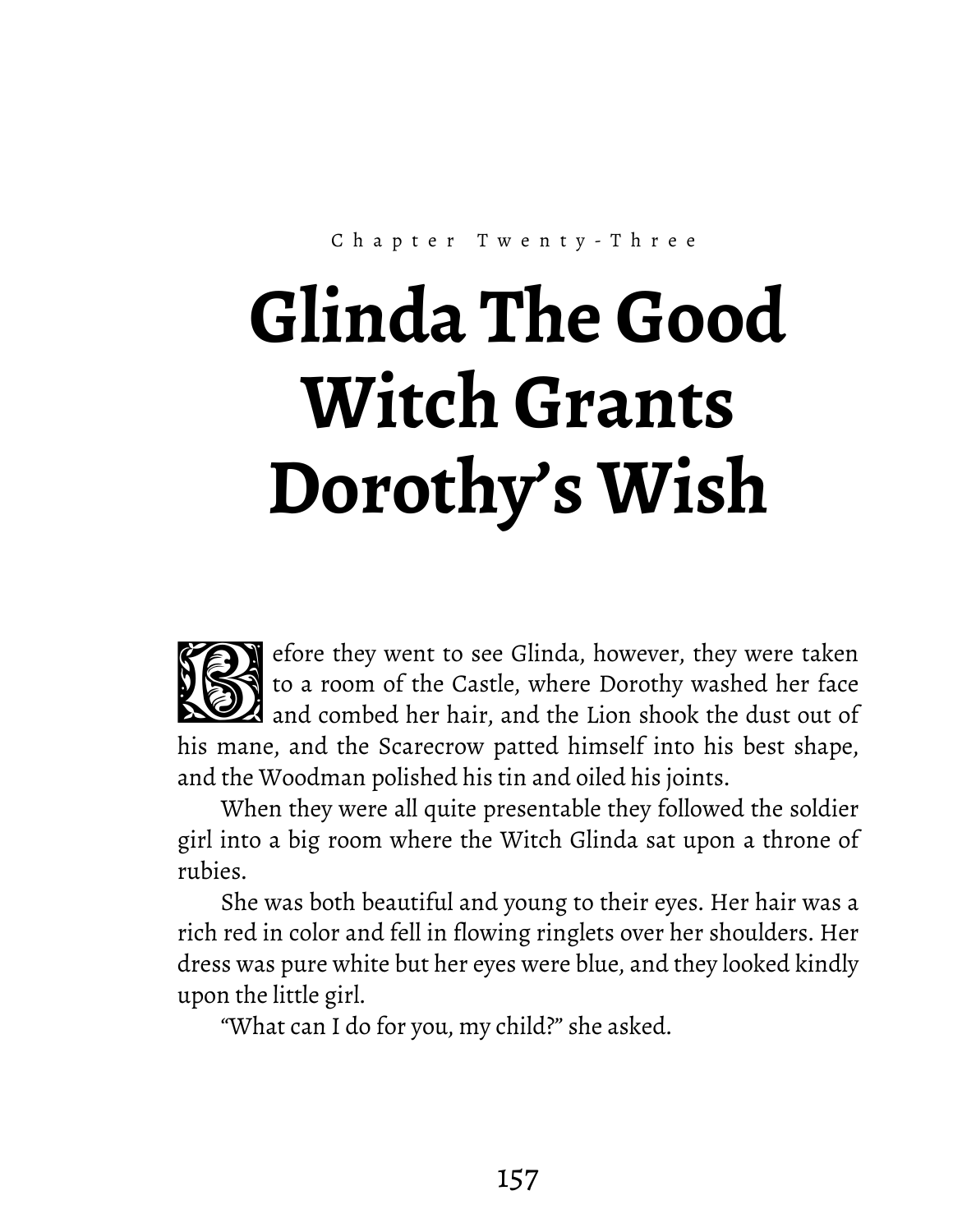Dorothy told the Witch all her story: how the cyclone had brought her to the Land of Oz, how she had found her companions, and of the wonderful adventures they had met with.

"My greatest wish now," she added, "is to get back to Kansas, for Aunt Em will surely think something dreadful has happened to me, and that will make her put on mourning; and unless the crops are better this year than they were last, I am sure Uncle Henry cannot afford it."

Glinda leaned forward and kissed the sweet, upturned face of the loving little girl.

"Bless your dear heart," she said, "I am sure I can tell you of a way to get back to Kansas." Then she added, "But, if I do, you must give me the Golden Cap."

"Willingly!" exclaimed Dorothy; "indeed, it is of no use to me now, and when you have it you can command the Winged Monkeys three times."

"And I think I shall need their service just those three times," answered Glinda, smiling.

Dorothy then gave her the Golden Cap, and the Witch said to the Scarecrow, "What will you do when Dorothy has left us?"

"I will return to the Emerald City," he replied, "for Oz has made me its ruler and the people like me. The only thing that worries me is how to cross the hill of the Hammer‐Heads."

"By means of the Golden Cap I shall command the Winged Monkeys to carry you to the gates of the Emerald City," said Glinda, "for it would be a shame to deprive the people of so wonderful a ruler."

"Am I really wonderful?" asked the Scarecrow.

"You are unusual," replied Glinda.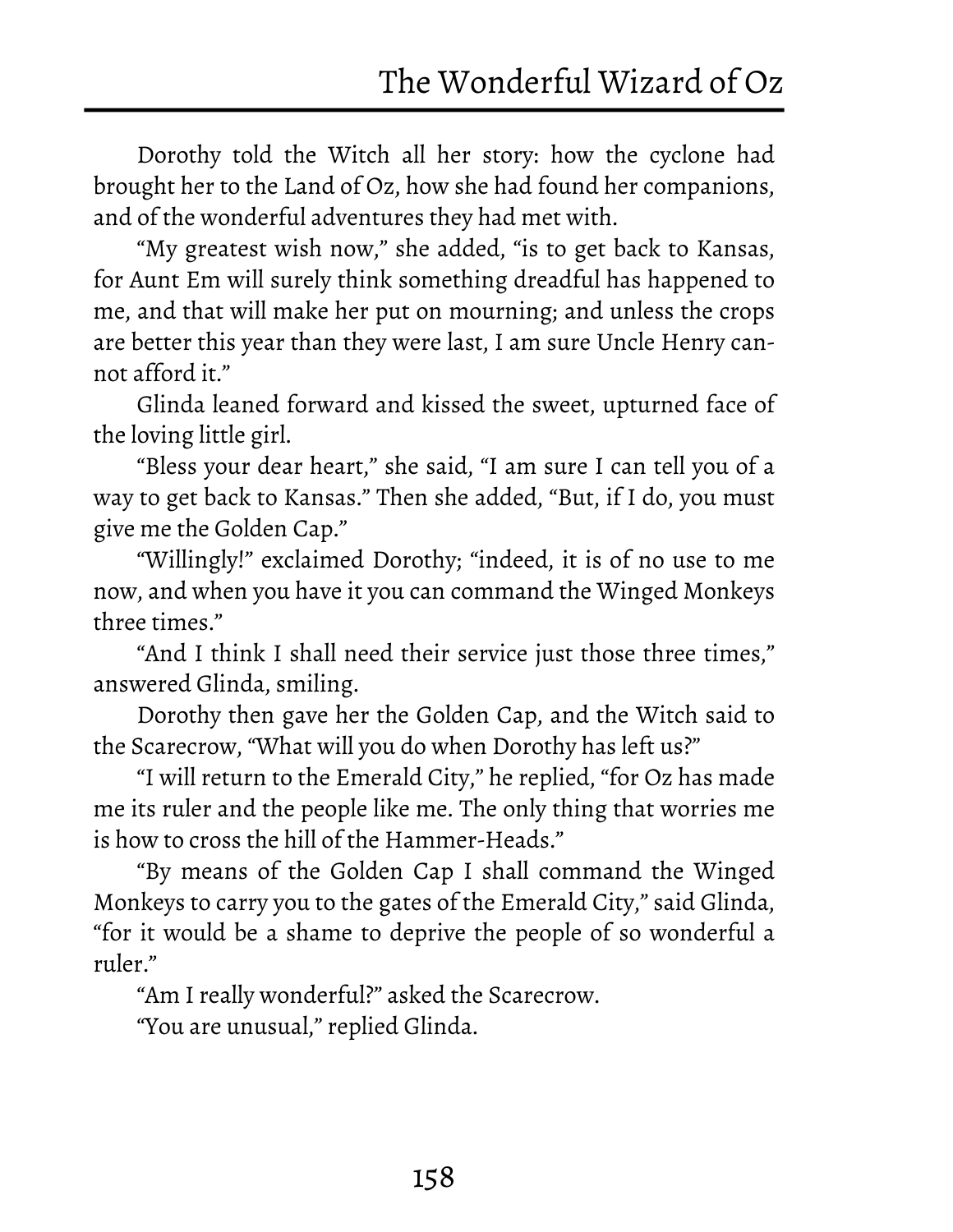Turning to the Tin Woodman, she asked, "What will become of you when Dorothy leaves this country?"

He leaned on his axe and thought a moment. Then he said, "The Winkies were very kind to me, and wanted me to rule over them after the Wicked Witch died. I am fond of the Winkies, and if I could get back again to the Country of the West, I should like nothing better than to rule over them forever."

"My second command to the Winged Monkeys," said Glinda "will be that they carry you safely to the land of the Winkies. Your brain may not be so large to look at as those of the Scarecrow, but you are really brighter than he is—when you are well polished and I am sure you will rule the Winkies wisely and well."

Then the Witch looked at the big, shaggy Lion and asked, "When Dorothy has returned to her own home, what will become of you?"

"Over the hill of the Hammer‐Heads," he answered, "lies a grand old forest, and all the beasts that live there have made me their King. If I could only get back to this forest, I would pass my life very happily there."

"My third command to the Winged Monkeys," said Glinda, "shall be to carry you to your forest. Then, having used up the powers of the Golden Cap, I shall give it to the King of the Monkeys, that he and his band may thereafter be free for evermore."

The Scarecrow and the Tin Woodman and the Lion now thanked the Good Witch earnestly for her kindness; and Dorothy exclaimed:

"You are certainly as good as you are beautiful! But you have not yet told me how to get back to Kansas."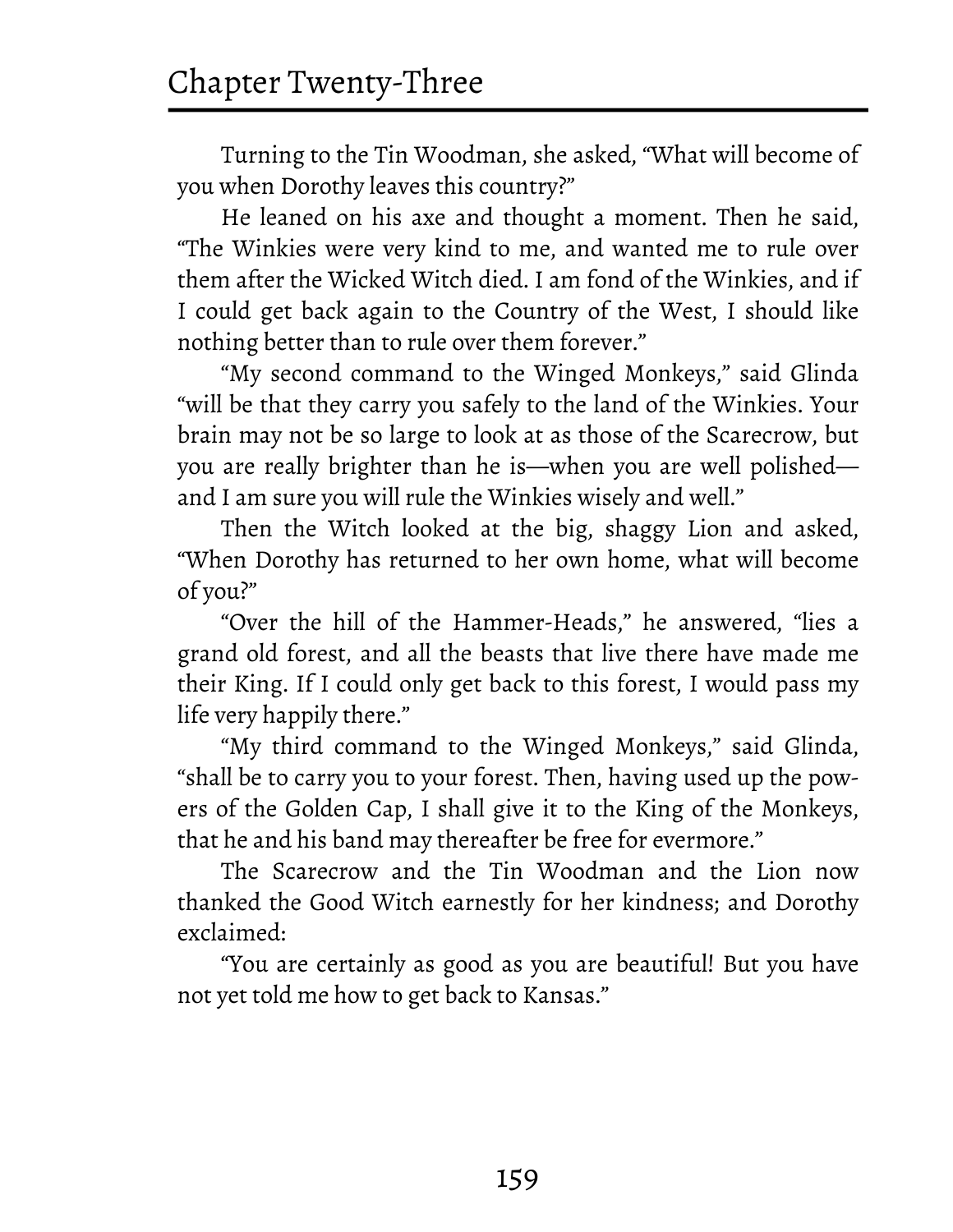"Your Silver Shoes will carry you over the desert," replied Glinda. "If you had known their power you could have gone back to your Aunt Em the very first day you came to this country."

"But then I should not have had my wonderful brains!" cried the Scarecrow. "I might have passed my whole life in the farmer's cornfield."

"And I should not have had my lovely heart," said the Tin Woodman. "I might have stood and rusted in the forest till the end of the world."

"And I should have lived a coward forever," declared the Lion, "and no beast in all the forest would have had a good word to say to me."

"This is all true," said Dorothy, "and I am glad I was of use to these good friends. But now that each of them has had what he most desired, and each is happy in having a kingdom to rule besides, I think I should like to go back to Kansas."

"The Silver Shoes," said the Good Witch, "have wonderful powers. And one of the most curious things about them is that they can carry you to any place in the world in three steps, and each step will be made in the wink of an eye. All you have to do is to knock the heels together three times and command the shoes to carry you wherever you wish to go."

"If that is so," said the child joyfully, "I will ask them to carry me back to Kansas at once."

She threw her arms around the Lion's neck and kissed him, patting his big head tenderly. Then she kissed the Tin Woodman, who was weeping in a way most dangerous to his joints. But she hugged the soft, stuffed body of the Scarecrow in her arms instead of kissing his painted face, and found she was crying herself at this sorrowful parting from her loving comrades.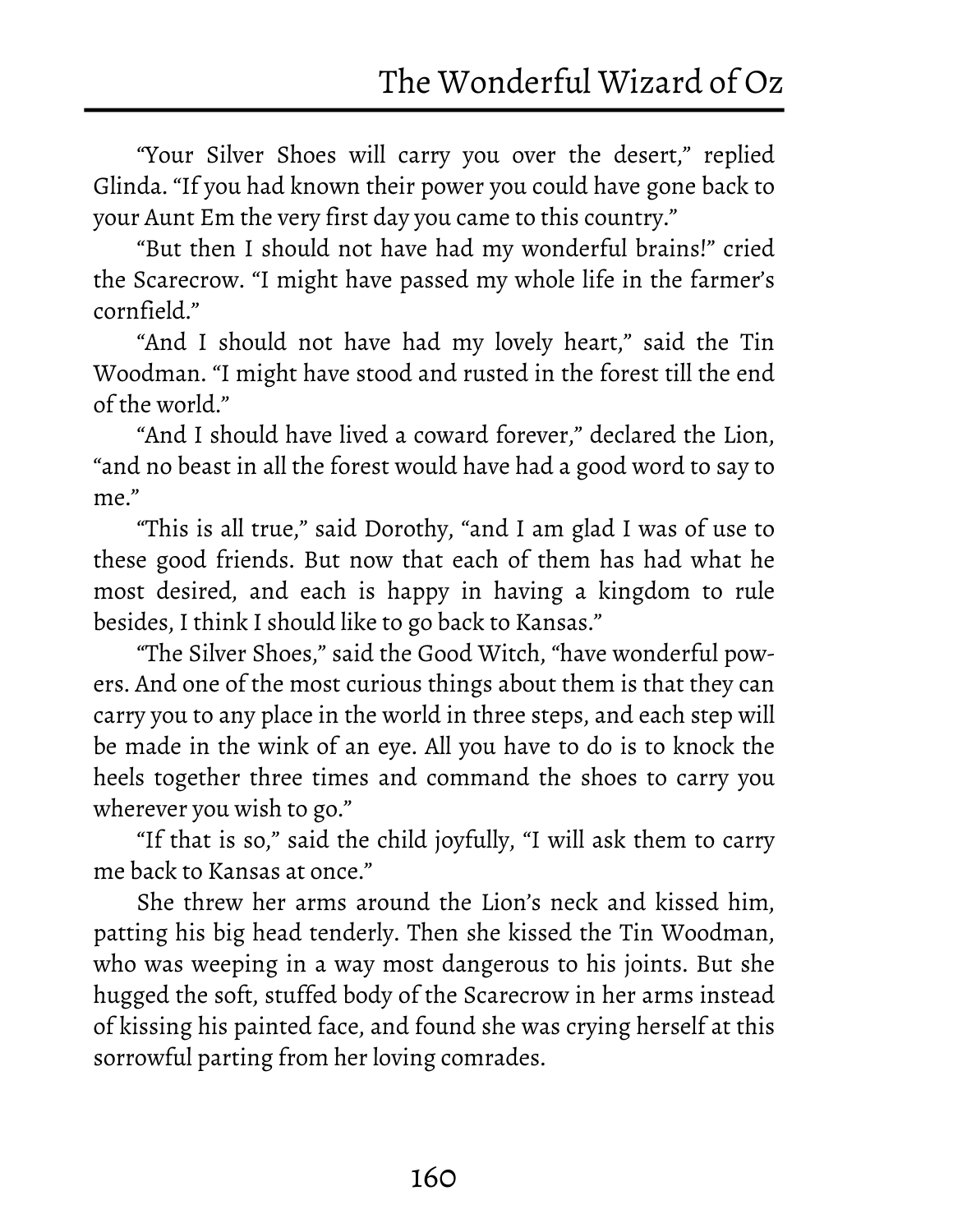Glinda the Good stepped down from her ruby throne to give the little girl a good‐bye kiss, and Dorothy thanked her for all the kindness she had shown to her friends and herself.

Dorothy now took Toto up solemnly in her arms, and having said one last good‐bye she clapped the heels of her shoes together three times, saying:

"Take me home to Aunt Em!"

Instantly she was whirling through the air, so swiftly that all she could see or feel was the wind whistling past her ears.

The Silver Shoes took but three steps, and then she stopped so suddenly that she rolled over upon the grass several times before she knew where she was.

At length, however, she sat up and looked about her.

"Good gracious!" she cried.

For she was sitting on the broad Kansas prairie, and just before her was the new farmhouse Uncle Henry built after the cyclone had carried away the old one. Uncle Henry was milking the cows in the barnyard, and Toto had jumped out of her arms and was running toward the barn, barking furiously.

Dorothy stood up and found she was in her stocking‐feet. For the Silver Shoes had fallen off in her flight through the air, and were lost forever in the desert.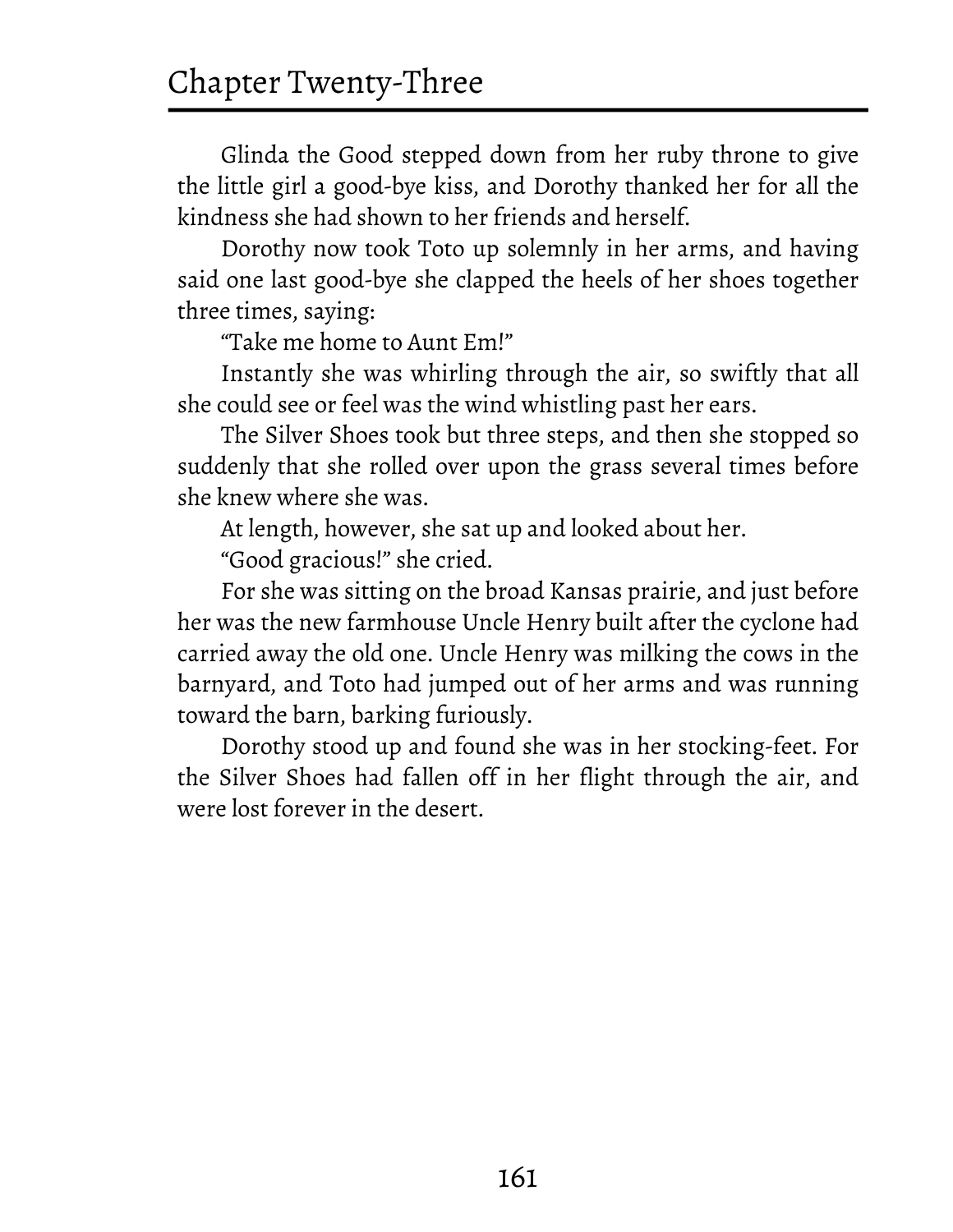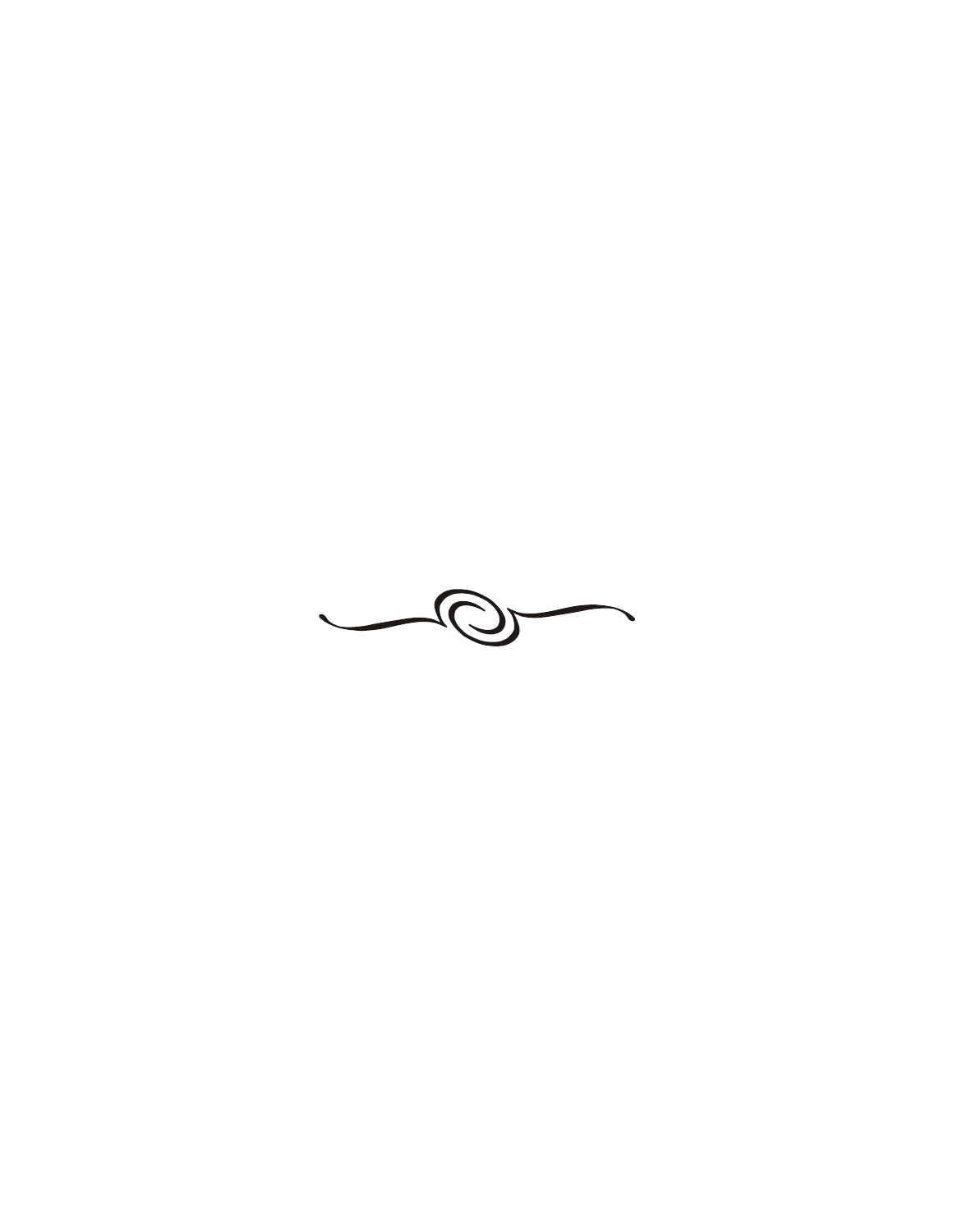Chapter Twenty-Four

# **Home Again**



unt Em had<br>bages when<br>toward her. unt Em had just come out of the house to water the cabbages when she looked up and saw Dorothy running

"My darling child!" she cried, folding the little girl in her arms and covering her face with kisses. "Where in the world did you come from?"

"From the Land of Oz," said Dorothy gravely. "And here is Toto, too. And oh, Aunt Em! I'm so glad to be at home again!"